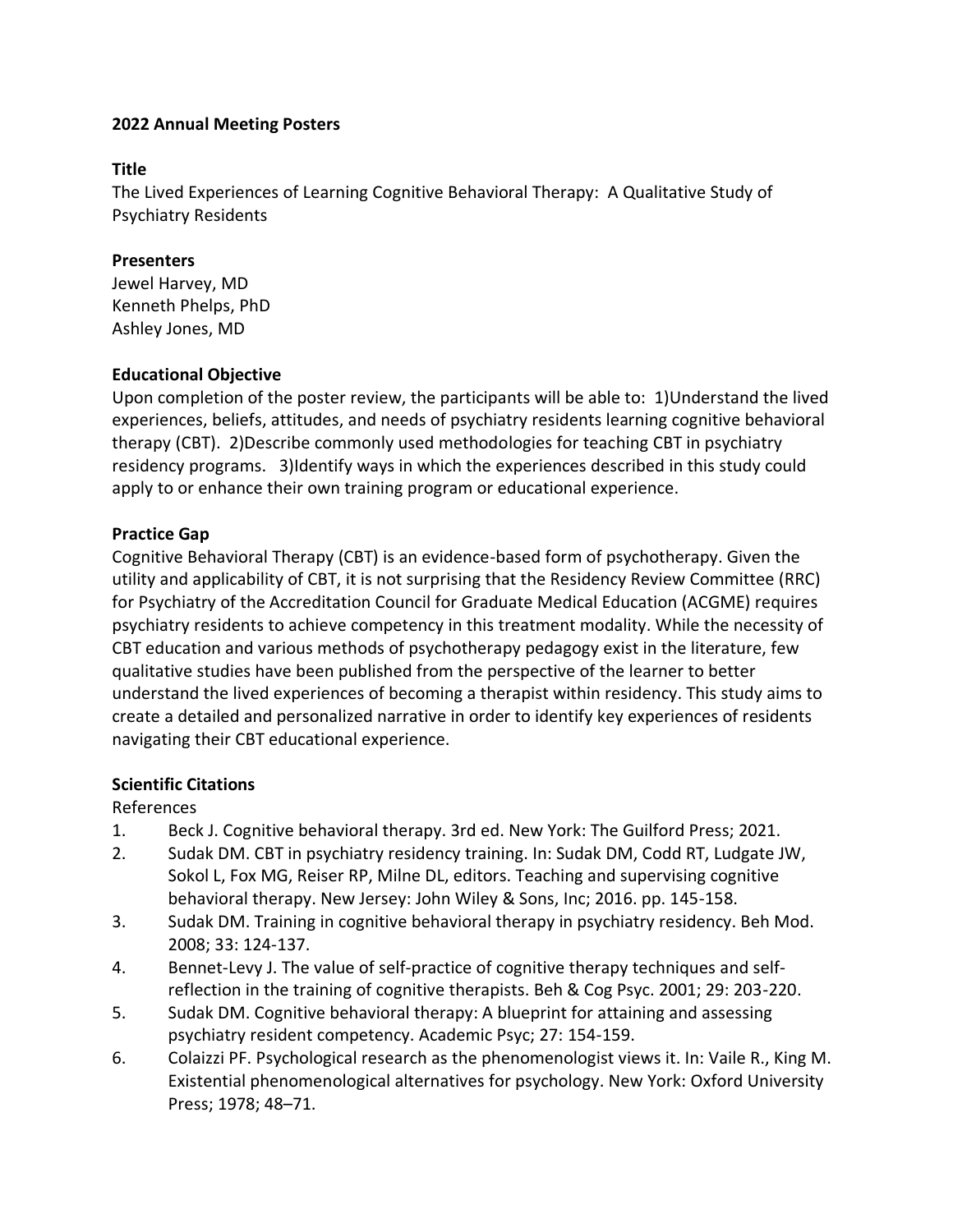#### **Abstract**

Objective: The purpose of this qualitative study was to investigate the lived experiences, beliefs, attitudes, and needs of psychiatry residents learning cognitive behavioral therapy (CBT).

Method: After obtaining Institutional Review Board approval and ensuring residents understood the voluntary nature of participation, eight general psychiatry residents answered open-ended questions about their experiences learning CBT. Participants were asked to describe their experiences broadly, reflect on the simple and challenging aspects of learning, identify the most and least helpful learning modalities, and share thoughts or personal reflections activated through their journey. Written data were analyzed using a phenomenological methodology, including the extraction of significance statements and collapsing of meaning statements into key thematic clusters. Verification strategies were used to ensure the validity and reliability of data analysis.

Results: Participants found various learning modalities effective, most notably individual and group supervision. While rapport building and symptom checks were least challenging, many found adhering to structure or implementation of advanced techniques to be the more arduous parts of learning. Patient progress tended to stimulate resident engagement, whereas incomplete action plans or lack of observable treatment gains led to some automatic negative thoughts ("I'm incompetent, inexperienced, and/or a failure."). Many participants applied CBT techniques to themselves to address their own automatic thoughts, biases, or behavioral patterns.

Conclusions: The results of this study offer valuable insight about learners' experiences of becoming a therapist that could help normalize residents' experiences and help educators guide residents through the learning process.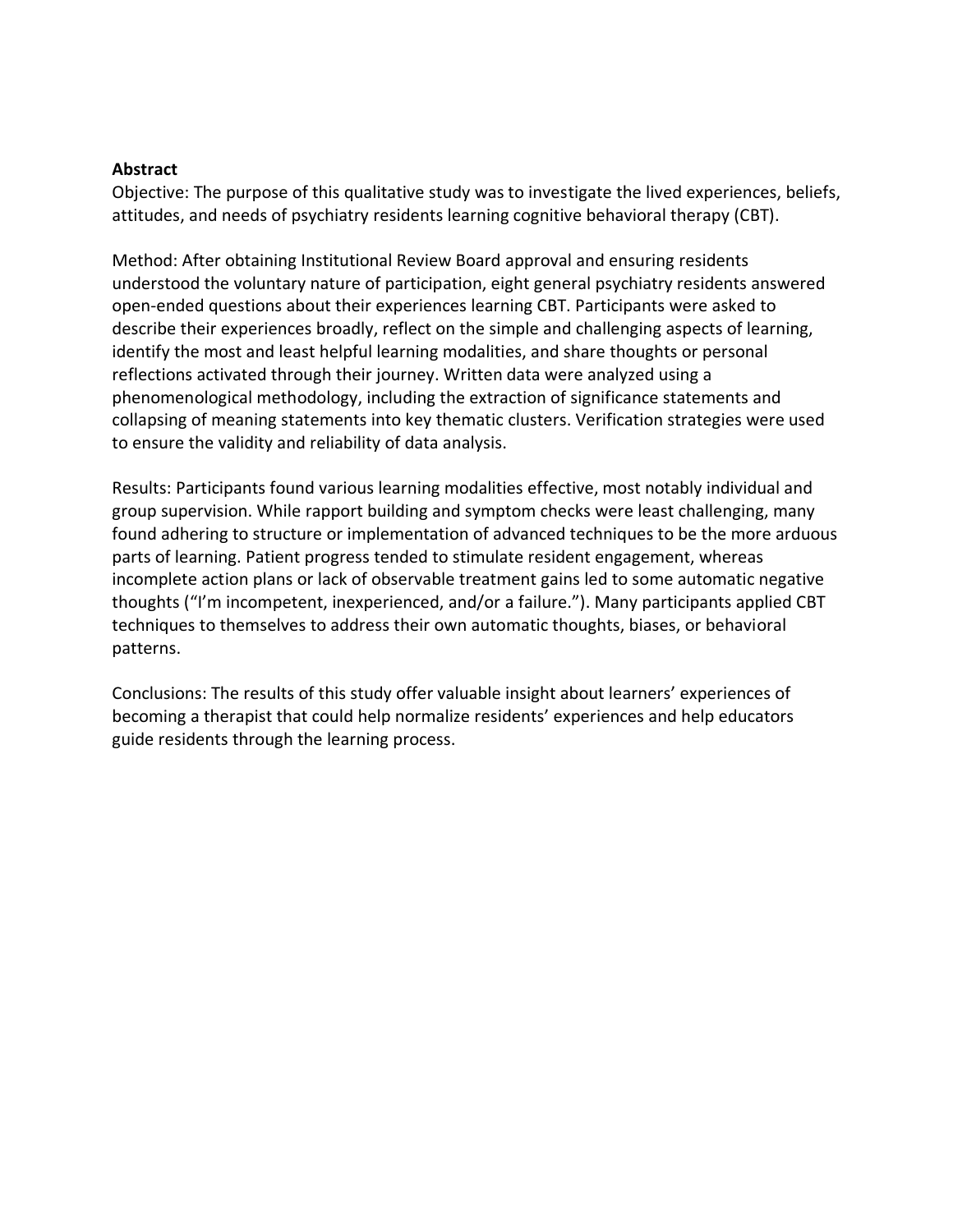### **Title**

Thumbnail Sketch of Specialty and Subspecialty Training, Certification, and Maintenance of Certification in Psychiatry

# **Presenters**

Larry Faulkner, MD Dorthea Juul, PhD

# **Educational Objective**

To present data on current trends in numbers of programs and trainees in psychiatry and its subspecialties, demographic characteristics of trainees, and numbers seeking and maintaining ABPN certification.

# **Practice Gap**

Recruitment into psychiatry and its subspecialties is an on-going issue for training program directors and faculty.

# **Scientific Citations**

Agapoff IV, J.R., Olson, D.J. Challenges and Perspectives to the Fall in Psychiatry Fellowship Applications. Acad Psychiatry 43, 425–428 (2019).

Becker MA, Bradley MV, Montalvo C, Nash SS, Shah SB, Tobin M, Desan PH. Factors Affecting Psychiatry Resident Decision to Pursue Consultation-Liaison Psychiatry or Other Subspecialty Fellowship Training. Psychosomatics. 2020 May 22:S0033-3182(20)30147-X.

Brenner, A.M., Balon, R., Coverdale, J.H. et al. Psychiatry Workforce and Psychiatry Recruitment: Two Intertwined Challenges. Acad Psychiatry 41, 202–206 (2017).

Levin SM. The Psychiatric Workforce Now and in the Future. Psychiatr Serv. 2018 Jun 1;69(6):714-715.

# **Abstract**

Objective: The purpose of this abstract is to describe the current trends in numbers of programs and trainees in psychiatry and its subspecialties, demographic characteristics of trainees, and numbers seeking and maintaining ABPN certification. There are five ACGMEaccredited subspecialties in psychiatry: addiction psychiatry, child and adolescent psychiatry, consultation-liaison psychiatry, forensic psychiatry, and geriatric psychiatry.

Methods: Data were obtained from the ABPN data base and website and from publicly available information on the ACGME and NRMP websites.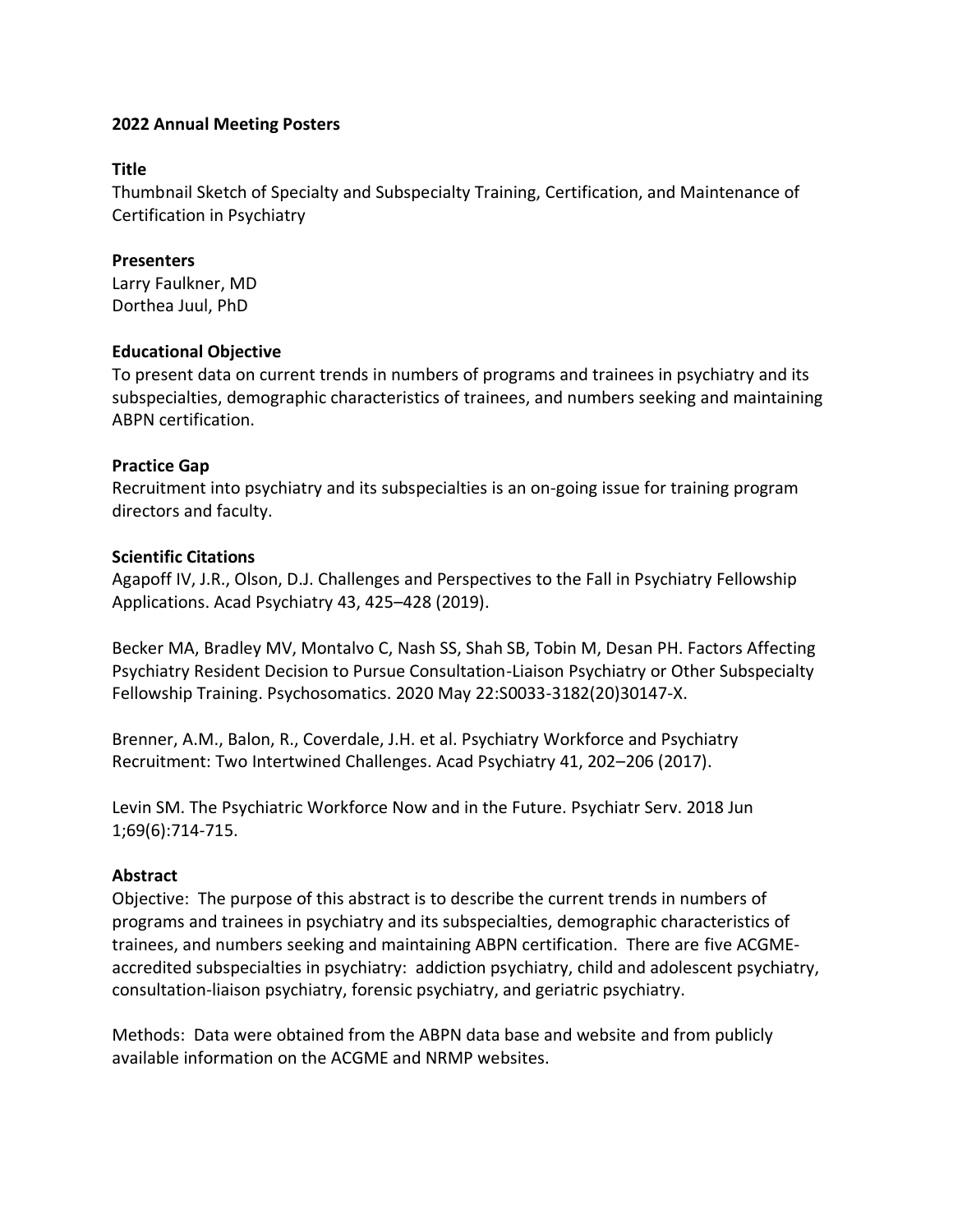Results: Detailed data will be presented on the following: number of psychiatry and subspecialty programs and fellows for AY 2017-18 through AY 2021-2022; recent match results and fill rates; demographic information for residents and fellows including gender, medical school, and ethnicity from AY 2019-2020; and rates of participation in ABPN certification and maintenance of certification.

Conclusions:

- In the past five years, the numbers of programs and residents/fellows have increased for psychiatry and all five of the subspecialties.
- In recent years, psychiatry has filled almost 100% of residency positions via the match. Child and adolescent psychiatry had the highest position fill rate of the subspecialties at about 83% in recent years; most child and adolescent psychiatry fellows opted for 5 year programs. The other subspecialties had fill rates of 65% or less.
- More women than men pursued training in all subspecialties except for addiction psychiatry.
- The medical school background of fellows was similar to that of the specialty, except for forensic psychiatry which attracted a higher percentage of US LCME graduates and geriatric psychiatry which attracted a higher percentage of IMGs.
- The ethnic composition of the subspecialties was similar to that of the specialty except for forensic psychiatry which attracted more white trainees.
- Most residency and fellowship graduates sought and obtained ABPN certification.
- Most diplomates who attempted recertification were successful.
- Most psychiatrists and child and adolescent psychiatrists maintained certification; in the other subspecialties the rate was less.
- Child and adolescent psychiatrists have the option to only maintain subspecialty certification, but the majority (>80%) maintained both specialty and subspecialty certification.
- It should be noted that the early cohorts certified in addiction, forensic, and geriatric psychiatry have had to recertify twice to maintain certification, and many of them may have retired or shifted the focus of their practices.
- In 2019 for psychiatry and child and adolescent psychiatry an article-based format for MOC was introduced as an alternative to the 10-year MOC examinations, and most diplomates who were eligible to participate selected this option. An article-based option for the other subspecialties will become available in 2022.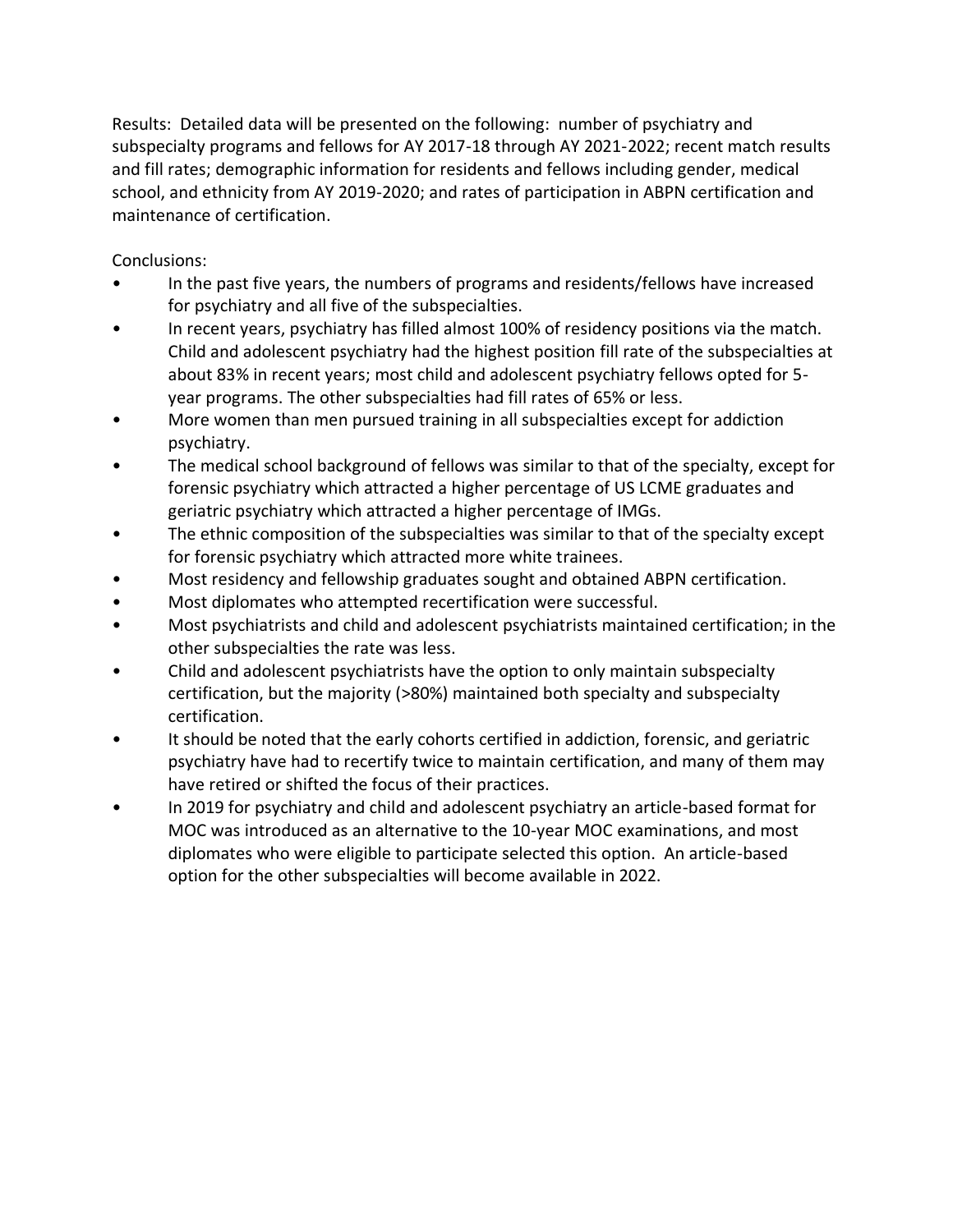### **Title**

Psychiatry and Child and Adolescent Psychiatry Training Program First Attempt Pass Data on the ABPN Certification Examinations

# **Presenters**

Larry Faulkner, MD Joan Anzia, MD Christopher Thomas, MD Dorthea Juul, PhD

# **Educational Objective**

To inform program directors and faculty about data on first-time taker performance on the ABPN Psychiatry and Child and Adolescent Psychiatry Certification Examinations in the context of ACGME program requirements.

# **Practice Gap**

First-time attempt pass rates on certification examinations are one of the data points that Residency Committees review in the accreditation process.

# **Scientific Citations**

- 1. Ellis RJ, Hu YY, Jones AT, Kopp JP, Soper NJ, Hoyt DB, Buyske J. Association Between Resident Physician Training Experience and Program-Level Performance on Board Examinations. JAMA Surg. 2020 Feb 1;155(2):163-165.
- 2. Accreditation Council for Graduate Medical Education: ACGME Program Requirements for Graduate Medical Education in Psychiatry. Available at https://www.acgme.org/Portals/0/PFAssets/ProgramRequirements/400\_Psychiatry\_20 21.pdf?ver=2021-06-15-161510-003. Accessed 9 September 2021.
- 3. Accreditation Council for Graduate Medical Education: ACGME Program Requirements for Graduate Medical Education in Child and Adolescent Psychiatry. Available at https://www.acgme.org/Portals/0/PFAssets/ProgramRequirements/405\_ChildAdolesce ntPsychiatry\_2021.pdf?ver=2021-06-22-163520-083. Accessed 9 September 2021.

# **Abstract**

This report presents data on first-time taker performance on the Psychiatry and Child and Adolescent Psychiatry Certification Examinations administered in the past four years (2017- 2020) and examines the relationship between program size and pass rate.

For psychiatry, there were 217 adult programs and 137 CAP programs in which trainees were PGY-4s for a total of 354 programs. There were 132 CAP programs.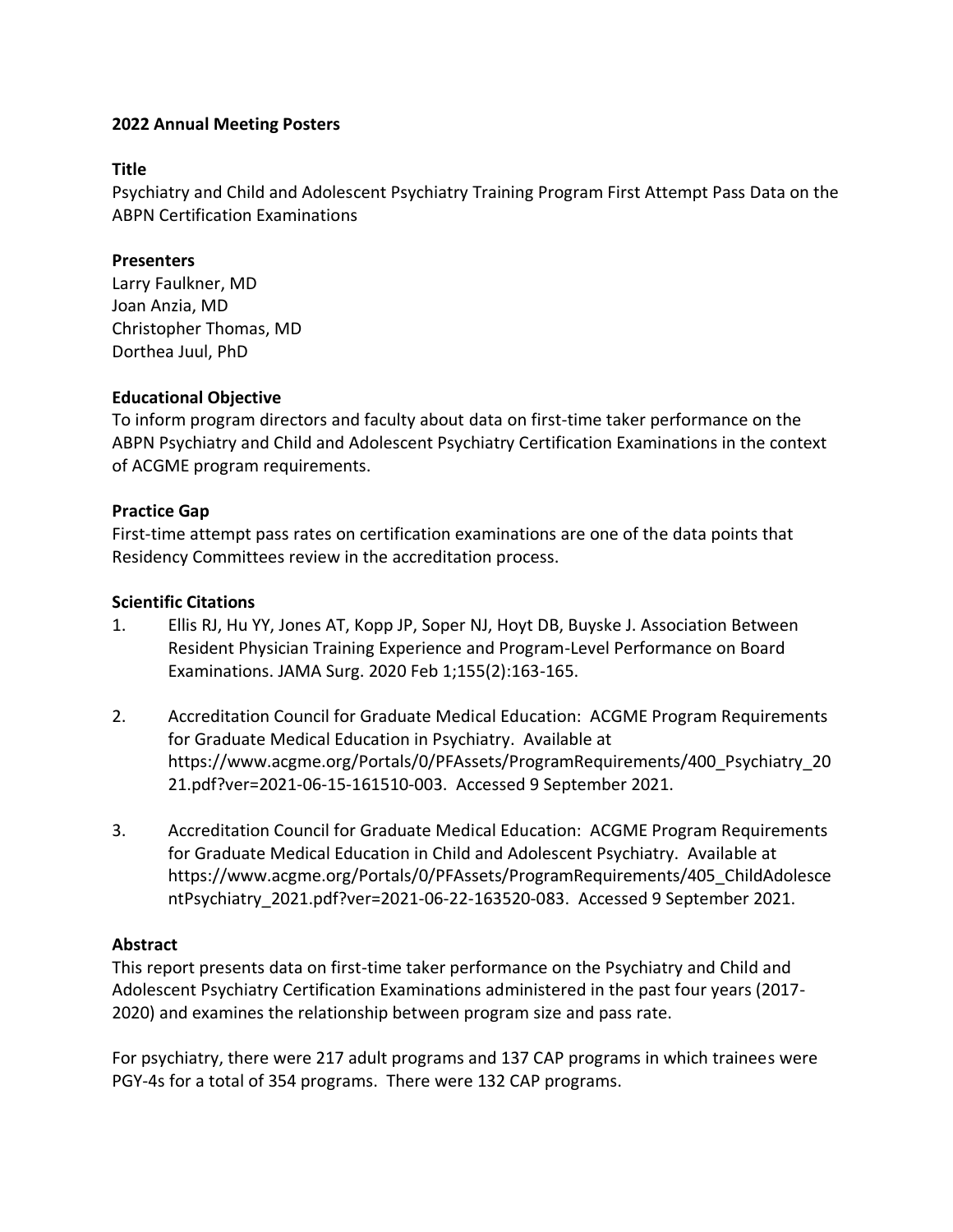For psychiatry, there was no significant difference ( $t = .487$ ;  $p = .627$ ; df = 352) between the mean pass rates for the adult programs (.85) and the CAP programs (.84). Hence, combined results are presented here. The mean number of first-time takers by program was 21.7 (S.D. = 15.4), and the mean number of passes was 19.1 (S.D. = 14.9). The mean first time taker pass rate by program was .85 (S.D. = .18), and the pass rate ranged from 0% to 100%. Of the 354 programs, 85 (24.0%) had a 100% pass rate, and 264 (74.6%) had a pass rate of 80% or greater. Three programs had a 0% pass rate, but they had small numbers of examinees. Seventeen programs had pass rates of <46%, putting them in the bottom 4.8 percentile.

For CAP, the mean number of first-time takers by program was 12.4 (S.D.  $= 9.1$ ), and the mean number of passes was 10.9 (S.D. = 9.0). The mean first time taker pass rate by program was .85 (S.D. = .16), and the pass rate ranged from 29% to 100%. Of the 132 programs, 38 (28.8%) had a 100% pass rate, and 95 (72.0%) had a pass rate of 80% or greater. Eight programs had pass rates of <56%, putting them in the bottom 6.1 percentile.

The Pearson correlation between program size and pass rate was significant for both psychiatry  $(r = .251; p = .03; n = 354)$  and CAP  $(r = .252; p = .01; n = 132)$ .

The first-time taker pass rates on the psychiatry and CAP certification examinations varied across programs with high overall mean pass rates (85% for both). A significant number of programs had 100% pass rates over the past four examination administrations. Program size as indicated by number of first-time takers accounted for a small amount of variance in the psychiatry and CAP pass rates (r2 = .063 for both).

The ACGME requirements are either an aggregate first-time taker pass rate higher than the bottom fifth percentile of programs or an 80% first-time taker pass rate. For the four years reported here, about seventeen programs in psychiatry and eight in CAP did not meet the first ACGME criterion. In terms of the second ACGME criterion, 75% of the psychiatry programs and 72% of the CAP programs achieved an 80% pass rate.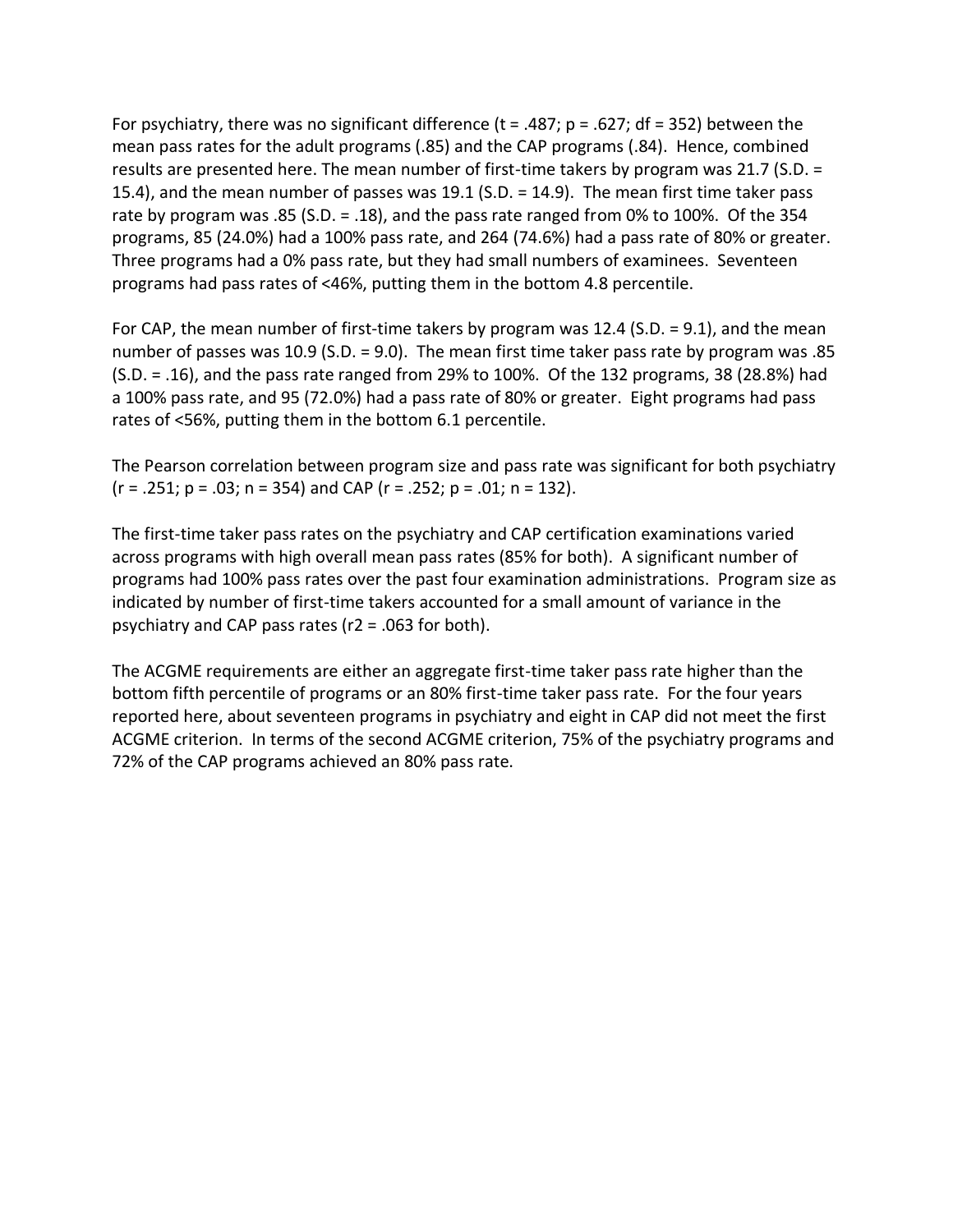# **Title**

"Take your PGY-4 to Work day: Using Senior residents to enhance clinical skills and nurture professionalism among interns at a Community-based program"

# **Presenters**

Dhara Shah, MD Anuja Mehta, MD

# **Educational Objective**

1. To illustrate how formalized peer supervision can be implemented in a community-based program

2. Appreciate the value of direct observation, guidance and mentorship from senior residents towards interns

3. Other programs will be provided with a structure for implementing a peer-led supervision model at their institutions.

# **Practice Gap**

Despite the requirements set forth by the Accreditation Council for Graduate Medical Education, trainees continue to report inadequate supervision as a common source of medical errors during a patient's hospitalization (1). A systematic review by Farnan et al, showed generally favorable results in patient and education-related outcomes accompanied by increased supervision, with increased involvement of faculty evaluating the patient with or without the presence of the resident enabling changes to the assessment and plan (1). Yet scant information is found within the context of direct peer-led supervision. An article by the Canadian Journal of Medicine highlighted the limited peer mentorship opportunities available during medical residency (2). Limited data is available, however the impact of peer relationships on professional development may be profound. A systemic review by Pethrick et al., surmised the value of peer mentorship in resident communication skills, academic success, and career development, among other components (2). Through a direct, resident-supervised model in psychiatry training, this may allow for another means for PGY-1 residents to receive quality feedback and improve upon their clinical skills.

# **Scientific Citations**

- 1. Farnan, Jeanne M. MD, MHPE; Petty, Lindsey A. MD; Georgitis, Emily MD; Martin, Shannon MD; Chiu, Emily; Prochaska, Meryl; Arora, Vineet M. MD, MAPP A Systematic Review, Academic Medicine: April 2012 - Volume 87 - Issue 4 - p 428-442 doi: 10.1097/ACM.0b013e31824822cc
- 2. Pethrick H, Nowell L, Paolucci EO, Lorenzetti L, Jacobsen M, Clancy T, Lorenzetti DL. Peer mentoring in medical residency education: A systematic review. Can Med Educ J. 2020 Dec 7;11(6):e128-e137. doi: 10.36834/cmej.68751. PMID: 33349761; PMCID: PMC7749692.
- 3. Schuller, Mary C. MSEd; DaRosa, Debra A. PhD; Crandall, Marie L. MD, MPH Using Just-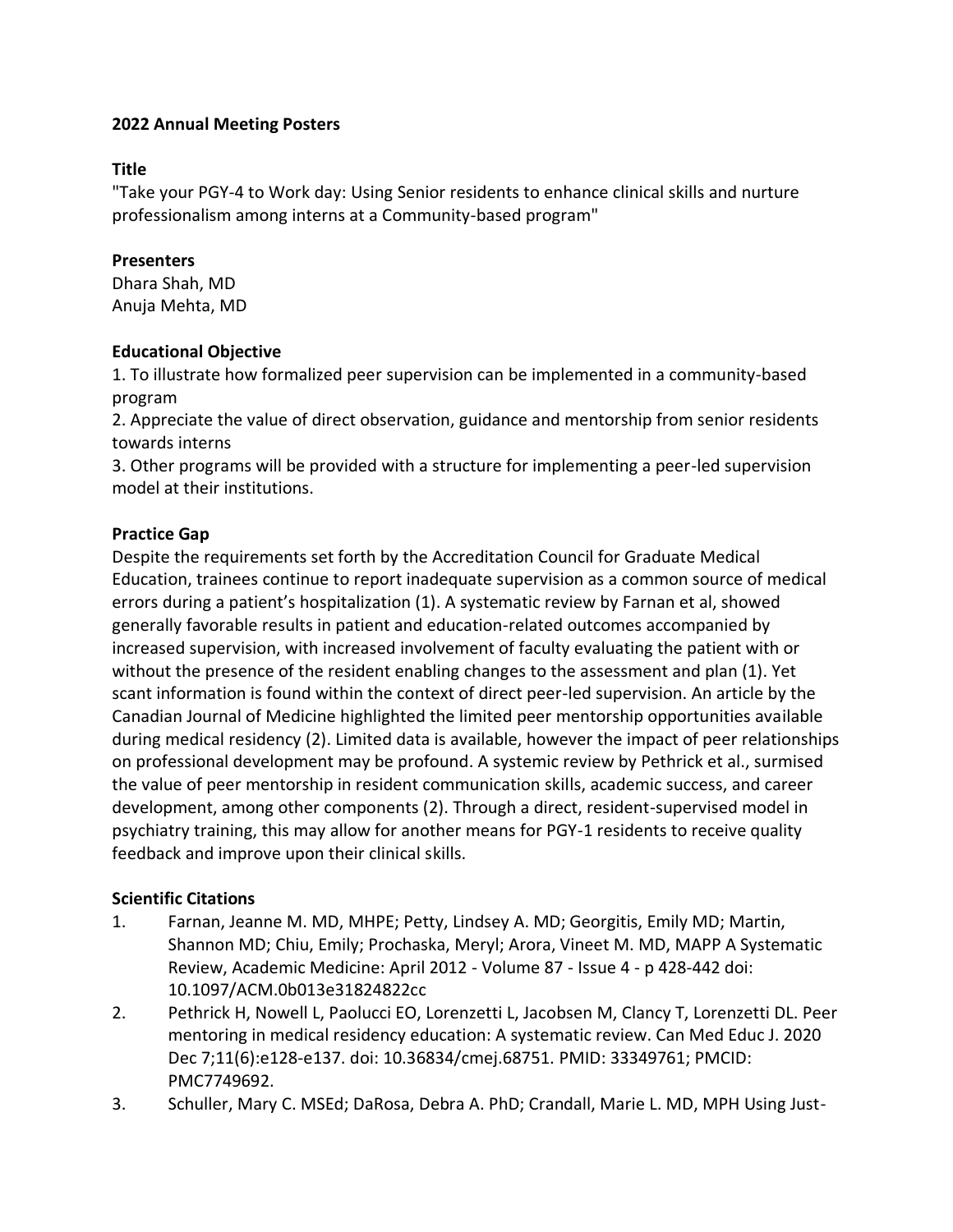in-Time Teaching and Peer Instruction in a Residency Program's Core Curriculum, Academic Medicine: March 2015 - Volume 90 - Issue 3 - p 384-391 doi: 10.1097/ACM.0000000000000578

# **Abstract**

\*This abstract was prepared by a trainee with mentorship from the Program Director.

The purpose of this monthly initiative is manifold. Firstly, it is an opportunity for a member of the PGY-1 psychiatry class to receive a direct observation and supervision from a senior PGY-4 resident, in the fall and then later in the spring. This peer-centered initiative offers constructive feedback, tips on how to document correctly, and guidance in refining clinical skills, all directly from a PGY-4 senior resident. An initial assessment in the fall and subsequent assessment in the spring would allow for the senior resident to monitor the PGY-1's growth and progression in their residency training. Furthermore, this opportunity enables all members of the most senior class to serve in a leadership capacity. PGY4 residents will also model professionalism and explicitly provide tips on nurturing professional attitudes and behaviors to the interns.Direct mentorship and guidance that is peer-led may embolden PGY-1 resident, allow for feedback to be better received, and additionally may bolster Intern's capacity for interdisciplinary work and interprofessionalism. It also allows the PGY-4 to serve in a leadership role. This will also prepare the Intern for their upcoming Clinical Skills evaluation (CSV), as the clinical interview skills observed and assessed are analogous to those assessed during the CSV performed by a boardcertified psychiatry attending physician.

Structure:

- 1. A PGY-4 resident will be assigned to one–to-two interns for the academic year.
	- The PGY-4 will be on an elective rotation to allow them sufficient time to best evaluate and assess the intern's clinical, communication, and documentation skills.
	- The PGY-1 paired with the PGY-4 must be on an inpatient or C&L psychiatry rotation. Preferably this will be an inpatient psychiatry rotation, as they will be expected to have dedicated time for qualitative feedback.
	- The PGY-1 and PGY-4 pair will meet once in the first half of the academic year, and again in the latter half.
	- The PGY-4 resident is expected to report at 8:00AM for Morning Report and assume an observatory role from the start to the end of the day (approximately 4:00pm). Throughout the day, the PGY-4 resident will provide direct feedback to the resident. Additionally, the PGY-4 is expected to end the work day with their evaluation of the resident with a formulation of the PGY-1's strengths and areas for improvement.
	- Optional: PGY-4 is encouraged, but not required, to "treat" their intern to a coffee or they may enjoy lunch together at the cafeteria to strengthen the anticipated mentorship role.
	- Assigned dates will vary and all participants will receive reminders by the chief residents.

PGY1 residents will complete a brief survey pre- and post intervention to provide feedback on this intervention.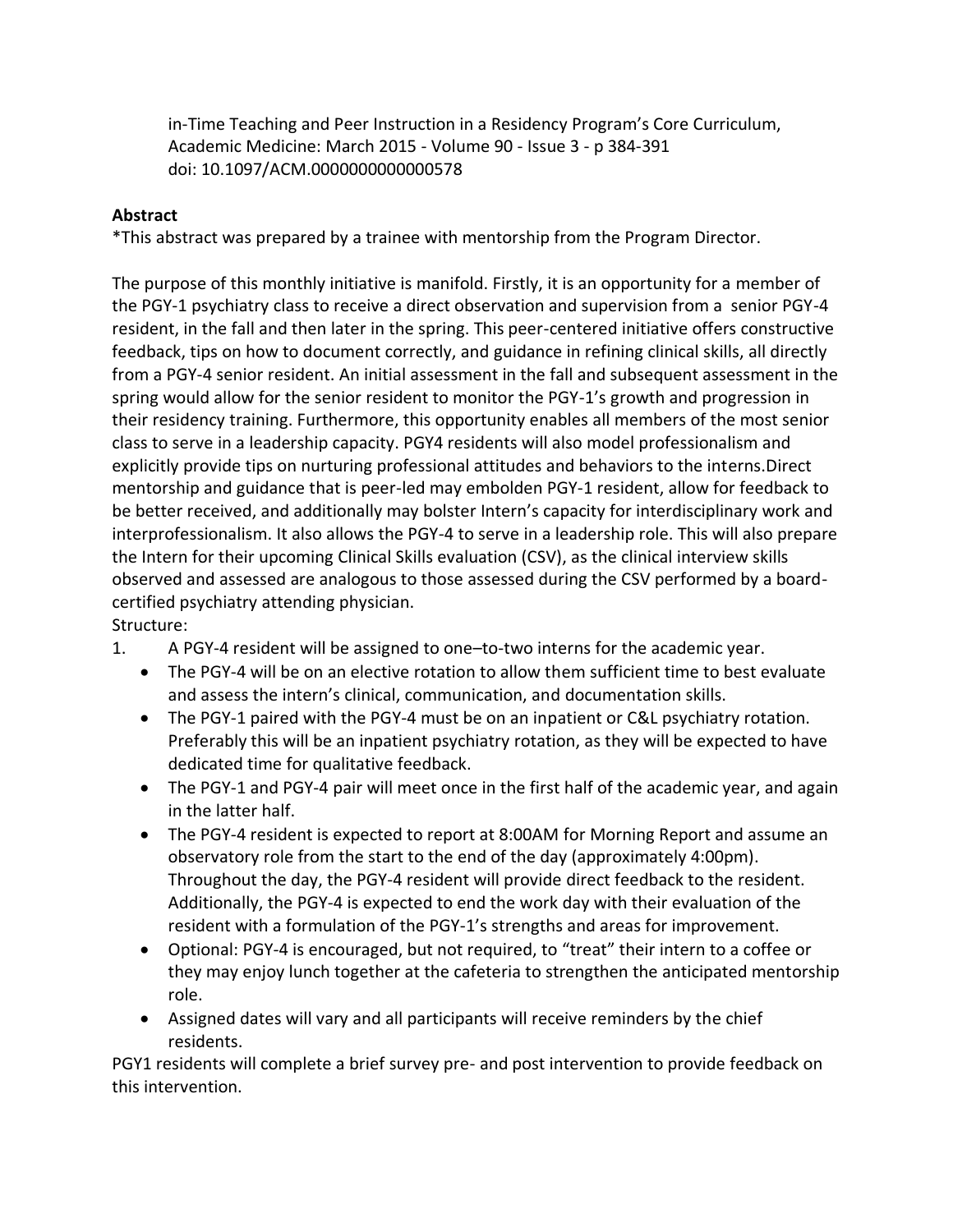### **Title**

Racism: A Mental Health Crisis An Approach to Teaching Antiracism & Cultural Intersectionality as it pertains to Race in The UTSW Psychiatry Clerkship

# **Presenters**

Danielle Morelli, MD Evelyn Ashiofu, MD, MPH Sarah Baker, MD Lia Thomas, MD Kathlene Trello-Rishel, MD

# **Educational Objective**

Objectives included reflection on personal biases, identifying/understanding the impact of racism & microaggressions, and identifying discrimination as a social determinant of health. Attendees were encouraged to deepen their self-awareness/empathy skills.

# **Practice Gap**

Amidst the national civil rights movement galvanized by the killings of Breonna Taylor and George Floyd, there is a need for teaching on racism, antiracism, and cultural intersectionality, and humility within medical education. Educators at UTSW are addressing this need through an interactive workshop with the goal of creating a culture shift that would inspire advocacy for those facing healthcare disparities. Recognizing racism's influence on the personhood of others, we aim to instill lifelong learning that is more inclusive and oriented toward moral action.

#### **Scientific Citations**

Hays, Pamela A. Addressing Cultural Complexities in Practice, Second Edition: Assessment, Diagnosis, and Therapy. American Psychological Association Overview (2008)

Sue DW, Capodilupo CM, Torino, GC, Bucceri JM, Holder AMB, Nadal, KL, Esquilin, M. Racial Microaggression in Everyday Life. American Psychologist (2007)

Kendi, Ibram X. Stamped from The Beginning (2016)

Metzl, Jonathan. The Protest Psychosis (2009)

The New York Times Magazine. 1619 Project and Podcast (2019) (https://www.nytimes.com/2020/01/23/podcasts/1619-podcast.html)

Shim RS, Compton MT. The Social Determinants of Mental Health: Psychiatrists' Roles in Addressing Discrimination and Food Insecurity. Journal of Lifelong Learning in Psychiatry (2020) (https://doi.org/10.1176/appi.focus.20190035)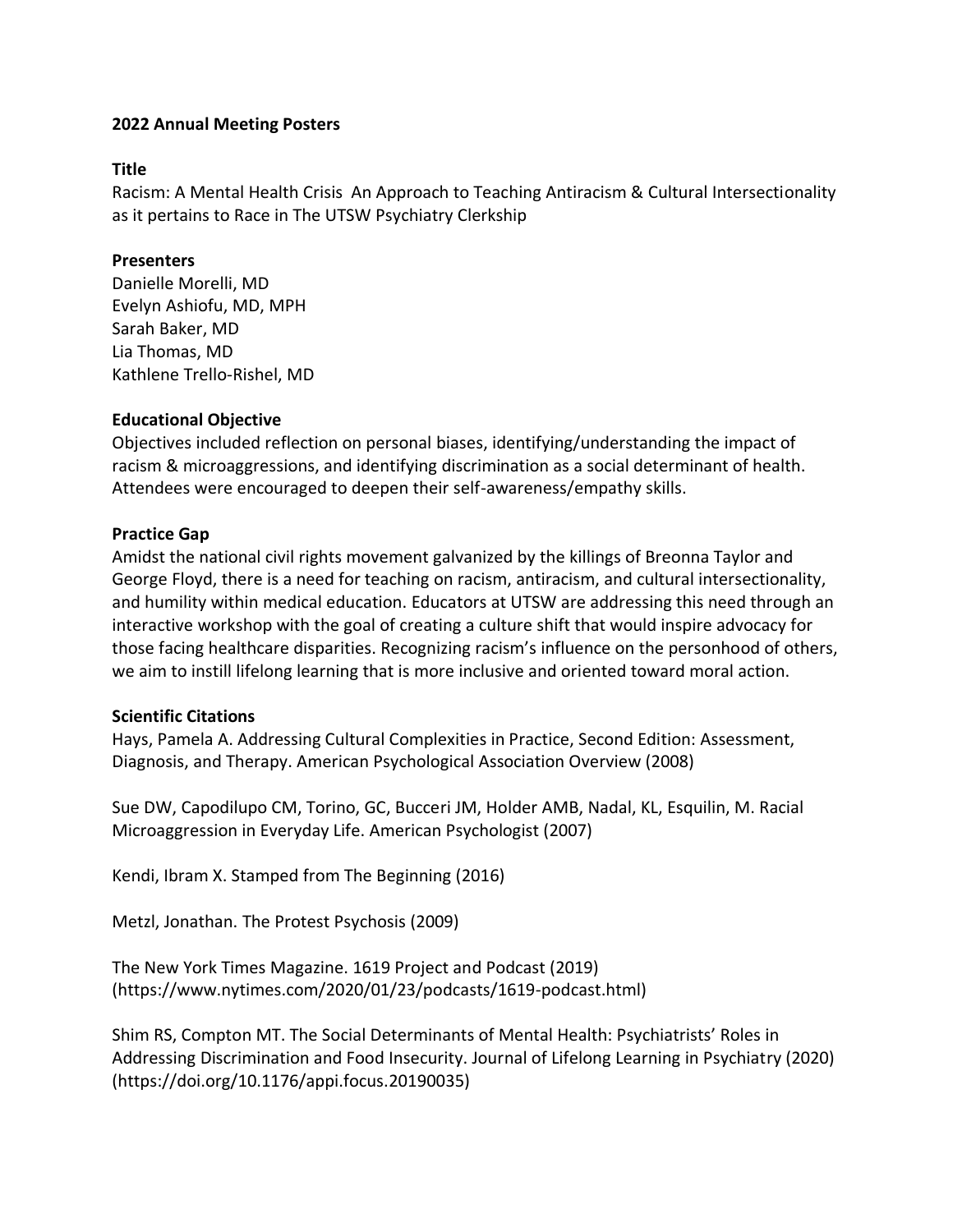Owen, J, Rinane JM, Tao KW, Adelson, J. An Experimental Test of Microaggression Detection in Psychotherapy: Therapist Multicultural Orientation. American Psychological Association. (2018)

Sternthal MJ, Slopen N, Williams DR. Racial Disparities in Health: How Much Does Stress Really Matter? Du Bois Rev. 2011 Spring; 8(1):95-113. (https://pubmed.ncbi.nlm.nih.gov/29887911/)

# **Abstract**

# Background/Purpose

Amidst the national civil rights movement galvanized by the killings of Breonna Taylor and George Floyd, there is a need for teaching on racism, antiracism, and cultural intersectionality, and humility within medical education. Educators at UTSW are addressing this need through an interactive workshop with the goal of creating a culture shift that would inspire advocacy for those facing healthcare disparities. Recognizing racism's influence on the personhood of others, we aim to instill lifelong learning that is more inclusive and oriented toward moral action.

# **Objectives**

Objectives included reflection on personal biases, identifying/understanding the impact of racism & microaggressions, and identifying discrimination as a social determinant of health. Attendees were encouraged to deepen their self-awareness/empathy skills.

# Methods

Students, residents, and faculty participated in a 2.5-hour workshop about mental health disparities, racism and its impact on Black Americans. The workshop included pre-workshop preparation with identity exercises, brave space guidelines, media pieces, and information on retraumatization. It also included didactics on racism in America and types of racism and microaggressions as it relates to social determinants. Then, there was an interactive portion, which highlighted vulnerable populations through life stories, focused on identifying microaggressions and empathy exercises on minority stress. It concluded with the provision of community resources to participants.

Pre and post-surveys, which included questions about identifying microaggressions and strengths/weaknesses of the workshop, were used to evaluate the activity.

# Results Data Collection Underway.

#### Discussion/Conclusion

We hypothesize attendees will have more knowledge of the impact of racism on mental health and feel more confident applying skills from the workshops toward advocacy.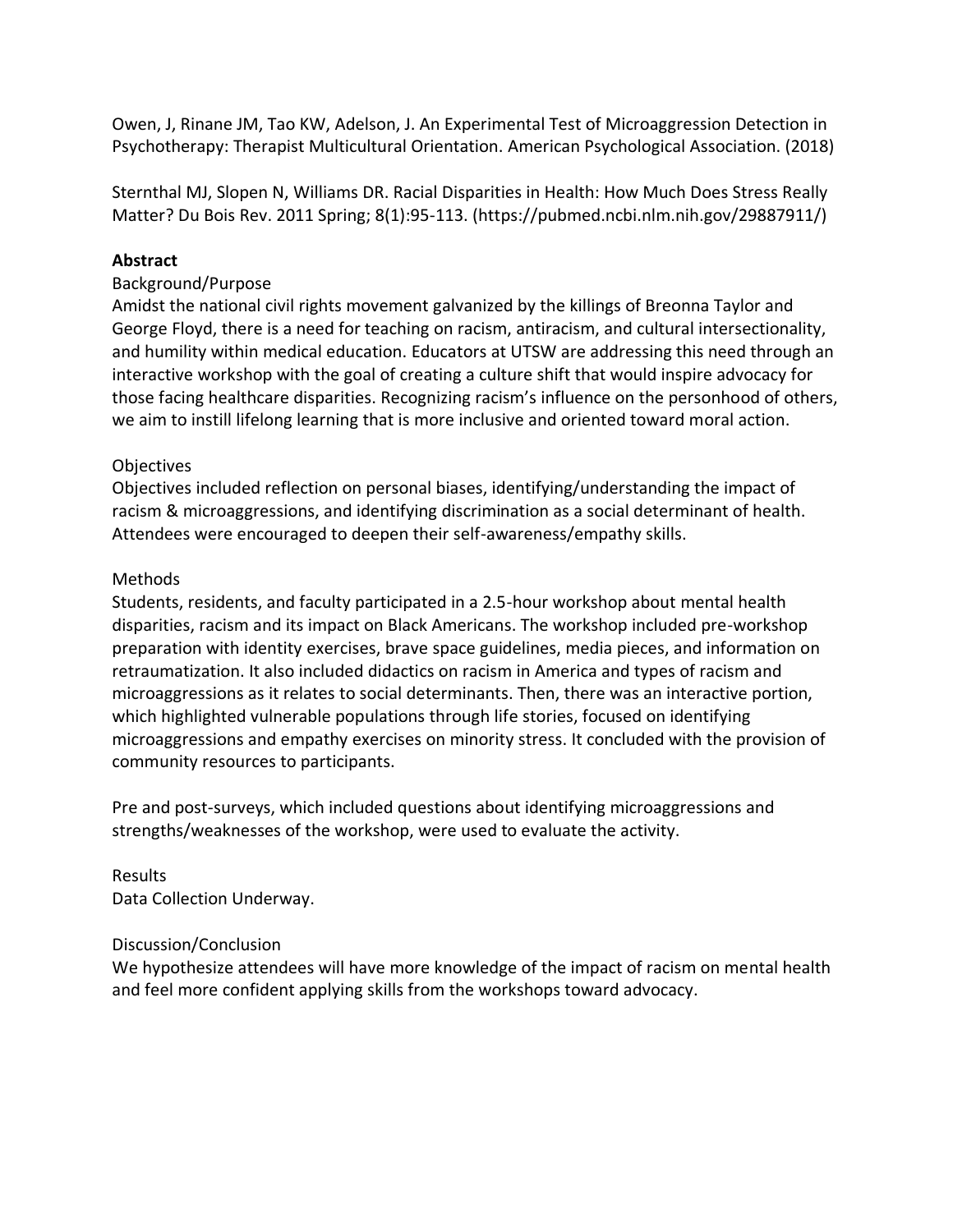#### **Title**

Empowering Patients and Families in Mental Healthcare: Residents' Development of an Inclusive Patient and Family Advisory Council in an Outpatient Mental Health Setting

# **Presenters**

Ana Ozdoba, MD Jacob Hartman, MC, Shaina Siber-Sanderowitz

# **Educational Objective**

Define and describe the role of a patient-family advisory council in a resident-staffed outpatient psychiatric setting

Discuss the initial stages of implementation and patient selection with an emphasis on being inclusive and representative of our diverse patient community

Described the six target areas of the Patient Family Advisory Council which include: patient organization and group identity, conveying information to patients, obtaining patient feedback about the clinic, responding to patient feedback, representing clinic patients within the broader hospital system, and helping clinic patients serve as advocates for their fellow patients

# **Practice Gap**

Patient-centered care is an essential part of the field of psychiatry, and should be a target as we continue to improve the quality of care provided to patients. Many fields of medicine have successfully adopted a patient-family advisory council (PFAC) as a way of more actively engaging patients in their mental health care. To date, there are no publications on the use of PFACs in a resident-staffed adult outpatient psychiatric clinic. There are no descriptions in the literature of the process of engaging a diverse, inclusive council that can be reflective of the underserved community treated in urban hospital settings. Our hope is to share the initial stages of the development of this patient-family council and help motivate other trainees and residency training programs to engage their patients in playing an active role in the systemic and organizational aspects of their care.

# **Scientific Citations**

Bardes CL. Defining "patient-centered medicine". N Engl J Med. 2012;366(9):782-783. doi:10.1056/NEJMp1200070

Smith GP, Williams TM. From providing a service to being of service: advances

in person-centred care in mental health. Curr Opin Psychiatry. 2016;29(5):292-

297. doi:10.1097/YCO.0000000000000264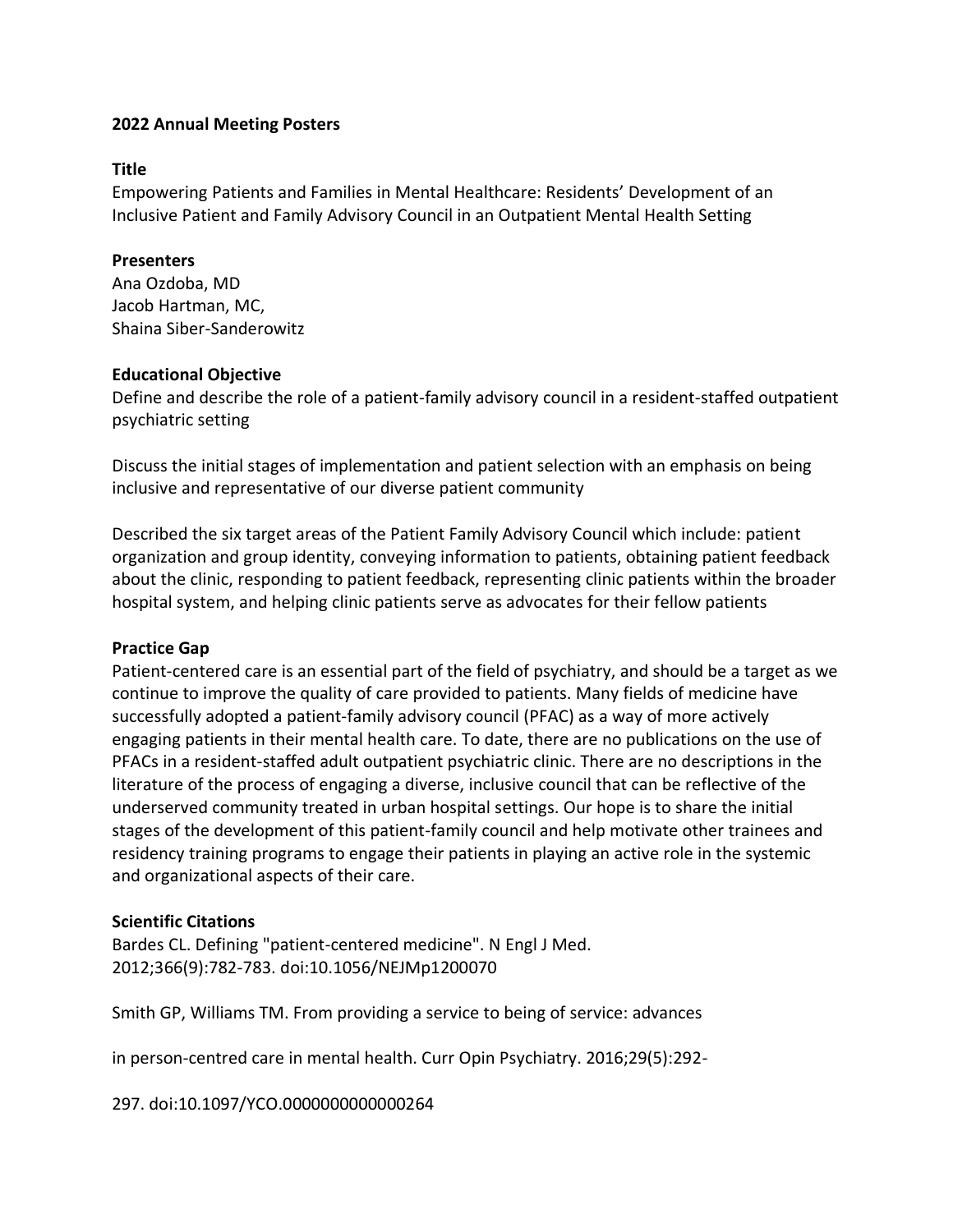Dixon L, Lieberman J. Psychiatry embraces patient-centered care. Psychiatric

News. https://psychnews.psychiatryonline.org/doi/10.1176/appi.pn.2014.2a15.

Published February 7, 2014. Accessed September 28, 2021.

Oldfield BJ, Harrison MA, Genao I, et al. Patient, Family, and Community

Advisory Councils in Health Care and Research: a Systematic Review. J Gen

Intern Med. 2019;34(7):1292-1303. doi:10.1007/s11606-018-4565-9

Schlaudecker JD, Goodnow K, Goroncy A, et al. Meaningful Partnerships:

Stages of Development of a Patient and Family Advisory Council at a Family

Medicine Residency Clinic. J Particip Med. 2019;11(1):e12105. Published 2019

Mar 20. doi:10.2196/12105

Lee SY. Leveraging an Ambulatory Patient and Family Advisory Council to

Improve Patient Experience Scores. J Patient Exp. 2021;8:23743735211039316. Published 2021 Aug 30. doi:10.1177/23743735211039316

#### **Abstract**

The concept of patient-centered care emerged in the field of psychiatry in the late 1960s. Psychiatry, with its emphasis on the biopsychosocial approach and the patient's subjective experience, was the natural breeding ground for this idea. However, psychiatrists have been hesitant to adopt this approach because many psychiatric illnesses impair patients' ability to dictate the policies that guide their healthcare. Efforts to enhance patient-centered care in psychiatry consequently present unique opportunities and challenges.

At Montefiore Medical Center/Albert Einstein College of Medicine Department of Psychiatry and Behavioral Sciences, psychiatry residents decided to advance patient-centered care by establishing a patient-family advisory council (PFAC). A PFAC is a group of patients and family members of patients who collaborate with clinicians and staff to shape a healthcare system's policies and research initiatives and improve the quality and safety of patient care. This approach has been adopted in numerous fields of medicine. To our knowledge, though, there are no publications describing the establishment of a PFAC in a general outpatient psychiatry clinic.

We will demonstrate the steps taken toward the development of a PFAC within an ambulatory resident-focused psychiatry clinic in an academic medical center that serves a diverse,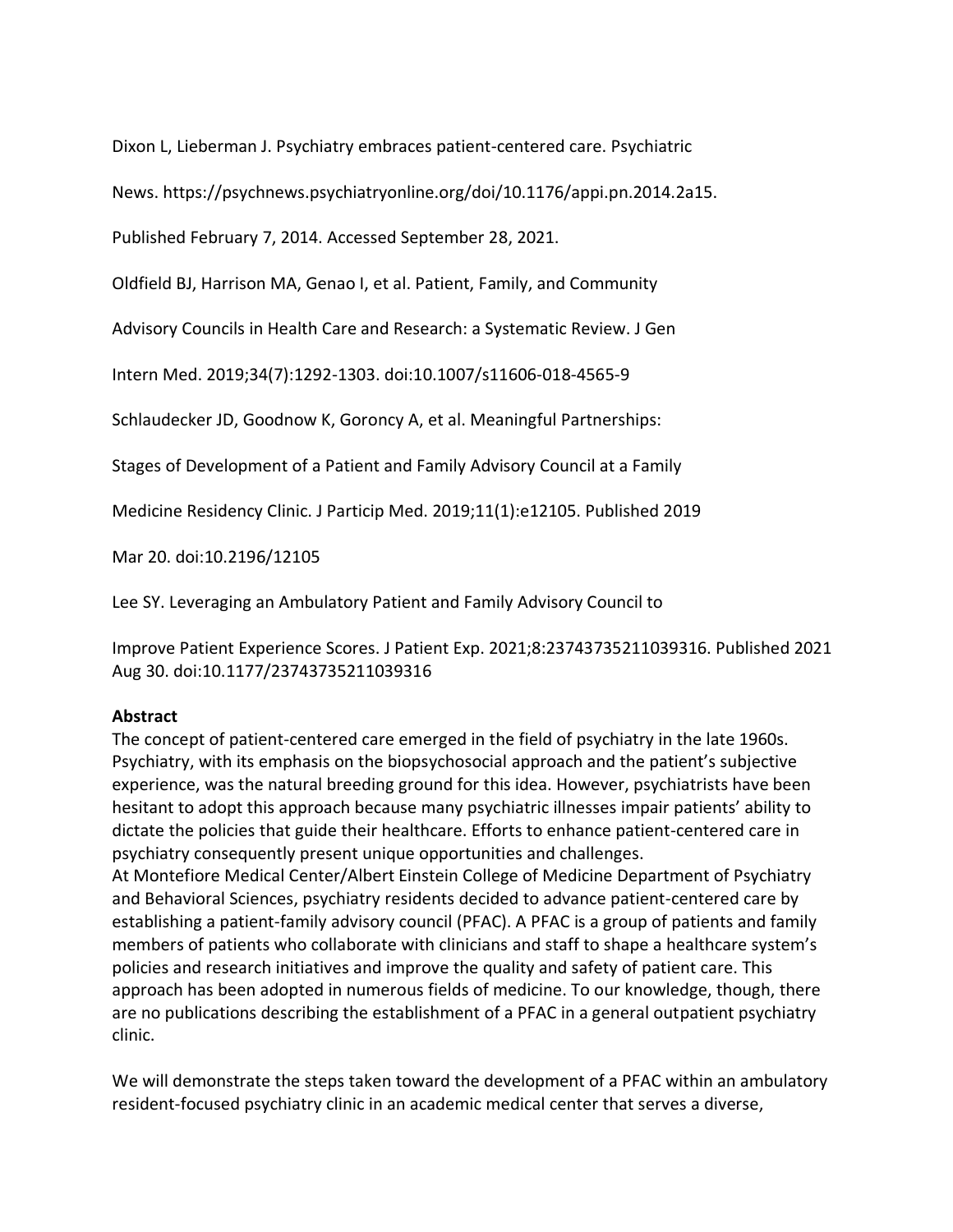multicultural, and underserved patient population in the Bronx, NY. We will discuss the initial stages of development, including the engagement of departmental leaders, residents, and staff. We will describe the six target areas of our PFAC: patient organization and group identity, conveying information to patients, obtaining patient feedback about the clinic, responding to patient feedback, representing clinic patients within the broader hospital system, and helping clinic patients serve as advocates for their fellow patients. We will describe ways in which the PFAC will address these six target areas and details of our PFAC's structure and functions. We will discuss initial challenges in implementation, including member selection, patient confidentiality, and selection of quality measures to assess PFAC effectiveness. We will also discuss the importance of and approach to including a diverse patient population reflective of the community we treat in the Bronx, New York. Most of our clinic's patients face multiple structural inequities that impact their mental health and access to care. The PFAC was conceived out of a need to address these inequities. It does so by empowering diverse patients to shape their mental healthcare, guide hospital policy that impacts their care, and advocate for fellow psychiatric outpatients. The PFAC also enables clinicians to learn first-hand about the structural challenges faced by our patients. By sharing the initial stages of the development of this council, we hope to motivate other trainees and residency training programs to engage their patients in playing an active role in the systemic and organizational aspects of their care.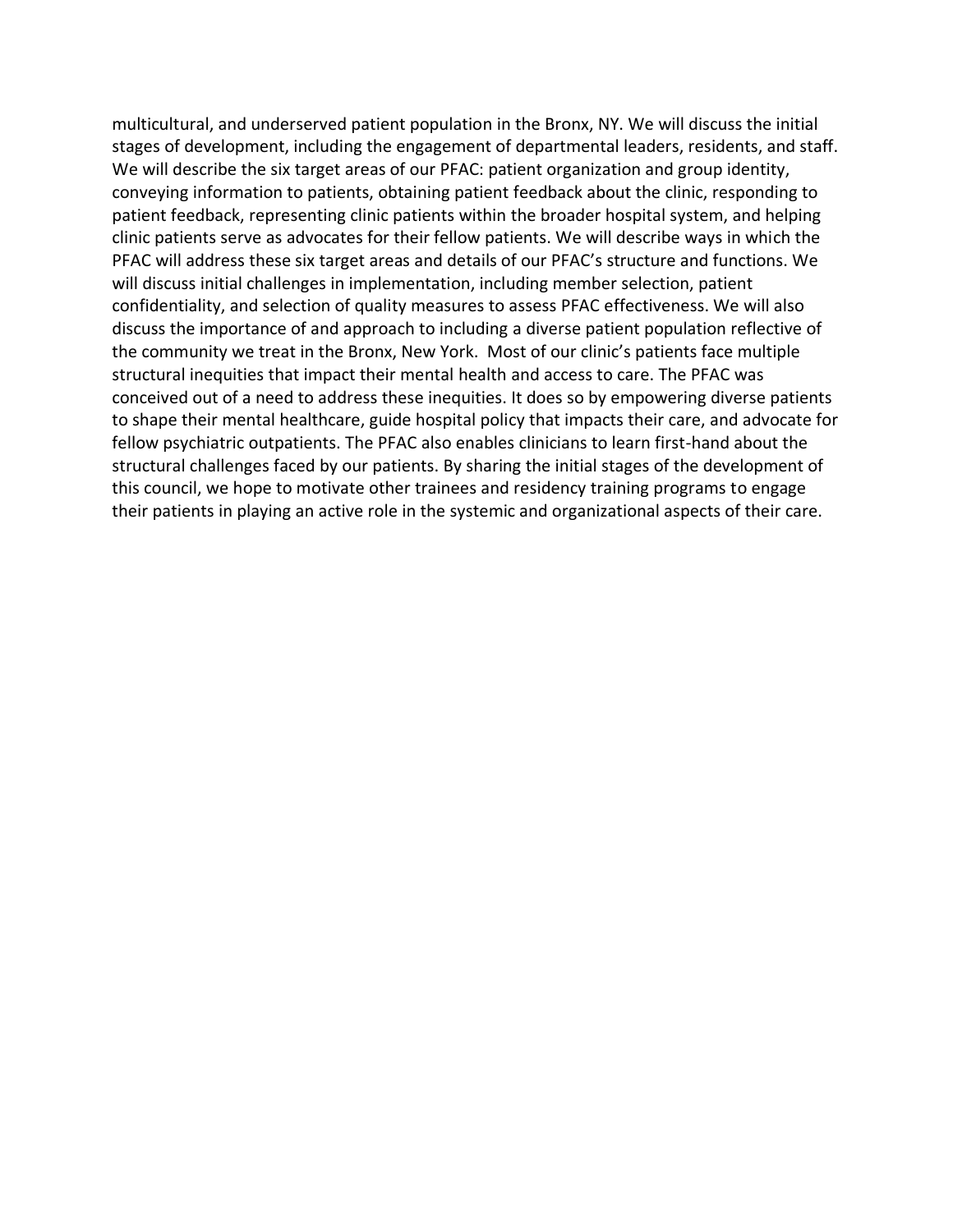### **Title**

Advancing Discourse Regarding Race, Gender, and Inequality Utilizing an Interprofessional Lunchtime Forum

# **Presenters**

Chancelor Cruz, MD Mara Sigalos-Rivera, MD Isabel Lagomasino, MD, MSc Charles Manchee, BA, MD

# **Educational Objective**

1. Introduce a means of including diversity, equity, and inclusion education in an interprofessional space.

2. Recognize that talking about differences in race, gender, and other identities can occur in a professional space and can allow for corrective experiences.

3. Describe survey results which include perceived impact on clinical care and perceived reflection on identity/privilege.

# **Practice Gap**

Given notable mental health disparities among individuals with low socioeconomic status, mental health clinicians are often confronted with the consequences of structural violence and systemic racism. Often, the patient population being treated is more diverse than the treating physicians. According to the American Association of Medical Colleges, 4.4% of physicians identify themselves as being Hispanic or Latino and only 4.1% identify as being African American. However, these issues regarding identity, justice, and equality are seldom addressed in the clinical space and often do not have a strong presence in educational curricula. Though national attention has increased awareness of these topics, there remain limited settings within academic psychiatry to allow for interprofessional discourse and reflection on community culture.

# **Scientific Citations**

Howell, B., Kristal, R., Whitmire, L., Gentry, M., and Rabin, T., and Rosenbaum, J. A Systematic Review of Advocacy Curricula in Graduate Medical Education. Gen Intern Med. 2019; 34 (11): 2592-601.

Khan, N., Taylor, C., and Rialon, K. Resident Perspectives on the Current State of Diversity in Graduate Medical Education. J Grad Med Educ. 2019; 4(11): 241-243.

Ryujin DT, Collett D, Mulitalo KE. From Safe to Brave Spaces: A Component of Social Justice Curriculum in Physician Assistant Education. J Physician Assist Educ. 2016 Jun;27(2):86-8.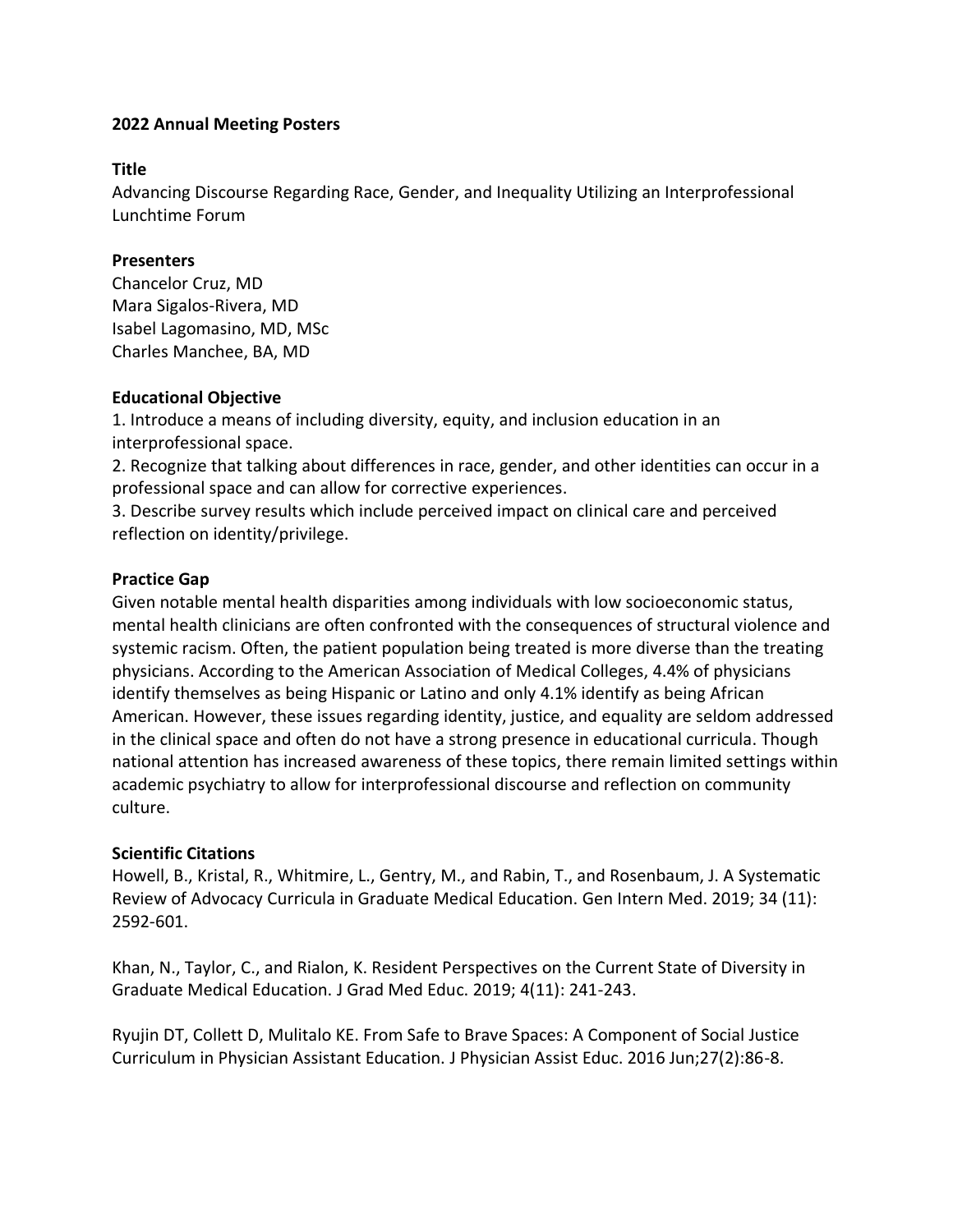### **Abstract**

#### **Background**

Addressing the dearth of diversity, advocacy, and structural violence in graduate medical and other professional education remains challenging. Barriers to advocacy curricula in graduate medical education include curricular demands, time constraints, and turnover in volunteer faculty and community partners. To help address this need the University of Southern California Department of Psychiatry and Behavioral Sciences has been holding monthly "Social Justice Forum" events over Zoom.

#### Methods

Each month an expert speaker is invited to discuss a particular topic regarding structural psychiatry and best practice recommendations for 30 to 40 minutes. Following the speaker's presentation, each forum consists of a 20 to 30 minute intentional discussion portion to encourage attendees to reflect on their own identities and not be shy about talking about differences to allow for corrective experiences. Topic thus far have included racial trauma, the

process of asylum seeking, and disability rights through the lens of distributive justice. The conversation is framed an opportunity to participate in a brave space as opposed to a safe space. A brave space recognizes that these conversations require courage and may include discomfort. The audience consists of attending psychiatrists, resident psychiatrists, psychologists, and LCSWs among other professionals. Survey data is collected after each session to collect demographic information on participants. Additionally, the survey assesses perceived importance of diversity education in clinical care, if information from the forums may impact clinical care, and to what extent the discourse encourages attendees to reflect on their identities and privilege.

#### Initial Results

Of the 32 participants in our September presentation, 16 participants responded to the survey. All the respondents either agreed or strongly agreed the material improved understanding of an area of diversity, equity, and inclusion. Additionally, all agreed or strongly agreed the presentation was clinically applicable and allowed for personal identity and privilege reflection. Survey results are being collected monthly. October attendance increased to 58 participants.

#### **Discussion**

Our initial results suggest the social justice forum is a valued learning experience that allows for identity reflection and that the topics are important to providing just clinical care. The social justice forum format uniquely allows for both didactic style and discussion-based learning among health care professionals in our community. This presentation describes how we implemented and designed these sessions and grown the forum in response to feedback.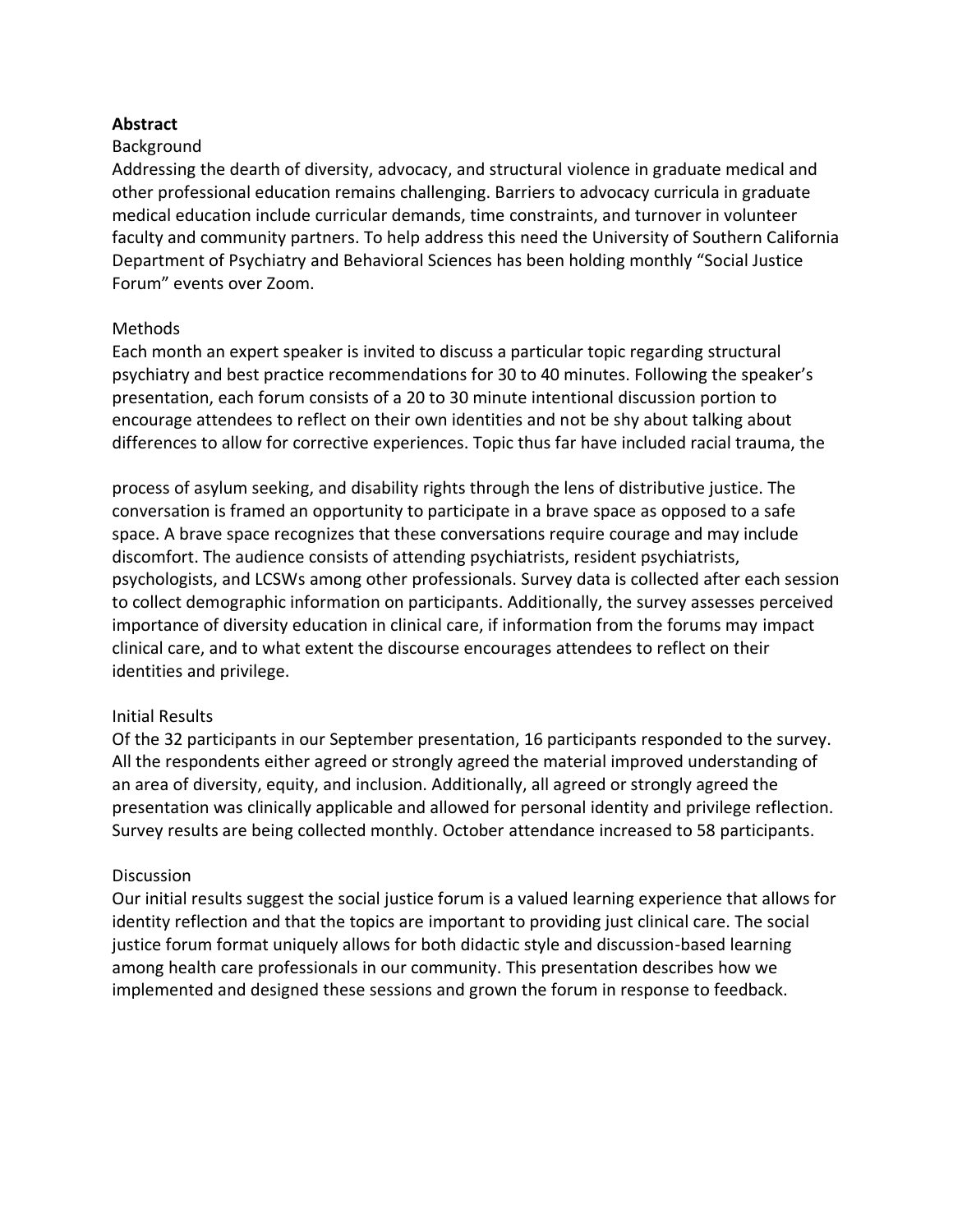### **Title**

Training Psychiatry Residents to use the SIGNOUT Mnemonic and Effects on Perceived Quality of Patient Handoffs

### **Presenters**

Johnathan Bilbro, MD William Tindell, MD Sandra Batsel-Thomas, MD

#### **Educational Objective**

- 1. Illustrate the need for a standardized patient handoff method among psychiatry residents.
- 2. Demonstrate the effectiveness of training on the use of the SIGNOUT mnemonic in improving the perceived quality of patient handoffs among psychiatry residents.

# **Practice Gap**

In 2017, the Joint Commission released a Sentinel Event Alert recommending adoption of standardized protocols for patient handoff1. There appears to be a lack of published studies investigating the effects of training psychiatry residents in the use of the SIGNOUT mnemonic for patient handoffs.

# **Scientific Citations**

- 1. "Sentinel Event Alert 58: Inadequate Hand-off Communication | The Joint Commission." Accessed July 30, 2021. [https://www.jointcommission.org/resources/patient-safety](https://www.jointcommission.org/resources/patient-safety-)topics/sentinel-event/sentinel-event-alert-newsletters/sentinel-event-alert-58 inadequate-hand-off-communication/.
- 2. "Resident Workshop Standardizes Patient Handoff and Improves Quality, Confidence, and Knowledge." Accessed July 30, 2021. <https://oce-ovid-com.ezproxy.uky.edu/article/00007611-201709000-00005/HTML>
- 3. Sonoda, Kento, Lindsay Nakaishi, and Cynthia Salter. "Standardizing Sign-out With I-PASS Handoff in Family Medicine Residency." PRiMER?: Peer-Review Reports in Medical Education Research 5 (February 4, 2021): 8. https://doi.org/10.22454/PRiMER.2021.678175.

# **Abstract**

Intended Audience: Residency program directors and residents

Background: Studies focused on the use of verbal handoff mnemonics, including I-PASS and SIGNOUT, with resident physicians across multiple specialties have shown improvements in clinical judgement, organization/communication, and the number of unexpected floor calls in addition to self-perceived increases in confidence, comfort, and knowledge2-3. In recent years, the University of Kentucky Psychiatry Residency Program has adopted the SIGNOUT mnemonic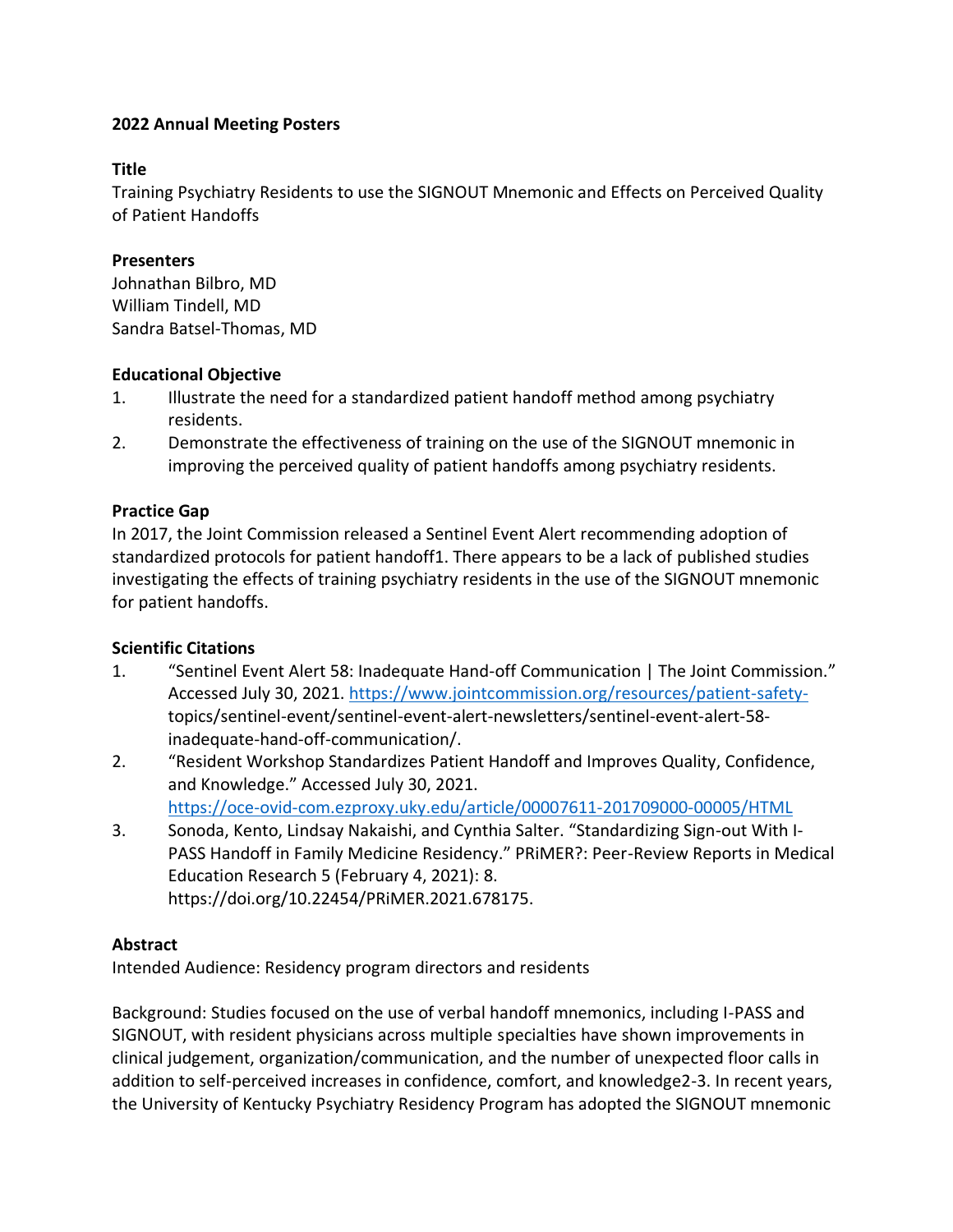for patient handoffs. While new interns have had their handoff skills assessed by their supervising PGY-2 residents, there has been no formal training on the use of the SIGNOUT mnemonic.

Objectives: (1) Better understand current level of satisfaction with the quality of patient handoffs and comfort with providing patient handoffs among University of Kentucky psychiatry residents and (2) demonstrate that dedicated training on the use of a standardized verbal handoff procedure (e.g., SIGNOUT) can improve resident comfort in providing patient handoffs and the perceived quality of handoffs among residents.

Methods: University of Kentucky PGY-1 and PGY-2 psychiatry, triple board, and internal medicine/psychiatry residents will complete a brief training (approximately 60 minutes) on use of the SIGNOUT mnemonic for verbal patient handoffs. Prior to this training, participants will complete an online pre-survey assessing resident satisfaction with current handoff procedure in addition to level of comfort proving patient handoff. After the training, a chief resident will randomly sit-in on resident handoffs to observe and provide feedback/instruction. Finally, participants with complete an online post-survey assessing changes in satisfaction with handoff procedure and confidence providing handoffs.

Results: Data will be analyzed for pre/post changes in resident satisfaction/comfort with patient handoffs utilizing paired t-tests and descriptive statistics.

Conclusion: This study will hopefully demonstrate that dedicated training on the use of a standardized verbal handoff procedure followed by direct observation of patient handoffs by a chief resident can improve both psychiatry resident comfort with providing patient handoffs and satisfaction with handoffs provided by their peers.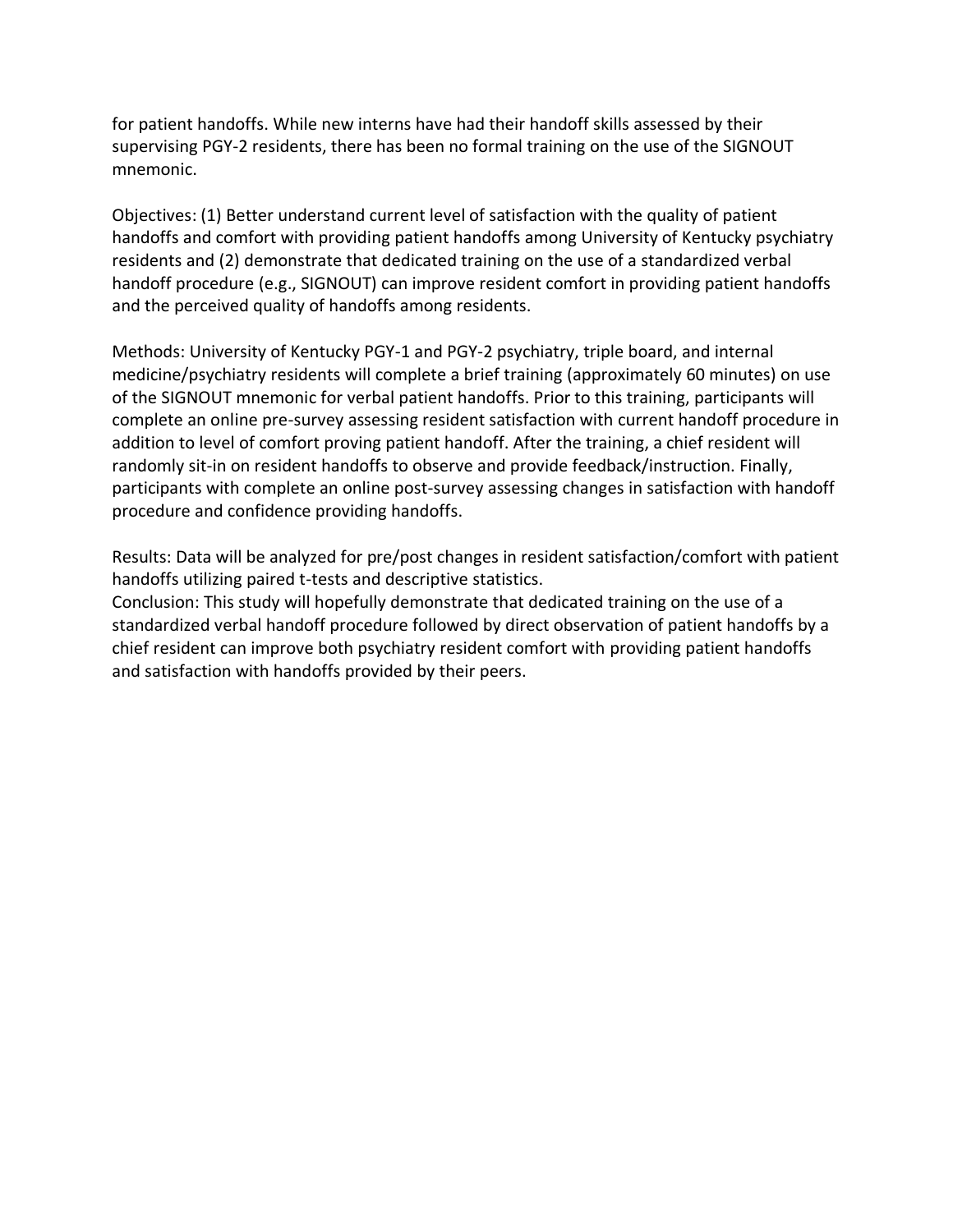#### **Title**

A Quality Improvement Project to Address Racial Disparities on an Inpatient Psychiatry Unit

### **Presenters**

Julia Ronecker, DO Katherine Zappia, MD, PhD Suzanne Sampang, MD

# **Educational Objective**

- 1. Identify several racial and ethnic disparities in mental healthcare, specifically those affecting racial minority adults on inpatient psychiatry units
- 2. Understand and describe how to use the Model for Improvement and PDSA cycles for an intervention
- 3. Describe methods to discuss race and race-related topics with colleagues
- 4. Recognize the importance of communication and a team-based approach with all members of the care team when discussing patient placement

# **Practice Gap**

It is well-established that there are racial and ethnic disparities that adversely affect minority patients on inpatient psychiatry units. Previous authors have suggested that members of specific racial minority groups are often perceived as more aggressive, dangerous, or "fearinducing" which can affect mental health care provided during a hospitalization. In a retrospective study at an inpatient forensic unit, Black patients were more likely to be secluded than other racial groups.(1) In a separate inpatient unit, Black patients were more likely than White patients to be secluded after a violent incident (unadjusted odds ratio=2.86, 95% CI, 1.64-5.0), though significance was lost when adjusting for confounding variables such as age and sex.(2) Racial and ethnic disparities are also present during transfer and placement decisions; in one study, Black adolescent patients were overrepresented in correctional facilities with race being the only variable predicting site placement.(3)

Our psychiatry unit has a separate Enhanced Care Unit (ECU) designed to accommodate six high-acuity patients. Patients assigned to the ECU have more frequent nursing checks, a higher staff to patient, greater exposure to seclusion or restraint incidents, and are excluded from therapeutic groups on the main unit. The ECU has higher social density (number of patients per area) and thus increased stimulation, increased risk for trigger aggression, and reduced chances for privacy; these are factors reported in the literature associated with increased stress, feelings of confinement, and aggressive behavior.(4) Furthermore, based on a study utilizing the Ward Atmosphere Scale (WAS) to assess patient satisfaction in an acute inpatient facility, patient satisfaction was strongly correlated with ward atmosphere perceived by patients. More specifically, high levels of involvement and orientation to the unit, low levels of aggressive behavior and perceived staff control were associated with higher patient satisfaction and thus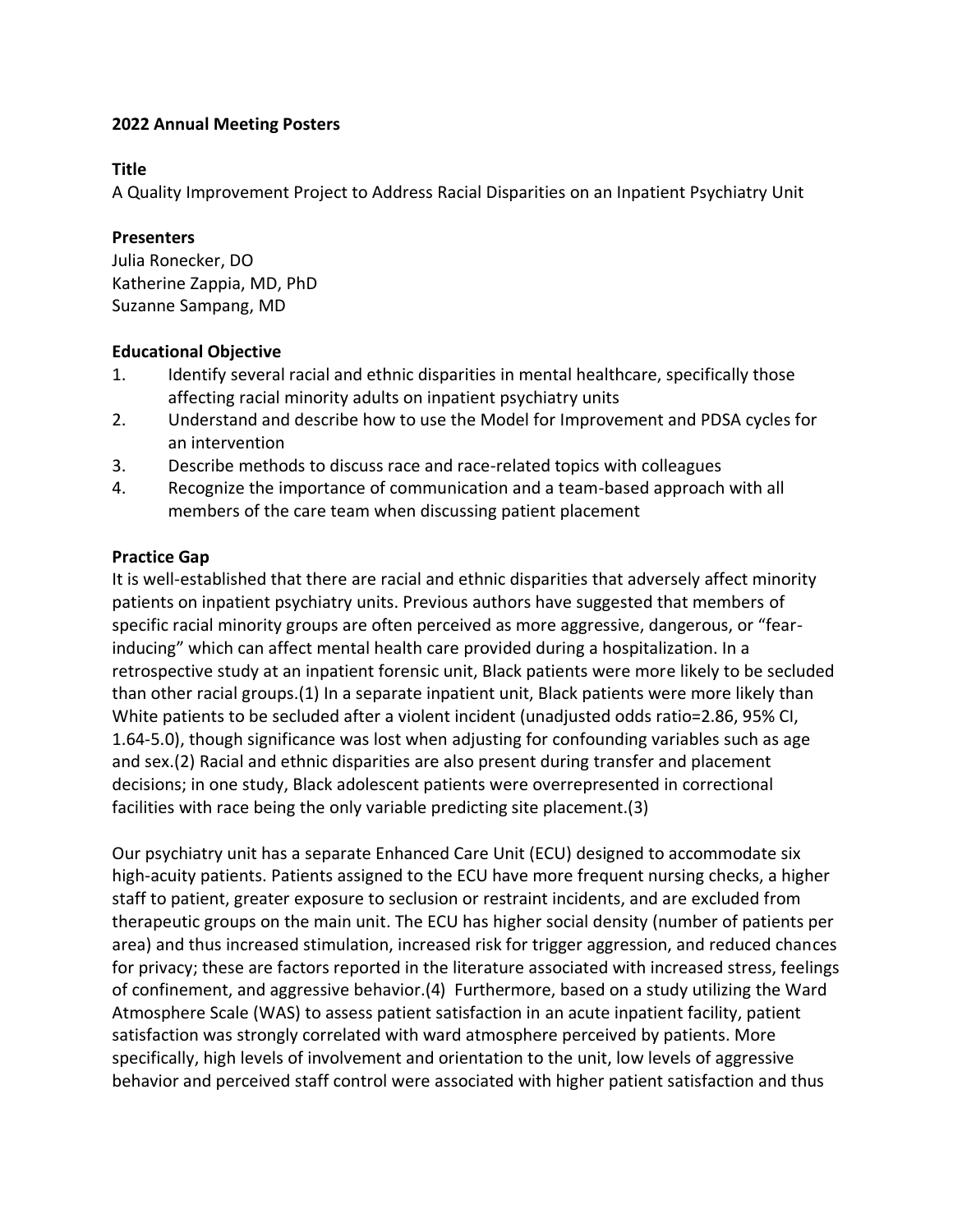better inpatient experience.(5) Thus, patients admitted to the ECU may be negatively impacted.

Once we determined that Black males were more frequently admitted and had longer average duration in the ECU during admission, we developed a Quality Improvement (QI) study using the Model for Improvement and PDSA cycles to address these disparities. QI has been used successfully in the past on inpatient adult psychiatry units to implement new interventions.(6) However, to our knowledge, this is the first resident-driven quality improvement (QI) project that aims to address patient unit placement, minimize high-acuity placement outside of clinical indication, and address possible racial disparities contributing to placement.

# **Scientific Citations**

- 1. Price, T, David, B, Otis, D. The use of restraint and seclusion in different racial groups in an inpatient forensic setting. J Am Acad Psychiatry Law. 2004; 32 (2):163-168.
- 2. Gudjonsson, G, Rabe-Hesketh, S, Szmukler, G. Management of psychiatric inpatient violence: patient ethnicity and use of medication, restraint, and seclusion. British Journal of Psychiatry. 2004; 184: 258-262.
- 3. Cohen R, Parmelee D, Irwin L. Characteristics of children and adolescents in a psychiatric hospital and a corrections facility. J Am Acad Child Adolesc Psychiatry, 1990; 29:909-913.
- 4. Ulrich R, Bogren L, Gardiner S, Lundin S. Psychiatric ward design can reduce aggressive behavior. Journal of Env Psych 2018; 57: 53-66.
- 5. Rossberg J, Melle I, Opjordsmoen S, Friis S. Patient satisfaction and treatment environment: a 20-year follow-up study from an acute psychiatric ward. Nordic Journal of Psych, 2006; 60(2):176-180.
- 6. Singh K, Sanderson J, et al (2013). Quality improvement on the acute inpatient psychiatry unit using the model for improvement. Ochsner Journal, 13(3): 380-384.

# **Abstract**

Background: Third year psychiatry residents implemented a Quality improvement (QI) project to address racial disparities at an urban, 40-bed adult psychiatric inpatient unit. The unit has a separate 6-bed high-acuity Enhanced Care Unit (ECU). Data showed that between October 2019-September 2020, Black males had longer average ECU days compared to White males during admission (23% vs. 13%, p<0.05). Additionally, Black males were more likely to be directly admitted to the ECU from the psychiatric emergency room compared to White males (27% vs. 18%, p<0.05). We postulated that patients may be negatively impacted from ECU time in excess of clinical indication due to increased social density and reduced therapeutic opportunity. Thus, our primary outcome was to reduce average ECU days and direct admissions for admitted patients, with particular focus on Black males.

Methods: Using the Model for Improvement, several resident-led interventions were implemented during October 2020-March 2021, including facilitating two daily interdisciplinary team huddles about ECU patient placement and implementing a daily dot phrase tracking system within the electronic medical record to review indication for ECU placement. We also presented initial data highlighting racial differences in length of stay and direct ECU admissions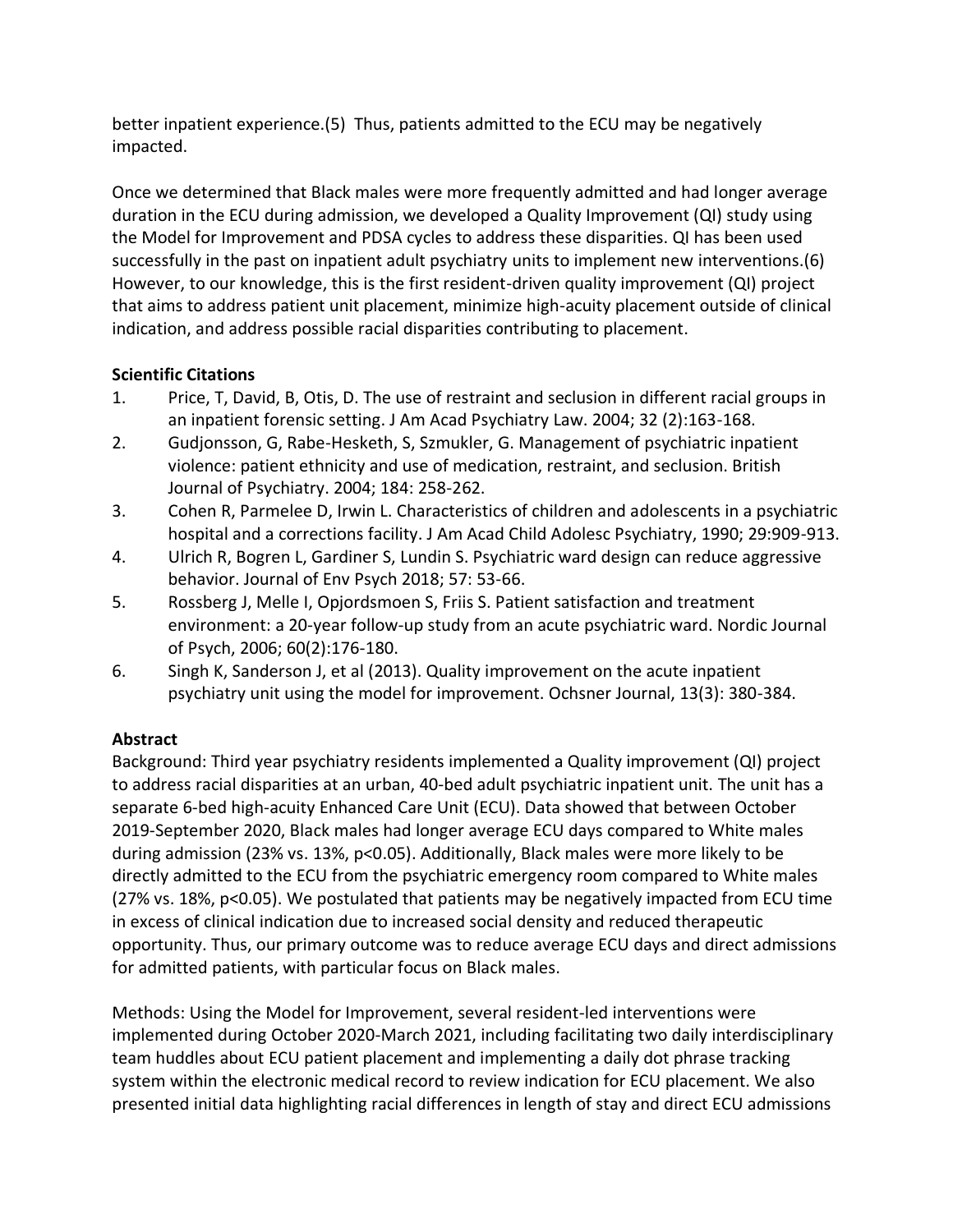to unit staff. We utilized modified Plan-Do-Study-Act (PDSA) cycles to evaluate for intervention effectiveness. Percent ECU days per 100 hospital days and percent direct admits were calculated for monthly encounters and then averaged over nine months, including three additional months to measure intervention sustainability.

Results: Feedback from primary teams was generally positive; clinicians overall preferred at least daily conversations involving all members of the team as opposed to scoring tools to decide placement. During the QI period, average dot phrase usage within the electronic medical record was 25% (±19%), though we suspect conversations were occurring more frequently. Between October 2020-June 2021, average percent ECU days reduced to 20% for Black males (from 23%, p>0.05) and 12% for White males (from 13%, p>0.05) and direct admission reduced to 24% for Black males (from 27%, p>0.05) and 15% of White males (from 18%, p>0.05). Statistically significant differences still existed in average percent ECU days and direct admission between races, suggesting possible confounders such as diagnosis, population demographics, or implicit bias. Though there was no significant median shift for average ECU days, the direct admissions run chart had an average median shift toward goal.

Conclusion: Our preliminary study demonstrated some benefit of QI interventions on addressing racial disparities on our psychiatric unit. We were able to identify racial differences, tailor interventions for an inpatient psychiatry unit, and demonstrate subtle improvements in direct admissions to the ECU. Future steps involve advocating for additional interventions, resources, and programming to drive further change and sustain improvements.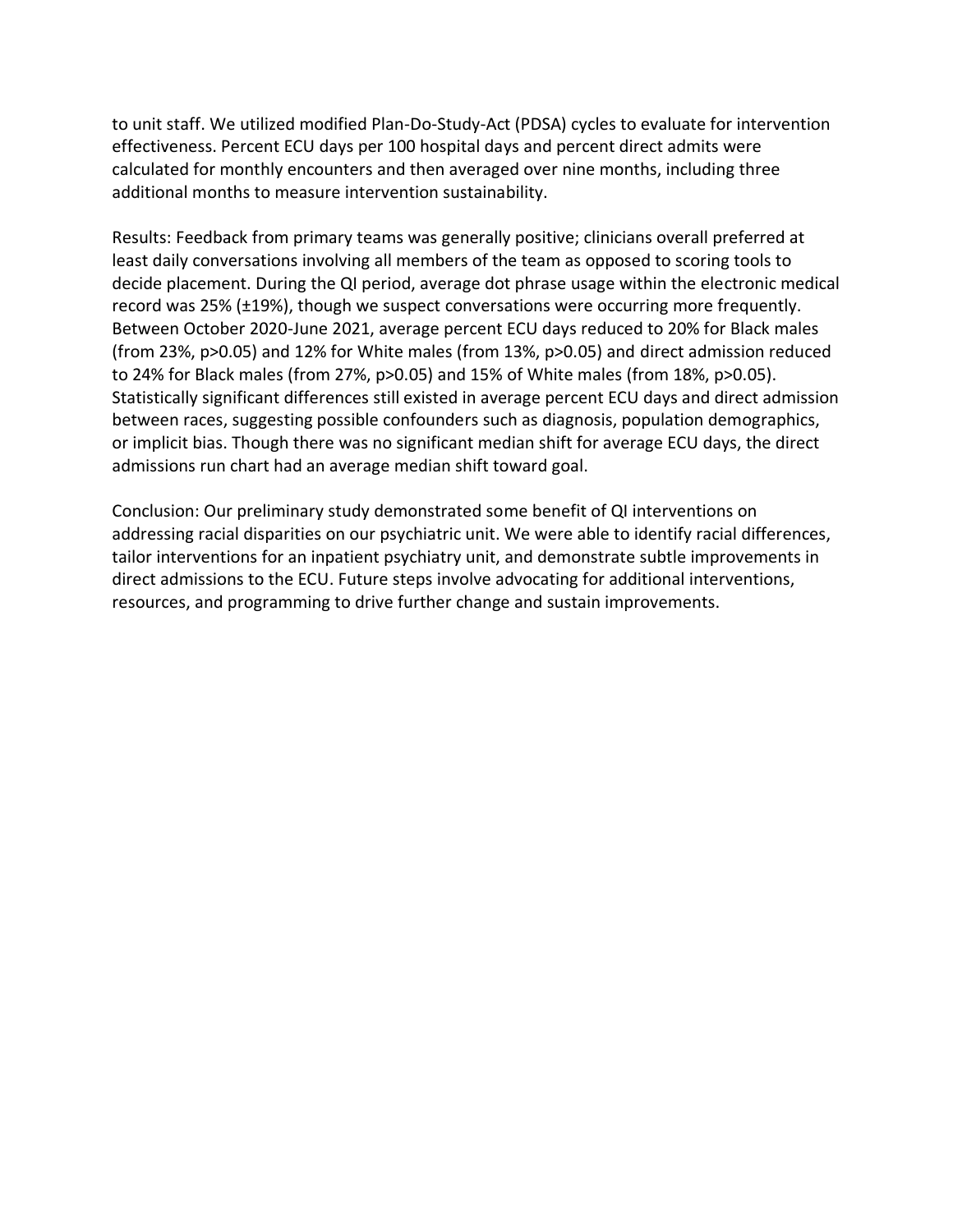### **Title**

Addressing Burnout and Building Resiliency Among Internal Medicine Residents through Psychoeducation and Process Group

# **Presenters**

Brent Schnipke, MD Zainab Saherwala, DO Brian Merrill, MBA, MD

# **Educational Objective**

-Describe a psychoeducation intervention for internal medicine residents piloted and delivered by senior residents

-Discuss the value of curricular development aimed at improving wellness, addressing burnout, and building resiliency among medicine residents

-Explore the value of professional development of senior psychiatry residents through development and delivery of education and support

-Present outcomes from a novel process group targeting trainee burnout

# **Practice Gap**

This project addresses an urgent need in medical education: directly combating the burnout faced by trainees, particularly in non-psychiatric specialties, furthered and worsened by the COVID19 pandemic. Trainee wellness and resiliency are topics that psychiatry trainees are uniquely positioned to comment on, given their role as residents but also as developing experts in psychiatry and mental health. This project will highlight the professional development of senior psychiatric residents in the creation and implementation of several tools to address trainee burnout. The project also describes practical ways for psychiatry programs to meet interdisciplinary and interdepartmental needs, specifically around burnout and wellness.

# **Scientific Citations**

Abedini, N. C., Stack, S. W., Goodman, J. L., & Steinberg, K. P. (2018). "It's Not Just Time Off": A Framework for Understanding Factors Promoting Recovery From Burnout Among Internal Medicine Residents. Journal of graduate medical education, 10(1), 26–32. https://doi.org/10.4300/JGME-D-17-00440.1

Busireddy KR, Miller JA, Ellison K, Ren V, Qayyum R, Panda M. Efficacy of Interventions to Reduce Resident Physician Burnout: A Systematic Review. J Grad Med Educ. 2017 Jun;9(3):294- 301. doi: 10.4300/JGME-D-16-00372.1. PMID: 28638506; PMCID: PMC5476377. Stephanie Detterline, Heather Hartman-Hall, Katherine Garbow, Himanshu Rawal, David Blackwood, Gregory Nizialek & Zayd Nashaat (2020) An internal medicine residency's response to the COVID-19 crisis: caring for our residents while caring for our patients, Journal of Community Hospital Internal Medicine Perspectives, 10:6, 504-507, DOI: 10.1080/20009666.2020.1807218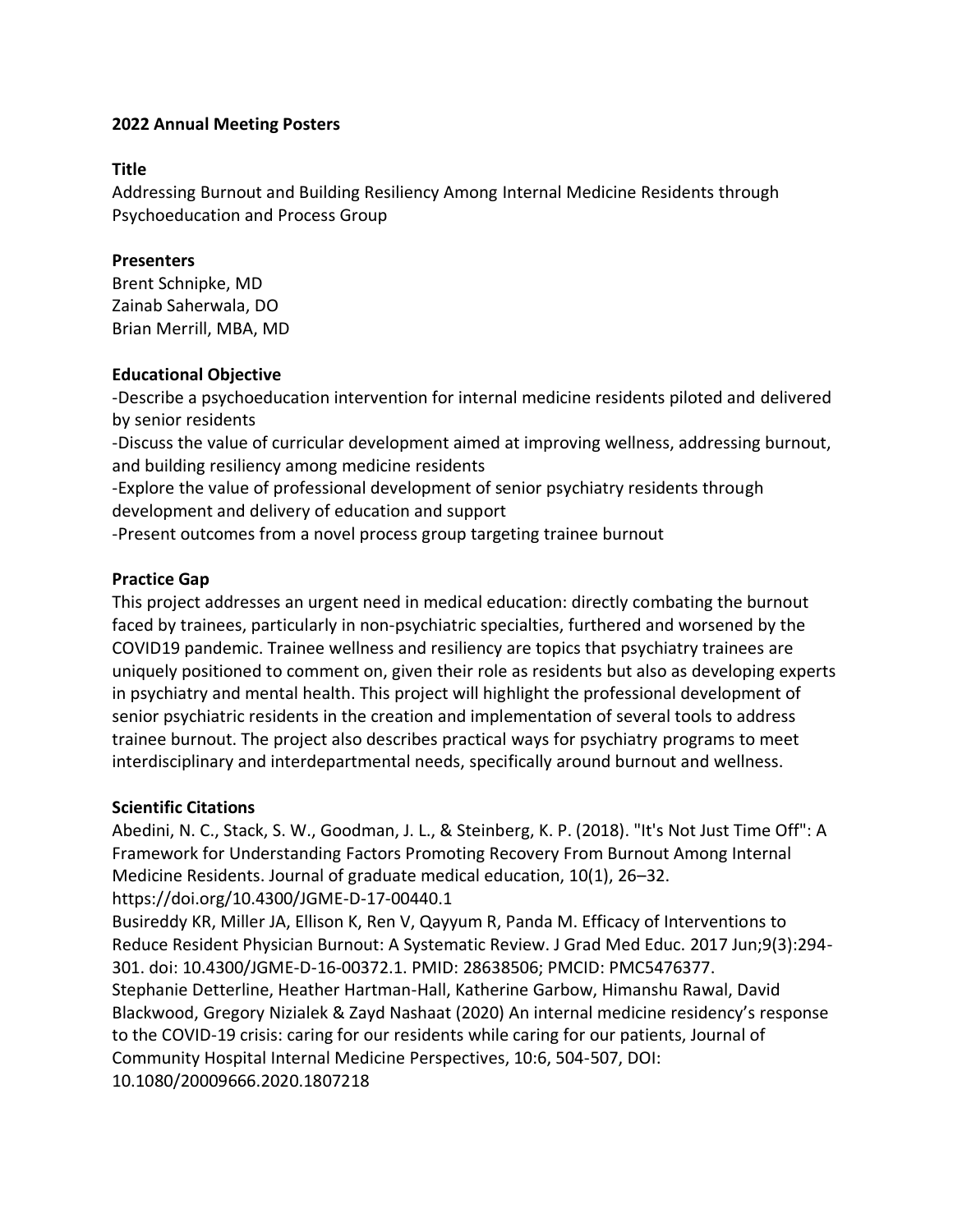Satterfield JM, Becerra C. Developmental challenges, stressors and coping strategies in medical residents: a qualitative analysis of support groups. Med Educ. 2010 Sep;44(9):908-916. doi: 10.1111/j.1365-2923.2010.03736.x. PMID: 20716101; PMCID: PMC2924767. Prasad K, McLoughlin C, Stillman M, Poplau S, Goelz E, Taylor S, Nankivil N, Brown R, Linzer M, Cappelucci K, Barbouche M, Sinsky CA. Prevalence and correlates of stress and burnout among U.S. healthcare workers during the COVID-19 pandemic: A national cross-sectional survey study. EClinicalMedicine. 2021 May 16;35:100879. doi: 10.1016/j.eclinm.2021.100879. PMID: 34041456; PMCID: PMC8141518.

#### **Abstract**

Physician burnout has been studied and well-documented for many years, and research into the incidence, prevalence, causes and possible solutions have been written about extensively. It is well known that physician burnout among primary care physicians and residents is high, and that the ongoing effects of the COVID-19 pandemic has increased the prevalence and severity of burnout. Internal medicine residents are particularly vulnerable due to the intersecting characteristics of primary care and residents, with the added difficulty of frequently working inpatient services with a high burden of COVID-19 patients. Internal medicine residency programs have made significant efforts and some strides towards addressing this burnout and promoting wellness, but options remain limited for residents. In response to expressed needs by the WSU Internal Medicine residency, our chief residents developed and presented a Grand Rounds focused on addressing this burnout by providing psychoeducation on coping skills, CBT basics, and building resiliency. We also developed a novel method for directly addressing the distress and burnout experienced by internal medicine residents at our institution by starting a process group led by psychiatry chief residents. In this poster we will outline the interventions and their outcomes as well as recommendations for implementation of similar initiatives.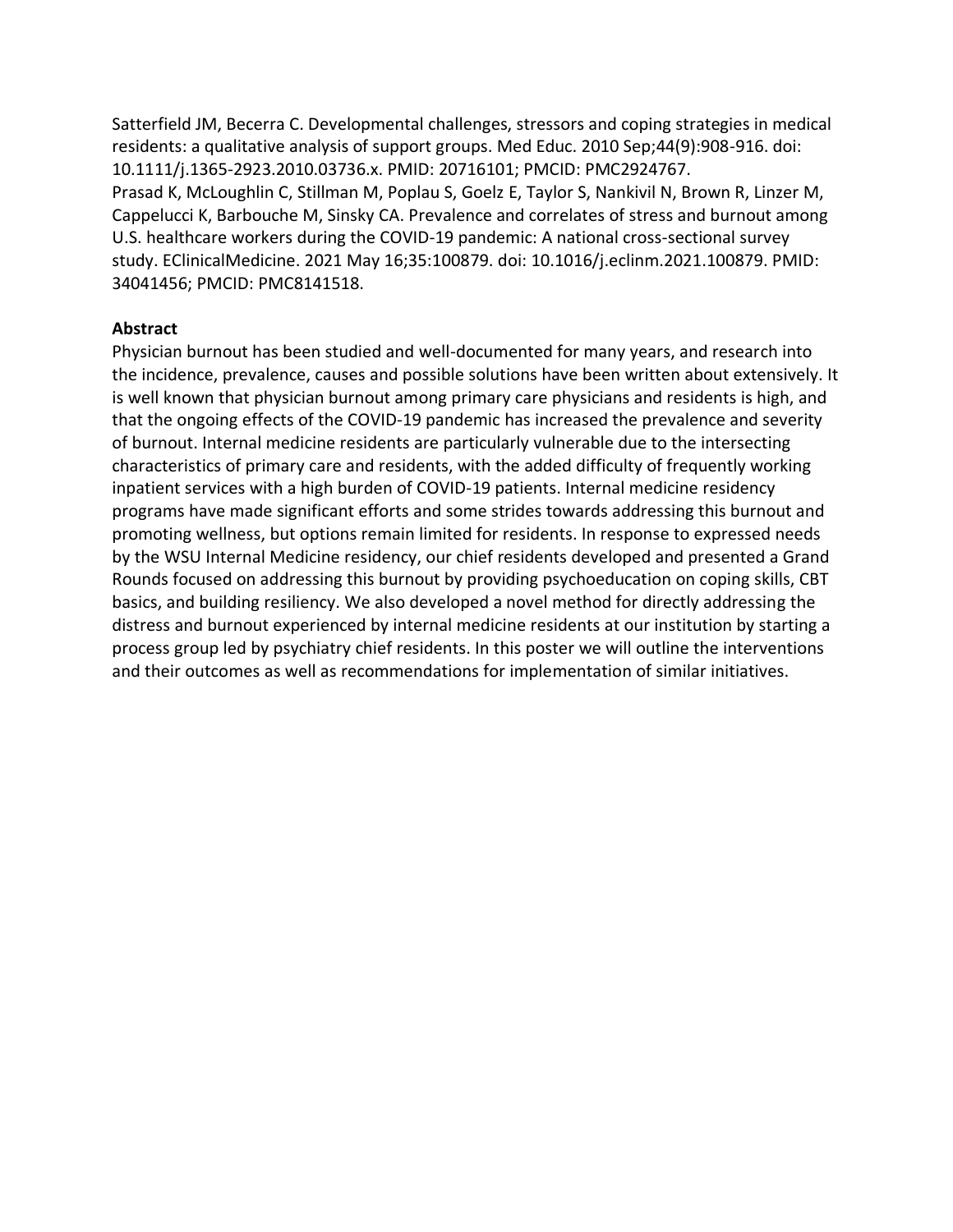### **Title**

Establishing the Foundation of a Structural Competency Curriculum with an Emphasis on Community Advocacy

### **Presenters**

Mara Sigalos-Rivera, MD Christine Annibali, MD Alan Chen, MD Isabel Lagomasino, MD, MSc

#### **Educational Objective**

-Present a framework for establishing the foundation of a structural competency longitudinal curriculum in psychiatry residency training

-Discuss how to integrate community advocacy within resident education

-Understand perceived inadequacies and barriers in structural competency focused didactic curriculum

# **Practice Gap**

Appreciation for structural competency has been growing within the academic psychiatry community. Structural competency encourages the understanding of structure or systems that affect our patient's experiences. Within this framework there is an emphasis on addressing systems level interventions to eliminate systemic oppression and identify the role systems play in patient's clinical presentations. Often traditional didactics provide knowledge, but do not provide consistent opportunities for translation of this knowledge into practice. Our structural competency didactic curriculum works to address this important need by stressing an understanding of and an active implementation of community advocacy. We expect with the application of this curriculum residents will perceive an improved educational experience on structural competency including topics of cultural humility in clinical encounters, social justice, and community advocacy.

#### **Scientific Citations**

Castillo EG, Isom J, DeBonis KL, Jordan A, Braslow JT, Rohrbaugh R. Reconsidering Systems-Based Practice: Advancing Structural Competency, Health Equity, and Social Responsibility in Graduate Medical Education. Acad Med. 2020 Dec;95(12):1817-1822.

Hansen H, Braslow J, Rohrbaugh RM. From Cultural to Structural Competency-Training Psychiatry Residents to Act on Social Determinants of Health and Institutional Racism. JAMA Psychiatry. 2018 Feb 1;75(2):117-118.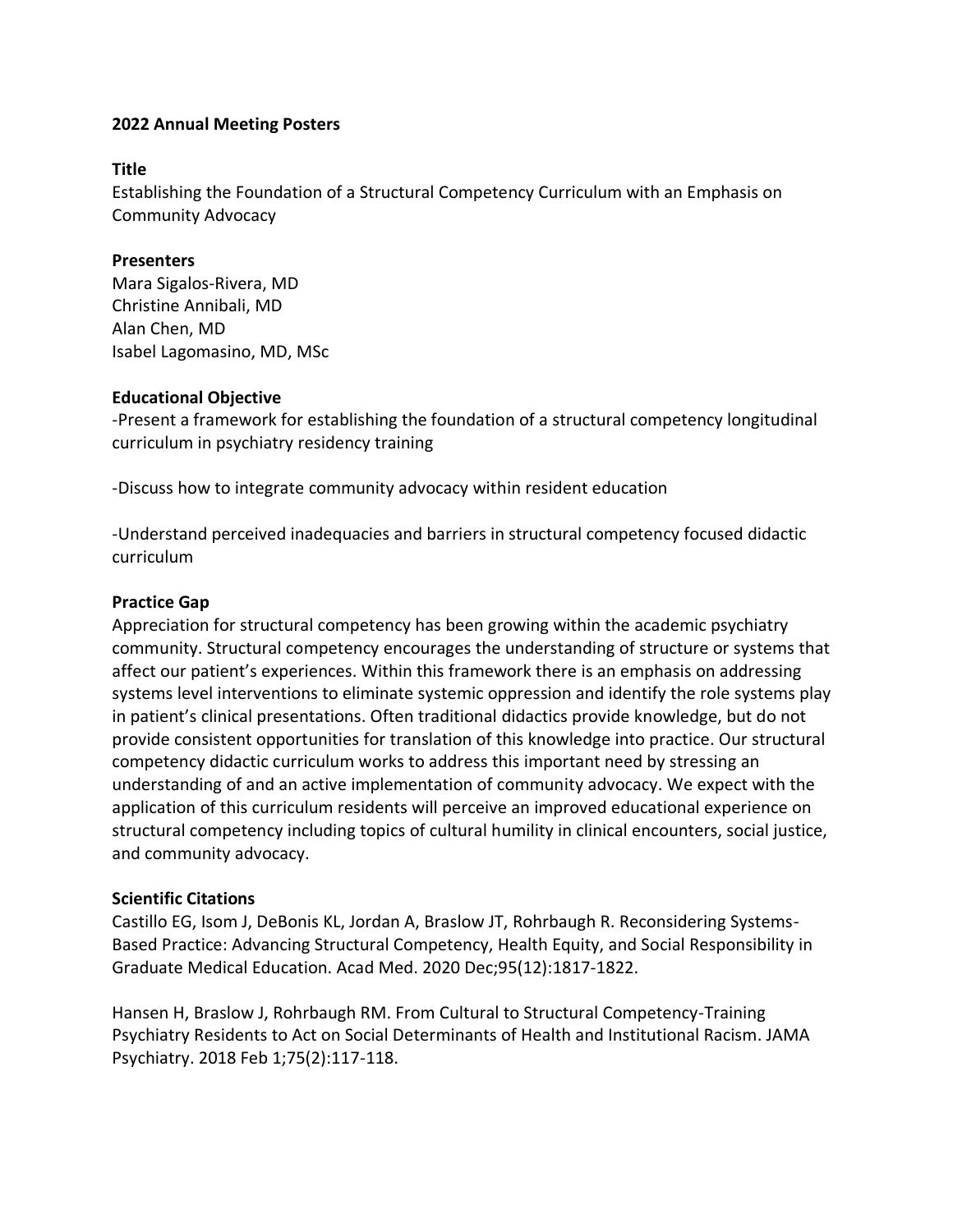Howell BA, Kristal RB, Whitmire LR, Gentry M, Rabin TL, Rosenbaum J. A Systematic Review of Advocacy Curricula in Graduate Medical Education. J Gen Intern Med. 2019 Nov;34(11):2592- 2601.?

Metzl JM, Hansen H. Structural Competency and Psychiatry. JAMA Psychiatry. 2018 Feb 1;75(2):115-116.

### **Abstract**

#### Background

At the University of Southern California psychiatry residency training program, we had previously lacked a longitudinal structural competency curriculum. This year we introduced a foundational structural competency course covering both didactic and active learning experiences tailored to each year of training. This curriculum includes foundational didactic teaching, case-based presentations, a community advocacy project, and advanced didactics/discussions.

# Methods

A structural competency course was created with faculty and resident input. For our PGY1 residents, this course implements introductory didactics, implicit bias training, and a community advocacy project to be completed with a PGY4 resident. In the PGY2 year, didactic and discussion-based sessions focus on assessing clinical cases within a structural framework including concepts of cultural humility. Our PGY3 residents participate in a critical literature review discussing papers on structural topics. Finally, the PGY4 residents engage in didactic and discussion-based sessions on more advanced topics with a focus on implementation of structural competency in clinical practice. Additionally, the PGY4 residents serve as mentors and collaborate with PGY1 residents on a community advocacy project. The community advocacy project involves engaging with a local community organization with the goal of understanding how the organization serves our community and how we as physicians can help support their important work. A pre- implementation survey was sent to all residents to evaluate resident perspectives on the educational experience with regards to structural competency, cultural humility, social justice, and community advocacy. The survey includes questions about perceived barriers in improving this aspect of resident education. A postsurvey is planned.

#### Initial Results

33 residents responded to the pre-survey out of 47 PGY1-4 residents. 39% of our respondents identified as both people of color and as underrepresented minorities in medicine. Residents rated the accuracy of various statements about education and culture in our program. For most statements residents believed our education/culture includes diversity, equity, and inclusion "a moderate amount" with the second most common response being "a little." Areas identified as barriers or areas to improve included "not enough time in the core didactic curriculum for these topics," "more engagement from faculty on these topics," and "more opportunities to connect with community organizations."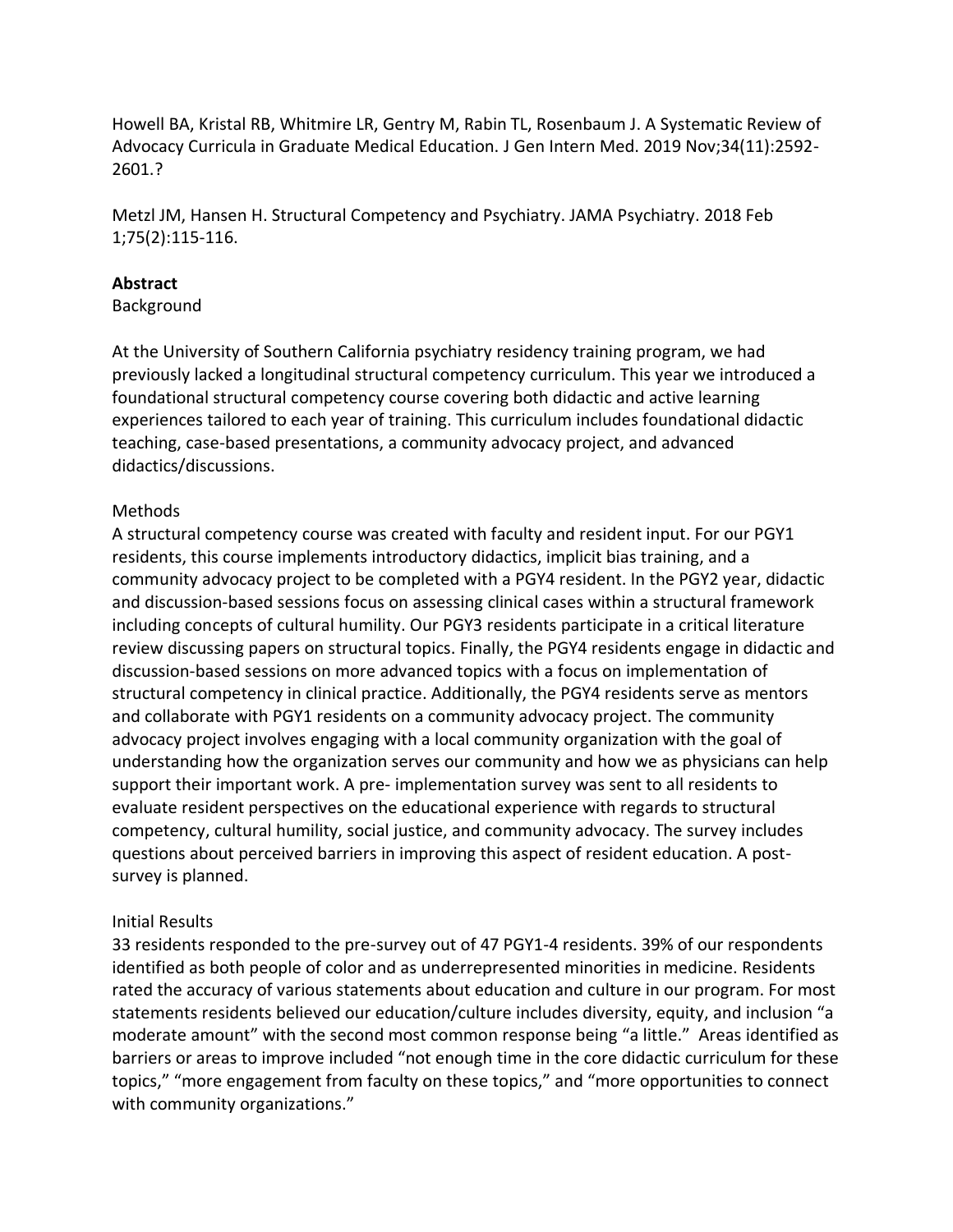#### Discussion

As social injustice and systematic oppression reach national attention there is a growing motivation to address these issues within society including within our health care systems and medical training. This motivation is reflected in resident's responses in our surveys. Psychiatrists- in-training express an enthusiasm and wish to improve their understanding of their patient's experience through a structural lens and grow as advocates in both clinical and non-clinical settings. We expect the implementation of this new curriculum to begin to meet this educational need and allow for future growth of structural competency-based education within our program.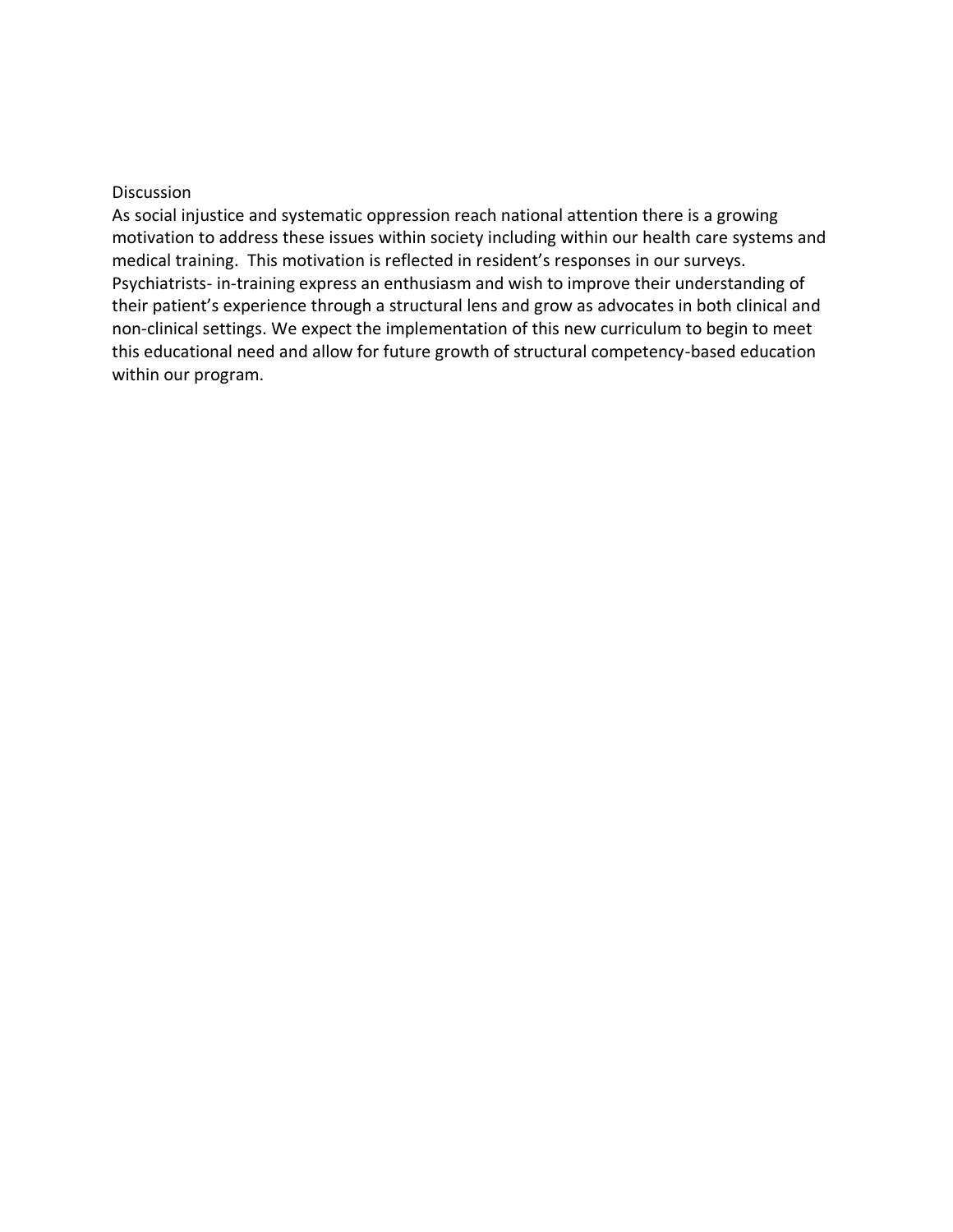### **Title**

PEN CAP: Promoting Engagement in Child & Adolescent Psychiatric Online Visits Through Drawing

# **Presenters**

Kim McKenna, MD Craigan Usher, MD

# **Educational Objective**

This poster presentation describes a workshop (which we will make available online to AAPDRT members) on utilizing on-line shared drawing tools to promote engagement in child and adolescent tele-psychiatric care. Those who complete the online workshop should be able to: 1) Describe the value of drawing with children and teens

- 2) Utilize shared drawing tools in Zoom and Webex to promote engagement with patients
- 3) Convey emotions using some universal cartooning techniques

4) Utilize drawing prompts to promote therapeutic conversation with knowledge and skills in exchanging ideas, thoughts, feelings, and some interpretations specifically using these frames:

- Winnicott's squiggle game
- Draw something scary
- Distill a complex story into three panels
- House Tree Person
- Draw a Family

It should be clear that these exercises may be used in all forms of child and adolescent psychiatric care, not relegated to the domain of "play therapy" sessions, and may be used as a form of exchanging ideas and dynamic co-creation even--and perhaps especially--during what are traditionally referred to as "med" or "psychopharm" visits.

# **Practice Gap**

1) In a survey of our faculty and physicians-in-training (PGY3 general psychiatry residents and child and adolescent psychiatry fellows) we discovered a sense of COVID19 era telepsychiatry fatigue; they vast majority (91%) of individuals we polled felt that their child and adolescent psychiatry patients were less disengaged. We interpreted this as both practitioner and patient resistance/fatigue wherein they were feeling less creative.

2) We found that less than half of our providers (45%) reported being aware of how to draw with patients, together.

3) We discovered (qualitatively) by polling residents and fellows before a workshop on shared drawing tools, that none of the providers were using shared drawing exercises that were previously commonly used to engage youth.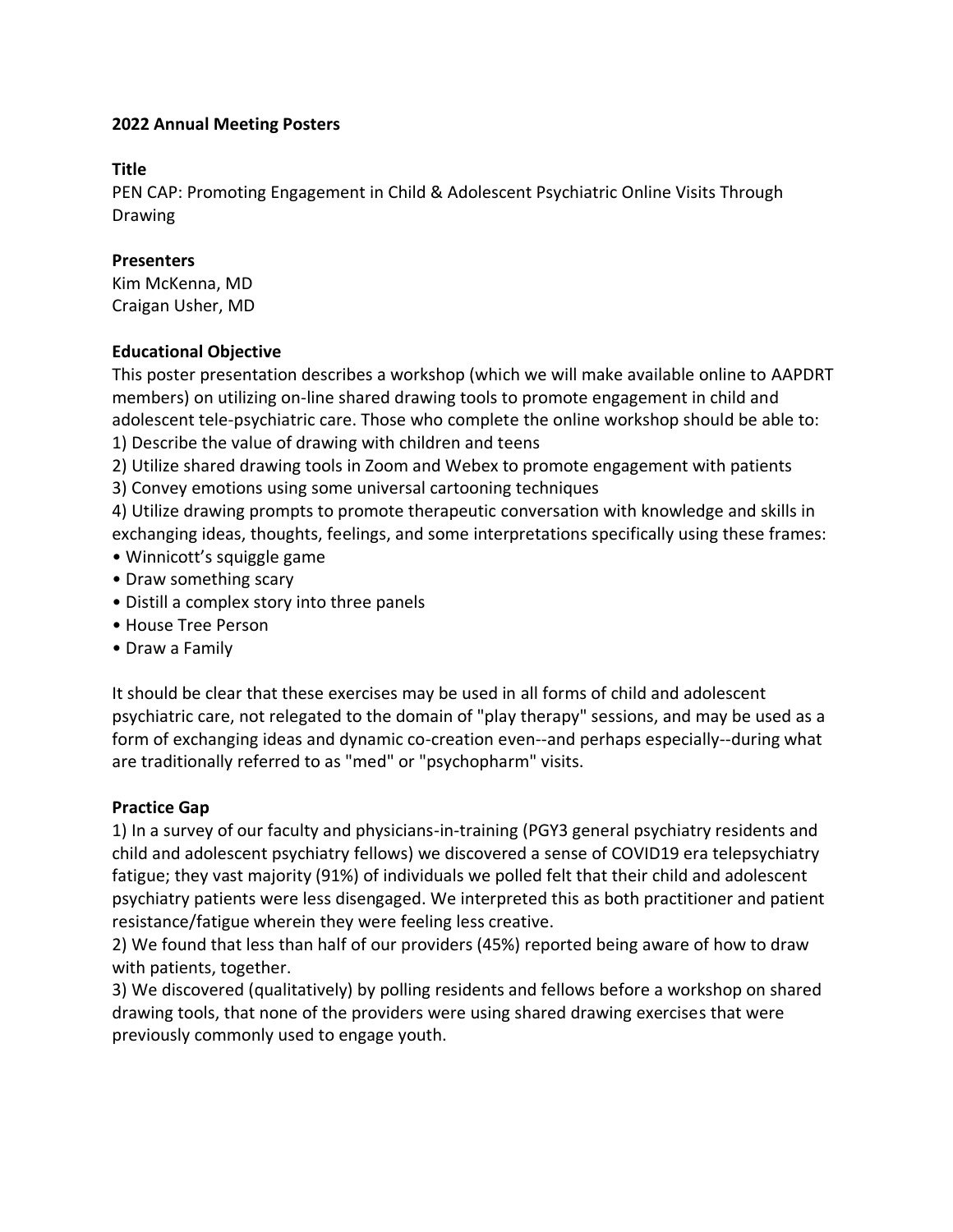#### **Scientific Citations**

1 Berger LR. The Winnicott Squiggle Game: a vehicle for communicating with the school-aged child. Pediatrics. 1980 Dec;66(6):921-4.

2 Usher C, Zarrinnegar P, Claveria T, Chaffin J, Hilde H, Smart K, Conrad S, Ribbers A. Sketches & squiggles: drawing + comics in child psychiatry training. Poster presented at AADPRT Annual Meeting, March 2018, New Orleans, LA

3 Winnicott DW. Therapeutic Consultations in Child Psychiatry. New York: Basic Books, Inc.; 1971.

4 Wittmann, B. Drawing cure: children's drawings as a psychoanalytic instrument. Configurations. 2010; 18 (3): 251-272. doi:10.1353/con.2010.0016

5 Woolford J, Patterson T, Macleod E, Hobbs L, Hayne H. Drawing helps children to talk about their presenting problems during a mental health assessment. Clin Child Psychol Psychiatry. 2015;20(1):68-83. doi:10.1177/1359104513496261

6 Driessnack M. Children's drawings as facilitators of communication: a meta-analysis. J Pediatr Nurs. 2005;20(6):415-423. doi:10.1016/j.pedn.2005.03.011

#### **Abstract**

#### Introduction

Converting from in-person to telepsychiatry visits led many trainees and faculty members in our Outpatient Child and Adolescent Psychiatry (CAP) Clinic to feel that patients were less engaged in their treatment. This was marked by reduced eye contact, spontaneity, responsiveness, and overall attention in telepsychiatry appointments. In pre-pandemic times, fellows promoted engagement with youth through collaborative drawing exercises,1,2 extending a rich tradition deployed by both D.W. Winnicott3 and Melanie Klein4 in an analytic setting. Further, Woolford and colleagues studied the use of drawing as an interview aid and concluded that "…children reported almost twice as much clinically-relevant information when they were allowed to draw during the interview."5 Others have concluded that the process of drawing may enhance the child's ability to retrieve information.6

Concerned about reduced patient engagement and loss of the "art of CAP," we anticipated our clinicians would rate patient engagement as low; that knowledge and use of online shared drawing tools were low, that a training session on the merits of drawing and technical instruction would improve knowledge about these tools, and that use of these tools would improve patient engagement.

#### Methods

22 clinicians completed a survey measuring perceived patient engagement as well as knowledge and use of shared online drawing tools. Clinicians participated in an optional training regarding the merits and use of drawing tools for the two online platforms used during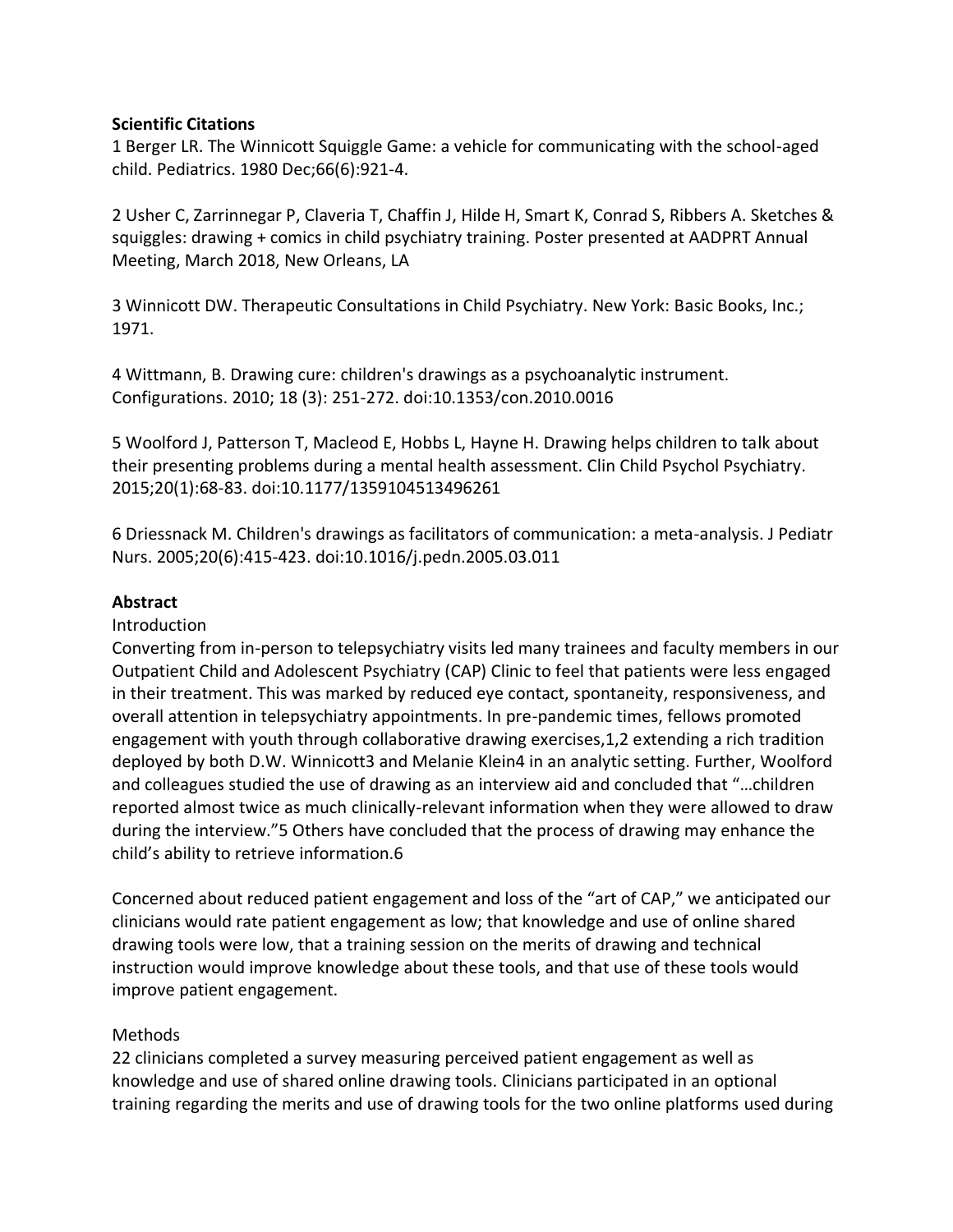clinic visits: Webex and Zoom. Participants completed a follow up survey to re-measure knowledge, use of drawing tools, and the impact of their use on patient engagement.

# Results\*

22 participants completed the first questionnaire providing baseline data:

- 20/22 (91%) felt that children were disengaged
- 10/22 (45%) knew about online shared drawing tools
- 2/22 (9%) were using these tools

15 participants completed the survey 4 weeks after our workshop; of those

- 12/15 (80%) knew about shared drawing tools\*\*
- 4/15 (27%) reported using these tools
- 4/4 (100%) people who used shared drawing tools found patients more engaged

\*Please note: this academic year we are repeating the workshop, gathering pre/post data, and adding a question about perceived patient engagement during sessions where drawing is utilized. If accepted, we plan to add the results to our AADPRT 2022 presentation and to make the training available online.

\*\*None of the three individuals remaining unaware of the tools attended the training

# **Discussion**

During the COVID pandemic many outpatient CAP clinicians (85-91%) felt that children were disengaged during CAP telepsychiatry visits, with only some (45%) aware that they could use online drawing tools with youth during appointments. A workshop on this yielded a two-fold increase in awareness of online drawing tools. One person, having NEVER drawn with children in the office, immediately used drawing tools and enthusiastically reported: "I drew with my patient on Webex today! I was really excited!" A brief online module on the rationale and technique of drawing with youth during telepsychiatry appointments helps psychiatrists-intraining gain better awareness of how to use drawing tools with patients and may increase therapeutic engagement.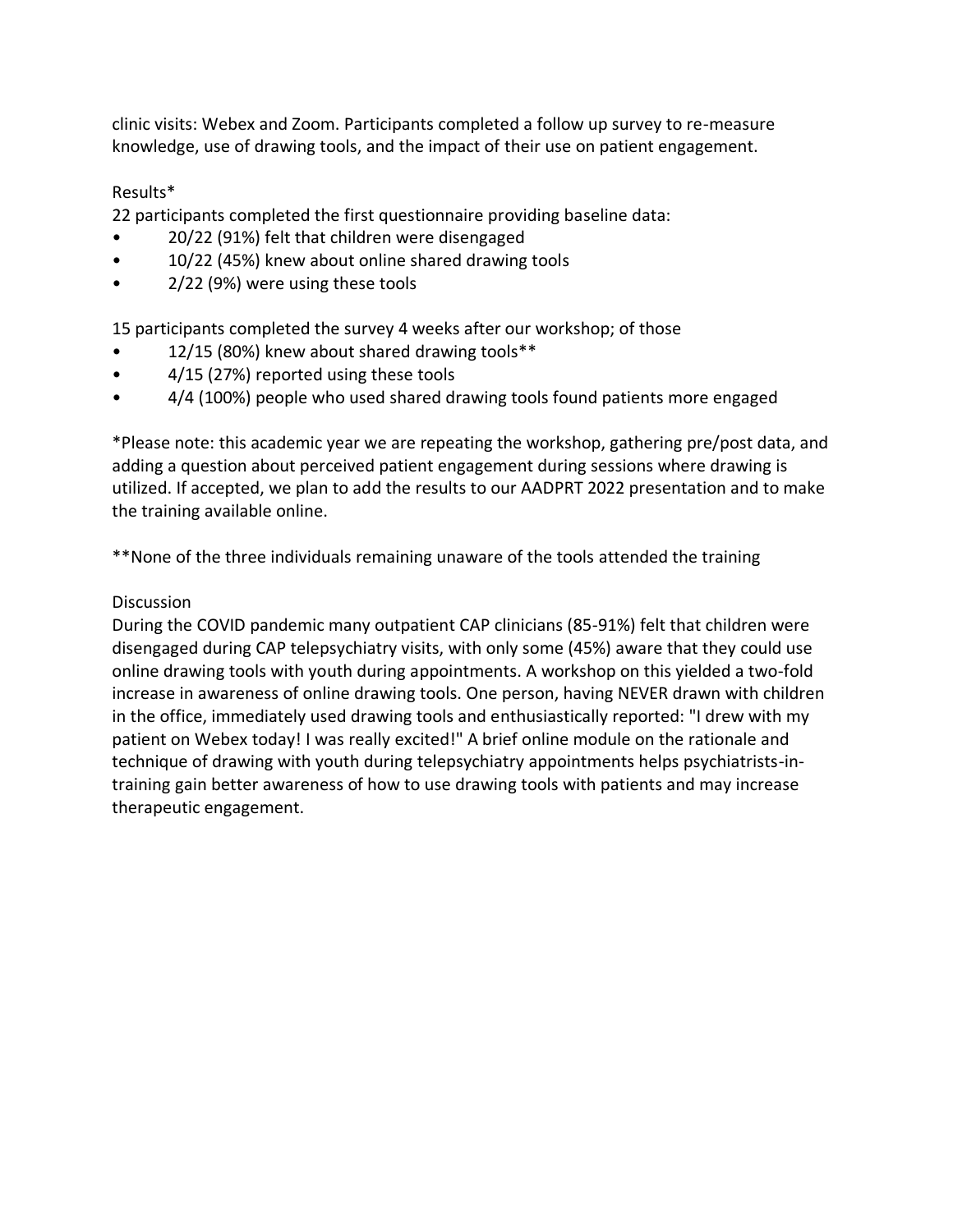### **Title**

Creation of a Collaborative Visiting Scholars Program for Addiction Psychiatry

# **Presenters**

Amber Frank, MD Scott Oakman, MD, PhD Julia Frew, MD Ann Schwartz, MD Sandra DeJong, MD, MSc

# **Educational Objective**

1-Attendees will be made aware of available resources to enhance addictions education components of their own training programs and institutions.

2-Attendees will identify potential needs within their program which might be addressed by a visiting scholar.

3-AADPRT members willing to serve as visiting scholars will be identified.

# **Practice Gap**

Substance use disorders contribute substantially to morbidity and mortality nationally and globally, and co-occur frequently with psychiatric disorders. These disorders are also notably affected by disparities in access to equitable treatment due to issues of social policies and stigma.

Previous workshops organized by the AADPRT Addiction Committee have addressed barriers encountered by training programs in attempting to prepare psychiatrists to assess and treat these disorders in our patients. Among the barriers identified were a lack of faculty specifically trained in this specialty area, insufficient curricula, and inadequate clinical training experiences.

The magnitude of the clinical need is such that it is unlikely that it can be addressed merely through the addition of increasing numbers of specialists or subspecialty training programs, but by ensuring the competency of all psychiatrists, and indeed, all physicians, in the management of substance use disorders. Meeting this goal requires new approaches to addiction education which will utilize the wealth of available open access content to integrate training across clinical settings and specialties. In an effort to achieve this, we have proposed a virtual visiting scholars program to assist programs to identify gaps in their curricula and practice, and to provide ongoing follow up and mentorship in addressing those situations.

# **Scientific Citations**

Balasanova AA, Ritvo AD, Yager, J. Addiction psychiatry and addiction medicine – Strange bedfellows or separated at birth?, Substance Abuse (2021) DOI: https://doi.org/10.1080/08897077.2021.1891493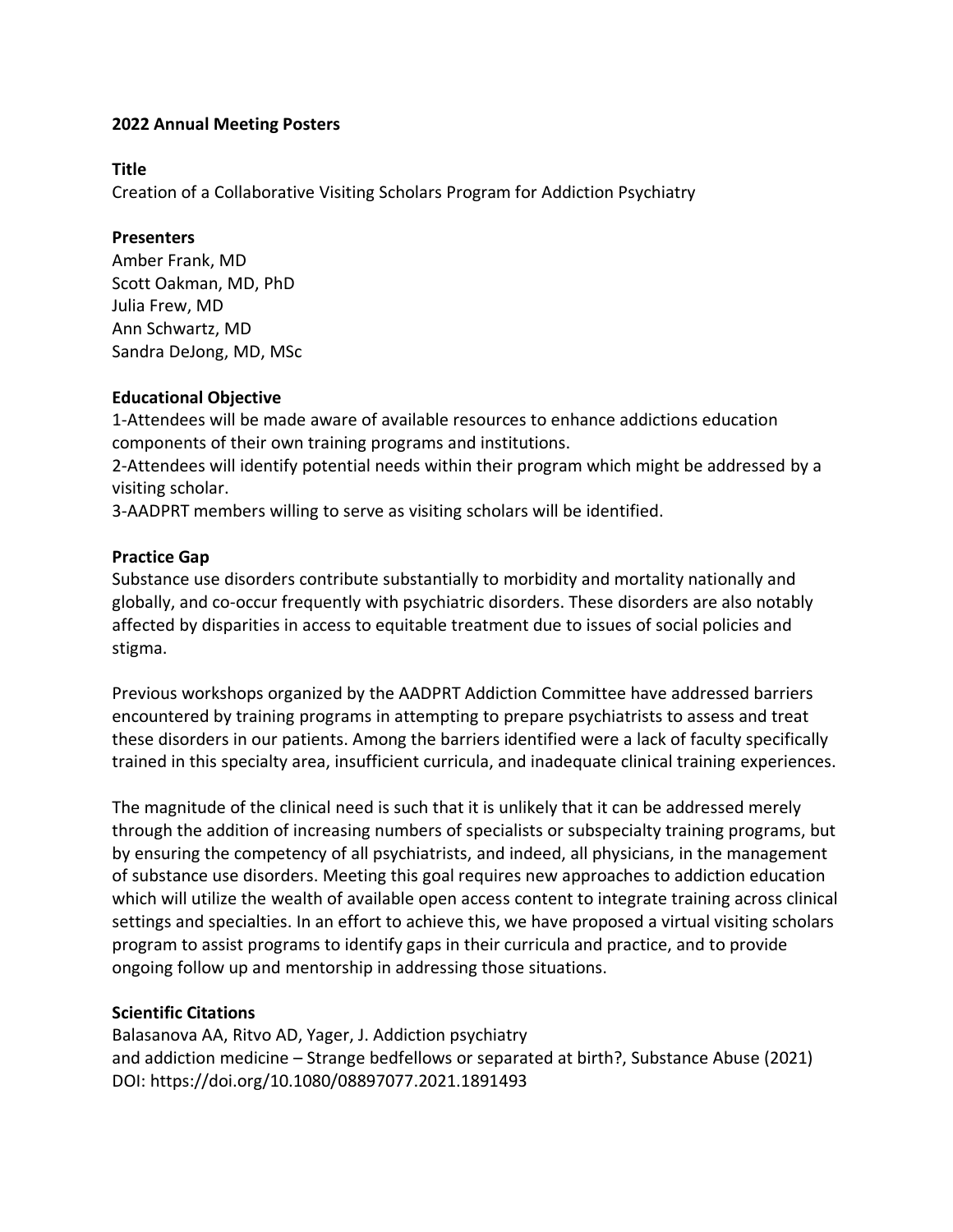Jordan A, Mathis ML, Isom J. Achieving Mental Health Equity: Addictions. Psychiatr Clin N Am 43 (2020) 487–500.

Schwartz AC, Frank A, Welsh JW, Blankenship K, DeJong SM. Addictions training in general psychiatry training programs: current gaps and barriers. Acad Psychiatry. 2018;42:642–7.

Scutti S. 21 Million Americans suffer from addiction. Just 3,000 physicians are specially trained to treat them. AAMCNEWS. https://www.aamc.org/news-insights/21-million-americans-sufferaddiction-just-3000-physicians-are-specially-trained-treatthem. Published December 18, 2019.

# **Abstract**

The American Academy of Addiction Psychiatry (AAAP) and the AADPRT Addictions Committee are pleased to announce the creation of the new AAAP-AADPRT Visiting Scholars Award in Addiction Education, developed to promote and improve educational programming in addiction psychiatry for general psychiatry residents.

Member programs of AADPRT are invited to apply for this award, which will be granted to select programs each academic year. The award consists of educational consultation from a visiting scholar with expertise in addiction psychiatry and education. Scholars will be chosen by selected programs from a list maintained by the AAAP. The AADPRT Addictions Committee will also help programs identify a scholar well suited to their goals if they want or need additional guidance in scholar selection.

The structure of the consultation will be mutually agreed upon by programs and visiting scholars and may include in-person visits or virtual consultation. Consultation may be spread over the academic year or may be consolidated into a shorter time frame to meet the goals of the program. Both the program and the scholar will be announced at the annual meetings of AADPRT and AAAP.

The goal of this award is to assist psychiatry residency programs in developing and improving their addiction psychiatry teaching and training. While visiting scholars may serve as content experts to train and coach faculty in teaching addiction psychiatry, the goal is not simply to provide a lecture teaching addictions content, but rather to help programs develop innovative approaches to incorporate addiction teaching into general psychiatry settings.

Examples of educational outcomes for programs receiving this award include the following:

- Developing teaching materials
- Creating new addiction-focused rotations
- Forging relationships with addiction specialty providers in the program's local community, who may serve as educators in the program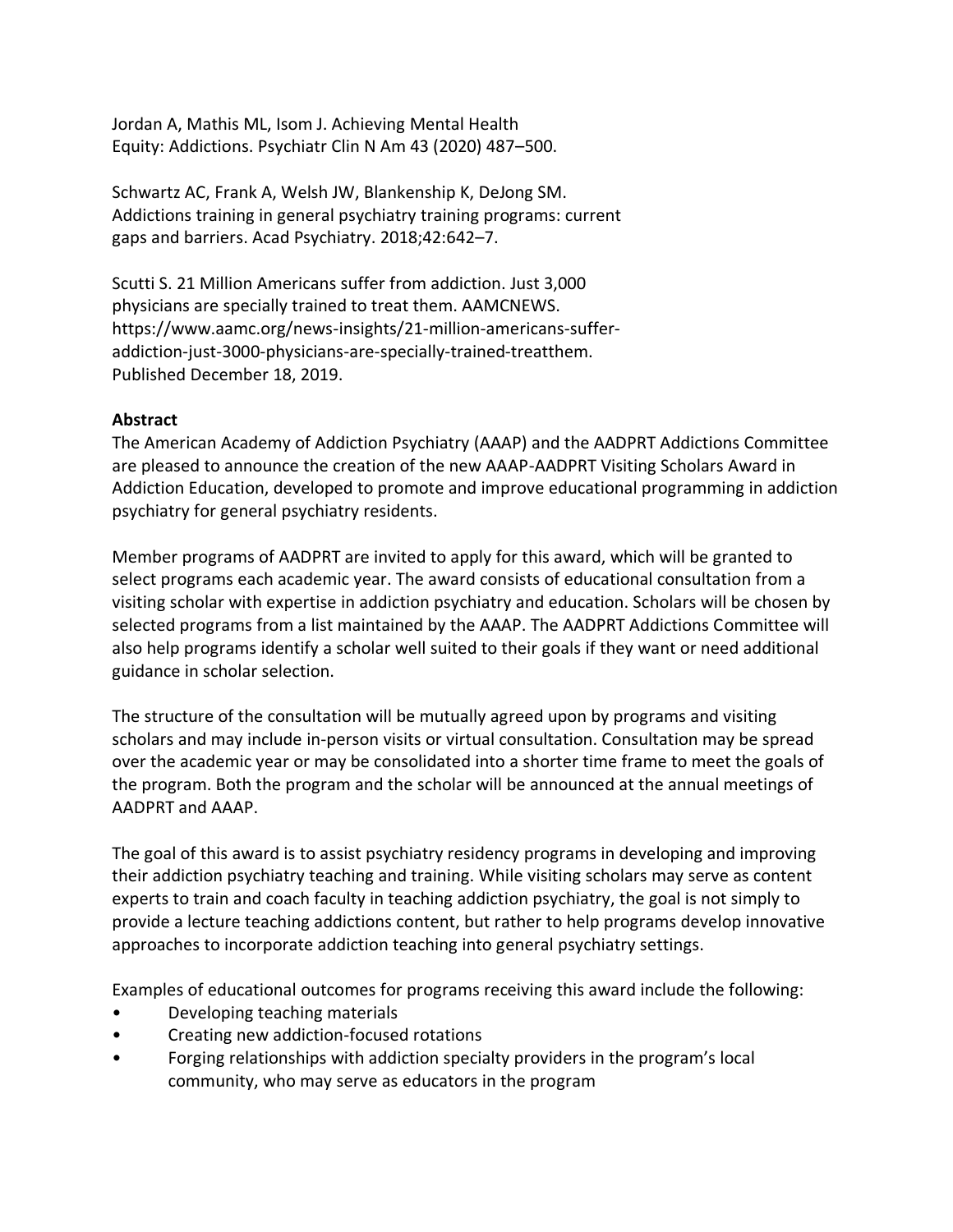- Improving collaboration on the care of patients with SUD across interdisciplinary settings, such as primary care integration or infectious diseases
- Developing local community partnerships for resident education, e.g. syringe exchanges, sober housing, judicial system.
- Other curricular ideas in addiction education reflecting program needs and required competencies in addictions

Selection criteria will include:

- A demonstrated commitment on the part of the program and its leadership to improve addiction training in the program's curriculum.
- A program's motivation to improve their addictions curriculum
- A need to supplement local resources to assist the program in the area of addiction education (e.g. lack of onsite faculty, lack of specialty addiction treatment programs within the psychiatry department)
- Clearly defined training needs, goals and objectives
- Identification of disparities in health equity which exist in their communities, and plans to address these.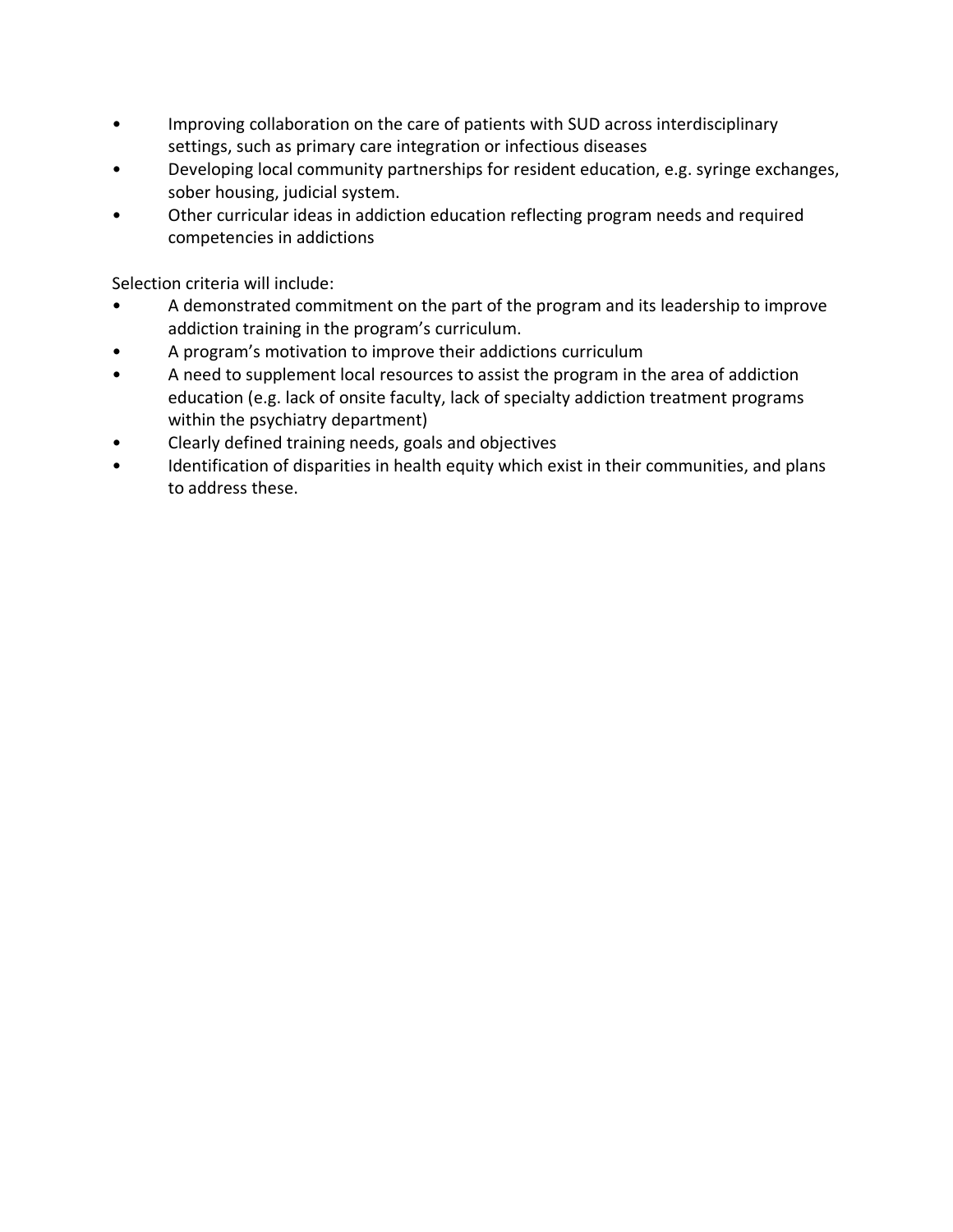# **Title**

Creating and Implementing an Anti-Racism Committee in Residency Training Focused on Addressing Healthcare Disparities

# **Presenters**

Emily Nash, MD Ruth McCann, MD Gad Noy, DO Jean-Marie Alves-Bradford, MD Melissa Arbuckle, MD,PhD

# **Educational Objective**

At the end of reviewing this poster, participants will be able to:

- 1. Recognize the importance of resident and faculty involvement in anti-racism and healthequity efforts;
- 2. Identity strategies for implementing quality improvement efforts focused on healthcare disparities within residency training;
- 3. Appreciate that there is a need to document race in clinical settings in a way that does not perpetuate implicit bias.

# **Practice Gap**

Since the start of the COVID-19 pandemic, several studies have found that racial and ethnic minority groups are at higher risk of getting sick and dying from COVID-19, highlighting longstanding healthcare inequities (1). In recognition of the role physicians must play in addressing such disparities, the Accreditation Council for Graduate Medical Education (ACGME) has expanded quality improvement (QI) training requirements to include "activities aimed at reducing health care disparities" (2). To date there have been few published examples of psychiatric residents involved in QI efforts focused on addressing such disparities (3).

Racism is a key component that perpetuates healthcare disparities (4). Data has shown that physicians are not immune to implicit racial bias, and frequently have more positive attitudes towards individuals who are white, versus people of color (5). Another contributing factor is the use of race in clinical algorithms, even though race is not an accurate marker of genetic differences (6). This practice only perpetuates race-based stereotypes and ignores the fact that it is often racism and structural inequalities that lead to racial or ethnic differences. There is a need to eliminate practices within medicine that serve to perpetuate these false notions, and as others have stated, to move away "from race-based medicine, to race-conscious medicine" (7). A key place to start is to change the way race has been routinely documented in psychiatric notes in clinical settings; using race in a social context that emphasizes the role of structural racism and mitigates the role of implicit bias (8).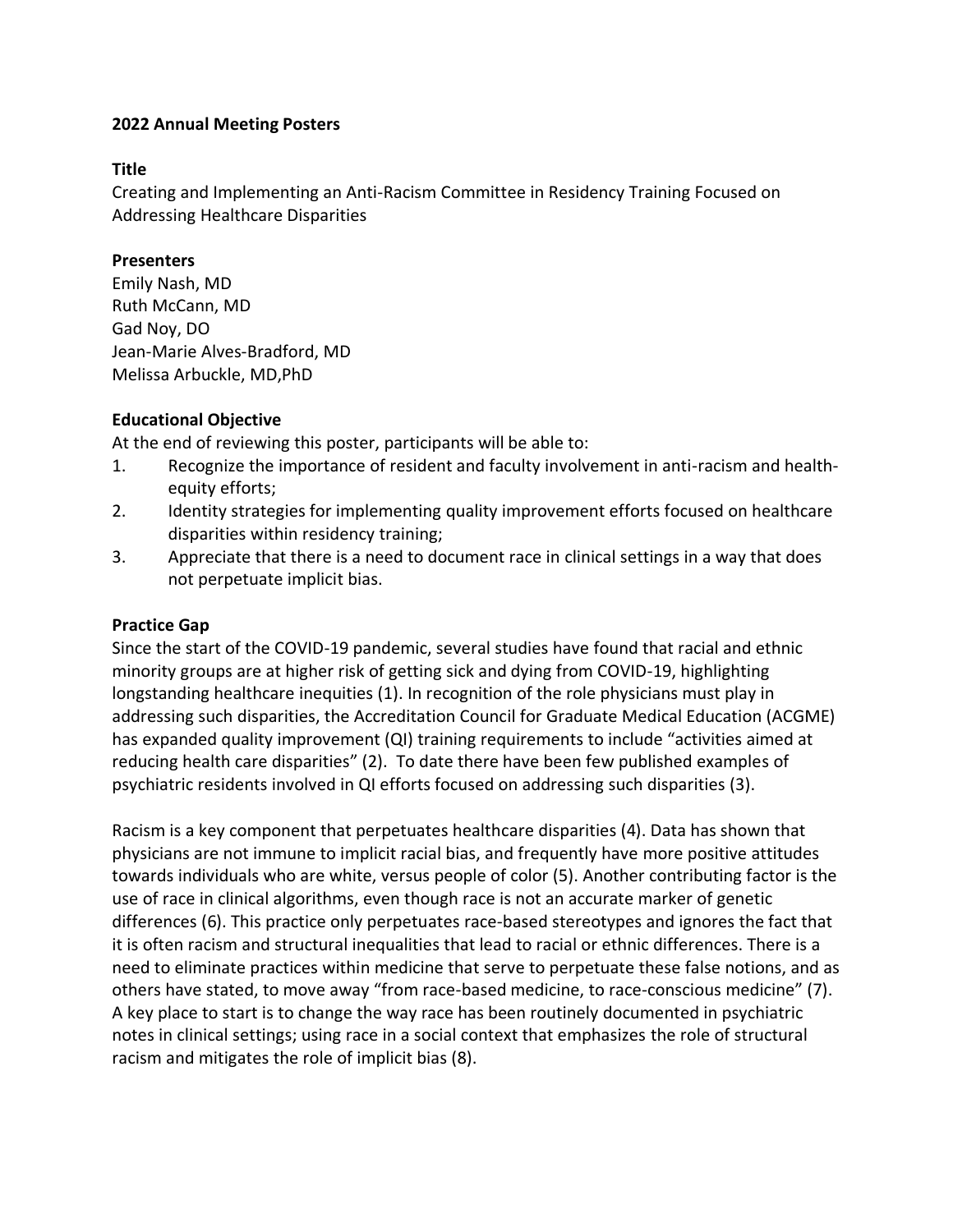# **Scientific Citations**

- 1. Center for Disease Control and Prevention. Health Equity Considerations and Racial and Ethnic Minority Groups [https://www.cdc.gov/coronavirus/2019](https://www.cdc.gov/coronavirus/2019-) ncov/community/health-equity/race-ethnicity.html) Accessed 10/29/21
- 2. Accreditation Council for Graduate Medical Education. ACGME Program Requirements for Graduate Medical Education in Psychiatry. effective July 1, 2021. https://www.acgme.org/globalassets/pfassets/programrequirements/400\_psychiatry\_2 021.pdf. Accessed 10/30/21.
- 3. Cerdeña I, Holloway T, Cerdeña JP, Wing A, Wasser T, Fortunati F, Rohrbaugh R, Li L. Racial and Ethnic Differences in Psychiatry Resident Prescribing: a Quality Improvement Education Intervention to Address Health Equity. Acad Psychiatry. 2021 Feb;45(1):13-22. doi: 10.1007/s40596-021-01397-z. Epub 2021 Jan 25. PMID: 33495966.
- 4. Bailey ZD, Krieger N, Agénor M, Graves J, Linos N, Bassett MT. Structural racism and health inequities in the USA: evidence and interventions. Lancet 2017;389:1453-63.
- 5. Hall WJ, Chapman MV, Lee KM, et al. Implicit racial/ethnic bias among health care professionals and its influence on health care outcomes: a systematic review. Am J Public Health 2015;105:e60-76.
- 6. Vyas, D. A., Eisenstein, L. G., & Jones, D. S. (2020). Hidden in plain sight—reconsidering the use of race correction in clinical algorithms.
- 7. Cerdeña, J. P., Plaisime, M. V., & Tsai, J. (2020). From race-based to race-conscious medicine: how anti-racist uprisings call us to act. The Lancet, 396(10257), 1125-1128.
- 8. Williams CJ, Ison J, Goldenberg M, Rohrbaugh R. Grabbing the Third Rail: Race and Racism in Clinical Documentation. AADPRT Annual Meeting, Dallas TX, March 2020

# **Abstract**

In the wake of disparities brought to the forefront by the COVID pandemic, as well as the tragic death of George Floyd and others, 2020 was a year that forced communities to re-examine the role of racism within medicine. There is growing literature about how race has been used incorrectly as a biological marker, and that instead, it is racism, and not race, that impacts clinical outcomes. With this in mind, our program acknowledged that structural inequalities undoubtedly exist within our clinical services. We felt determined to examine ways our residency program could work towards more inclusive policies and practices to reduce bias and disparities within our training community and healthcare system. As a result, we initiated an Anti-Racism Committee in 2020 aimed at improving anti-racism efforts within the learning environment. The committee had two subcommittees, one focusing on clinical services and the other on curricular efforts. The Anti-Racism clinical subcommittee was led by a third-year resident, who received support from the Director of the Office of Equity, Diversity, and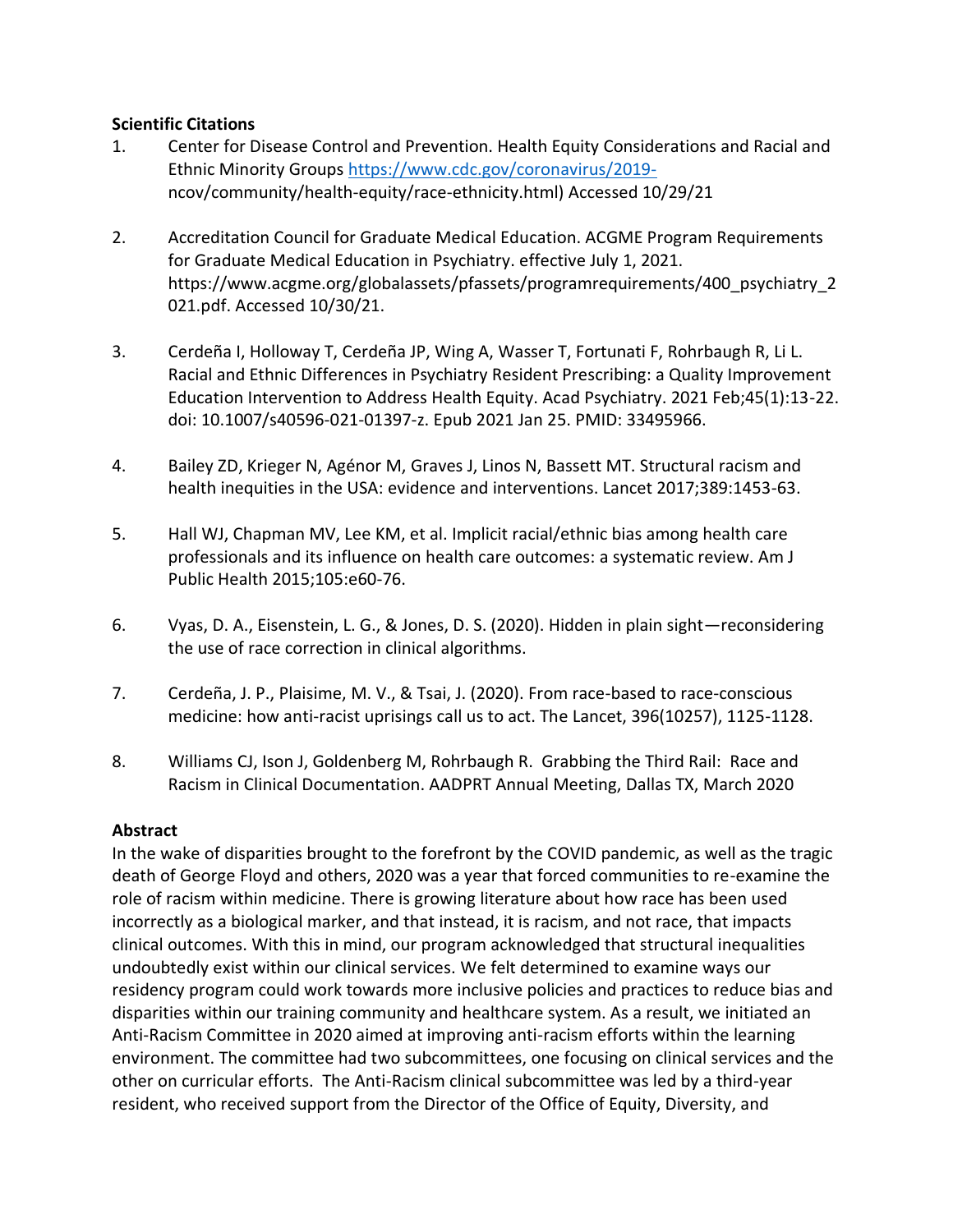Inclusion (OEDI) in the Department of Psychiatry as well as the Program Director. The committee included 10-15 individuals at multiple levels of training and clinical involvement: residents, attendings, departmental leadership, and program directors. Individuals were able to opt-in to the committee without any specific commitment or requirement from their clinical service. The diversity of experience allowed for a unique collaboration, one that combined the perspectives of physicians doing clinical work and training across a wide range of settings (inpatient, outpatient, consultation-liaison, and emergency psychiatry). Dedicated time in the curriculum allowed the committee to host several workshops for all clinical faculty, residents, and fellows. One of the first workshops focused on race and racism in clinical documentation. This workshop examined how race is discussed and documented in clinical settings—ideally in a way that mitigates implicit bias, recognizes race as a social (and not biological) construct, and acknowledges racism (as opposed to race) as a social determinant of health. This workshop allowed us to implement a specific intervention: training Comprehensive Psychiatric Emergency Program staff on excluding race-based identifiers when not relevant. The clinical subcommittee then initiated an IRB-approved Quality Improvement project to assess if our intervention was successful, i.e. how race is documented in the EMR. Through this ongoing project, the committee aims to ensure that race is captured in a contextually appropriate way that does not perpetuate implicit bias. Additional workshops hosted by the committee over the 2020-21 academic year focused on assessing race-based trauma, understanding the personal experience of minoritized patients in psychiatric settings, addressing hate against Asian-American and Pacific Islander communities, and facilitating conversations with patients about their identity. Moving forward, our program aims to: "promote equity, diversity, inclusion and anti-racism, actively working toward dismantling structures in our program, department, and field of psychiatry". We hope that by formalizing this committee and it's aims, we can continue to work toward mitigating the role of racism, bias, and inequity in an ongoing basis.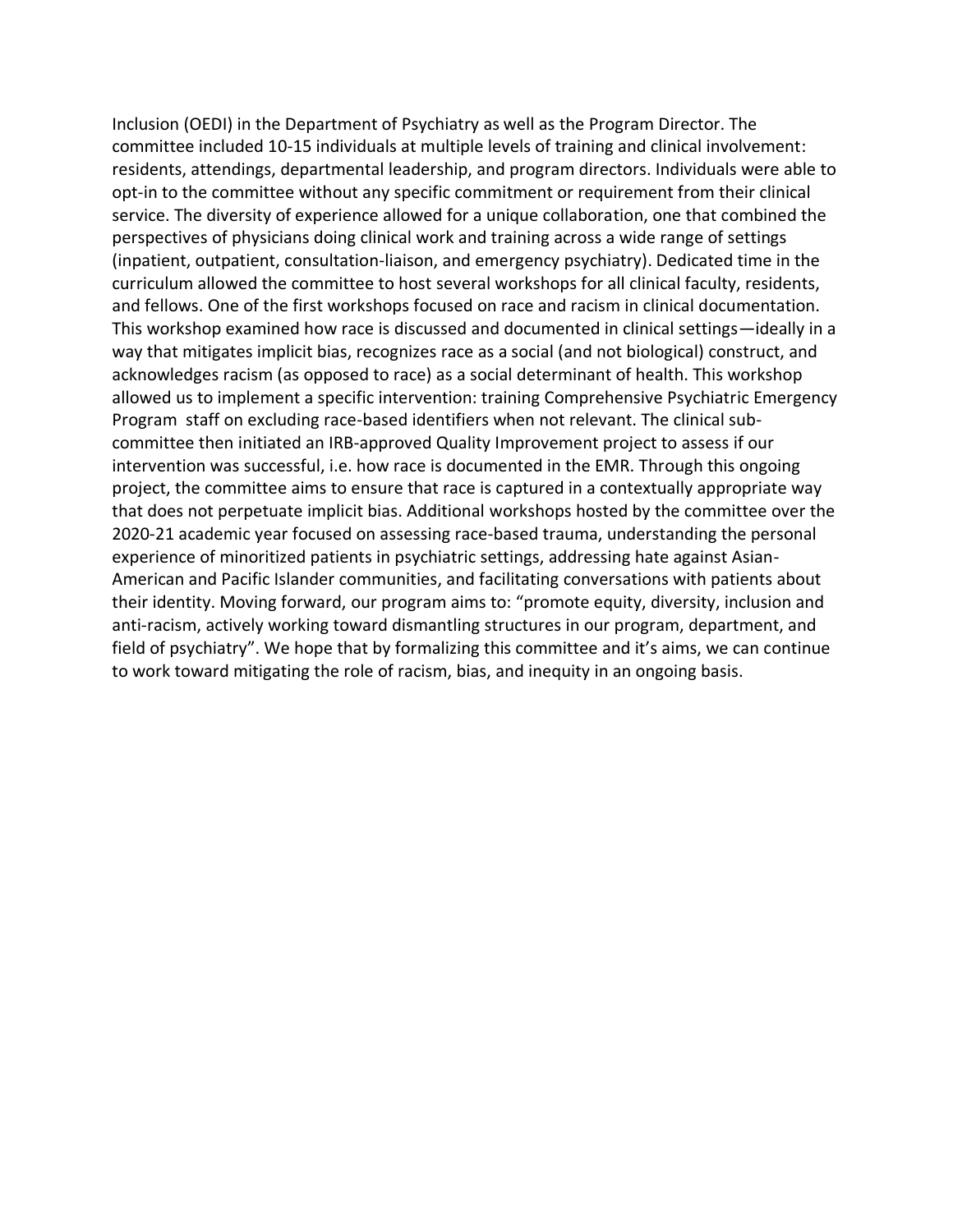### **Title**

Improving Cohesion in a Geographically Separate Geriatric Psychiatry Fellowship; A Silver Lining of The Covid 19 Pandemic

# **Presenters**

Mark Nathanson, MD Karen Cruz, BA Melissa Arbuckle, MD, PhD Margaret Hamilton, MD

# **Educational Objective**

- The participants will learn how remote technology and virtual learning can add to an increased sense of belonging and community in a psychiatry program with separate sites.
- Learners will understand opportunities to use virtual technology to improve communication and collegiality in separate-site training programs.

# **Practice Gap**

The 2020 COVID-19 pandemic brought sweeping changes to graduate medical education, with psychiatry training programs quickly pivoting to telepsychiatry (1) and remote didactics and conferences (2-3). While these changes were necessitated by the need for social distancing, they created a new opportunity for programs with multiple training sites to bring together a community of faculty, trainees, and patients in new and novel ways. Many programs have multiple training sites. This has several advantages. For example, it can provide an opportunity for trainees to have access to a wider range of training experiences and faculty experts. However, spreading limited resources across multiple programs can also be taxing on a program and can potentially lead to a lack of cohesion and consistency in training. Faculty and trainee travel between sites is also an additional burden. Over the past year, necessity forced us to find creative ways to bring separate sites and trainees together. Our lessons learned could provide a model for more cohesion for residents in programs that also have a geographic spread. It may also be a model for how smaller programs with fewer resources might partner with larger academic medical centers (which is how our fellowship was originally designed). Now that many programs have figured out how to do didactic learning (supervision, classes, case conferences) online, it may be more feasible to imagine programs partnering together to maximize limited resources available.

# **Scientific Citations**

- 1. Di Carlo F, Sociali A, Picutti E, et al. Telepsychiatry and other cutting?edge technologies in COVID?19 pandemic: Bridging the distance in mental health assistance. International journal of clinical practice (Esher). 2021;75(1). doi:10.1111/ijcp.13716
- 2. Gottlieb M, Landry A, Egan DJ, et al. Rethinking Residency Conferences in the Era of COVID?19. AEM education and training. 2020;4(3):313-317. doi:10.1002/aet2.10449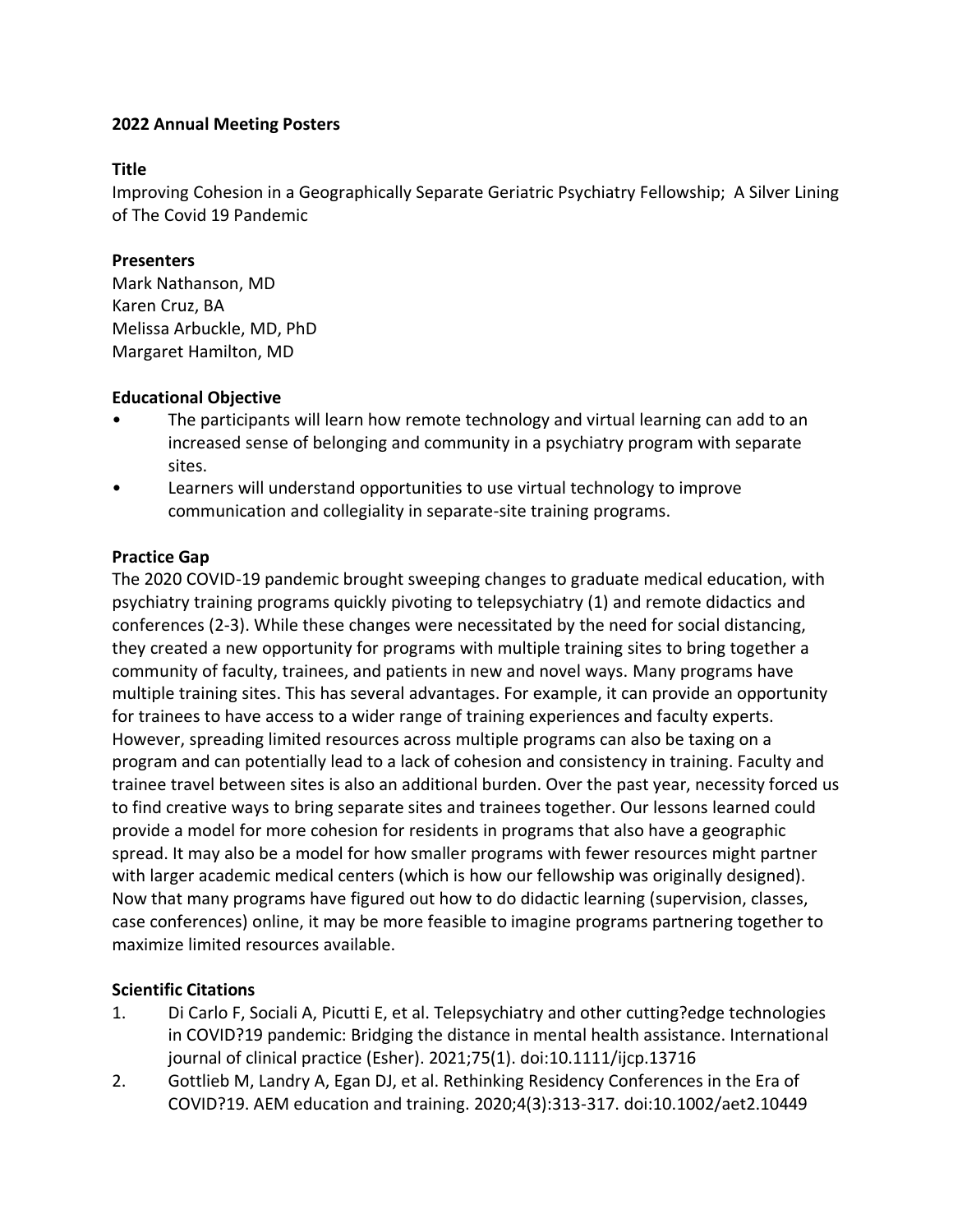3. Heldt, J.P., Agrawal, A., Loeb, R. et al. We're Not Sure We Like It but We Still Want More: Trainee and Faculty Perceptions of Remote Learning During the COVID-19 Pandemic. Acad Psychiatry 45, 598–602 (2021). https://doi.org/10.1007/s40596-021-01403-4

# **Abstract**

One of the challenges of a geographically disparate fellowship program is finding ways to create community across a long-distance and split-campus. The Statewide/Columbia University Geriatric Psychiatry Fellowship has two separate tracks-a NYC track with rotations at Rockland Psychiatric Center and NY Presbyterian Hospital (Columbia Campus) in NYC, and an Upstate track based at the Greater Binghamton Health Center, located 175 miles away (approximately 3 hours by car), with rotations in community programs in Binghamton and Ithaca, New York. While each site has faculty present, the core teaching faculty is based in NYC and, prior to COVID, would travel regularly to various sites to teach. This approach was choppy and did not lend to a unified experience for the total fellow complement.

Prior to the pandemic, our fellowship had been looking for ways to unify our geographically disparate sites, to allow the interactions between the fellows to be more cohesive and to strengthen our didactic curriculum. Our initial plan was to embark upon a program of remote didactics to allow all fellows to join together for classes regardless of their placement site. We began this in Jan 2020, prior to the start of COVID in March 2020.

While the pandemic has been challenging in many ways, it has accelerated the unification of our program through increased connections between our sites, our fellows and our faculty. Our fellows now meet weekly for virtual classes, case conferences, supervision and grand rounds. The didactic curriculum has been updated; it is more robust, extensive and comprehensive. We have included new faculty members with diverse interests, many who are experts in their areas and based at NYS Psychiatric Institute.

We have also added clinical components for all fellows. A new weekly remote nursing home consult program was started, staffed by all the fellows, regardless of geographic proximity. The consults occur via Zoom- an on-site Nurse Practitioner or social worker presents the case and the patient is interviewed virtually by the team. A Collaborative Care Clinic in NYC also moved to remote treatment. While the NYC based fellows attended this clinic weekly, the upstate fellow had previously only been able to attend 1x/month when physically in NYC and now can attend weekly. These elements will continue even as the pandemic wanes and restrictions are lifted because of the added value these opportunities provide. Group supervisions of all fellows provided additional collegial and collaborative opportunities. Due to these increased opportunities for collaborative learning, the upstate and downstate fellows now see and know each other more frequently than previous fellows, despite never having met in person. They have more opportunities for discussion and to learn from each other as well as from the faculty. They report feeling less isolated and more collegial.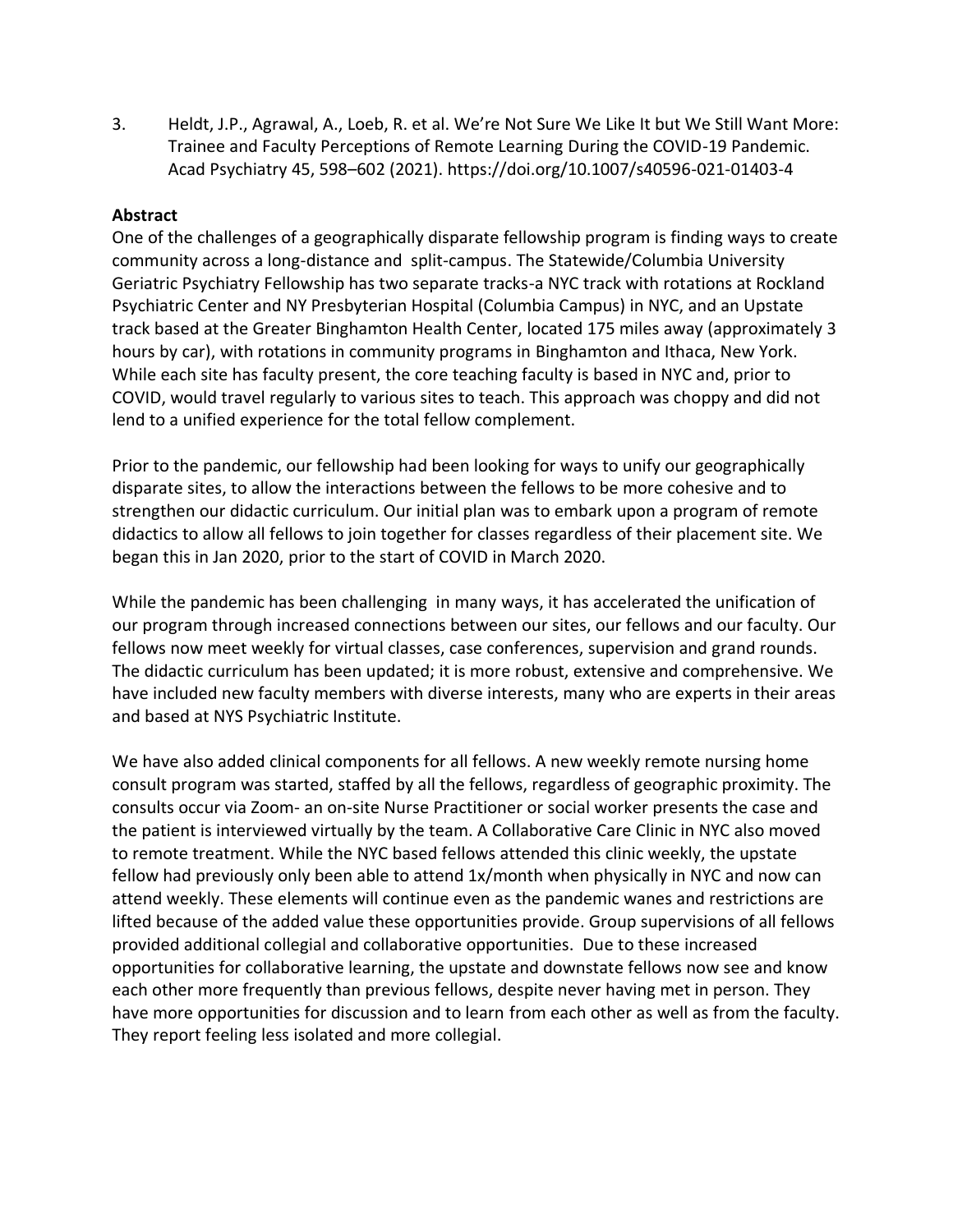Our future goals are to keep the fellowship sites tethered via virtual education, clinical conferences and faculty/fellow supervision. We will continue to refine the experience with higher quality platforms at our upstate location and within the state hospital system.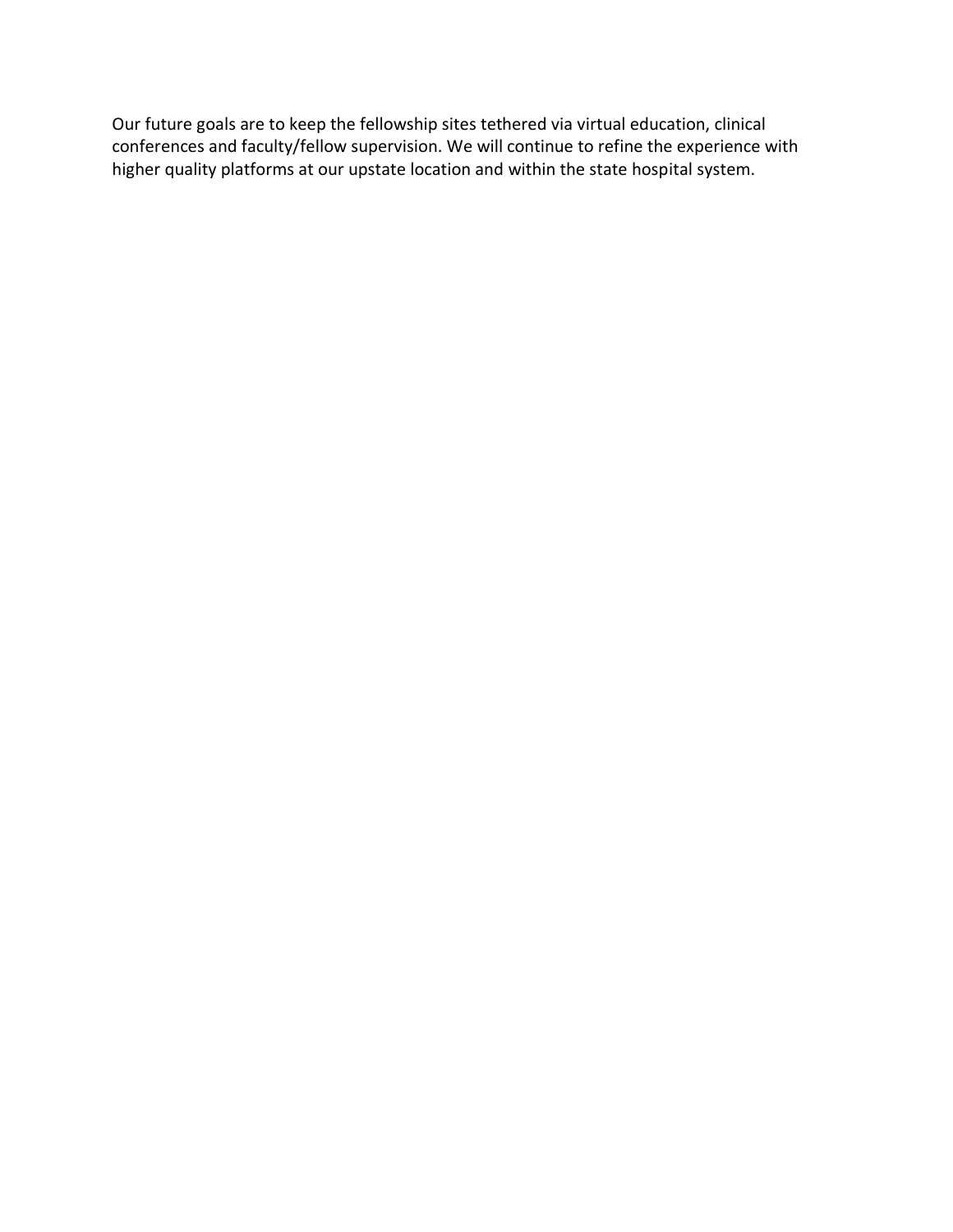#### **Title**

How Useful are psychiatry residency program websites to prospective applicants

### **Presenters**

Austin Armstrong, MD Shelby Nix, MD Kenneth W. Fraser, MD Matthew Macaluso, MD Rachel Brown, MBBS

## **Educational Objective**

- 1. Evaluate general psychiatry residency program websites for informational content for prospective applicants for all programs throughout the United States.
- 2. Analyze website content for all general psychiatry residency programs nationally for trends that may determine a common standard or areas for improvement.
- 3. Compare website content for all general psychiatry residency programs nationally to the general recommendations for website content made by the Journal of Graduate Medical Education (JGME) in October 2020.

## **Practice Gap**

Residency program websites assist applicants in deciding which programs to apply to and outline program requirements and the application process. This information helps applicants judge program fit, which could reduce costs for applicants by helping them decide which programs may or may not be worth applying to. While residency program websites have been systematically evaluated for several other medical specialties, no such evaluation or study of program websites has been completed in psychiatry.

With residency program interviews going fully virtual during the COVID-19 pandemic, electronic program materials have arguably never been more important. In response, programs have attempted to convey the culture and identity of their program through electronic materials found on their websites. The Journal of Graduate Medical Education (JGME) recently (October 2020) made recommendations on what content should be included on program websites to assist applicants with assessing programs. This project seeks to assess general psychiatry residency program websites for information that assists applicants and programs in determining goodness of fit during the application process. This study will also: 1) be the first of its kind assessing psychiatry residency program websites and 2) assess if program websites nationally contain the content recommended by the JGME.

## **Scientific Citations**

none applicable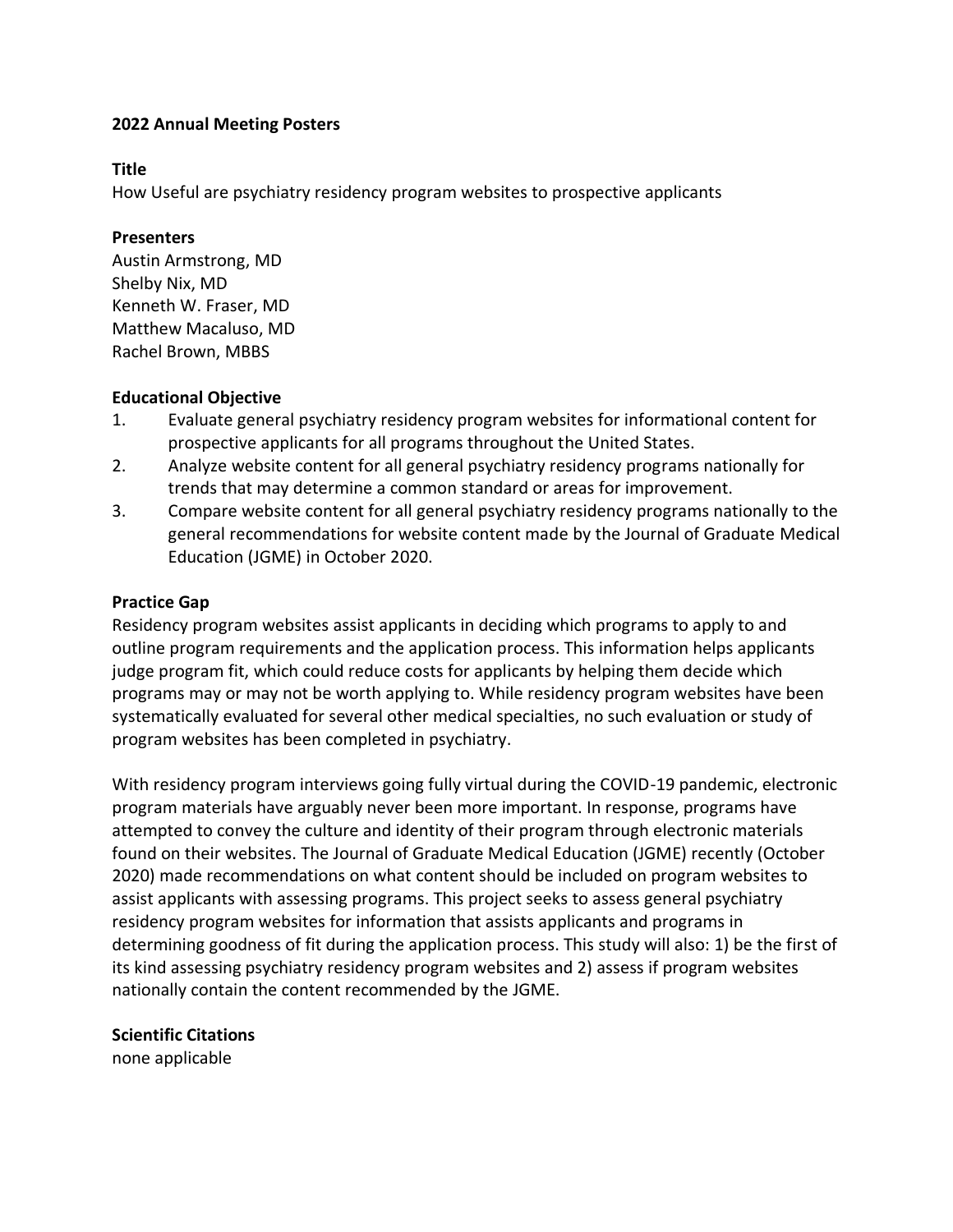#### **Abstract**

Program websites of all general psychiatry residency programs were evaluated systematically between September 2021 through present. The programs were all assessed for the presence or absence of specific content including: 1) resident information (resident background, research, education, alumni, and photos), 2) faculty information (faculty education, research, awards, and photos), 3) residency program information (application information, benefits, program contacts, informational videos), 4) program setting (hospital and clinic settings, patient population, geographic location and affiliations), and 5) educational information (didactic and rotation information, on-call information, clinical opportunities). A complete list of programs was obtained through the American Medical Association (AMA) FREIDA Residency Program Database. Multiple-board programs (eg triple board programs), military programs, programs lacking websites, and new programs that were not yet open for recruitment were excluded from this study. Out of 285 general psychiatry residency programs listed on the FREIDA website, 275 programs were assessed and 10 were excluded for reasons listed above. The websites were each qualitatively assessed by two different independent raters for the content outlined in the five categories above. If there was discordance on any data points between the two independent reviewers, a third reviewer was selected to review the data points in question. The study and its methodology were approved by the KUMC institutional review board (IRB).

Results: Direct links to residency program websites on FREIDA ranged from a high of 54% for West Coast programs to a low of 32% for Midwest programs. The most frequently reported category across all regions was program information (application information, benefits, program contacts, videos), with the highest percentage of programs on the West Coast containing program information compared to programs in other regions (72% vs 65-69%). Fewer than 1/3rd of programs reported a licensing board score cut-off for application purposes, which may indicate that programs in psychiatry are not widely using such cut-off scores. All programs, regardless of geographic region, report resident and faculty information at a high rate, with over 70% of programs in all regions including names and photos of residents and faculty. However, many program websites were lacking details, with the most frequent being the research experience of residents, which was missing on 10-17% of websites overall. Information regarding program setting was the lowest reported category (40-42%) programs outside of the West Coast. Across all regions, programs reported "educational information" at equivalent rates (43-46%). When it comes to educational information about the program, the most and least frequently reported content was rotation information (>90%) and on-call schedules (<25%). Further analysis will be completed, including analyzing trends between regions and type of program (ie university vs community setting).

Conclusion: Programs report a vast array of information on their websites. The least frequently reported content categories are "program setting" and "educational information." No significant differences in program content based on geographic region or program type (ie university vs community setting) have been identified..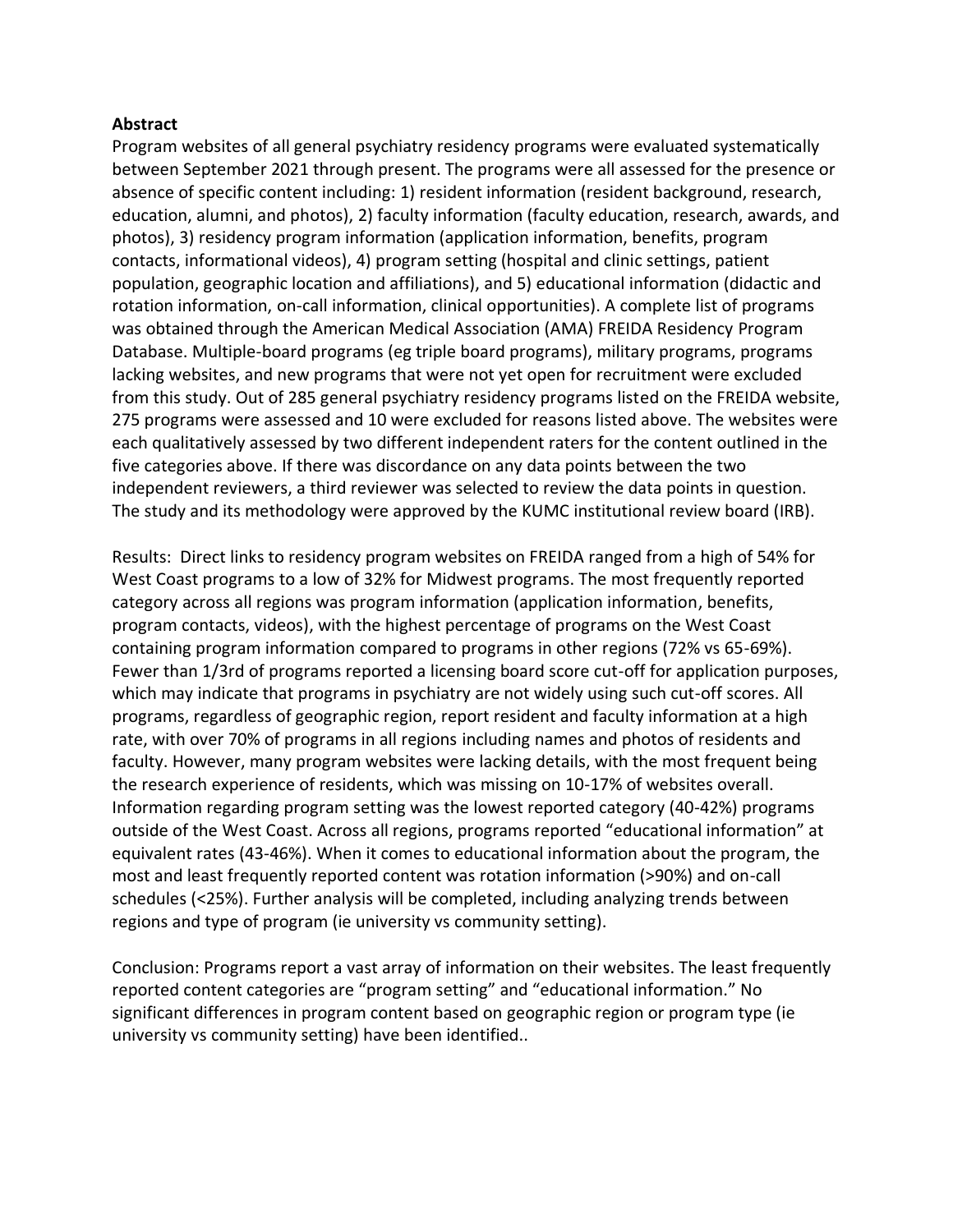### **Title**

Bridging Research Gaps: A Community Based Research Workshop Series Targeting Early Career Faculty and Residents

### **Presenters**

Dustin DeMoss, DO, FAPA, MSc

### **Educational Objective**

1) Identify unique patient cases that are interesting, educational, and would contribute to current literature

2) Acquire educational tools to efficiently and effectively evaluate current body of literature about particular cases in order to identify potential knowledge gaps in existing literature 3) Learn effective scientific writing techniques to empower busy clinicians to efficiently write competitive case reports for consideration of publication or presentation for targeted audiences

## **Practice Gap**

The practice gap being addressed by this educational program is the two-fold. 1) Assisting both the busy early career faculty and resident to identify and write up unique case reports within the same workshop series and 2) performing such a seminar series within a community based program setting.

#### **Scientific Citations**

McCarthy LH, Reilly KEH. How to write a Case Report. Fam Med 2000; 32:190-5 Bavdekar, S. B., & Save, S. (2015). Writing case reports: Contributing to practice and research. Journal of the Association of Physicians of India, 63(4), 44-48. Petrusa, E., & Weiss, G. B. (1982). Writing case reports: an educationally valuable experience for house officers. Academic Medicine, 57(5), 415-7.

## **Abstract**

Case report writing is a long held tradition in psychiatric training. It is commonly seen as a first step towards publication for many residents and early career faculty. Many academic centers have either specific research tracks for their residents and faculty or have access to research personnel to assist with publications on their case reports. Most community based programs have either limited or no such resources available to their faculty or residents. This poster details a 10 week workshop series through which 12 early career faculty (10) and residents (2) at a community based psychiatry residency program learn how to identify appropriate cases for publication/presentation consideration, digest the latest body of literature regarding their specific case, and write in a fashion as to make their report competitive for acceptance for publication or presentation for their targeted audience.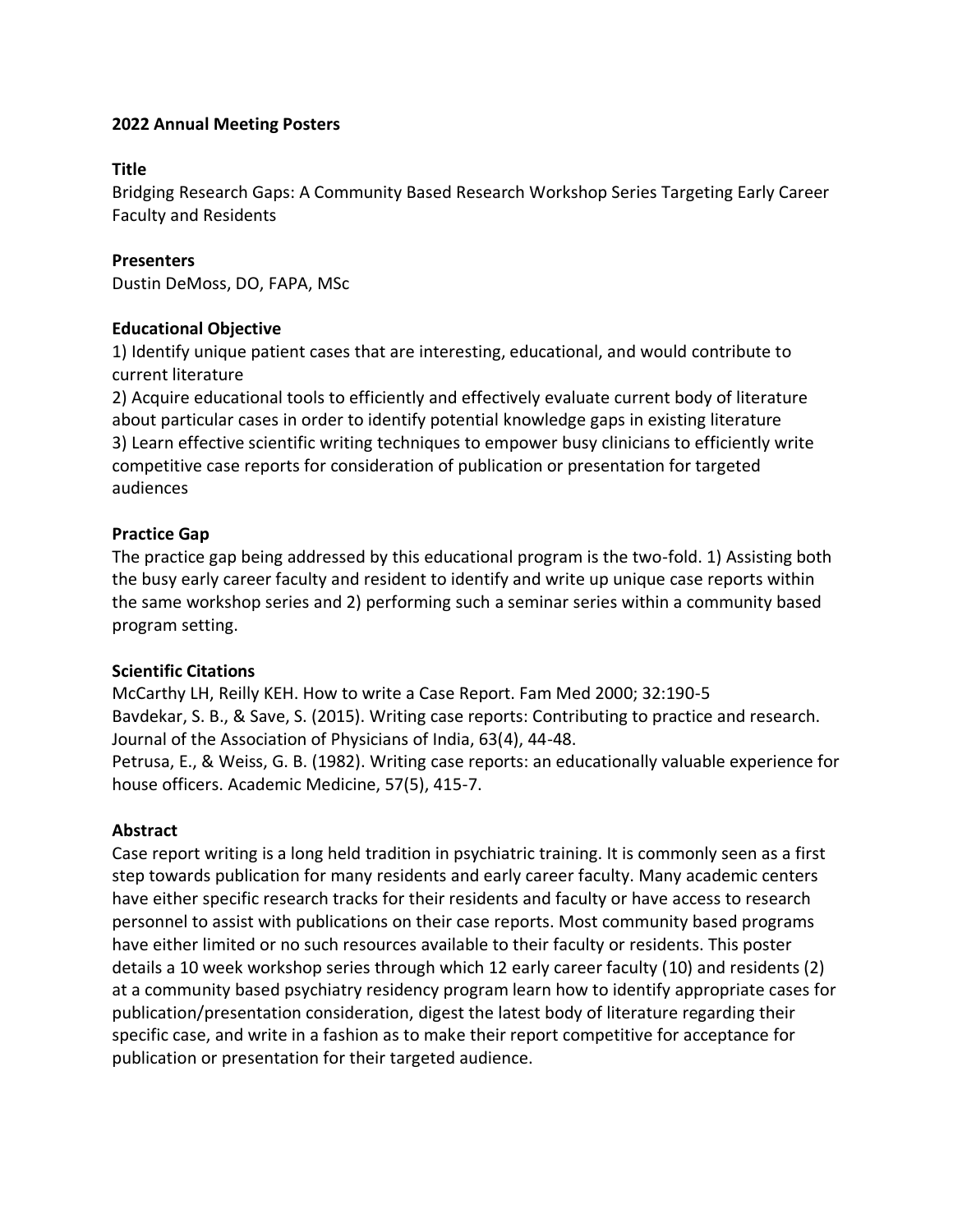### **Title**

Shots in the Back – Using a Podcast to Explore Issues of Race and Policing on a Local Community

### **Presenters**

Dale Peeples, MD Sandra Sexson, MD Amal Asiri, MBBS Evelyn Rodriguez, MD

## **Educational Objective**

This poster will share a novel curriculum approach that allowed our fellows to achieve the following educational objectives:

- 1. Describe the histories of the historically Black neighborhoods around our institution, and understand how that history impacts the lives of our patients
- 2. Identify ongoing needs for juvenile justice reform in the context of the history of policing in Augusta
- 3. Discuss the material impact caused by housing discrimination, pollution, lack of educational resources, and job discrimination on the local Black community

## **Practice Gap**

Residents and fellows often find themselves in a new city or state as they begin their medical education. Based on the 2019 AAMC State Physician Workforce Data Report, about 40% of students remain in state as they transition to residency. As such, it is more likely than not that residents and fellows find themselves in a new community unaware of its history. It is critical to educate trainees about the communities they serve. This educational curriculum looks to address this lack of community knowledge by engaging with a podcast exploring the 1970 Riots in Augusta Georgia, reflecting on material conditions that lead up to the riot and how some of these inequities remain to this day.

## **Scientific Citations**

Increasingly podcasts are being introduced into medical education: https://doi.org/10.1007/s40596-020-01268-z

AAMC 2019 State Physician Workforce Data Book shows most states retain 40% of their medical students so the majority of residents are moving to new cities and states and will have limited familiarity with those communities:

https://www.aamc.org/data-reports/workforce/data/2019-state-profiles

The "Shots in the Back" podcast explores how themes of structural racism led to the 1970 riots in Augusta, and how those issues remain at play in American culture today: https://www.npr.org/2020/10/01/918414307/remembering-the-augusta-civil-rights-riot-50 years-later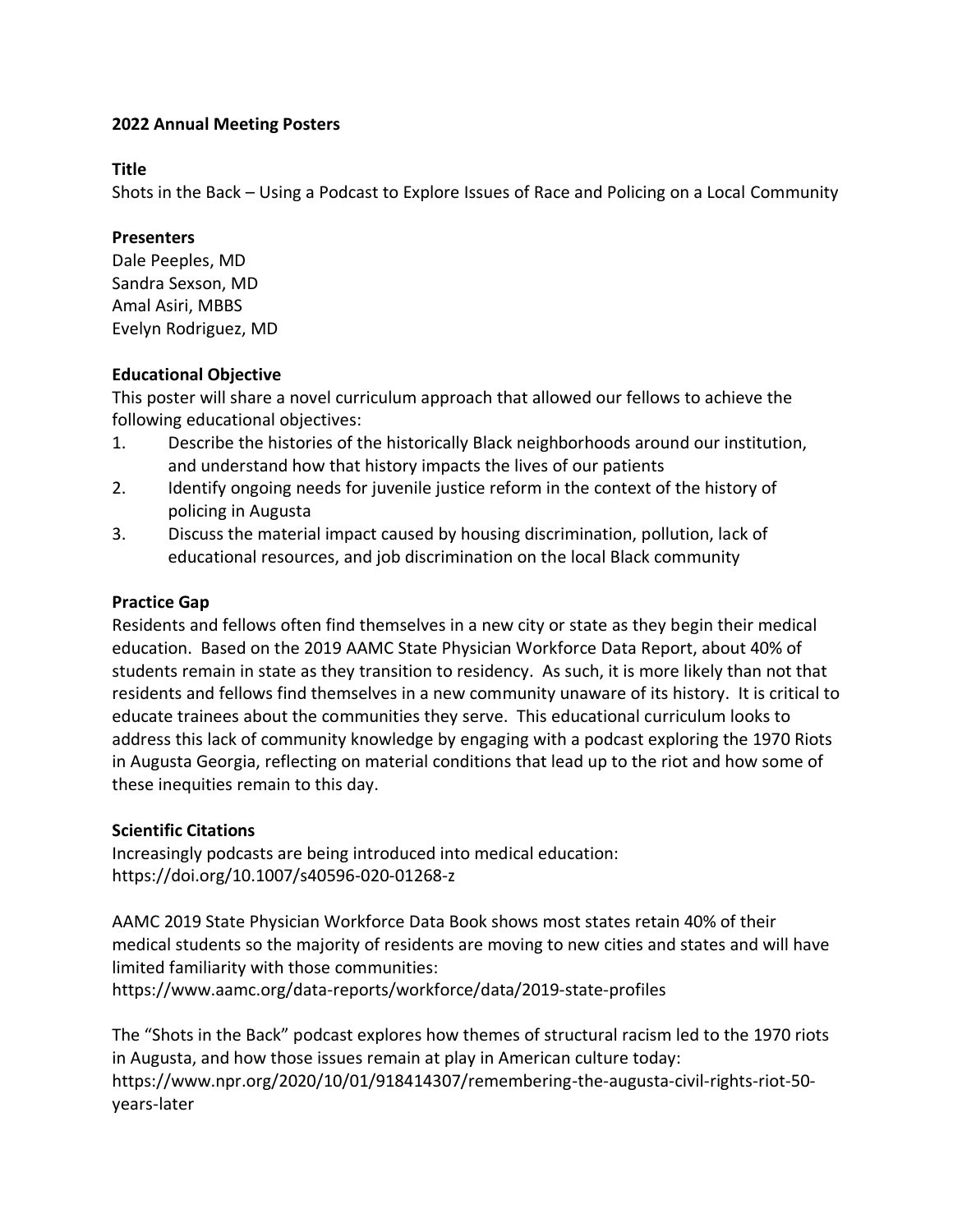Structural racism in housing, education, employment, and criminal justice contributes to inequalities in health and mental health outcomes. Better understanding the history of these factors in a community can help physicians address issues to advance health equity: [https://doi.org/10.1016/s0140-6736\(17\)30569-x](https://doi.org/10.1016/s0140-6736(17)30569-x)

#### **Abstract**

Shots in the Back: Exhuming the 1970 Augusta Riot (2020) by Georgia Public Broadcasting is the 2021 Edward R Murrow Awards recipient for Excellence in Diversity, Equity and Inclusion, hosted by Sea Stachua. The story begins with the death of Charles Oatman in police custody. A 16-year-old with an intellectual disability, Charles was detained in the county jail after the accidental death of his niece. While held he was repeatedly tortured. When details of his death reached the public, it became the spark that ignited the Augusta riot which led to six shootings by police. The six episode podcast explores this history around Charles' death, and the riots, and the systemic issues in place that laid the groundwork for the social unrest. In addition to interviewing individuals directly involved in this piece of history, the podcast also seeks out the perspective of middle school students at the Jessye Norman School of the Arts. Their discussion offers parallels to current issues with police violence, racism, and systemic inequity, and illustrates the challenges children face in discussing these issues.

As part of our curriculum we devoted four sessions of two hours duration to listening and discussing the podcast. The first episode and first bonus episode were shared as a group, with subsequent discussion focusing on issues of juvenile justice, and identifying aspects of the story particular to Augusta for fellows to learn more about independently.

In the second session, we continued listening to the second episode and the second bonus episode as a group, moving into themes of housing discrimination/red lining, industrial pollution, and school desegregation. Once more, we identified how these issues impacted Augusta directly.

The third and fourth sessions took a flipped classroom approach. Fellows listened to the third and fourth episode and the third bonus episode independently prior to the third meeting, and the fifth and sixth episode and final bonus episode at the fourth and final meeting. Here we discussed policing and police violence, and our city's response to Black Lives Matter protests. We also discussed the historic black communities of Augusta, and became more familiar with the downtown historic districts. Between sessions fellows were tasked with identifying learning objectives to explore to help them develop a greater understanding of the city and the community around them.

Although specific in focus on Georgia, the themes uncovered by the podcast are universal to American cities, and resonate with the frustration and outrage experienced in many communities that continue to experience violent policing and systemic racism. Inequities in policing and the treatment of the historically Black neighborhoods of Augusta serves as a reminder of redlining, environmental pollution struggles, and a lack of basic utilities that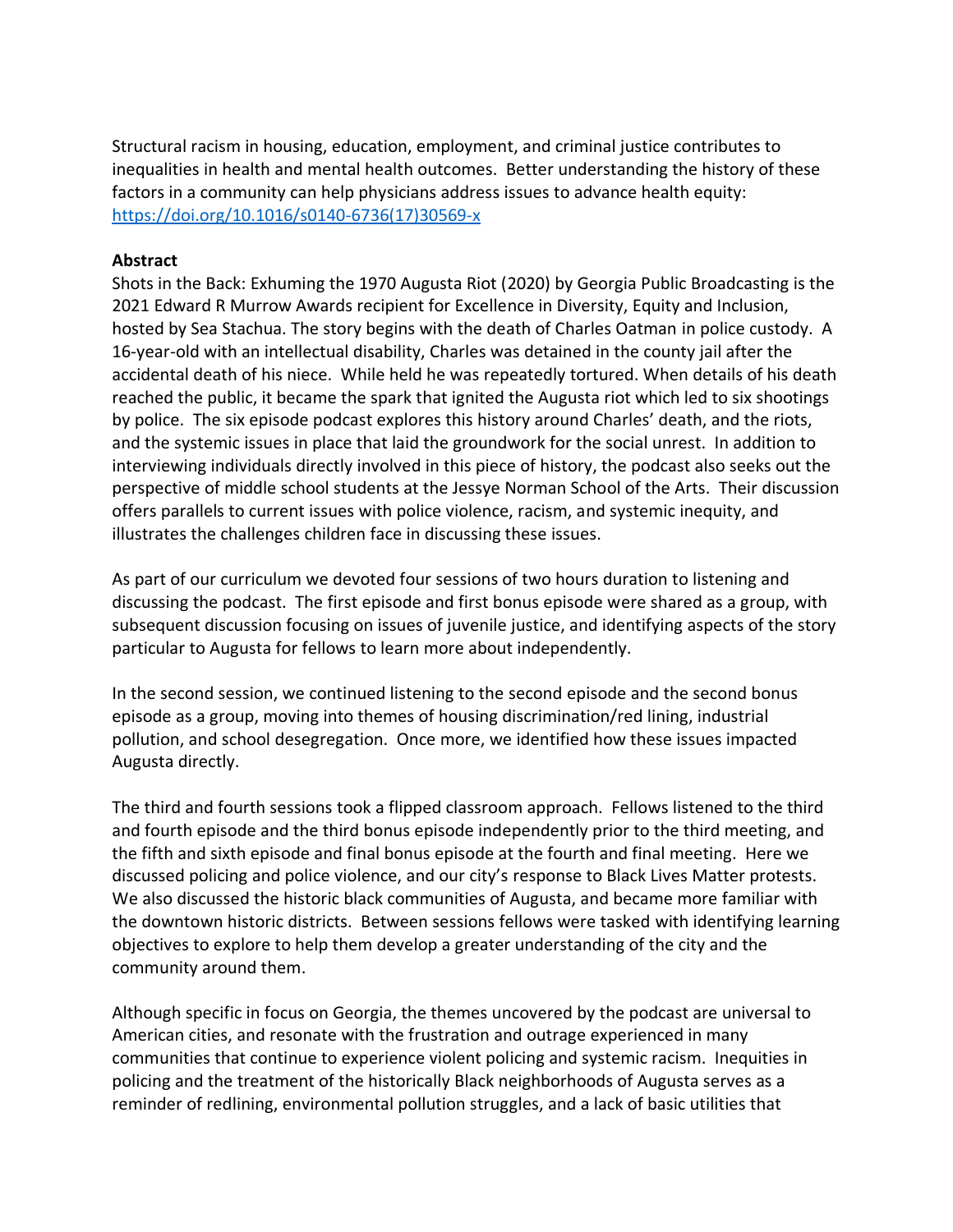continue to impact many of our patients. Training programs could consider similar novel ways to explore the histories of the communities that they directly serve.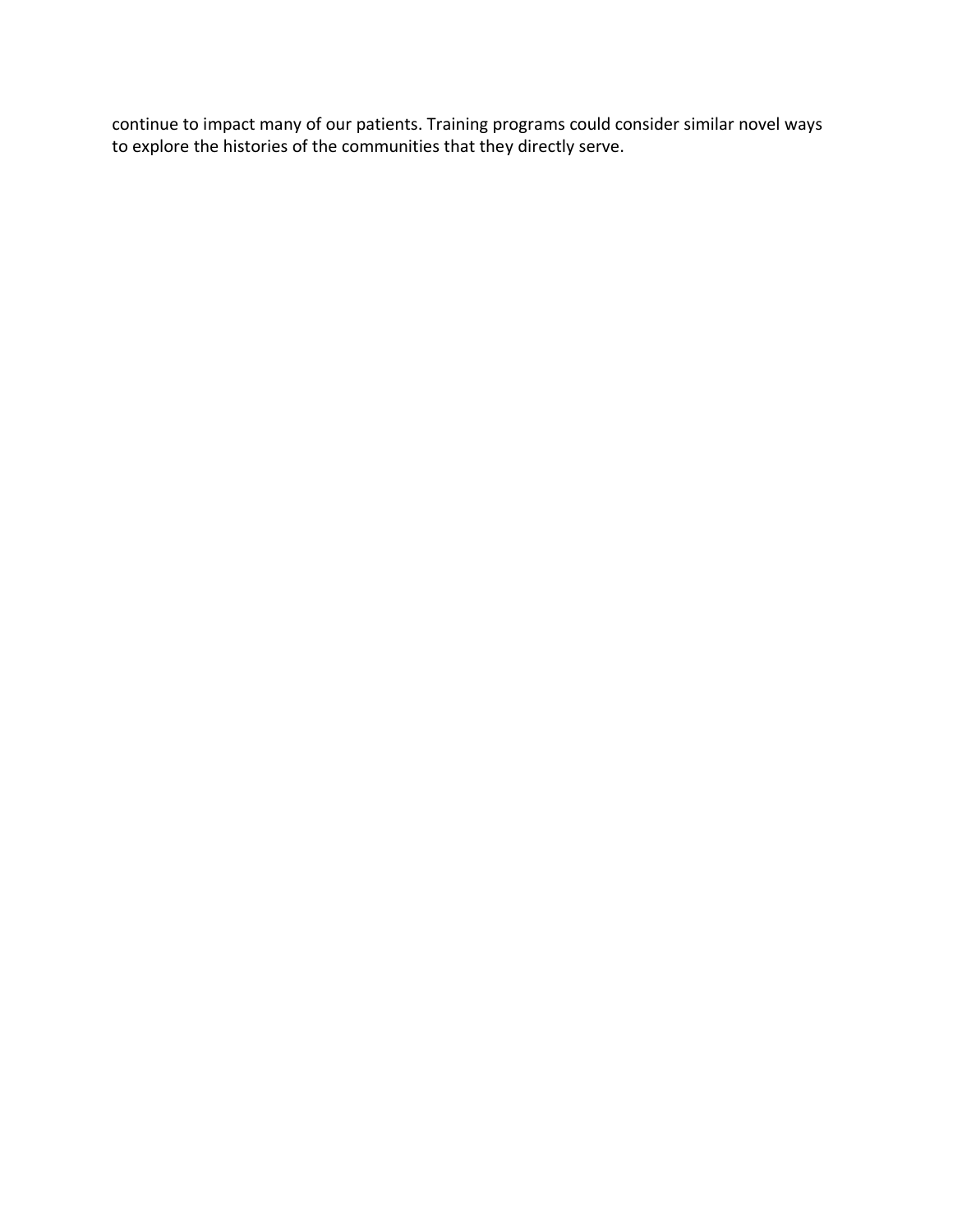## **Title**

Structuring Overnight Call in a New Psychiatry Residency Program: Pearls and Pitfalls

## **Presenters**

Tyler Zahrli, MD Autumn Brunia, DO Rebecca Lundquist, MD

# **Educational Objective**

- 1. Review pearls and pitfalls of implementing a new overnight call system into a new psychiatry residency.
- 2. Suggest methods to objectively measuring hospital need for overnight residency rotations.
- 3. Evaluate educational value, service need, and wellness of resident physicians on overnight rotations.

# **Practice Gap**

New psychiatry residency programs face many challenges when planning and implementing clinical rotations. Both academic medical centers and community-based programs often have to balance educational and service opportunities for new rotations. One area of the curriculum historically difficult for both faculty and residents is a night float program. In addition to balancing education and service, a program must also adhere to specific Accreditation Council for Graduate Medical Education (ACGME) requirements by coordinating services available at their respective institution (ACGME, 2011). Also, residency programs should consider resident feedback, consider patient safety, and monitor for burnout. In summary, the program faculty and residents are charged with knowing and monitoring many variables to implement new clinical rotations.

Despite the ACGME having many requirements for night float, there is very little guidance offered to help programs implement these rotations. Detailed literature review provides specific information on what a resident should do on call (Cooke et al, 2012), determining goals and objectives (Tynes & Crapanzano, 2016), feedback strategies (Sadowski et al, 2017) and evaluating resident perceptions (Jasti et al, 2009) and burnout. A general guide to planning and implementing a psychiatry night float rotation is largely absent in the literature.

# **Scientific Citations**

- 1. Common Program Requirements: effective July 1, 2011. available at [http://acgme-](http://acgme-/)2010standards.org/pdf/Common\_Program\_Requirements\_07012011.pdf
- 2. Cooke B.K., Cooke E.O., Sharfstein S.S. (2012). Evaluating the workload of on-call psychiatry residents: which activities are associated with sleep loss? Acad Psychiatry, 36(1):43-6. DOI: 10.1176/appi.ap.10060086. PMID: 22362436.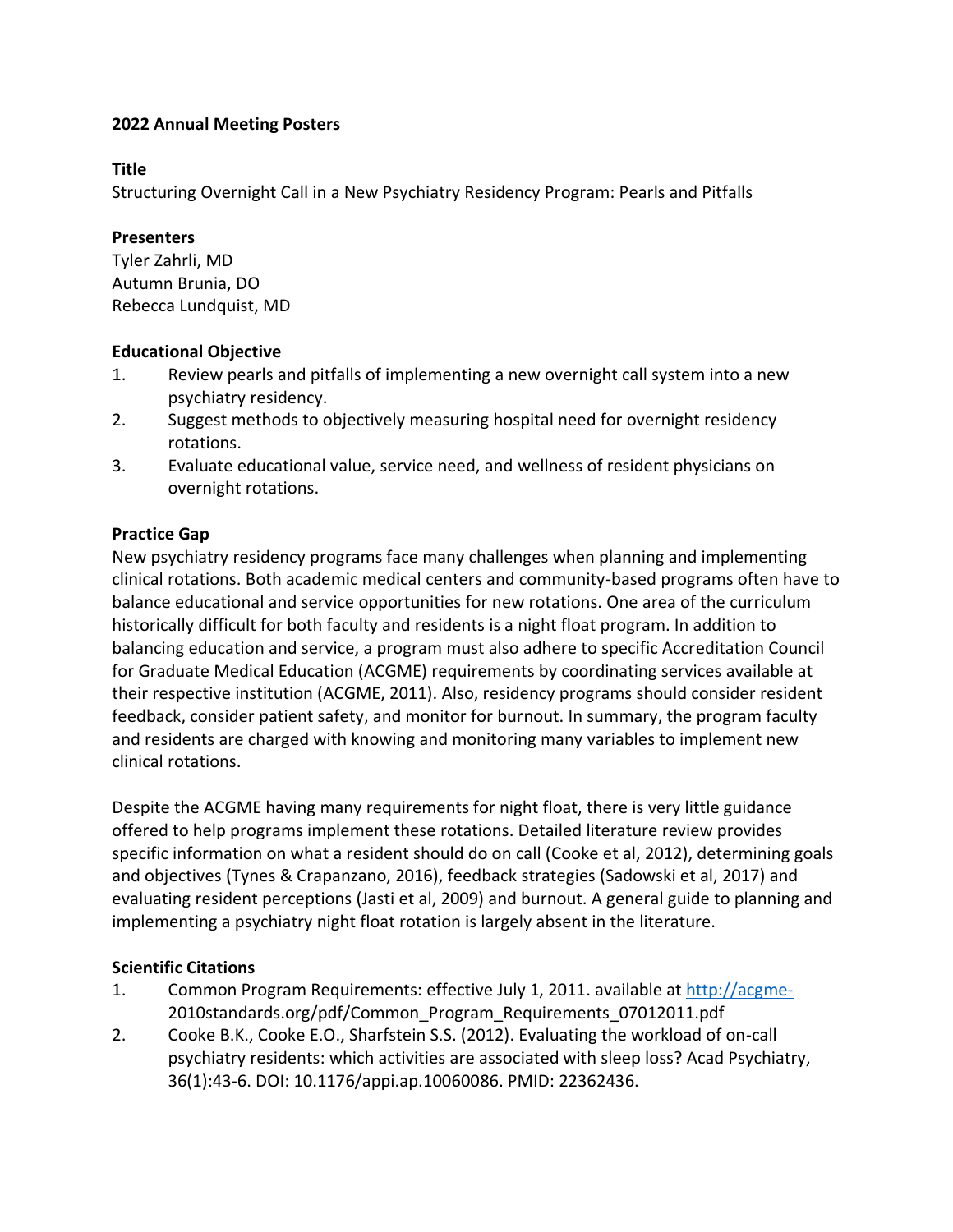- 3. Tynes, L.L. and Crapanzano, K.A. (2016). Goals and Objectives for the Psychiatry Resident On-Call Experience: A Survey of Psychiatry Training Programs. Acad Psychiatry, 40: 558-559.
- 4. Sadowski B.W., et al. (2017). Nighthawk: Making Night Float Education and Patient Safety Soar. J Grad Med Educ, 4(3): 755-758.
- 5. Jasti H., et al. (2009). Residents' perceptions of a night float system. BMC Medical Education, 9(52): 1-6.
- 6. Dyrbye L., West C., Satele D., et al. (2014). Burnout among U.S. medical students, residents, and early career physicians relative to the general U.S. population. Acad Med, 89:443–51.
- 7. Prins J.T., et al. (2007) Burnout in medical residents: A review. Med Educ, 41(8):788– 800.

# **Abstract**

Optimizing service need, patient obligations, education and resident wellness is an ongoing challenging issue for programs. The ACGME has implemented duty hour restrictions most recently updated in 2011 in part to target these issues (Jasti et al, 2009). Studies have demonstrated that training directors should use caution when implementing changes without having data that describe the on-call activities of their residents (Cooke et al, 2012). It is also well documented that a high number of medical students, residents and fellows experience severe work-related stress and burnout. (Dyrbye et al, 2014; Prins et al 2007) This was demonstrated when structuring a new overnight call rotation in our new residency program. After implementing a psychiatry overnight call system modeled after an existing family medicine overnight call system, residents quickly realized that the same standards and needs do not apply for psychiatry. Without appropriate planning and data collection, resident wellness and education are negatively affected.

The purpose of the current study was to determine how night float/evening float can be optimized to balance resident wellness, service and education. Residents established tracking system to monitor new consults and new admissions during a 14-hour in-house psychiatry overnight rotation. We found that the majority of admissions, consults and calls were received before 9PM. We also tracked the perceived educational value of this shift through the program's resident evaluation forms. Due to overwhelming negative feedback from residents, the results from data collection and concerns of meeting ACGME requirements, the program changed the rotation schedule based on both the time when admissions/consults presented and the feedback received from residents on educational benefit and value. The rotation was ultimately changed to an 8-hour evening shift with improvement in perceived educational benefit and resident wellness (averaging improving scores to average 4.5/5 compared to average 2.5/5 on previous rotation) while continuing needed service to the hospital.

We propose that when designing and implementing a new call rotation, tracking calls and admissions and closely monitoring resident feedback helps determine hospital need and optimizes resident experience. The goal is to optimize educational value, service, and resident wellness.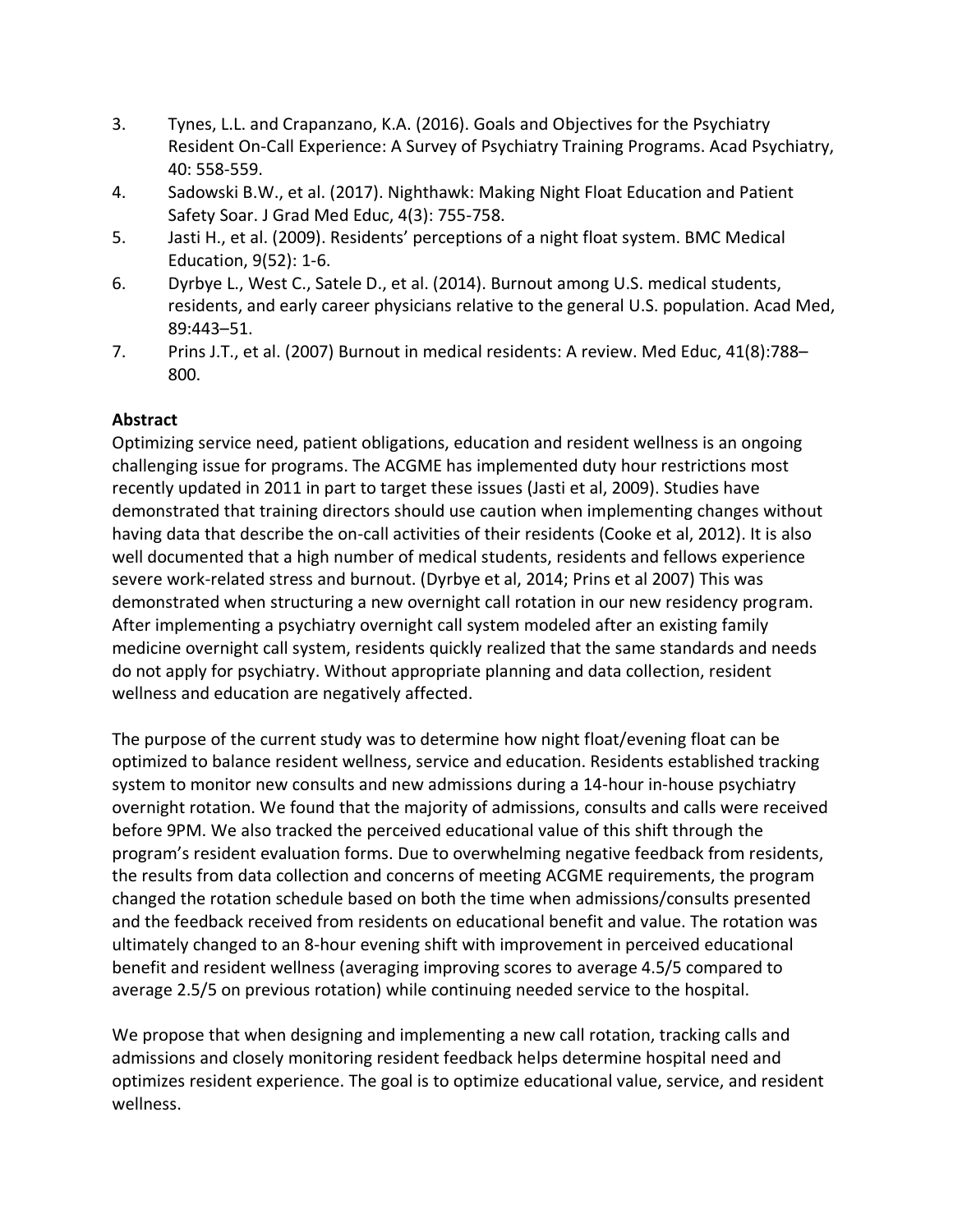### **Title**

Teaching trainees and faculty skills for risk assessment of patients who threaten mass killing

### **Presenters**

Jacquetta Blacker, MD Thomas Briese, MD Chinmoy Gulrajani, MD

### **Educational Objective**

1. Outline the educational importance of learning how to perform a threat assessment within a non-forensic psychiatrist's scope of practice.

2. Review available resources for psychiatrists, including clinical, non-clinical, and legal literature.

3. Describe a structured framework for threat assessment within the role of a psychiatrist: collecting clinical data and collateral information, threat assessment, decision-making, and documentation.

4. Consider how these skills can be incorporated into a curriculum for trainees and faculty across different subspecialty programs.

## **Practice Gap**

Psychiatric residents and fellows in various training programs are increasingly likely to care for adult and pediatric patients who make threats to kill multiple people (ESSN, 2019; FBI, 2021). Both trainees and their supervisors would benefit if training programs could teach cognitive frameworks by which to approach these highly emotive, anxiogenic patient encounters. This preparation would equip supervisees and their faculty to feel confident in gathering data adequately and in a timely fashion, access appropriate support and assistance, and conduct risk assessments within their scope of practice as psychiatrists. Currently, little structured educational support exists to teach non-forensic psychiatrists how to conduct mass killing threat assessments.

## **Scientific Citations**

- 1. ESSN (Educator's School Safety Network) (2019). Violent Threats and Incidents in Schools: An Analysis of the 2018-2019 School Year. Electronic publication available at: https://eschoolsafety.org/violence/ (Accessed 10/25/21).
- 2. FBI(2021). FBI Reports and Publications. Available at: https://www.fbi.gov/resources/library (Accessed 10/25/21).
- 3. Mossman, D. (2008). Violence risk: is clinical judgment enough? Current Psychiatry, 7, 66–72.
- 4. Large, M.M. (2018). The role of prediction in suicide prevention. Dialogues in Clinical Neuroscience, 20(3): 197–205. https://doi.org/10.31887/DCNS.2018.20.3/mlarge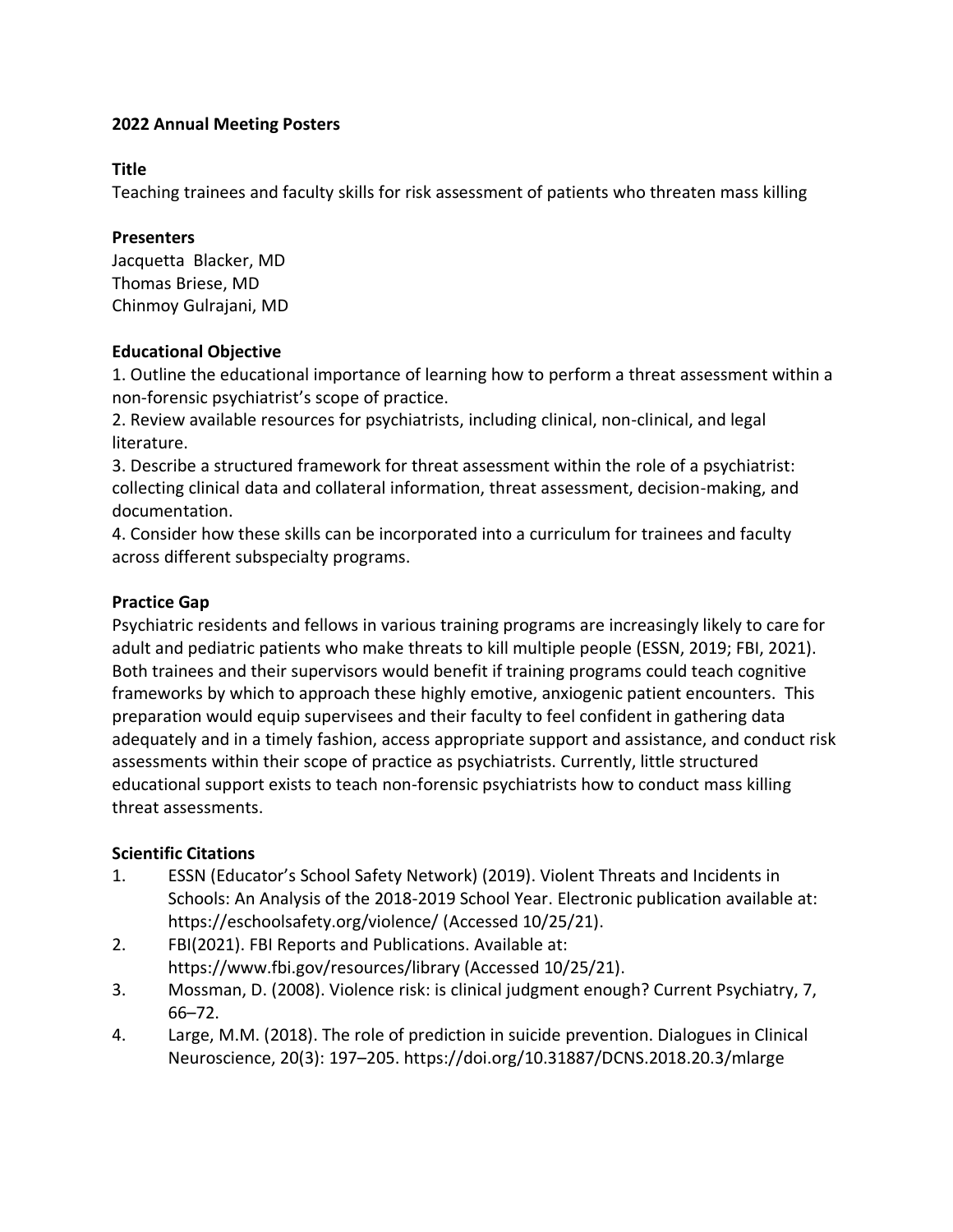- 5. Westreich, L. (1991). Assessing an adult patient's suicide risk. What primary care physicians need to know. Postgraduate Medicine. 90(4), 59-62. https://doi.org/10.1080/00325481.1991.11701059
- 6. Douglas T, Pugh J, Singh I, et al. (2017). Risk assessment tools in criminal justice and forensic psychiatry: the need for better data. European Psychiatry, 42, 134–137. https://doi.org/10.1016/j.eurpsy.2016.12.009
- 7. Resnick, P., Saxton, A. (2019). Malpractice Liability Due to Patient Violence. Focus, 17(4), 343-348. https://doi.org/10.1176/appi.focus.20190022
- 8. Weisbrot, D.M. (2020). "The Need to See and Respond": The Role of the Child and Adolescent Psychiatrist in School Threat Assessment. Journal of the American Academy of Child & Adolescent Psychiatry, 59:1, 20-26. https://doi.org/10.1016/j.jaac.2019.09.001
- 9. Flannery, D.J., Modzeleski, W., Kretschmar J.M. (2013). Violence and School Shootings. Child and Adolescent Disorders, 15, 331. https://doi.org/10.1007/s11920-012-0331-6
- 10. Twemlow, S.W., Fonagy, P., Sacco, F.C., O'Toole, M.E., Vernberg, E. (2002). Premeditated Mass Shootings in Schools: Threat Assessment. Journal of the American Academy of Child & Adolescent Psychiatry, 41:4, 475-477. https://doi.org/10.1097/00004583-200204000-00021

# **Abstract**

Weighing risks is a part of psychiatrists' daily clinical duties, whether it is assessing the possibility of suicide, self-harm, homicide, or behavioral dyscontrol. Programs teach trainees to perform clinical assessments that balance the risk of harm to the patient/others against the patient's autonomy and clinical needs. They also teach trainees to understand the limitations of such predictions (Mossman, 2008; Large, 2018). All psychiatric training programs are comfortable with teaching suicide risk assessment (Westreich, 1991). However, most programs and their faculty are probably less familiar or comfortable with managing situations where a pediatric or adult patient threatens mass homicide, such as a school/college shooting, a hospital bombing, etc. While completed mass homicide events are extremely rare, the threats are being reported more frequently (ESSN, 2019; FBI, 2021). Threats of mass killings can be intensely worrying for community and academic psychiatrists, partly because they typically lack specialty training and experience in forensically assessing violence risk in patients (Douglas, 2017).

It is not possible for any psychiatrist to predict outcomes with absolute certainty (Resnick, 2019) but it is possible to teach faculty and trainees how to make thoughtful threat assessments, engage appropriate assistance, and utilize clinical, legal, county, school, and family resources (Weisbrot, 2020). We describe how program directors and other academic faculty can prepare their trainees to assess a child or adult patient who has made a mass killing threat, while staying within their scope of practice. We review the role of a non-forensically trained psychiatrist, different sources of collateral information, various community resources, basic legal considerations, and documentation techniques (Flannery 2013; Twemlow 2002). We describe the teaching documents and joint curriculum we created for a forensic and a CAP fellowship program.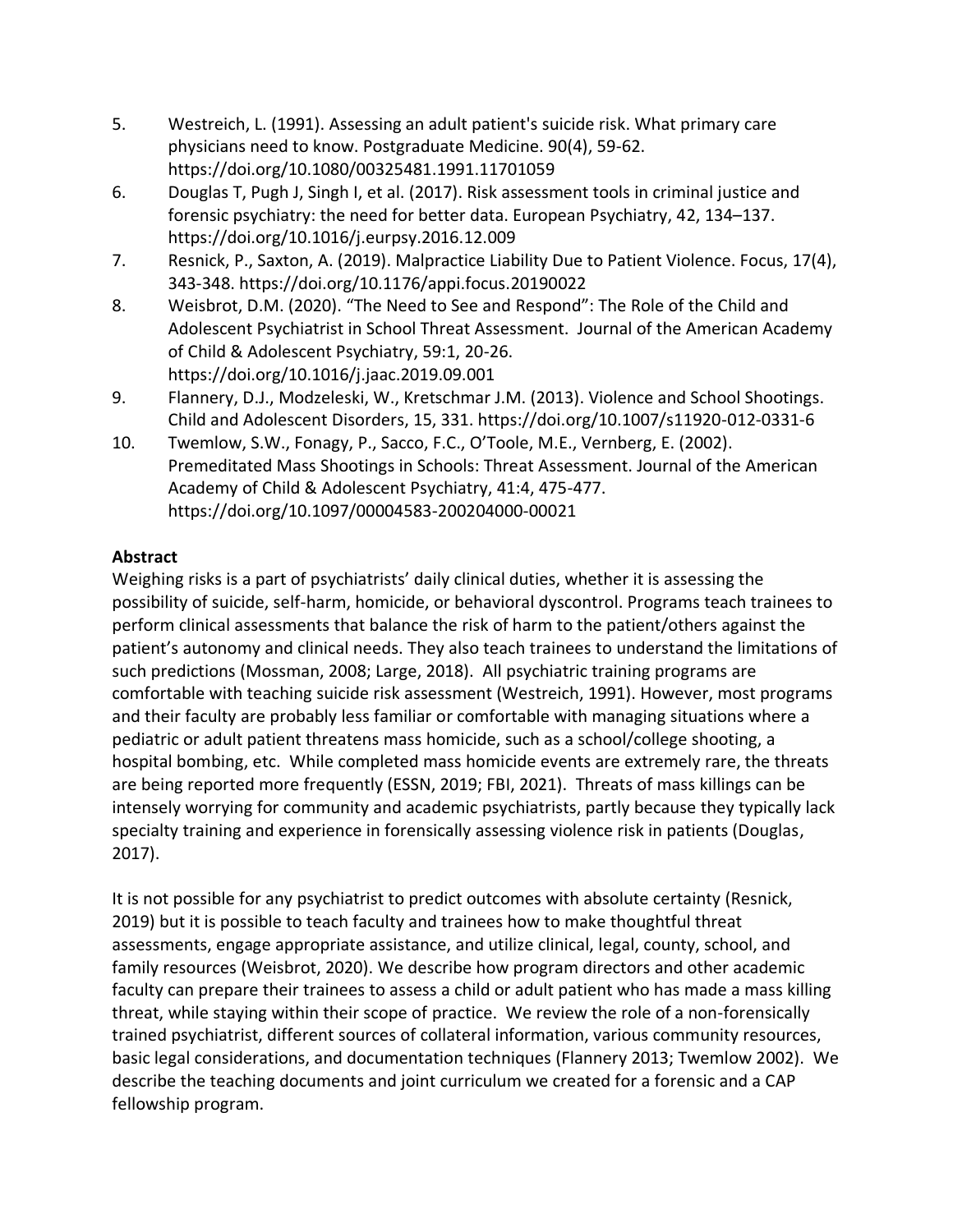### **Title**

Building and Sharing: A GME Collaboration Between Two New Psychiatry Residency Programs and a VA Medical Center

### **Presenters**

Paul Deci, BA,DFAPA, MD Anuja Mehta, MD Jose Torres-Miranda, MD Hassan Kanani, MD Lucy Liu, MD

## **Educational Objective**

- 1. Develop an understanding of the feasibility of collaborating with another psychiatry residency program when implementing new residency programs.
- 2. Develop an understanding of the benefits to the program leadership, faculty, and residents from closely collaborating with another psychiatry residency program, particularly for new and community-based programs.
- 3. Develop an understanding of the benefits of having a VA medical center as a partner in the collaboration of two or more psychiatry residency programs.

## **Practice Gap**

In the last few years, there has been a significant growth in the number of new Psychiatry residency programs primarily fueled by community-based programs. This is also evident in the expanding AADPRT membership. While new Psychiatry training programs are sorely needed to fill the need for Psychiatrists to treat our population, new programs face unique challenges in their formative years. Besides arranging funding and program leadership, significant effort and resources are required to assemble a qualified and diverse faculty; design and implement a four-year didactic curriculum and finding appropriate presenters; and create high quality rotations. In addition, ACGME continues to have increased expectations from the Program Director in terms of monitoring burnout and ensuring wellness not only among the residents but also for the core faculty of the program. When Community-based programs gain ACGME accreditation, they are often only dependent on Program Director's protected time to run the program. Most of the other core faculty tend to be clinical and have little protected time for teaching. In these situations, if newer programs that are located in the same geographical vicinity can team up to share didactic, supervisory and mentorship resources, it can be mutually beneficial to both the programs and improve the quality of the residency training.

## **Scientific Citations**

1. Barajaz, M, Turner, Teri. Starting a new residency program: a step-by-step guide for institutions, hospitals, and program directors. Medical Education Online, August 18, 2016.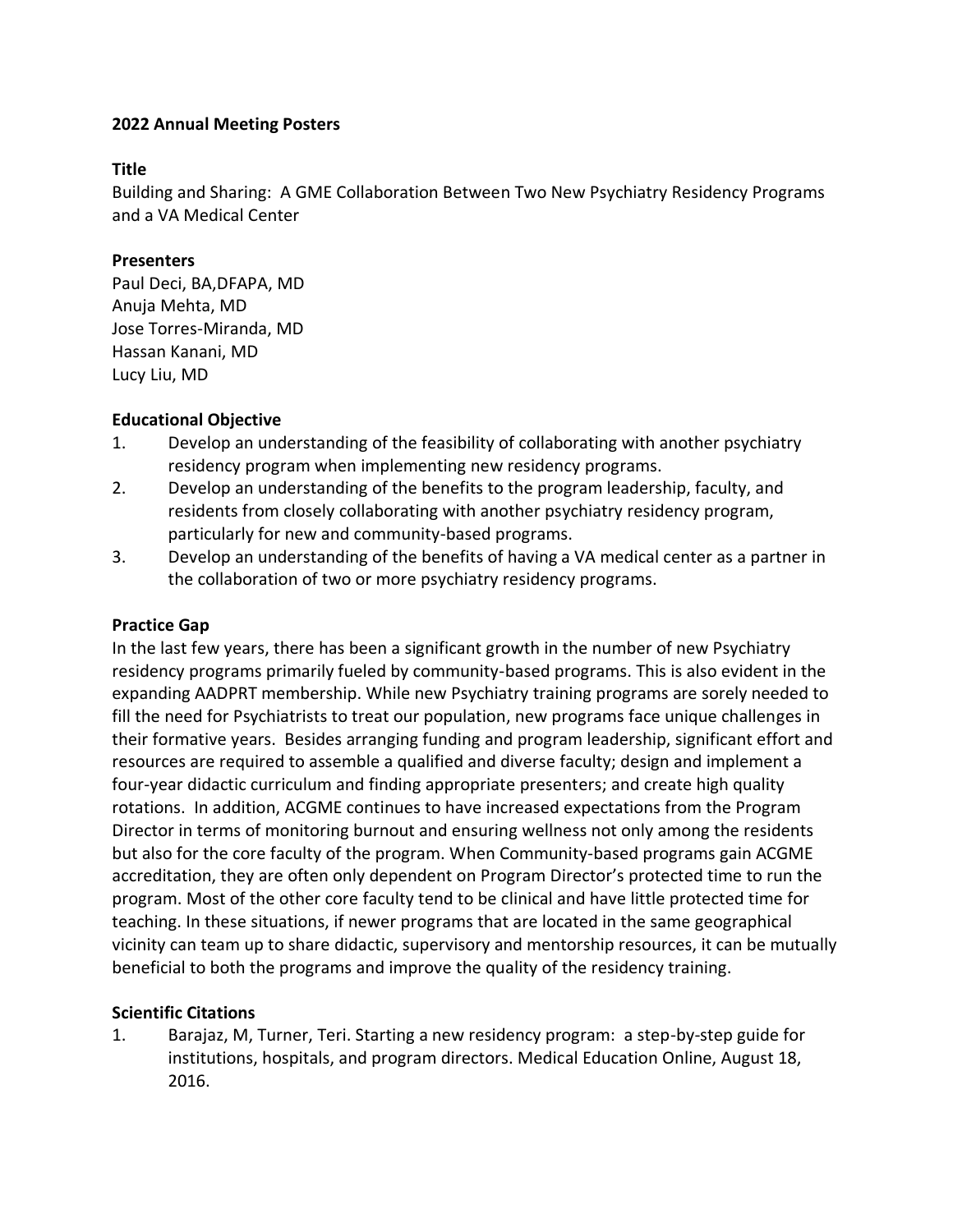2. AADPRT Workforce Taskforce 2020, Creation of a new program or expansion of a program resource guide

### **Abstract**

A new VA medical center with a prior and expanding affiliation with one psychiatry residency program was asked to affiliate with a new psychiatry residency program from a different medical school. The Orlando VAHCS psychiatry residency site director became the NSU KPCOM psychiatry residency program director when the program was shifted to being based at and expanded at the Orlando VAMC in early 2018. The UCF/HCA Greater Orlando GME Consortium implemented a new psychiatry residency program in July 2018 and requested to have a significant number of VA rotations beginning in July 2019. With the support of the Orlando VAHCS, the NSU KPCOM and UCF/HCA Orlando psychiatry residency program directors implemented a strong collaboration model in which VA faculty, VA rotations, evaluations, didactics, journal clubs, case conferences, grand rounds, faculty mentors, faculty meetings, and faculty development activities are shared between the programs while the programs retained separate but overlapping clinical competency committees and program evaluation committees. A NSU KPCOM program coordinator based at the Orlando VAMC supports psychiatry residency training at the VA for both programs.

The extensive sharing of clinical and program resources has greatly enhanced the training quality of both programs, while minimizing the burden on VA and UCF/HCA faculty. Each program has specific strengths that it shares with the other program, leading to more optimal resident training for residents in both programs. The sharing results in an effectively larger group of residents at different postgraduate levels which is particularly helpful when new programs are being implemented in different years and expands the faculty and didactic presenter resource pool for both the programs. The collaboration has been quite successful and well received, lending itself to possible implementation by other programs, with or without a relationship with a VA medical center.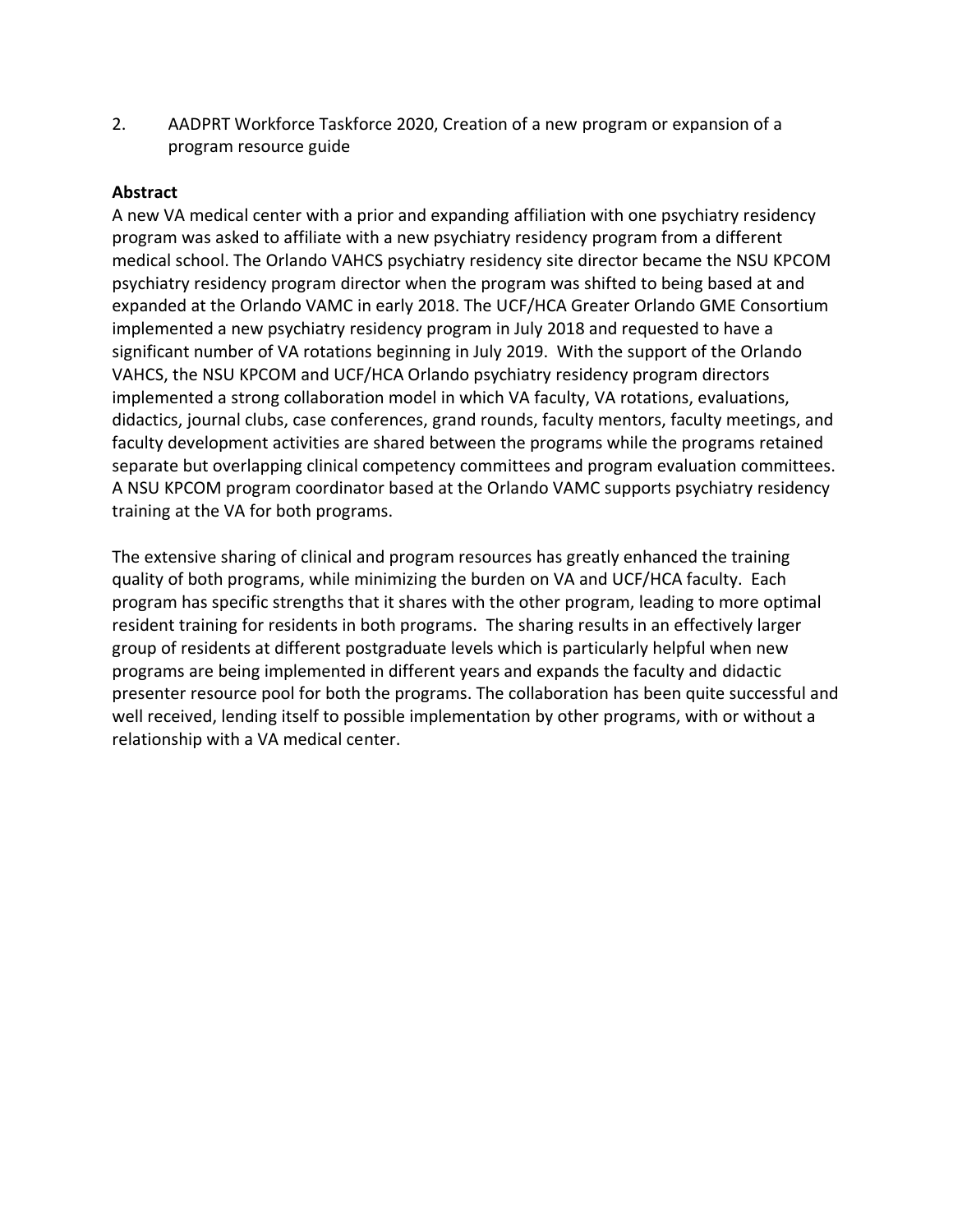#### **Title**

Resident Education on Dissociative Identity Disorder: A National Survey

#### **Presenters**

Judith Lewis, MD Adam Fakhri, BS

#### **Educational Objective**

1. Learn the variability in teaching about Dissociative Identity Disorder in general psychiatry residency programs in the United States

2. Learn of the disparate views of program directors about this controversial diagnosis

3. Recognize the bind that psychiatry residents find themselves in regarding diagnosing this disorder

4. Discuss the risks of not teaching about this disorder in residency

### **Practice Gap**

There are no published national surveys regarding residency training about Dissociative Identity Disorder. This topic is rarely represented amongst the offerings at AADPRT and other national educational meetings in psychiatry to date.

#### **Scientific Citations**

1) Gillig PM. Dissociative identity disorder: a controversial diagnosis. Psychiatry (Edgmont). 2009;6(3):24-29.

2) Pope HG Jr, Oliva PS, Hudson JI, Bodkin JA, Gruber AJ. Attitudes toward DSM-IV dissociative disorders diagnoses among board-certified American psychiatrists. Am J Psychiatry. 1999 Feb;156(2):321-3. doi: 10.1176/ajp.156.2.321. PMID: 9989574.

3) Boysen GA, VanBergen A. A review of published research on adult dissociative identity disorder: 2000-2010. J Nerv Ment Dis. 2013;201:5-11.

4) Madson, Linda. Dissociative Disorders Curriculum. MedEdPortal. 2011.

#### **Abstract**

Dissociative Identity Disorder (DID) is uniquely challenging to teach in residency programs given its controversial status. Since the DSM-III in the 1980's, DID has been included in our official taxonomy, however the perception of DID amongst psychiatrists has not changed significantly over the last 40 years. Clinical staff can have widely disparate views of both the existence and the etiology of the disorder, and these conflicting views are often not discussed openly. The aim of this study is to understand the spectrum of pedagogical approaches to DID in psychiatry residency programs. A 12-item anonymous survey was sent through RedCap to general program directors in the United States with the goal of understanding how DID training is approached at each institution. A total of 41 program directors participated in the survey with a response rate of 15% across a wide geographic distribution and size. Most program directors (63%) answered that they believe DID is a valid clinical diagnosis. Only 7% of program directors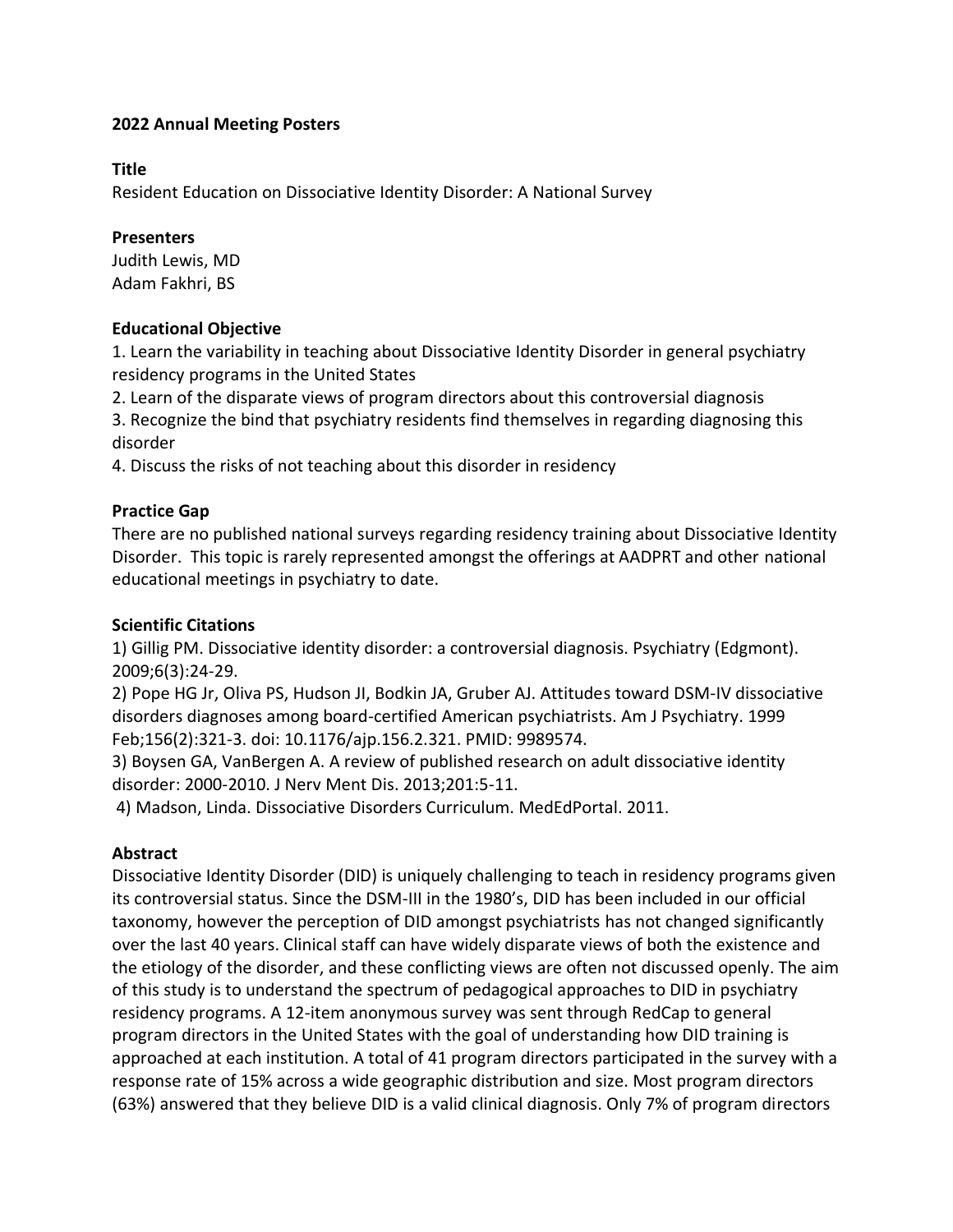were not taught about DID during their own training, and yet 22% of the 41 programs do not teach residents about DID in didactic seminars and 27% do not teach about DID on clinical rotations. While the empirical literature on DID is expanding, it is important to both quantify and describe the challenges of DID education in residency programs nation-wide. Comments provided by 29 respondents will be grouped according to themes. For future directions, it would be interesting to survey psychiatry residents about their educational experience directly.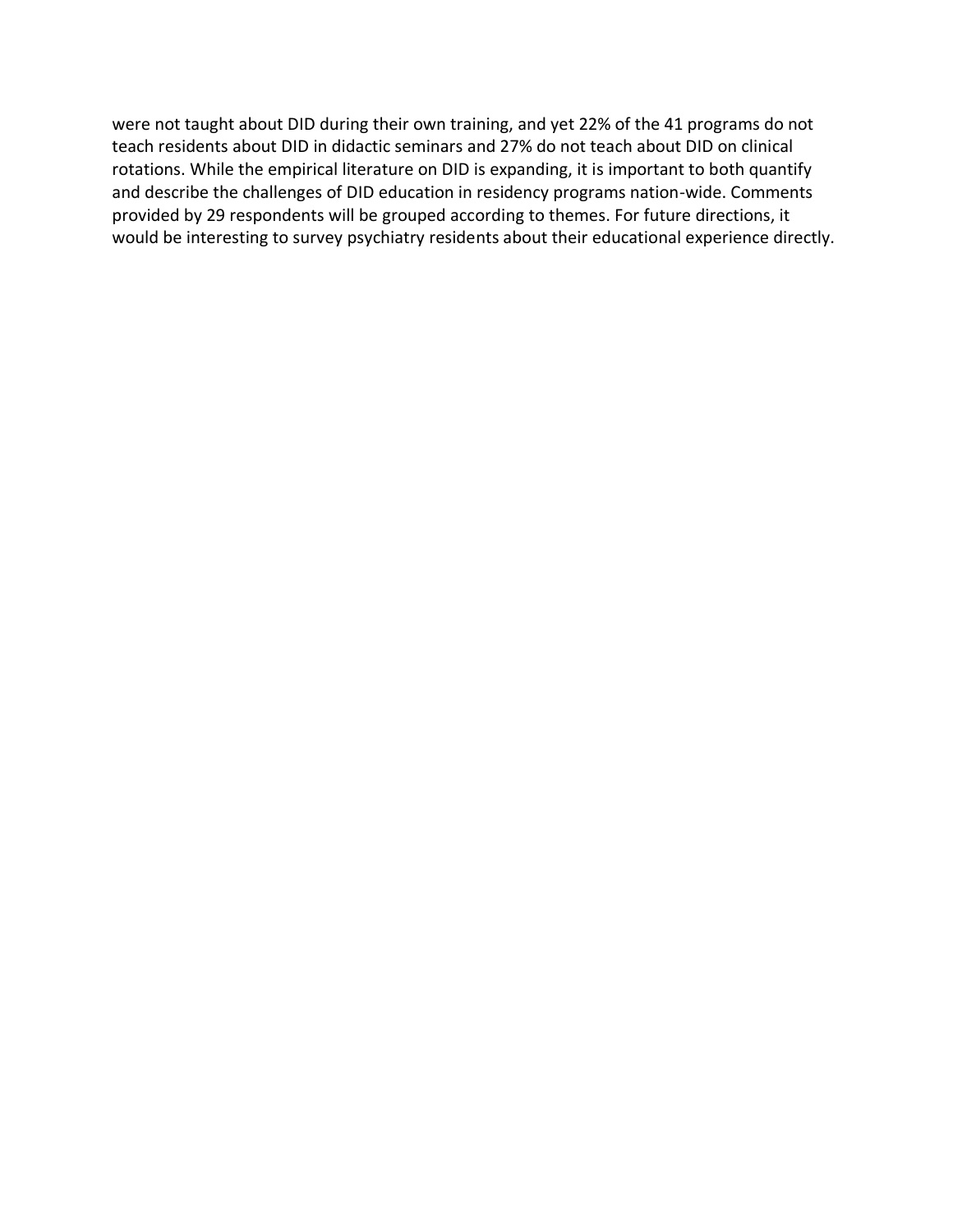### **Title**

Wellness When It Counts: Cultivating Resilient Psychiatrists Through a Patient Suicide Curriculum

### **Presenters**

Brooke Gertz, MD Emily Hochestetler, MD Jyotsna Ranga, MD Syed Faiz Qadri, MD Michelle Roley-Roberts, PhD

### **Educational Objective**

At the end of the poster review, participants will be able to:

1. Describe the steps in construction of a curriculum that prepares residents for the traumatic event of patient suicide.

2. Discuss a multipronged approach to educating residents about the protocol and resources.

3. Design a patient suicide protocol for psychiatry residents.

4. Assess impact of the constructed curriculum and protocol on resident confidence by surveys.

## **Practice Gap**

Although one in three psychiatry residents experiences the loss of a patient to suicide, few training programs formally address the topic of patient suicide. The lack of program attention to this common and significant traumatic event leaves trainees unsupported as residents and unequipped as attending physicians to handle patient suicide medicolegally, professionally, and emotionally. Several studies and publications have recommended that programs address resident exposure to patient suicide, but few specific curriculum protocols have been described. The American Psychiatric Association (APA) has included a section about coping with patient suicide on its website, but it does not address program policies, resident/physician responsibilities, or program-specific resources. There is also a lack of data about the effectiveness of formal patient suicide protocols and training in residency programs. Despite a recent emphasis on wellness in residency programs, there is work needed to foster resident wellness during one of the most difficult events that trainees and psychiatrists encounter. By creating and evaluating a curriculum for patient suicide, a practice gap that affects professional identity formation and provider resilience will be addressed.

#### **Scientific Citations**

1. Brown HN. Patient suicide during residency training (I): incidence, implications, and program response. Acad Psychiatry. 1987; 11: 201-216.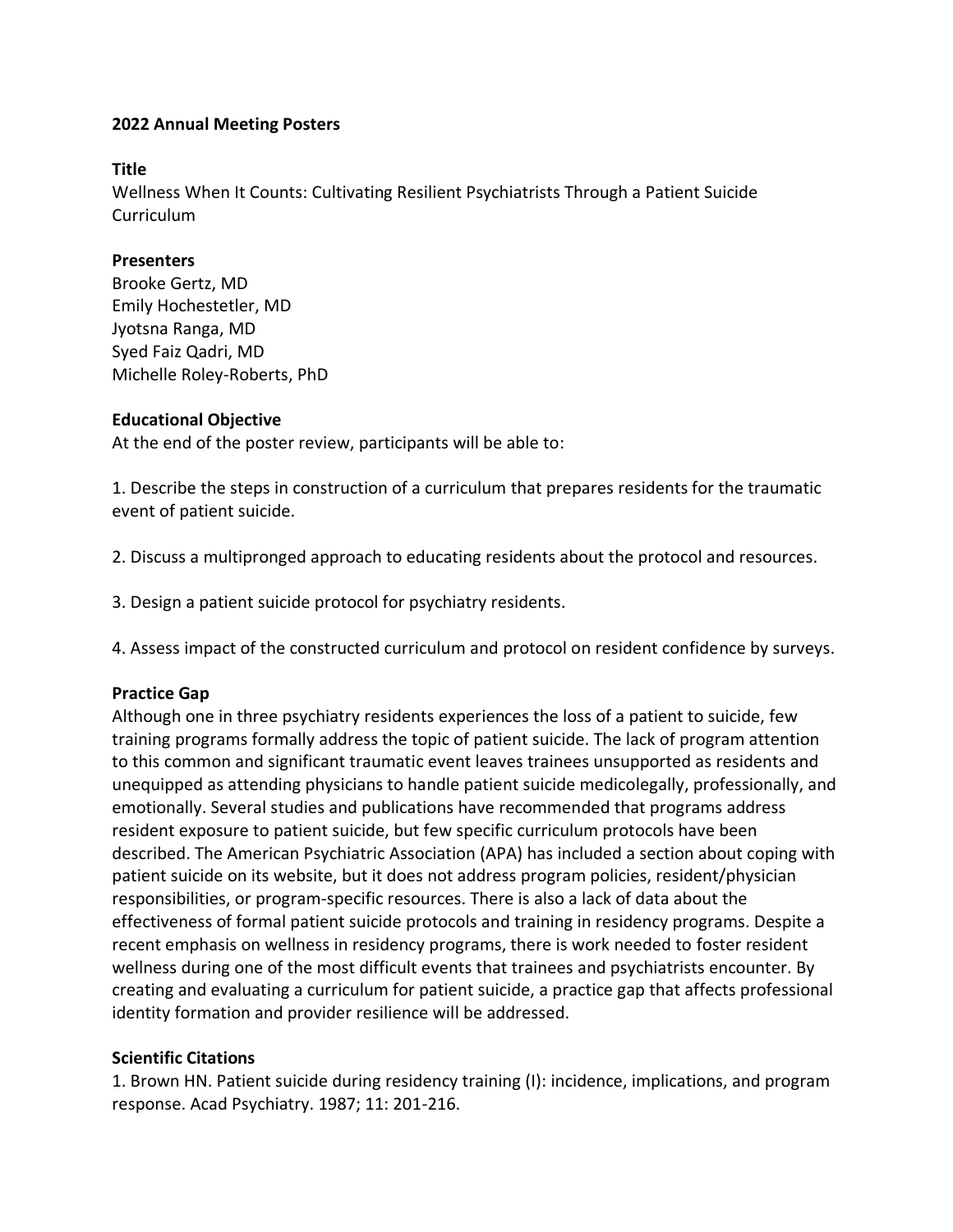2. Cazares PT, Santiago P, Moulton D, Moran S, Tsai A. Suicide response guidelines for residency trainees: a novel postvention response for the care and teaching of psychiatry residents who encounter suicide in their patients. Acad Psychiatry. 2015; 39: 393-397.

3. Ellis TE, Dickey TO, Jones EC. Patient suicide in psychiatry residency programs: a national survey of training and postvention practices. Acad Psychiatry. 1998; 22(3): 181-1894. 4.Lerner U, Brooks K, McNiel DE, Cramer RJ, Haller E. Coping with a patient's suicide: a curriculum for psychiatry residency training programs. Acad Psychiatry. 2012; 36: 29-33. 5. McCutcheon S, Hyman J. Increasing resident support following patient suicide: assessing resident perceptions of a longitudinal, multimodal patient suicide curriculum. Acad Psychiatry. 2021; 45: 288-291. 6. Qayyum Z, AhnAllen CG, Van Schalkwyk GI, Luff D. "You Really Never Forget It!" Psychiatry trainee supervision needs and supervisor experiences following the suicide of a patient. Acad Psychiatry. 2021; 45: 279-287.

### **Abstract**

Psychiatrists are devastated when they encounter patient suicide. Suicide is among the top 10 leading causes of death for all age groups in the U.S. About 25% of the patients who die by suicide have seen their behavioral health provider in the previous month. One in three residents experiences a patient suicide. Despite the common occurrence, formal training in the management of patient suicide is lacking. If a patient dies by suicide, the treating psychiatrist and resident have several responsibilities and responses. Psychiatrists have leadership roles that include informing the family, supporting staff, communicating with the proper officials, and accurately documenting events in the medical record. Despite the important role of psychiatrists, they are not well taught how to manage a patient suicide. This study examines whether a multipronged curriculum in the residency prepares residents and attending psychiatrists to better deal with this adverse event.

This curriculum was created with input from interested psychiatry residents and will be mainly presented by them. The first part of the curriculum was an initial brief presentation during orientation week in June 2021 that introduced the patient suicide protocol. Residents also received a resource brochure that includes a flow chart of steps to take following a patient suicide and information about what to expect from the residency program, such as scheduled check-ins from residency leadership. Second, a psychological first aid training course will be provided in November 2021, in which residents revise and practice coping skills to navigate difficult situations in their professional lives. The last step will be a Schwartz Center Rounds in February 2022, which will focus on compassionately supporting experienced clinicians who will share their stories of loss and resilience. An Epic smart phrase will accompany the curriculum to guide documentation following patient suicide.

The effectiveness of the intervention will be assessed by a Qualtrics survey administered before, during, and after the curriculum. The objective is to improve resident confidence in managing patient suicide, which will be measured by a series of questions with subjective and numeric responses that describe resident comfort level to address various aspects of patient suicide, such as accessing help, following medicolegal processes, disseminating information, and documenting correctly.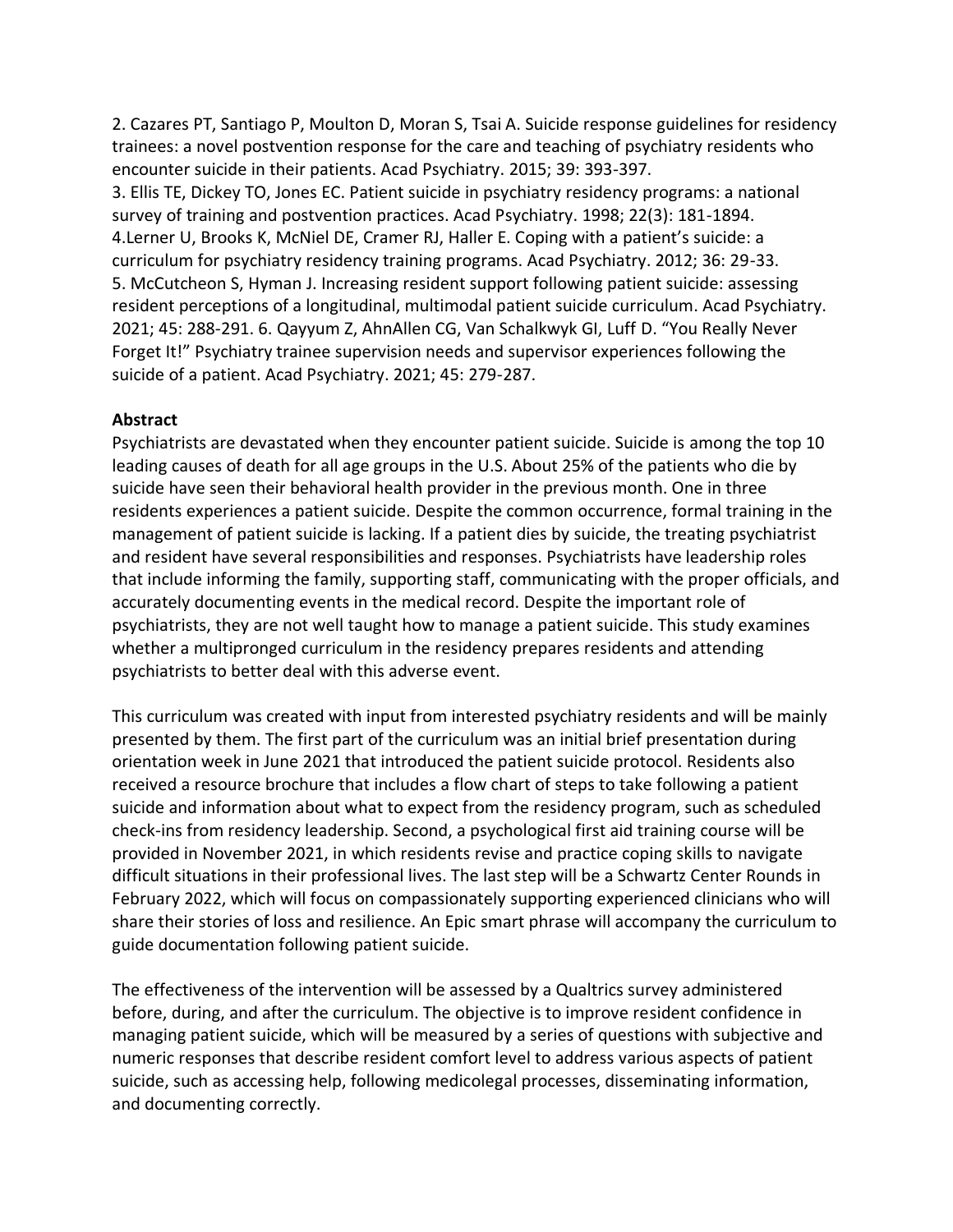Results from the pre-curriculum survey of 27 residents revealed that although 74.1% of residents believed that patient suicide is common, 14.81% of residents were "not at all confident" to manage the clinical situation, and 29.63% of the residents reported that they were only "a little confident." Furthermore, no one identified as "very confident" to address documentation, medicolegal processes, or root cause analyses related to patient suicide. Although this study is currently being conducted, more data will be available for presentation in the coming months. This project is designed to be performed annually so that the results can continuously improve the curriculum and patient suicide protocol as needed. By developing a model for teaching the management of patient suicide, we will prepare our learners to better handle this event when it occurs either in training or in their psychiatry careers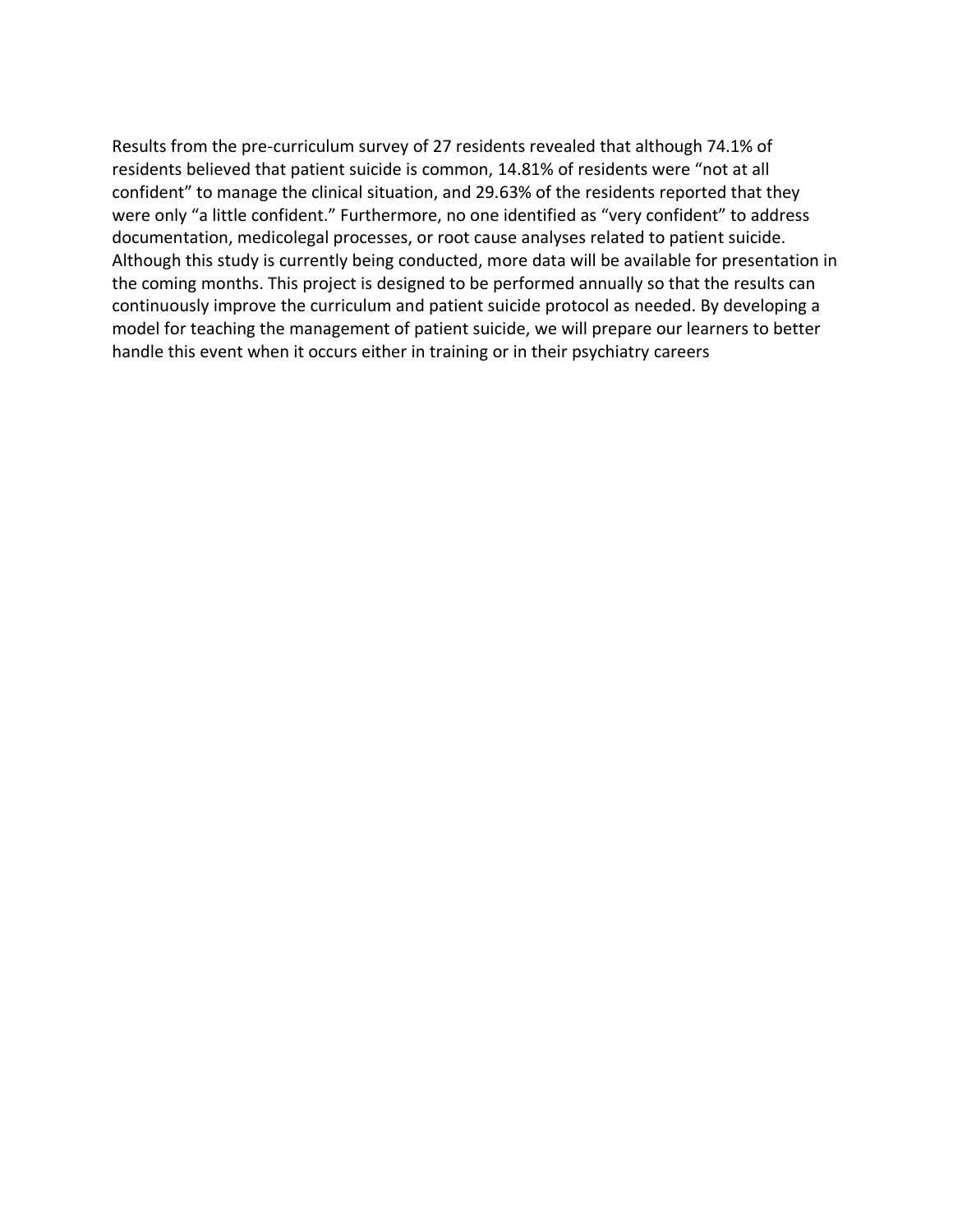### **Title**

Do Journal Clubs work? Effectiveness of a new Standardized Presentation Format for journal club

## **Presenters**

Syed Hasan, DO Shambhavi Chandraiah, FRCP (C), MD, DFAPA

### **Educational Objective**

1) Establish an alternative way of conducting journal club that requires a standardized format for journals to be presented  

2) Improve resident engagement with journal club   

3) Create a repository of journal articles that could be utilized by residents to lead evidencebased teaching on psychiatric rotations 

## **Practice Gap**

The goals of a journal club include keeping up with important studies, practicing evidencebased medicine, applying critical appraisal skills, and encouraging life-long learning. Residency journal clubs frequently suffer from low attendance, limited reading of the primary article, and poor resident engagement. If structured as a didactic presentation, they also run the risk of attendees becoming passive listeners (1-3). There is a need to find effective ways to run journal clubs that encourages involvement and lively discussion of articles that result in sustained learning.

## **Scientific Citations**

- 1. Deenadayalan, Y., et al. "How to Run an Effective Journal Club: A Systematic Review."?Journal of Evaluation in Clinical Practice, vol. 14, no. 5, 2008, pp. 898– 911.,?https://doi.org/10.1111/j.1365-2753.2008.01050.x.
- 2. Thangasamy, Isaac A., et al. "Evaluating the Effectiveness of an Online Journal Club: Experience from The International Urology Journal Club."?European Urology Focus, vol. 7, no. 2, 2021, pp. 482–488.,?https://doi.org/10.1016/j.euf.2019.10.006.?
- 3. McGlacken-Byrne?SM,?O'Rahelly?M,?Cantillon?P, et al?Journal club: old tricks and fresh approaches?Archives of Disease in Childhood - Education and Practice?2020;105:236- 241.
- 4. Dzara, Kristina, et al. "The Self-Directed, Structured Summary as a Teaching Tool in a Psychiatry Journal Club."?Academic Psychiatry, vol. 36, no. 6, 2012, p. 490.,?https://doi.org/10.1176/appi.ap.12010005.
- 5. Enders, Felicity. "Evaluating Mastery of Biostatistics for Medical Researchers: Need for a New Assessment Tool."?Clinical and Translational Science, vol. 4, no. 6, 2011, pp. 448– 454.,?https://doi.org/10.1111/j.1752-8062.2011.00323.x.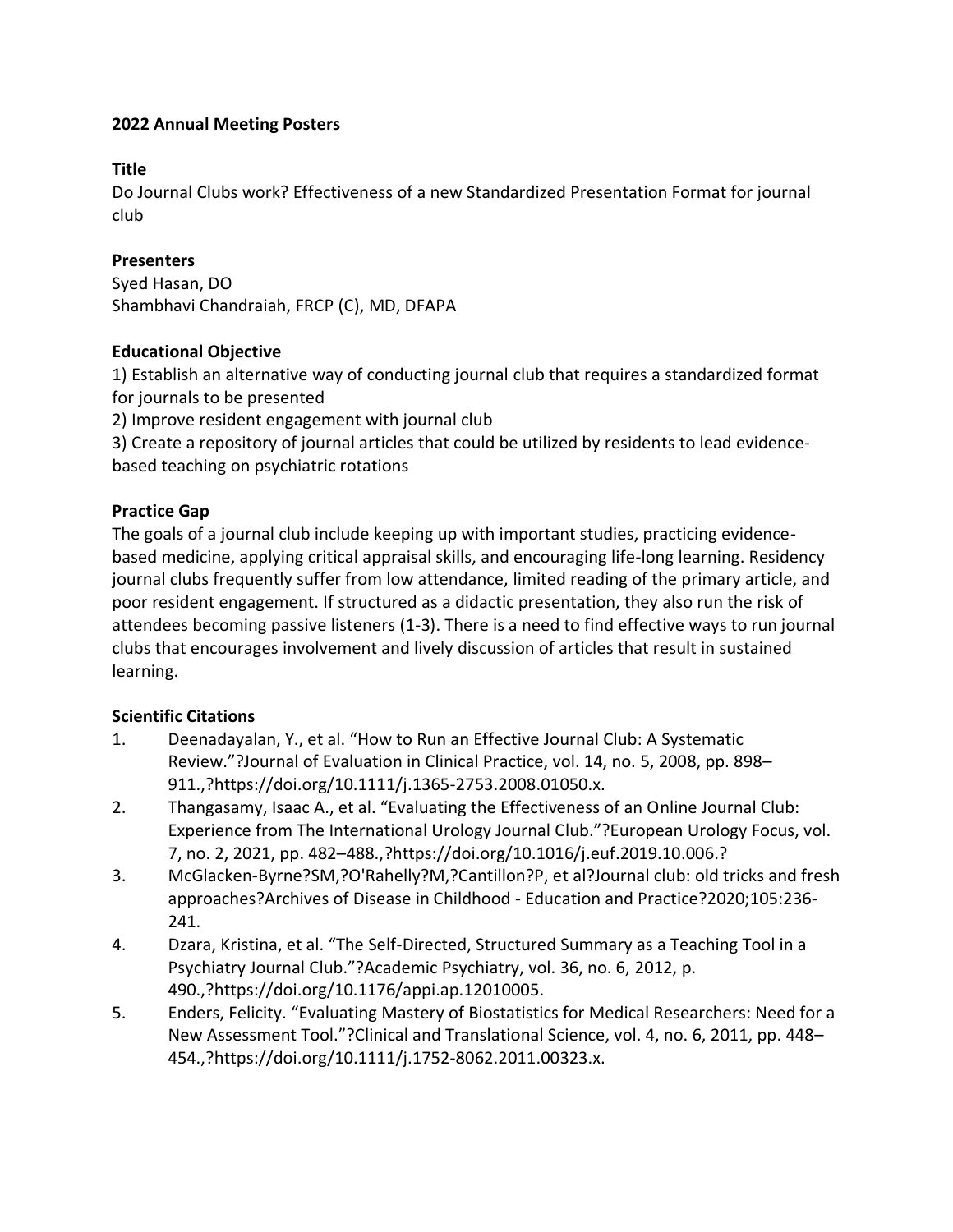## **Abstract**

#### Introduction:

Journal clubs are conducted in different ways depending on the specialty and the residency program. We felt that having a standardized presentation format would enhance learning and improve satisfaction with the journal club. Our approach for reformatting journal club was modeled by a systematic review article (1) that found characteristics of successful journal clubs to include anticipated meetings, mandatory attendance, clear long- and shortterm purpose, appropriate meeting timing and incentives (i.e. food), a trained journal club leader to choose papers and lead discussions, circulating papers prior to meeting, using the internet for wider dissemination and data storage, using an established critical appraisal process, and summarized journal club findings (1-3).

#### Method:

The overarching goal of the journal club was agreed upon by the residents namely to limit articles covered in the journal club to specifically those with significant psychiatric clinical implications and/or hallmark studies in psychiatry. The journal club was held within a protected time during work hours and residents were encouraged to bring their lunch.  Our standardized presentation format utilized a more detailed version of the format used in the article by Dzara (4). The chief resident (first author) presented the first journal club article using a standardized 1-page summary of the core components of a self-selected core article.  The same presentation format was utilized for each subsequent PGY resident group to present their chosen article.  Attention was given to ensure that the primary literature (selected article) was distributed on average at least 1 week prior to the journal club.  The 1-page summary was sent to the residents either 20 minutes into or after the journal club presentation. This 1-page summary was then archived and stored on a cloud drive to be accessible to all residents. During the journal club, led by a faculty, discussion about the premise, the methods and statistical analyses used, the results noted, and the validity of the conclusions occurred. Journal club occurs on average once per month.

#### Our project assessed:

a) subjective satisfaction (2) regarding the process, content, and perceived utility of journal club using a 10-question anonymous survey prior to and after implementation of the standardized format of presentation  

b) objective learning (5) of knowledge of common study designs and biostatistics used in critical appraisal of journal articles (e.g. study validity and design, probability, power and sample size, significance and p-value, multiple comparisons, clinical relevance versus statistical significance, etc.).

We plan to report on the outcome of multiple journal clubs that will have occurred before the spring meeting to illustrate the value of this standardized presentation format intervention.  

#### Results:

Early input from residents suggested a preference for using a standardized presentation format as this enhanced their critical appraisal abilities as they reviewed and compared different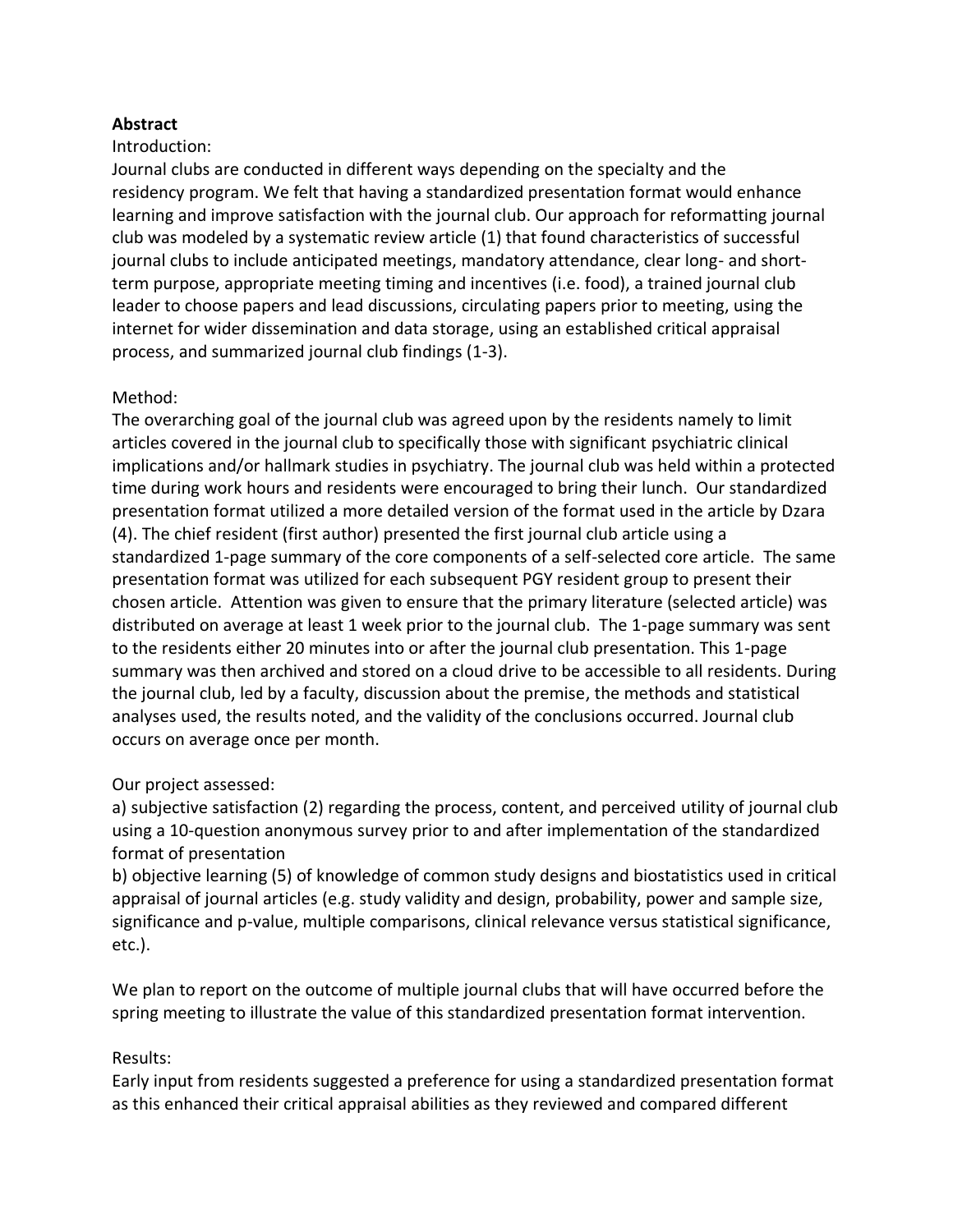studies. Residents have also been using these core article summaries to instruct rotating medical students as well. 

## Conclusion:

Regularly scheduled and structured journal clubs are a way to demonstrate commitment to evidence-based practice. The poster will share literature reported pros and cons for different ways of conducting journal clubs.  Mandatory, structured, leader led journal clubs involving all residents in the process improve learning and satisfaction.  Additionally, archived journal club article summaries can be further utilized to drive evidence-based teaching for medical students rotating on psychiatry rotations.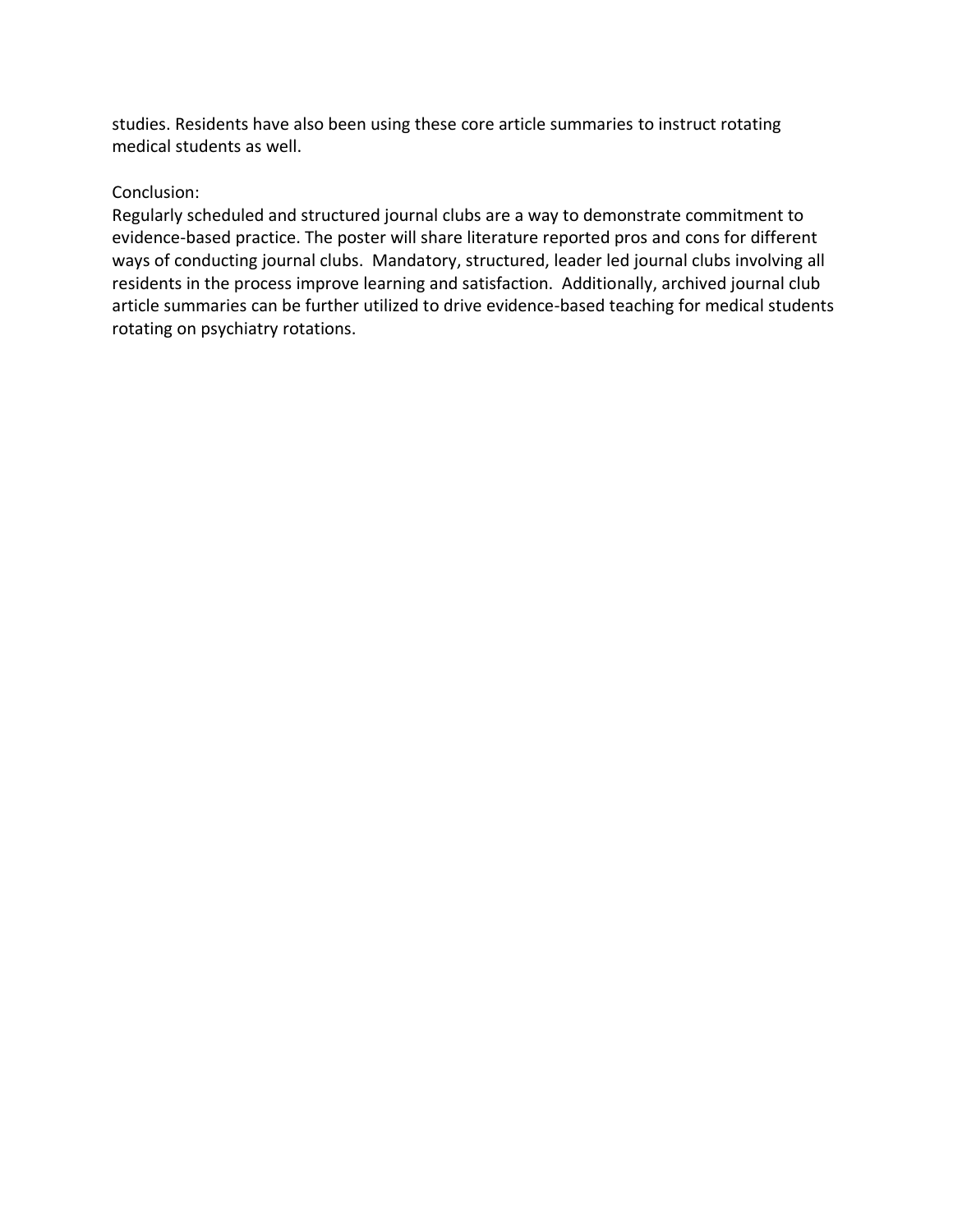### **Title**

Development of an Illness-Based Modular Core Curriculum for a General Psychiatry Residency Program

## **Presenters**

Neha Hudepohl, MD Raphaela Fontana, DO Benjamin Griffeth, MD

### **Educational Objective**

At the conclusion of this poster session, participants will be able to:

- Discuss the development, implementation and review of an illness-based modular curriculum for general psychiatry trainees.
- Create novel learning strategies to supplement a modular curriculum for psychiatry residents
- Review satisfaction data from residents on a modular curriculum compared to traditional learning styles.

### **Practice Gap**

Many models exist for the presentation of didactic curricula for general psychiatry residency programs. In programs that are of smaller size (<6 residents per training year), it can be more difficult to create true spiral-structured curricula due to limited faculty availability and time. Further, residents often feel that their lectures are disjointed and non-congruous, making indepth learning of specific topics difficult due to lack of cohesion. Adult learning theory also informs that topics are best encoded when practiced information is learned in multiple ways, using problem-solving and interactive methodology to help reinforce concepts and critical thinking skills.

## **Scientific Citations**

Arbuckle, M. R., Weinberg, M., Cabaniss, D. L., Kistler, S. C., Isaacs, A. J., Sederer, L. I., & Essock, S. M. (2013). Training psychiatry residents in quality improvement: an integrated, year-long curriculum. Academic Psychiatry, 37(1), 42-45.

Coverdale, J., Balon, R., Beresin, E. V., Louie, A. K., Tait, G. R., Goldsmith, M., & Roberts, L. W. (2014). Teaching clinical neuroscience to psychiatry residents: model curricula. Academic Psychiatry, 38(2), 111-115.

Glick, I. D., Janowsky, D. S., Salzman, C., & Shader, R. I. (1993). A proposal for a model psychopharmacology curriculum for psychiatric residents. Neuropsychopharmacology, 8(1), 1-5. Muzyk, A.J., Gagliardi, J.P., et al. (2017). Development of a diverse learning experience for diverse psychiatry resident needs: A four-year biological psychiatry curriculum incorporating principles of neurobiology, psychopharmacology, and evidence-based practice. Psychiatry Investig, 14(3), 289-297.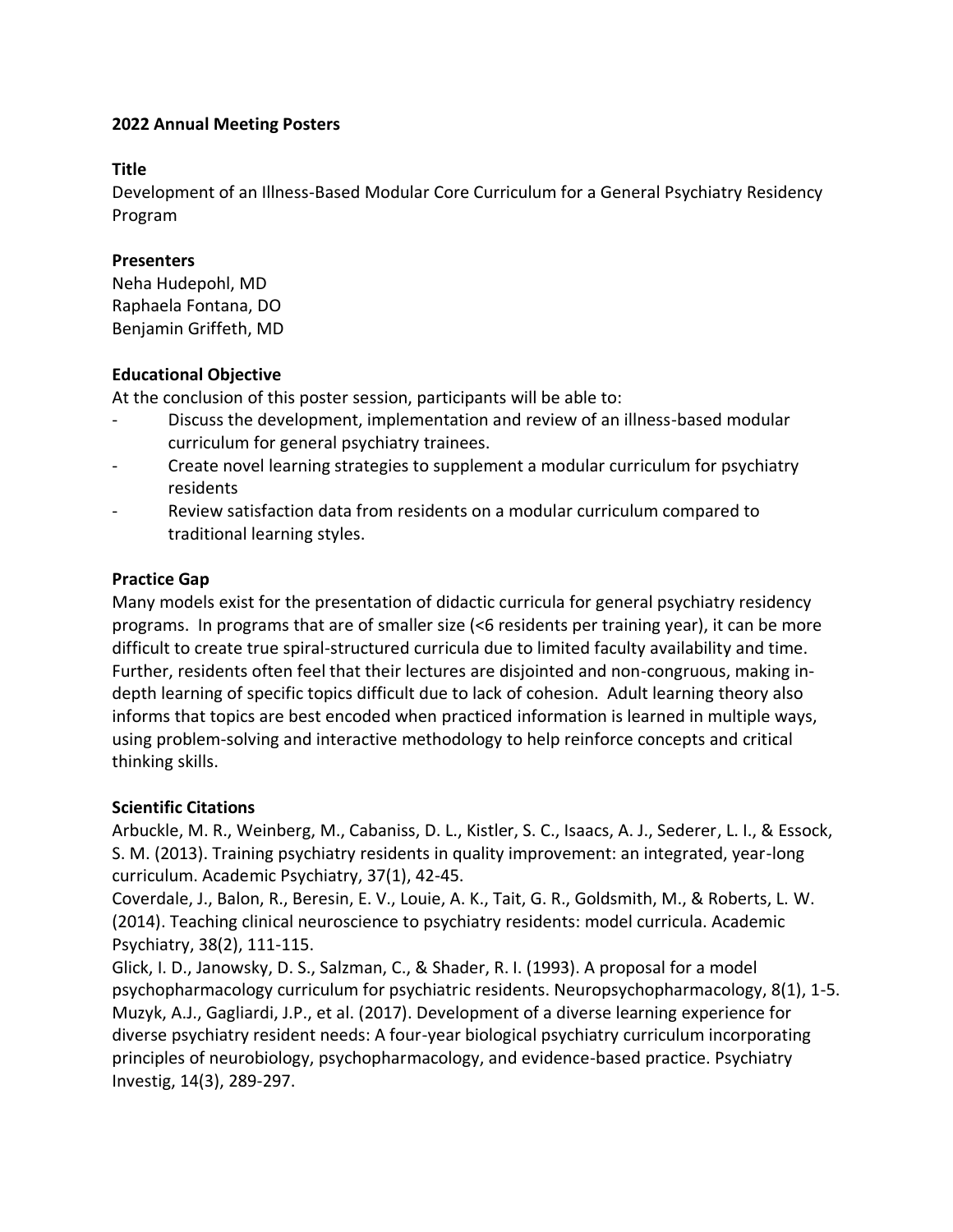Sandrone S., Berthaud, J.V., Carlson C., Cios, J., Dixit, N., Farheen, A., Kraker J., Owens J.W.M., Patino G., Sarva H., Weber D., Schneider L.D. (2020). Active learning in psychiatry education: Current practices and future perspectives. Front. Psychiatry https://doi.org/10.3389/fpsyt.2020.00211

#### **Abstract**

This poster will present the concept of a modular core curriculum for general psychiatry trainees, modeled on organ-systems based curricula used in most medical schools. Illnessbased modules that focus on epidemiology, phenomenology, neurobiology & neuroscience, genetics, psychological theories, psychopharmacologic and psychotherapeutic treatment options, relevant clinical trials and treatment algorithms, ethical controversies, future directions in treatment, and other information are presented in an interactive, case-based format with the use of multi-media, debate-style discussion, and popular media representation and/or books and movies to illustrate various points in the context of this curriculum. Each module lasts 6-8 weeks and allows for in-depth exploration of topics relevant to the illness. The curriculum spans 24 months and involves multiple PGY-levels. The development of this curricula will be presented in this poster, as well as data from surveys of resident experience with their didactic learning pre- and post-implementation. Integration with foundational concepts for early residents and advanced concepts for later residents will be demonstrated in a model curriculum.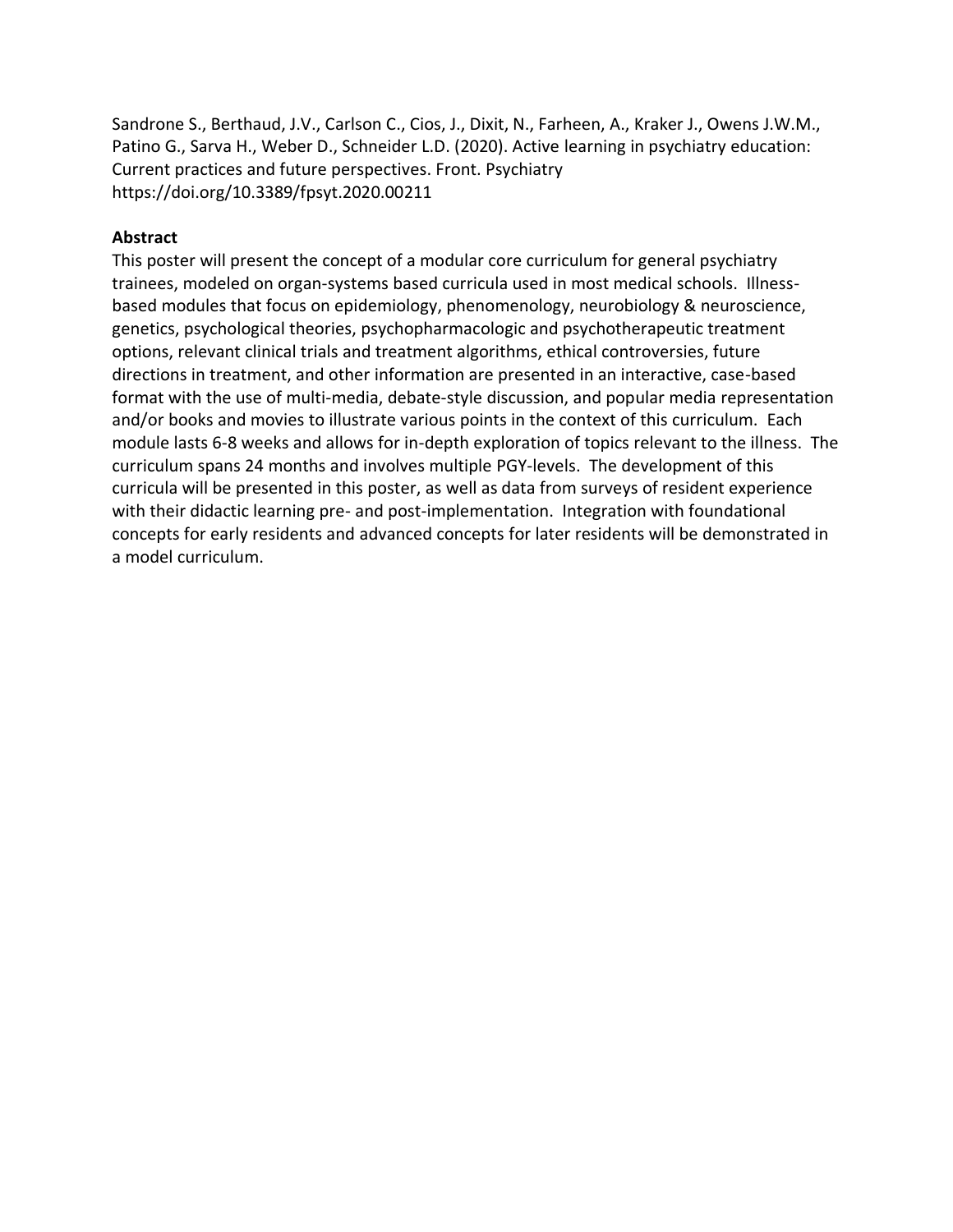#### **Title**

A Survey of Psychiatry Resident Study Habits and Most Used Resources.

#### **Presenters**

Jason Papaconstandinou, MD Aminah Khan, DO Daniel Smith, DO Esther Akinyemi, MD Theadia Carey, MD, MS

### **Educational Objective**

- To understand which electronic resources trainees are using.

- To interpret how psychiatry residents study.
- To recognize barriers residents face being consistent with a study plan.

- To provide information and strategies to program directors and faculty regarding guiding resident's choices for electronic resources.

### **Practice Gap**

One of the goals of training, as outlined in the Accreditation Council for Graduate Medical Education (ACGME), is Practice-Based Learning. The intention is, "to help a physician develop the habits of mind required to continuously pursue quality improvement, well past the completion of residency." Ensure the knowledge residents acquire and evaluation of practice are compared to quality information. Therefore, it is necessary for Program Directors and Faculty understand what resources trainees are using and direct them to reputable sources of information.

#### **Scientific Citations**

Accreditation Council for Graduate Medical Education. Common program requirements. www.acgme.org/Portals/0/PFAssets/ProgramRequirements/ CPRs\_2017-07-01.pdf. Published 2017. Accessed January 21, 2019

Torous, J., Franzan, J., O'Connor, R. et al. Psychiatry Residents' Use of Educational Websites: A Pilot Survey Study. Acad Psychiatry 39, 630–633 (2015). https://doi.org/10.1007/s40596-015- 0335-8

Reddy A, Duenas H, Luker A, Thootkur M, Kim JW. Preference of Electronic Versus Paper Reading Resources Among Trainees in Psychiatry. Acad Psychiatry. 2018 Oct;42(5):743-745. doi: 10.1007/s40596-018-0930-6. Epub 2018 May 3. PMID: 29725992.

Kelleher M, Miller RE, Duckett A, O'Rourke P, Hall L, Yen MS, Call SA, Bishop SE, Tackett S. Self-Directed Learning among Internal Medicine Residents in the Information Age. South Med J. 2020 Sep;113(9):457-461. doi: 10.14423/SMJ.0000000000001144. PMID: 32885266.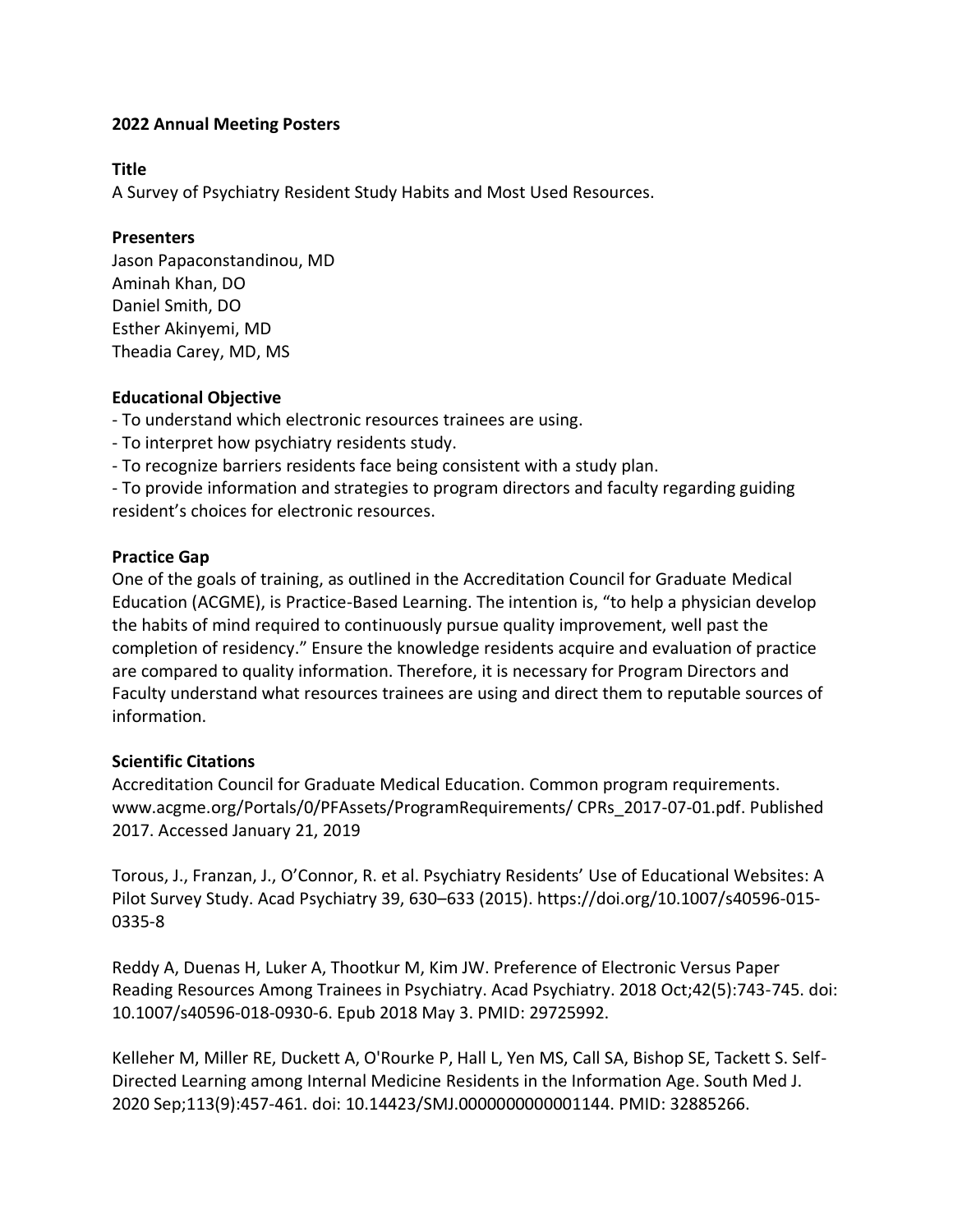Edson, R. S., Beckman, T. J., West, C. P., Aronowitz, P. B., Badgett, R. G., Feldstein, D. A., Henderson, M. C., Kolars, J. C., & McDonald, F. S. (2010). A multi-institutional survey of internal medicine residents' learning habits. Medical teacher, 32(9), 773–775. https://doi.org/10.3109/01421591003692698

Torous, J., Chan, S., Luo, J., Boland, R., & Hilty, D. (2018). CLINICAL INFORMATICS IN PSYCHIATRIC TRAINING: PREPARING TODAY'S TRAINEES FOR THE ALREADY PRESENT FUTURE. Academic psychiatry: the journal of the American Association of Directors of Psychiatric Residency Training and the Association for Academic Psychiatry, 42(5), 694.

Hilty, D. M., & DeJong, S. (2018). Putting Technologies Used for Clinical Care and Education in Context. Academic Psychiatry: the Journal of the American Association of Directors of Psychiatric Residency Training and the Association for Academic Psychiatry, 42(6), 753-758.

Hilty, D., Chan, S., Torous, J., Luo, J., & Boland, R. (2020). A framework for competencies for the use of mobile technologies in psychiatry and medicine: scoping review. JMIR mHealth and uHealth, 8(2), e12229.

#### **Abstract**

The Accreditation Council of Graduate Medical Education (ACGME) has a requirement that residents should engage in practice based learning. This was done primarily in the past through the use of textbooks and journals. Over the last 30 years, the world of information technology has grown significantly, and with-it medical education has transformed dramatically. From the introduction of computers and the worldwide web to cell phones and now to smart phones, this has ascended to a society where there is access to vast amounts of knowledge in our pockets, no matter where medical service is provided. Many physicians are no longer relying on physical textbooks, articles, or encyclopedias in libraries as the source of their knowledge. Our acquisition of knowledge can now vary across many different platforms and resources. This has led to a change in the use of resources for self-directed learning in many specialties including psychiatry. There is evidence to suggest that the habits developed by residents during their training years are carried into their clinical practice for many years. Psychiatry training programs and residents spend thousands of dollars each year on educational resources. In a previous study that surveyed psychiatry residents in one program, it was found that psychiatry residents preferred studying with traditional textbooks and note taking for in depth knowledge, but preferred electronic resources only for medication related inquiries. This study is in contrast with studies from other specialties that suggest electronic resources are utilized more frequently, preferred and with no loss of comprehensive ability. To our knowledge, there has been no study of psychiatry residents' habits in relation to when, and where studying occurs as well as the preferred resources used by psychiatry residents. It would be good to have an understanding of how and where psychiatry residents study, and which resources residents find most useful. As such, this study aims to evaluate and gather information on the motivation for study, where residents study and which are the most commonly used sources amongst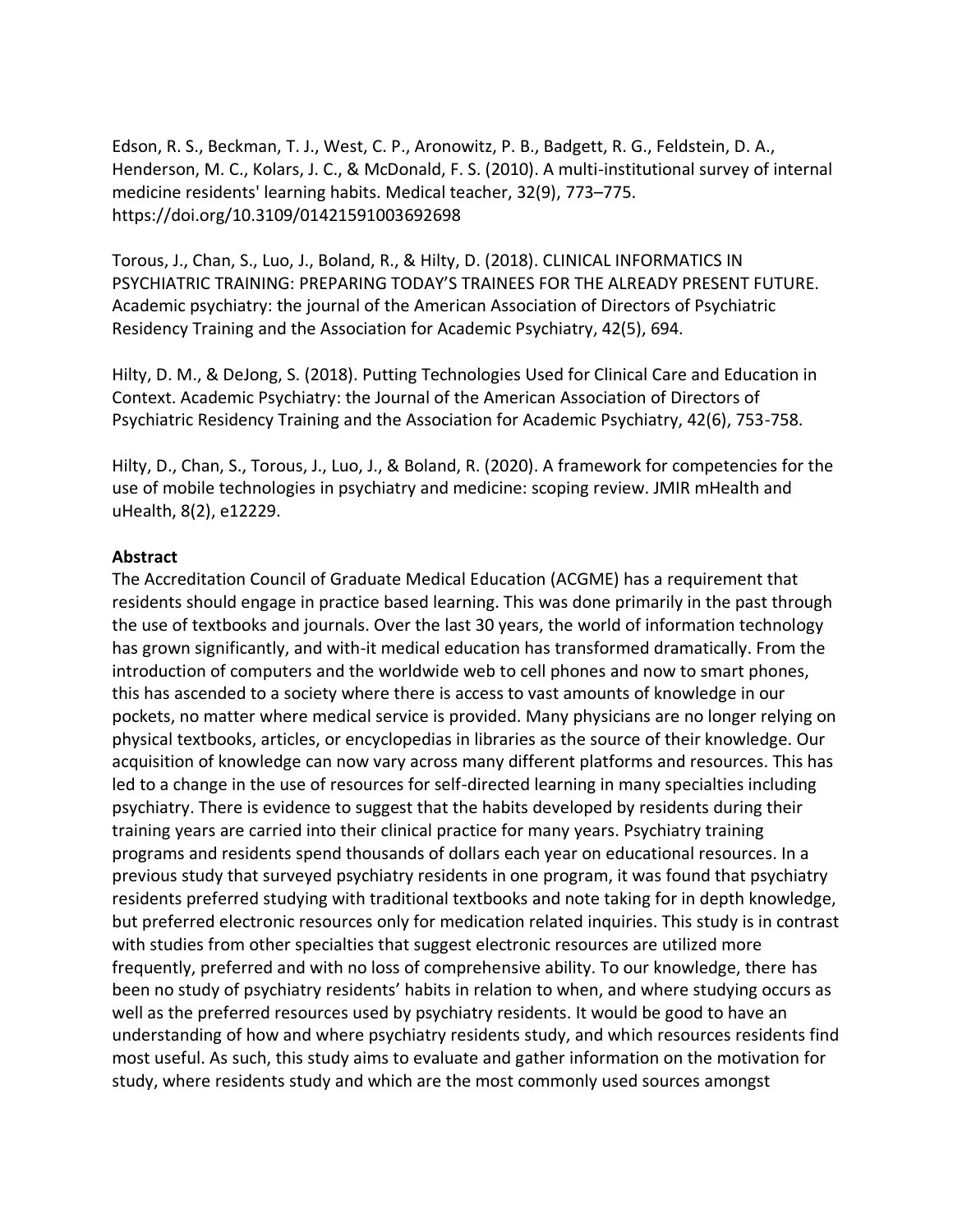psychiatry residents to best aid programs in recommending quality learning materials for future trainees.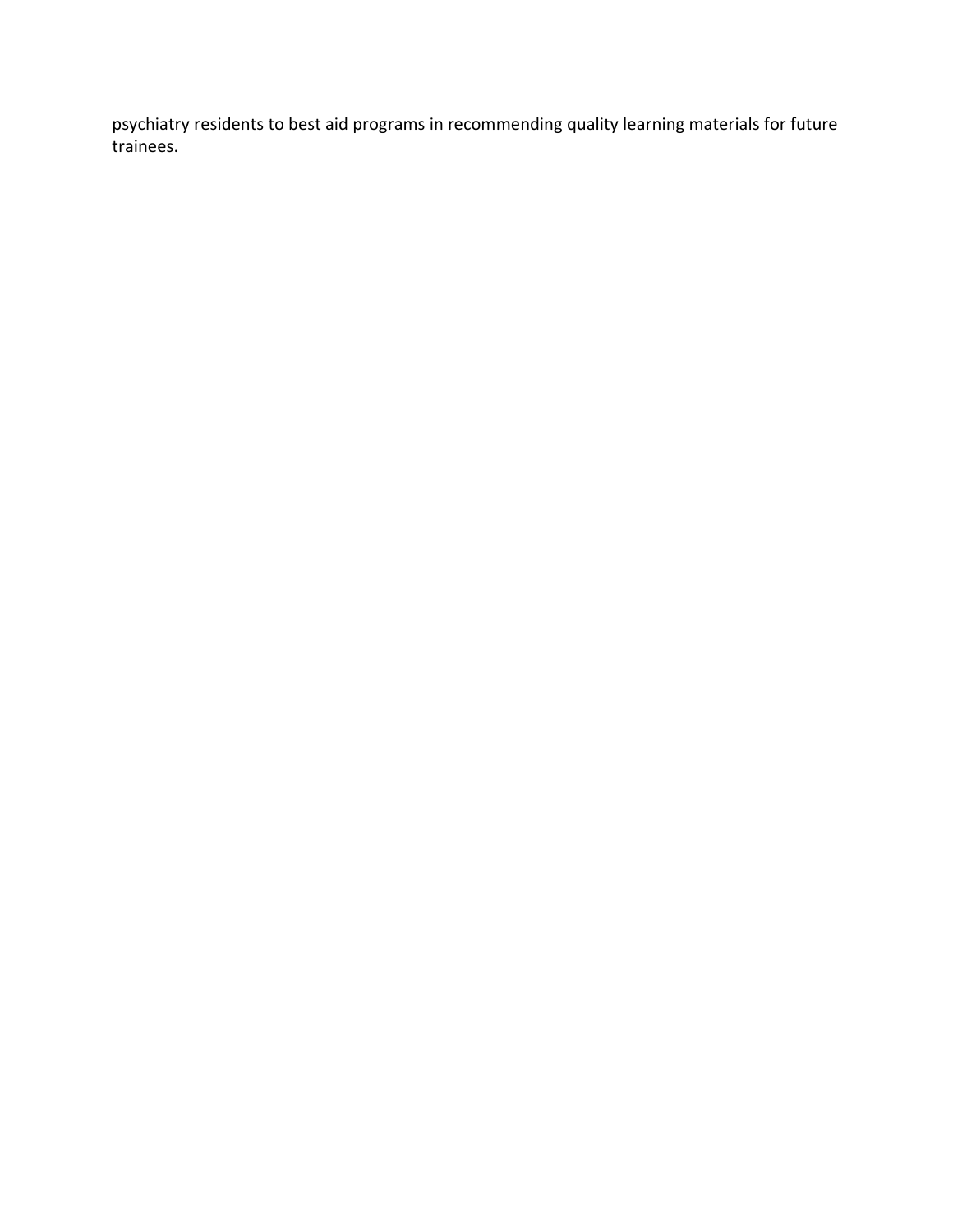### **Title**

Supporting patient and resident families: creating a parallel opportunity for education and reflective capacity through perinatal psychiatry and parental leave electives

### **Presenters**

Katie Thorsness, MD Lindsay Fox, MD Lauren Klee, MD Supra Khare, MD Stamatis Zeris, MD

## **Educational Objective**

1. Audience will understand how the benefits of accessing an integrative, multi-generational healing, perinatal psychiatry elective can foster trauma-informed trainees who support families by reducing health inequities, addressing generational trauma, and acknowledging the impact of systemic racism and discrimination on parenting.

2. Audience will recognize how an integrative perinatal psychiatry rotation can serve as an inspiration and a foundation for the development of a resident parental elective.

3. Audience will appreciate how a parental elective improves wellbeing, program satisfaction, and decreases burnout among parenting residents.

4. Audience will appreciate the opportunity that a parental elective can provide to increase reflective capacity and relational empathy with patient families through lived experience and systemic support.

## **Practice Gap**

1. Access to and expectations of perinatal psychiatry education within ACGME programs varies widely including foci of educational objectives. Expanding training to include an integrative and multi-generational approach to healing is of benefit to both patient families and trainees. 2. Residency is a time that correlates strongly with the desire for some trainees to start or expand their family. Providing a structured four week, at-home elective in the time following the addition of a new child to a trainee family can promote resident wellness, child/infant health, attachment, and reduce gender disparities. This is vital to the progress and mission of academic medicin

## **Scientific Citations**

1. Osborne, L., MacLean, J. V., Barzilay, E. M., Meltzer-Brody, S., Miller, L., & Yang, S. N. (2018). Reproductive Psychiatry Residency Training: A Survey of Psychiatric Residency Program Directors. Academic Psychiatry, 42(2), 197-201. https://doi.org/10.1007/s40596-017-0672-x

2. Osborne, L.M., Kimmel, M.C. & Surkan, P.J. The Crisis of Perinatal Mental Health in the Age of Covid-19. Matern Child Health J 25, 349–352 (2021). Doi: 10.1007/s10995-020-03114-y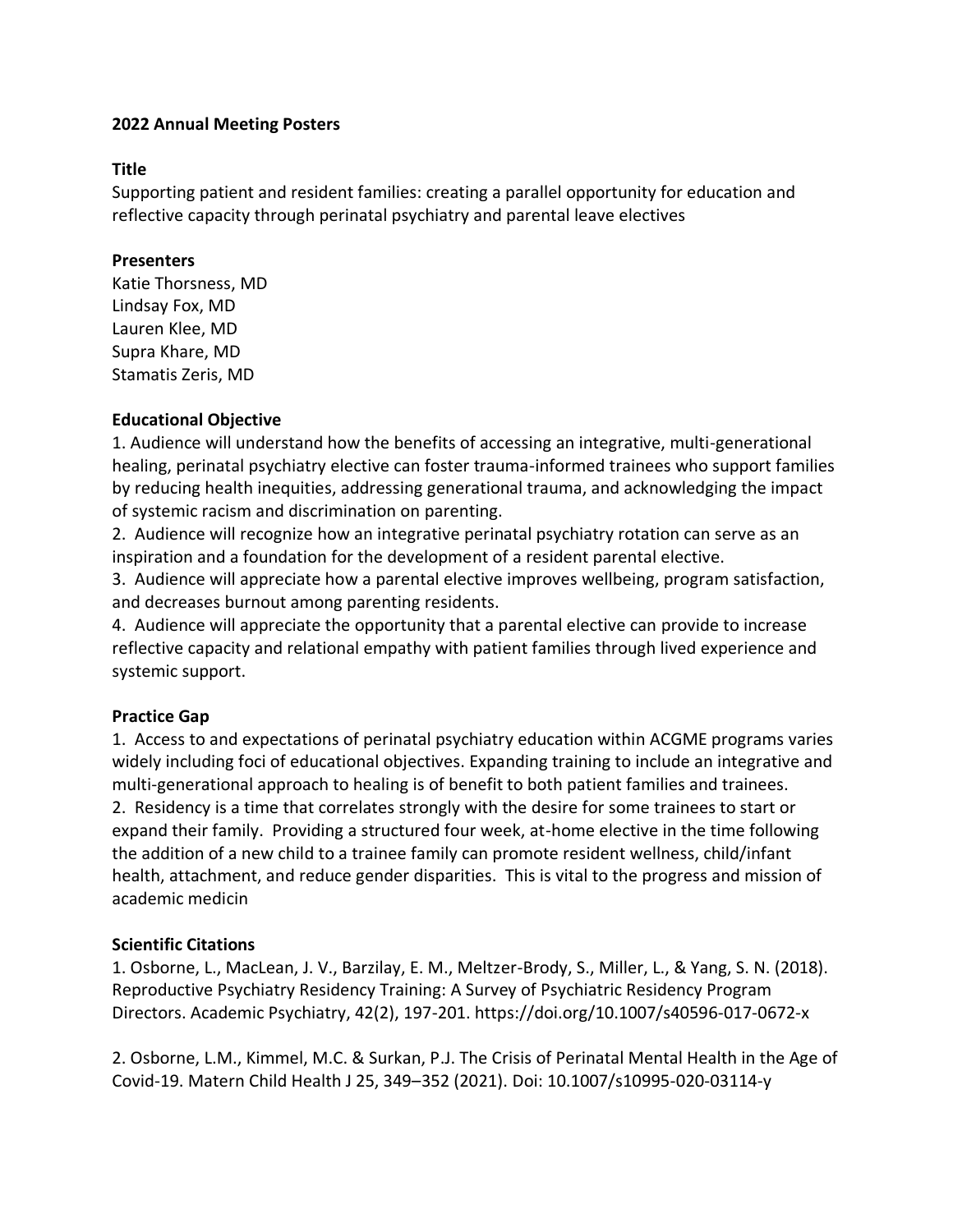3. Davenport MH, Meyer S, Meah VL, Strynadka MC and Khurana R (2020) Moms Are Not OK: COVID-19 and Maternal Mental Health. Front. Glob. Women's Health 1:1. doi: 10.3389/fgwh.2020.00001

4. Redleaffamilyhealing.org

5. Blair JE, Mayer AP, Caubet SL, Norby SM, O'Connor MI, Hayes SN. Pregnancy and Parental Leave During Graduate Medical Education. Acad Med. 2016 Jul;91(7):972-8. doi: 10.1097/ACM.0000000000001006. PMID: 26606722.

6. Hutchinson AM, Anderson NS 3rd, Gochnour GL, Stewart C. Pregnancy and childbirth during family medicine residency training. Fam Med. 2011 Mar;43(3):160-5. PMID: 21380947.

7. Ortiz Worthington R, Feld LD, Volerman A. Supporting New Physicians and New Parents: A Call to Create a Standard Parental Leave Policy for Residents. Acad Med. 2019 Nov;94(11):1654- 1657. doi: 10.1097/ACM.0000000000002862. PMID: 31299674.

8. Stack SW, McKinney CM, Spiekerman C, Best JA. Childbearing and maternity leave in residency: determinants and well-being outcomes. Postgrad Med J. 2018 Dec;94(1118):694- 699. doi: 10.1136/postgradmedj-2018-135960. Epub 2018 Dec 15. PMID: 30554173; PMCID: PMC7466823.

9. Stack SW, Jagsi R, Biermann JS, Lundberg GP, Law KL, Milne CK, Williams SG, Burton TC, Larison CL, Best JA. Maternity Leave in Residency: A Multicenter Study of Determinants and Wellness Outcomes. Acad Med. 2019 Nov;94(11):1738-1745. doi: 10.1097/ACM.0000000000002780. PMID: 31094723.

10. Cree-Green M, Cree J, Urban K, Bunik M, Sass AE, Rosenberg A. A Structured Neonatal Parenting Elective: An Approach for Parenting Leave During Residency. Acad Pediatr. 2020 Jul;20(5):595-599. doi: 10.1016/j.acap.2020.02.008. Epub 2020 Feb 8. PMID: 32045680.

# **Abstract**

The importance of adequate perinatal mental health training in psychiatry residency programs is becoming more apparent as a substantial percentage of parenting families suffer from mental illness.1,2 These illnesses can cause short and long-term risks for parents' overall health and functioning, as well as increased risks for birth complications, parent-infant bonding, and cognitive/developmental delays in the infant.3 Untreated mental illness during the perinatal period can further exacerbate health inequities and compound generational trauma for those already at a higher risk of experiencing maternal and infant mortality during this particularly vulnerable time.3 As there are insufficient numbers of perinatal psychiatrists and limited training opportunities, attempts should be made within programs to incorporate high quality, evidence-based, family-centered, and integrative approaches to perinatal mental health education.1 In the Redleaf Center for Family Healing (RCFH) at Hennepin Healthcare, our interdisciplinary team offers a perinatal psychiatry longitudinal elective for residents to expand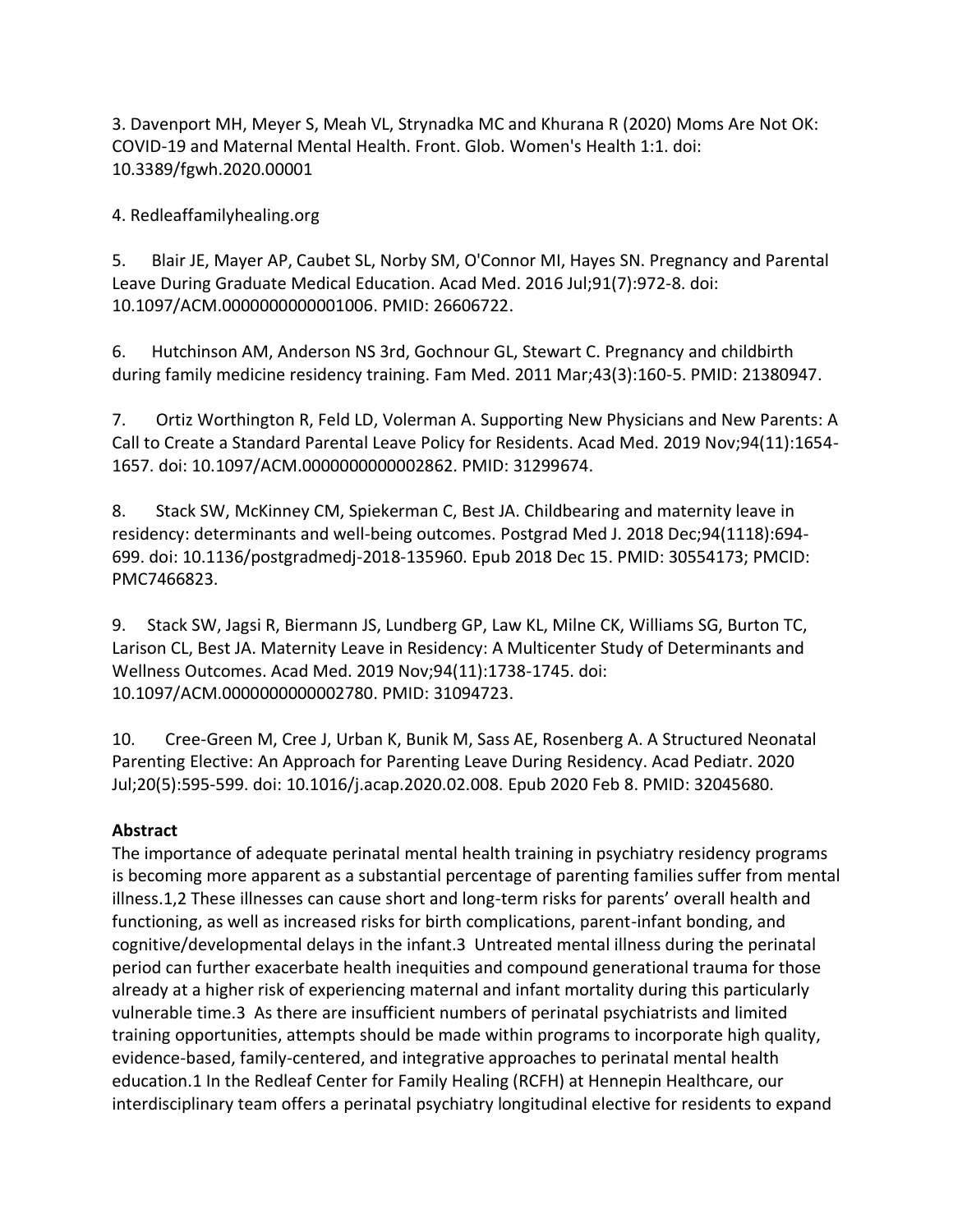their perinatal psychopharmacology knowledge with equal importance placed on acknowledging and addressing parents' lived experiences, adverse childhood events, persistent toxic stress, systemic racism, generational trauma, and reproductive justice.4 These holistic lenses provide residents the tools to better partner with families to support safety, emotional health, and parenting capacity.4

The opportunity to rotate in the RCFH has served as a catalyst to extend this advocacy and support for patient families to residents and their own families. The practice of identifying the lack of parental support and right for reproductive justice in patient interactions has allowed for residents to reflect on the needs of parenting trainees in our own system. Thus, in addition to improving resident training in perinatal psychiatry, our program has created an opportunity to support residents who have expanded their family through a parental elective. Studies have shown that experiencing family growth is common during residency.5 However, the duration of parental leave is often inconsistent among programs and generally felt to be inadequate.6,7 This contributes to adverse outcomes including higher rates of postpartum depression, burnout, and more difficulty with breastfeeding.8,9 By offering a four-week, structured, athome elective which focuses on parenting through the developmental psychiatric lens, we can increase the paid-time residents are able to spend at home with their child without impacting on-time graduation or putting parents in the difficult situation of choosing family over financial security.10 This elective can also provide residents with opportunities to learn about the critical role parenting can play in parental and infant mental health, increase parenting reflective capacity, and improve wellness translating into enhanced compassion for our patient families through lived experience.4

We plan to collect data on our residents' experience with parental leave both prior to and after offering this parental elective.10 We anticipate improved outcomes for parent and child wellness, readiness to return to work, and satisfaction with work-life integration for those who participated in this parenting elective.10 We hope to advocate for wider implementation of this educational elective by encouraging other ACGME specialty programs to consider adopting a similar approach within the scope of their curriculum.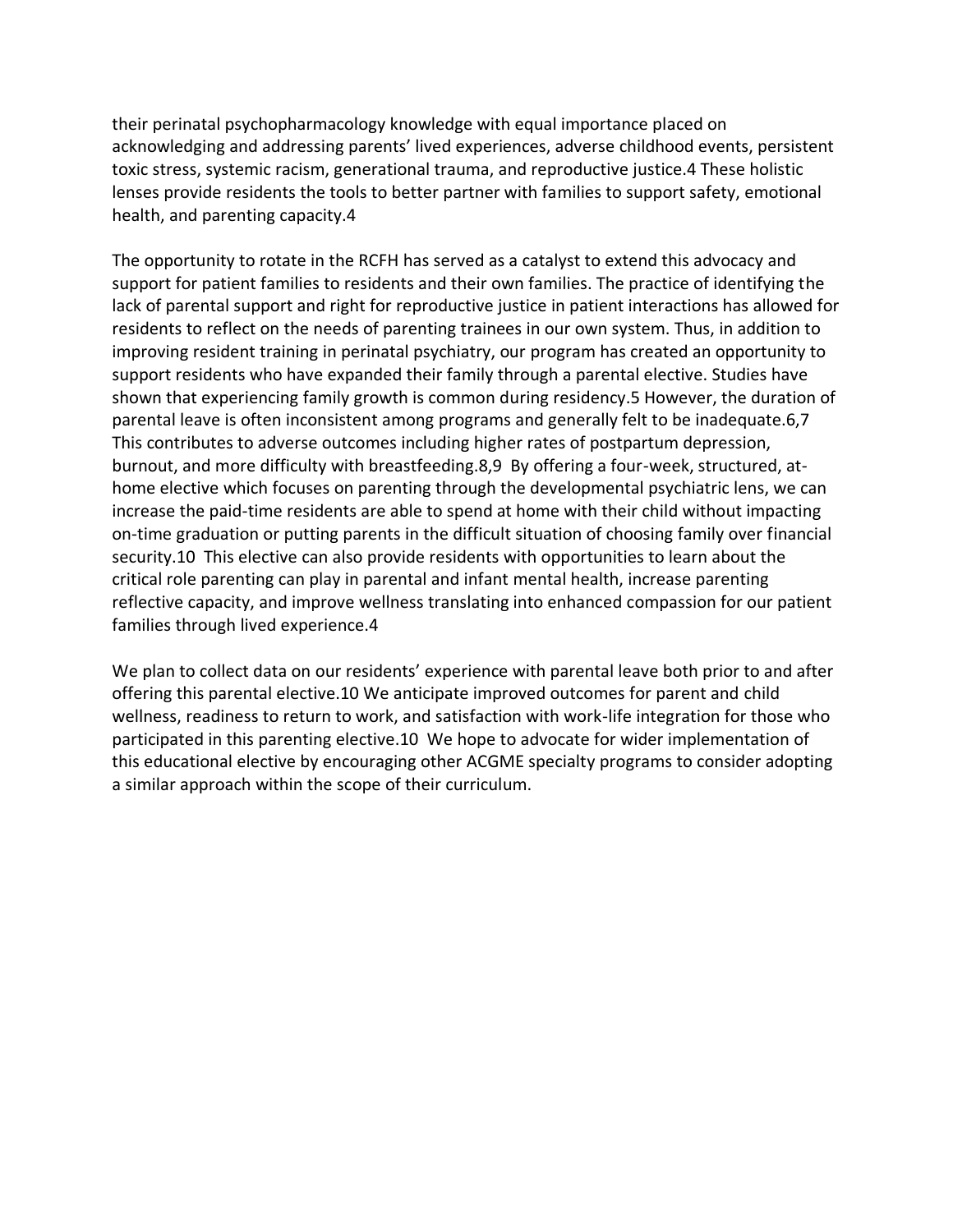### **Title**

Mental Health Policy & Advocacy in Action: Developing a Workshop-Based Didactic Elective for Psychiatry Residents

## **Presenters**

Sara Noble, MA, MD, BBA Jessica Sandoval, MD Charles Mathias, PhD

### **Educational Objective**

· Discuss the need for inclusion of mental health policy and advocacy in psychiatry residency training

· Describe the development and implementation of an elective mental health policy and advocacy workshop course in a general residency training program

· Describe future directions and opportunities for further development of mental health policy and advocacy curriculum in graduate medical education

## **Practice Gap**

Possibly more than any other specialty, psychiatrists are confronted by the social determinants of health impacting their ability to care for their patients. This can lead to a moral injury: when the clinical interventions they deliver are not addressing the conditions in of patients' lives, education, work, and recreation that ultimately determine their health and quality-of life. By equipping residents with skill development in health advocacy they are better prepared to meet the workload demands addressing these social determinants and reduce the burden of burnout.

While advocacy is increasingly recognized across transdisciplinary literature as a core aspect of a psychiatrist's professional role, formal residency training on this topic remains limited. Just last year, American Psychiatric Association Publishing produced A Psychiatrist's Guide to Advocacy (2020), describing the absence of any standardized curricula for advocacy and health policy in psychiatry residency education. Lack of explicit formal training is in contrast with notation that advocacy has been endorsed as a professional responsibility by the APA since 2002 and recognized as a core competency by Accreditation Council for Graduate Medical Education starting in 2019.

To successfully advocate at a community, state, or national level requires knowledge of complex health care system dynamics, funding, and policies. Acting as an advocate may require outreach, public speaking, or expositional writing targeting legislators, media, or the general public. Acquiring the additional knowledge, skills and experience in these areas is not intuitive for and stretches beyond the traditional biological realm of medicine.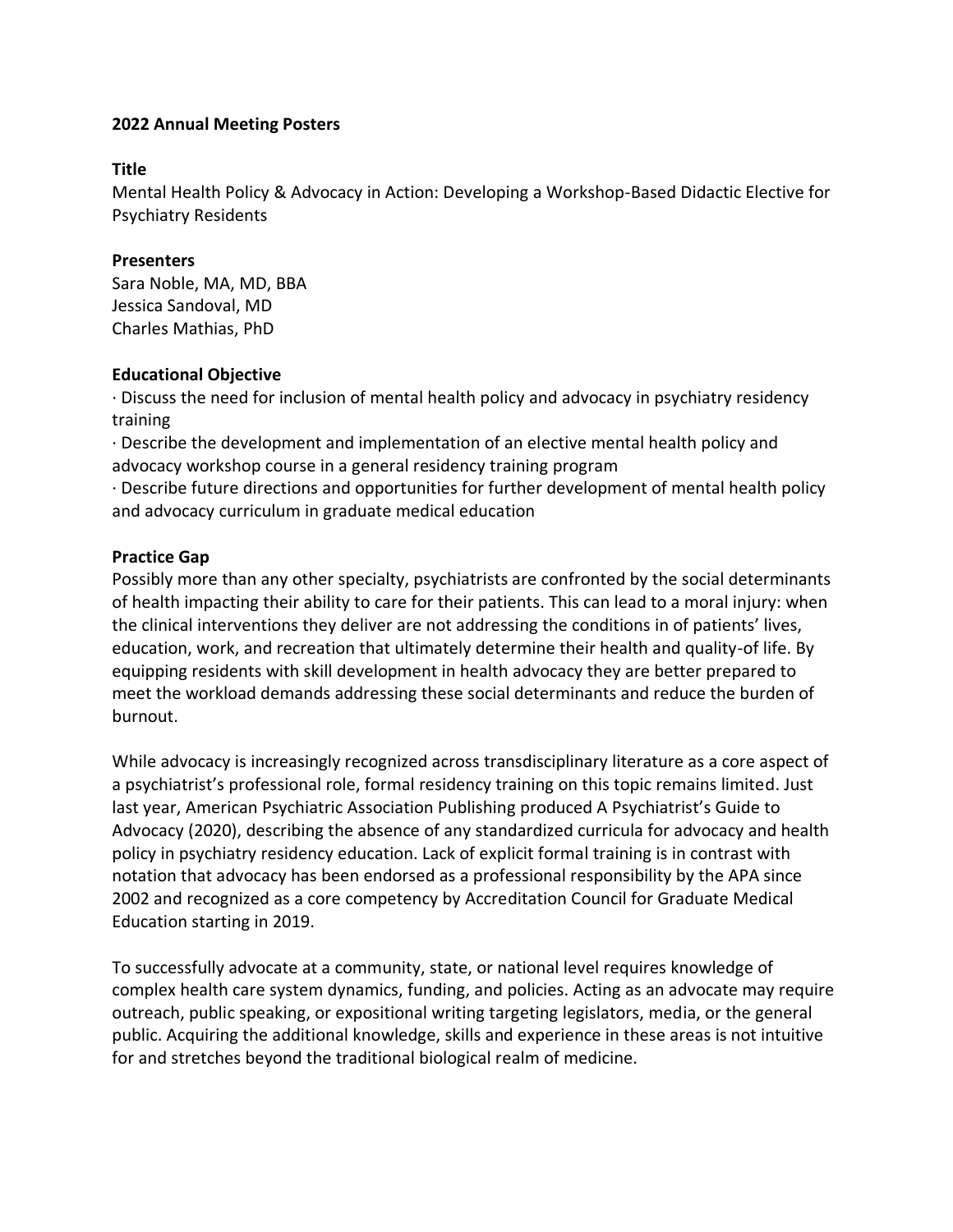A challenge presented by the emerging recognition of the role of advocacy in Psychiatry is that many faculty at academic medical centers did not experience formal training in health policy themselves. Those faculty who have advocacy experience often acquired it via an idiosyncratic course of self-taught policy activities. In the absence of formal training and established curricula, it is crucial to the development of a set of best practices for advocacy skills within academic programs that incorporate both didactic and experience in a manner that is sensitive to the needs of the local programs and communities.

This poster describes our experience designing and implementing a new elective seminar series, Mental Health Policy & Advocacy in Action, at UT Health San Antonio.

### **Scientific Citations**

1. Marcos L, Gil R. Teaching mental health policy to psychiatric residents. Acad Psychiatry. 1985;9(1):40-48. doi: 10.1007/BF03399944.

2. Vance MC, Kennedy KG. Developing an advocacy curriculum: Lessons learned from a national survey of psychiatric residency programs. Academic psychiatry. 2020;44(3):283-288. https://www.ncbi.nlm.nih.gov/pubmed/31950369. doi: 10.1007/s40596-020-01179-z.

3. Vance MC, Kennedy KG, Wichers I, Levin S: A Psychiatrist's Guide to Advocacy. Washington, DC. American Psychiatric Association Publishing, 2020.

4. Council on Advocacy and Government Relations, Kennedy KG, Vance MC. Resource Document: Advocacy Teaching in Psychiatry Residency Training Programs. American Psychiatry Association. 2018. Available at: https://www.psychiatry.org/File% 20Library/Psychiatrists/Directories/Library-and-Archive/resource\_ documents/2018-Resource-Document-Advocacy-Teaching-in- Psychiatry-Residency-Training.pdf. Accessed on October 27, 2021

5. Minkovitz CS, Goldshore M, Solomon BS, Guyer B, Grason H, Community Pediatrics Training Initiative Workgroup: Five-year follow-up of community pediatrics training initiative. Pediatrics, 134(1), 83-90, 2014. doi:10.1542/peds.2013-3357

6. Pardes H, Gordon J, Leiman J. The role of academic psychiatry in leading health policy reform. Acad Psychiatry. 2014;38(5):561-565. https://www.ncbi.nlm.nih.gov/pubmed/25030612. doi: 10.1007/s40596-014-0143-6.

7. Patel M, Chahal J, Simpson AIF. Teaching advocacy through community-based service learning: A scoping review. Academic psychiatry. 2021. https://www.ncbi.nlm.nih.gov/pubmed/33738761. doi: 10.1007/s40596-021-01411-4.

8. Isom J, Jordan A, Goodsmith N, et al. Equity in progress: Development of health equity curricula in three psychiatry residency programs. Academic psychiatry. 2021;45(1):54-60. https://www.ncbi.nlm.nih.gov/pubmed/33452664. doi: 10.1007/s40596-020-01390-y.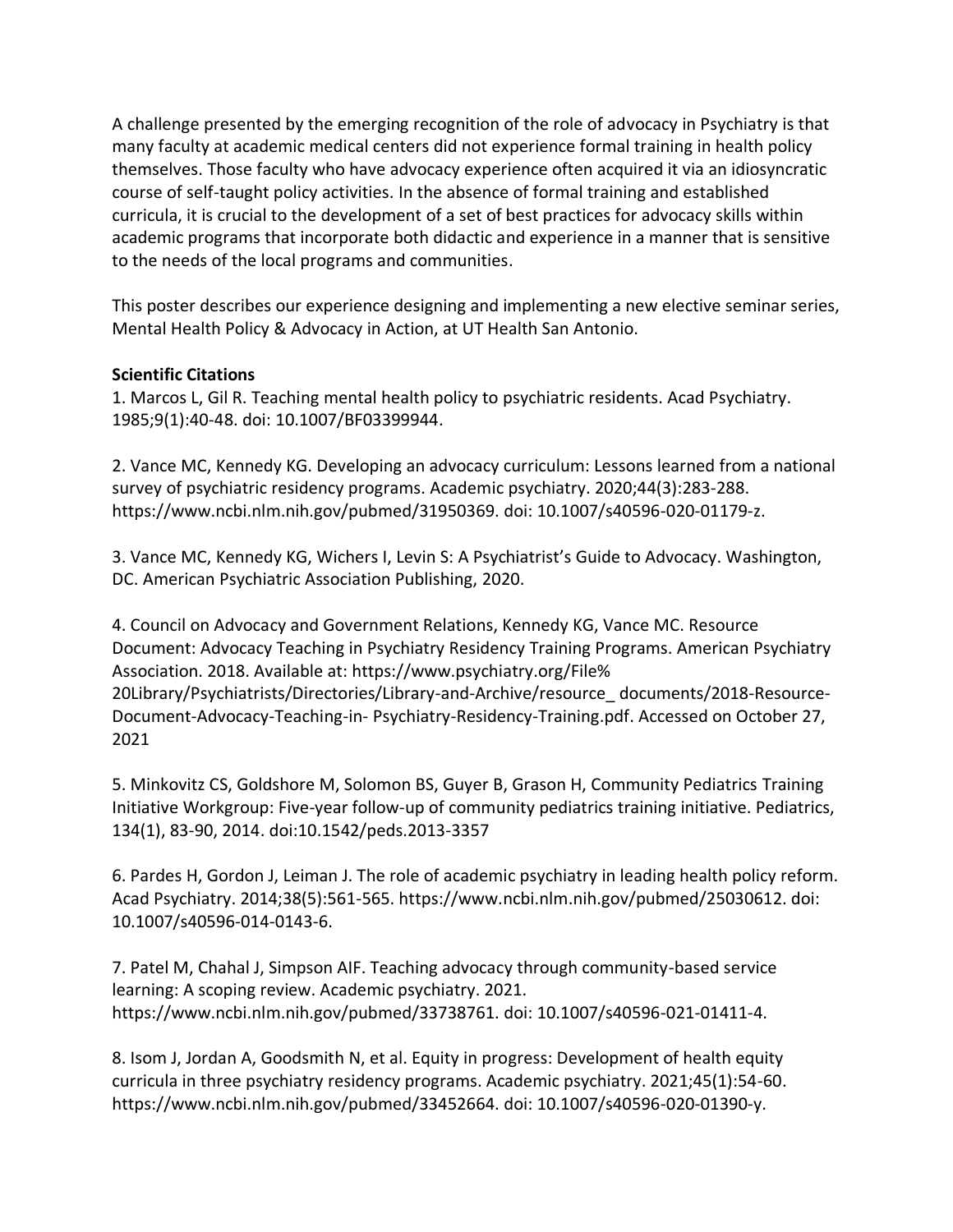#### **Abstract**

Background: Advocacy is an important role within the professional identity of psychiatrists. Academic psychiatry is well-positioned to make a significant impact in advocacy training, given the engagement with multiple sectors of society and the mental health care system, coupled with core values that prioritize advances in care, teaching, research, and justice. Physicians who received formal advocacy training during residency are more likely to engage in advocacy activities post-training, further underscoring the importance of incorporating advocacy education into training curriculum. However, there remains a lack of standardized or widespread curriculum to help trainees develop the skills and confidence to make an impact as an advocate. This seminar was born out of a need to lower barriers for using health advocacy as a tool psychiatrist's can use to improve the health of their patients. Acknowledging the gap in our institution's advocacy training, we developed and implemented a new elective seminar series, Mental Health Policy & Advocacy in Action.

Methods: In keeping with recommendations by the APA Council on Advocacy and Government Relations, the course co-directors designed both didactic and experiential learning activities to maximize learner engagement while building fundamental knowledge and fostering skill acquisition. Our Mental Health & Advocacy in Action course was offered for the first time in August 2021 and enrolled 12 psychiatry residents (PGY2-4) This four-week course consisted of each weekly sessions composed of 2-hours each of didactic and experiential components.. Didactic focused on teaching advocacy principles, techniques, and strategies for researching topics rather than specific advocacy topics. In addition to course presentations, the didactic component included multiple guest speakers and panel discussion. The experiential component included a writing workshop given our institution's current limitations in face-to-face engagement due to COVID pandemic precautions. Pre- and post-course surveys were collected to assess their familiarity with institutional policy on political activity, perceptions of institutional health policy stance, core knowledge of advocacy principles, and motivation to engage in mental health advocacy behaviors based on a 10-point Likert scale.

Results: Each of the residents successfully wrote an op-ed, an email to a legislator, or a policy brief during the course. The diversity of advocacy topics, positions, and policies reflected successful engagement of resident's individual interests. Pre- to post-course survey revealed that over 85% of residents reported increased knowledge, readiness, confidence, and likelihood to engage in mental health advocacy.

Conclusions: It is imperative that academic institutions develop innovative, engaging curricula to equip trainees with the knowledge, skills, and experience to act as advocates in their careers as psychiatrists. Future directions for advocacy education at our institution include expansion of the experiential component of our curriculum to include organized meetings with legislators through activities like Capitol Day, community-based service learning projects, or expansion to a longitudinal curriculum integrated with didactics that share overlapping themes, such as cultural psychiatry or community psychiatry courses.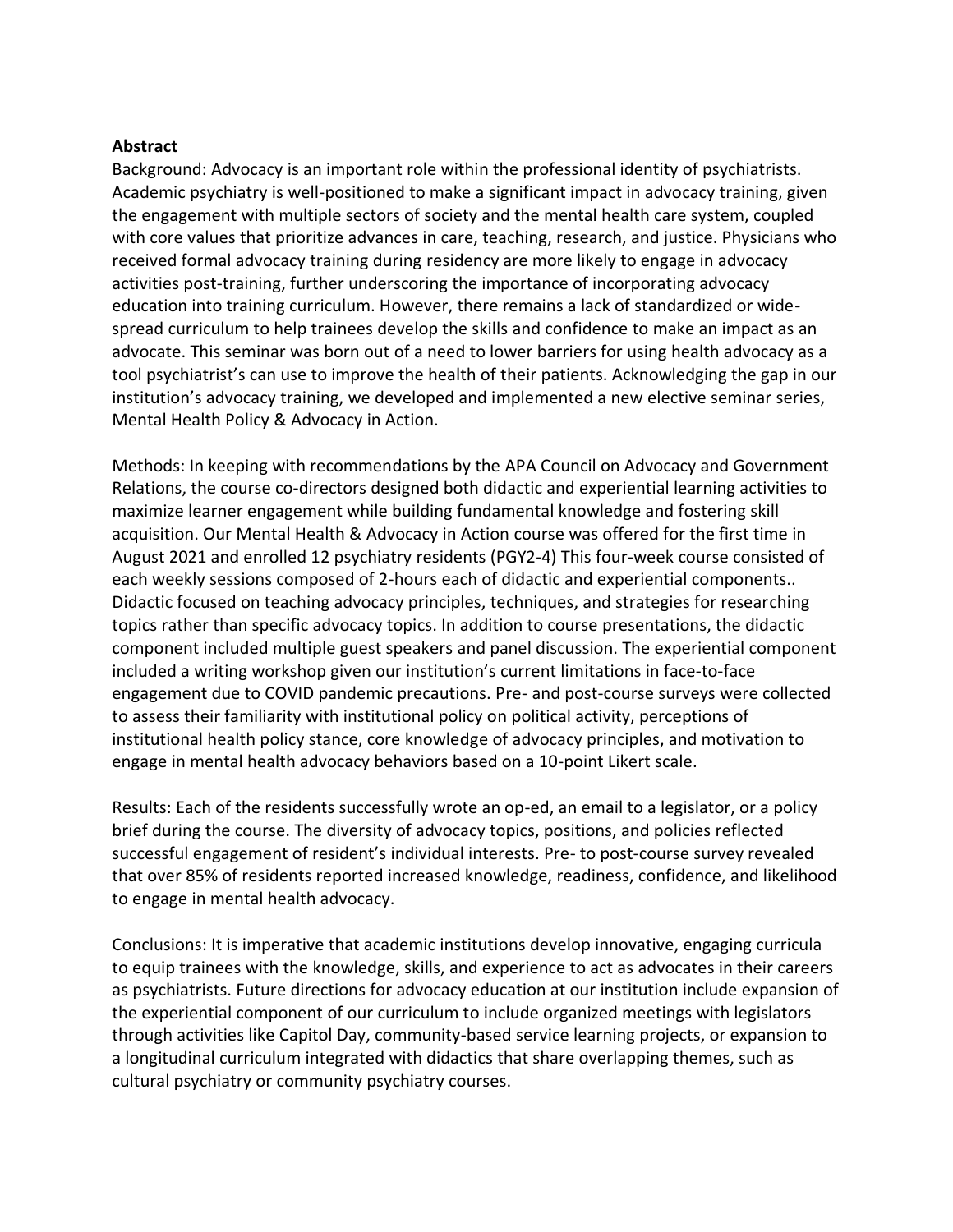### **Title**

Using Evidence-Based Approaches to Promote Wellbeing in Residency Training

### **Presenters**

Renu Culas, MD Shayna Ratner, MA Kyu Oh, MD Deborah Cabaniss, MD Melissa Arbuckle, MD, PhD

## **Educational Objective**

At the end of reviewing this poster, participants will be able to:

- 1. Describe the definition and dimensions of wellbeing and the importance of physician wellbeing at both an individual and systems level;
- 2. Describe evidence-based frameworks for building wellbeing within residency training to create and promote joy at work;
- 3. Identify ways to build meaningful relationship and community in healthcare settings; and
- 4. Identify various ways to enhance personal resilience among residents, faculty, and staff, with a strong focus on building meaning and connection to purpose.

## **Practice Gap**

Physician burnout is at epic proportions. (1) Physician engagement has been declining for over a decade and 22% of final year medical students wish they had selected a different career (2). The Covid 19 pandemic continues to exert a heavy toll on physician wellbeing and professional fulfillment. In a recent 2021 survey, 61% of physicians reported feelings of burnout as compared to only 40% in 2018. Twenty-three percent of physicians indicated they would like to retire within the next year. This rate was even higher among those physicians 46 years old or older, with one-third reporting they would like to retire within the next year. Only 46% would still recommend medicine as a career to young people, significantly lower than 59% in 2014. (3) The Association of American Medical Colleges (AAMC) projected total physician shortage of between 37,800 and 124,000 physicians by 2034 (4). Given this looming shortage, it is vital that physicians remain in patient care roles.

Burnout causes harm to both physicians and patients. Physicians have higher rates of burnout, depressive symptoms, and suicide risk than the general population (5). Burnout leads to lower levels of engagement, lower productivity, decreased empathy, and an increased risk of workplace accidents (6-7). The impact on patient care and safety is extremely concerning. Physicians who know that their wellbeing is a priority are more engaged, more productive, less likely to experience burnout, less likely to turnover, more satisfied, and more likely to deliver effective and safe care (8-12).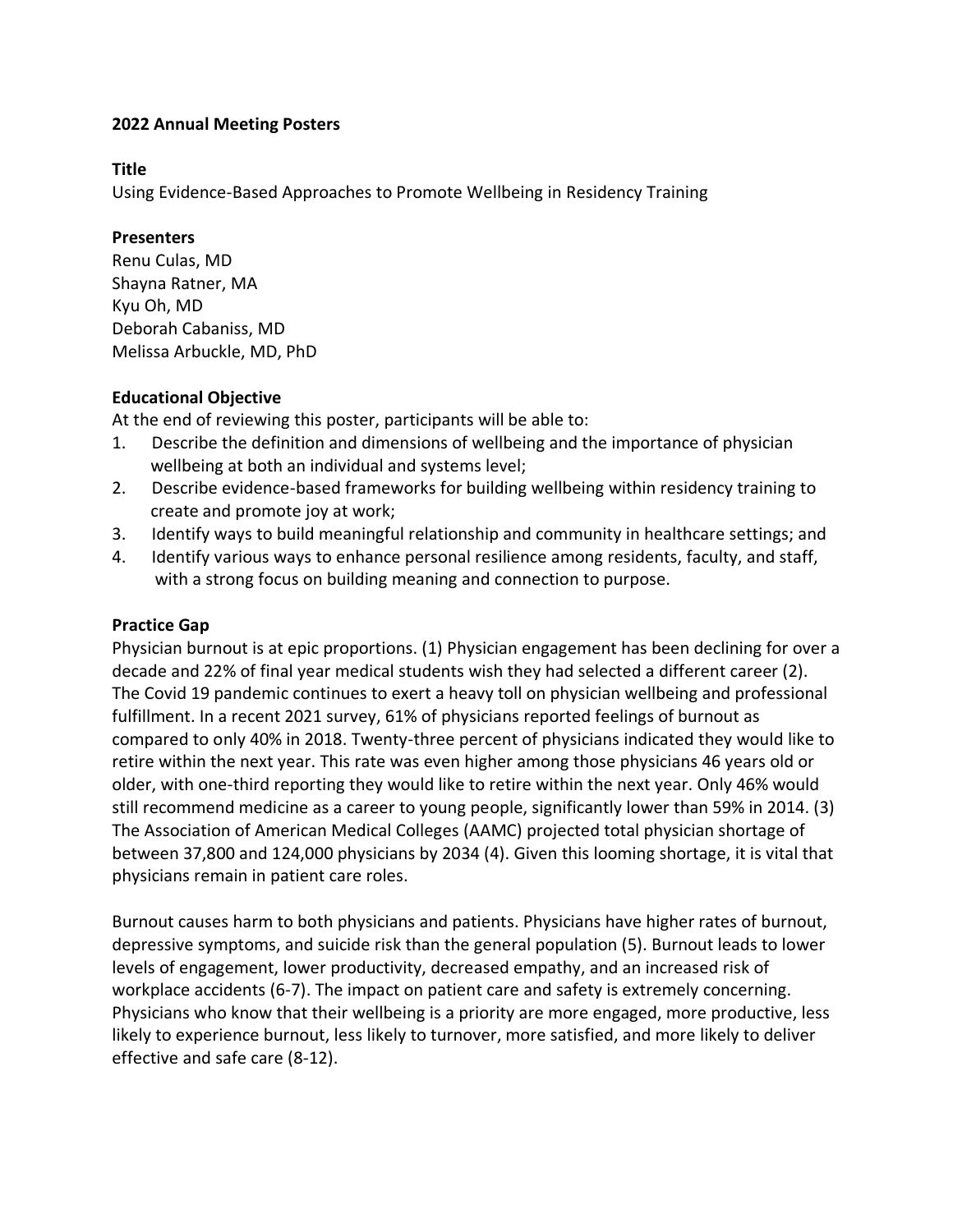Recognizing the critical importance of physician wellbeing, the Accreditation Council for Graduate Medical Education (ACGME) revised the Common Program Requirements for residency training, noting that residents must demonstrate competence in the "ability to recognize and develop a plan for one's own personal and professional wellbeing." At the same time, the learning and work environment must emphasize a "commitment to the wellbeing of the students, residents, faculty members, and all members of the health care team" (13). This heightened focus on wellbeing is also reflected in the new ACGME psychiatry milestones that went into effect as of July 2021 (14).

Residency training programs need a framework for creating safe, humane places for physicians to find meaning and purpose in their work while providing quality clinical care.

# **Scientific Citations**

- 1. Colin West et al "Interventions to Prevent and Reduce Burnout: A Systematic Review and Meta-analysis, Lancet November 2016
- 2. Merrit Hawkins. 2017 Survey of Final Year Medical Students: A survey examining the career preferences, plans and expectations of physicians completing their residency training" 2017.
- 3. The Physicians Foundation. 2021 Survey of America's physicians: COVID 19 Impact Edition: A year later. June 2021.
- 4. Association of American Medical Colleges. The Complexities of Physician Supply and Demand: Projections From 2019 to 2034. June 2021
- 5. American foundation for suicide prevention: Facts about mental health and suicide among physicians
- 6. Dewa CS, Loong D, Bonato S, Thanh NX, Jacobs P. How does burnout affect physician productivity? A systematic literature review. BMC Health Services Research. 2014;14(325).
- 7. Swensen S, MD, Kabcenell A, Shanafelt TD. Physician organization collaboration reduces physician burnout and promotes engagement: The Mayo Clinic experience. Journal of Healthcare Management. 2016;61(2):105-127.
- 8. Lucian Leape Institute. Through the Eyes of the Workforce: Creating Joy, Meaning, and Safer Health Care. Boston, MA: National Patient Safety Foundation; 2013.
- 9. Z Paller DA, Perkins E. What's the key to providing quality healthcare? Gallup Business J ournal. December 9, 2004.
- 10. Bassi L, McMurrer D. Maximizing your return through people. Harvard Business Review. March 2007
- 11. Shanafelt TD, Hasan O, Dyrbye LN, et al. Changes in burnout and satisfaction with worklife balance in physicians and the general US working population between 2011 and 2014. Mayo Clinic Proceedings. 2015 Dec;90(12):1600-1613.
- 12. Perlo J, Balik B, Swensen S, Kabcenell A, Landsman J, Feeley D. IHI Framework for Improving Joy in Work. IHI White Paper. Cambridge, Massachusetts: Institute for Healthcare Improvement; 2017. (Available at ihi.org)
- 13. Accreditation Council for Graduate Medical Education. ACGME Common Program Requirements (Residency). Effective July 1, 2020.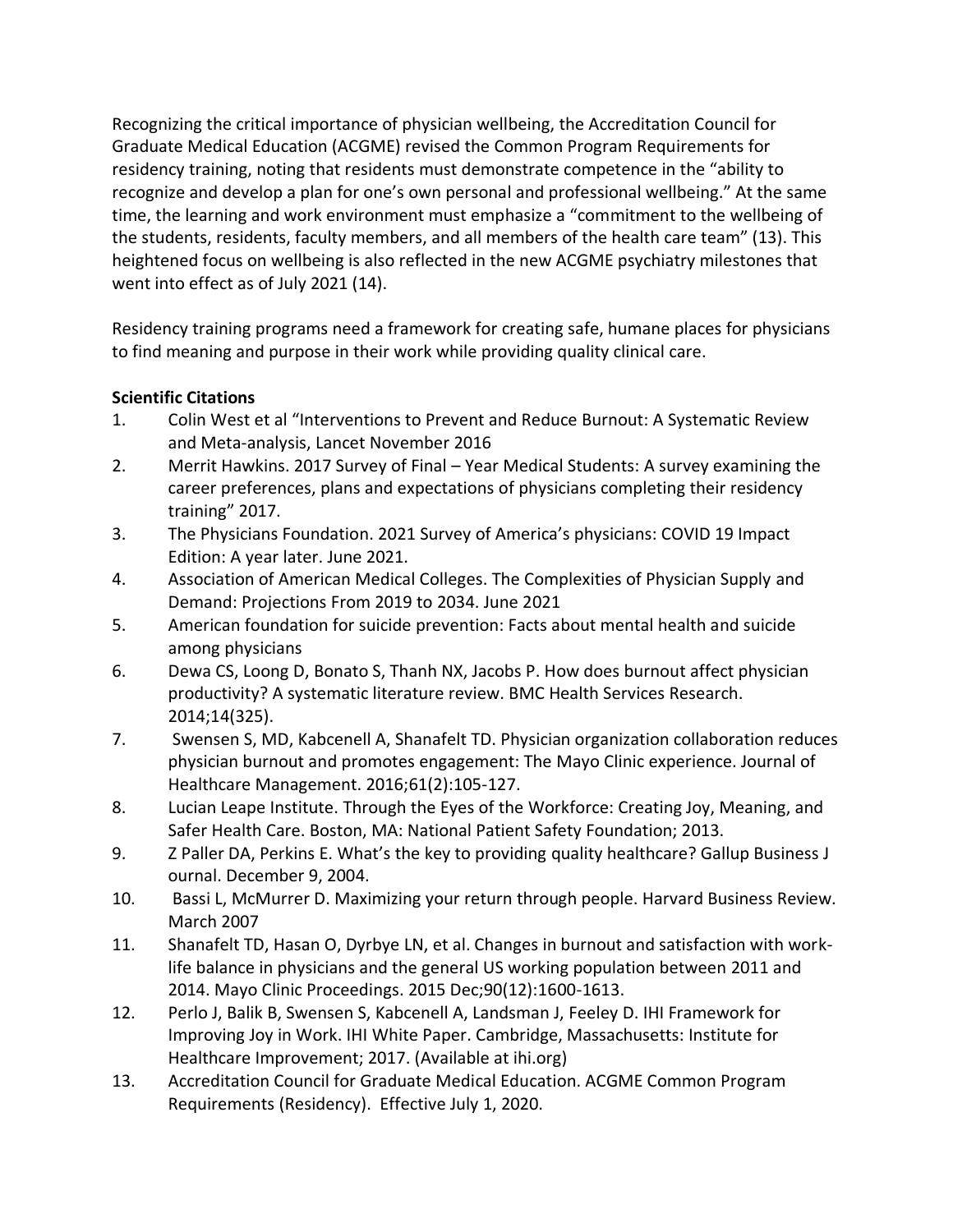14. Accreditation Council for Graduate Medical Education. Psychiatry Milestones. Second Revision. March 2020.

### **Abstract**

With physician burnout at epic proportions, made significantly worse by the COVID-19 pandemic, we at the Columbia Psychiatry Residency Training Program recognized the urgency to prioritize physician wellbeing. This past year more than ever before has shown us the importance of taking care of ourselves and each other. With social isolation and the many losses, challenges, and fears of the pandemic, we recognized the need to come together as a community, to build trust, and to be intentional in our efforts to build a system that promotes physician wellbeing.

Our conceptualization of wellbeing is aspirational towards thriving. We developed a framework for our efforts informed by: (1) Stanford's WellMD model which recognizes well-being is driven by individual personal resilience, a culture of wellness, and efficiency of practice; (2) the Benson-Henry Institute (BHI) Stress Management and Resiliency Training (SMART) program for developing personal resilience strategies; and (3) the Institute for Healthcare Improvement (IHI) framework for joy at work to create an environment where residents feel physically and psychologically safe, appreciated, recognized, included, respected, camaraderie and teamwork, and meaning connected to purpose.

Through this poster, we will highlight how these various frameworks connect to specific initiatives undertaken in our program to make physician wellbeing a core part of our mission. For example, we targeted camaraderie and teamwork by hosting a series of activities focused on bringing residents together to foster meaningful relationships. This has included a monthly resident coffee hour, class retreats, process groups and team bonding events like yoga in the park June 2020 and pumpkin carving in Fall 2020. We also identified opportunities to help residents feel appreciated, recognized, and included. To acknowledge the residents' tremendous contributions faculty and residents frequently send thank you notes with "resident shout outs" which are included in the weekly chief-resident email. To promote our culture of gratitude, the program directors have found many ways to show how much they value and appreciate the residents such as hosting fun informal gatherings and sending out thoughtful gifts.

We value each other for all our unique contributions, and have now celebrated Teacher Appreciation Day, and Residency Staff Appreciation Day. We have planned Resident Appreciation week for Spring 2022. Starting in July 2021 we created a series of resident-led committees (in addition to the wellbeing committee) focused on major efforts our program (such as quality improvement; diversity, inclusion, and belonging; research; and education). The chairs of the committee make up a new residency-council where residents can take a lead role in shaping residency-wide efforts. Our goal is to give residents more opportunities to feel included and to connect with meaning and purpose. In addition, since 2020, we have hosted a monthly wellbeing class for residents PGY1-4 to come together to learn about frameworks to understand wellbeing in systems; to learn evidence-based principles that foster resiliency such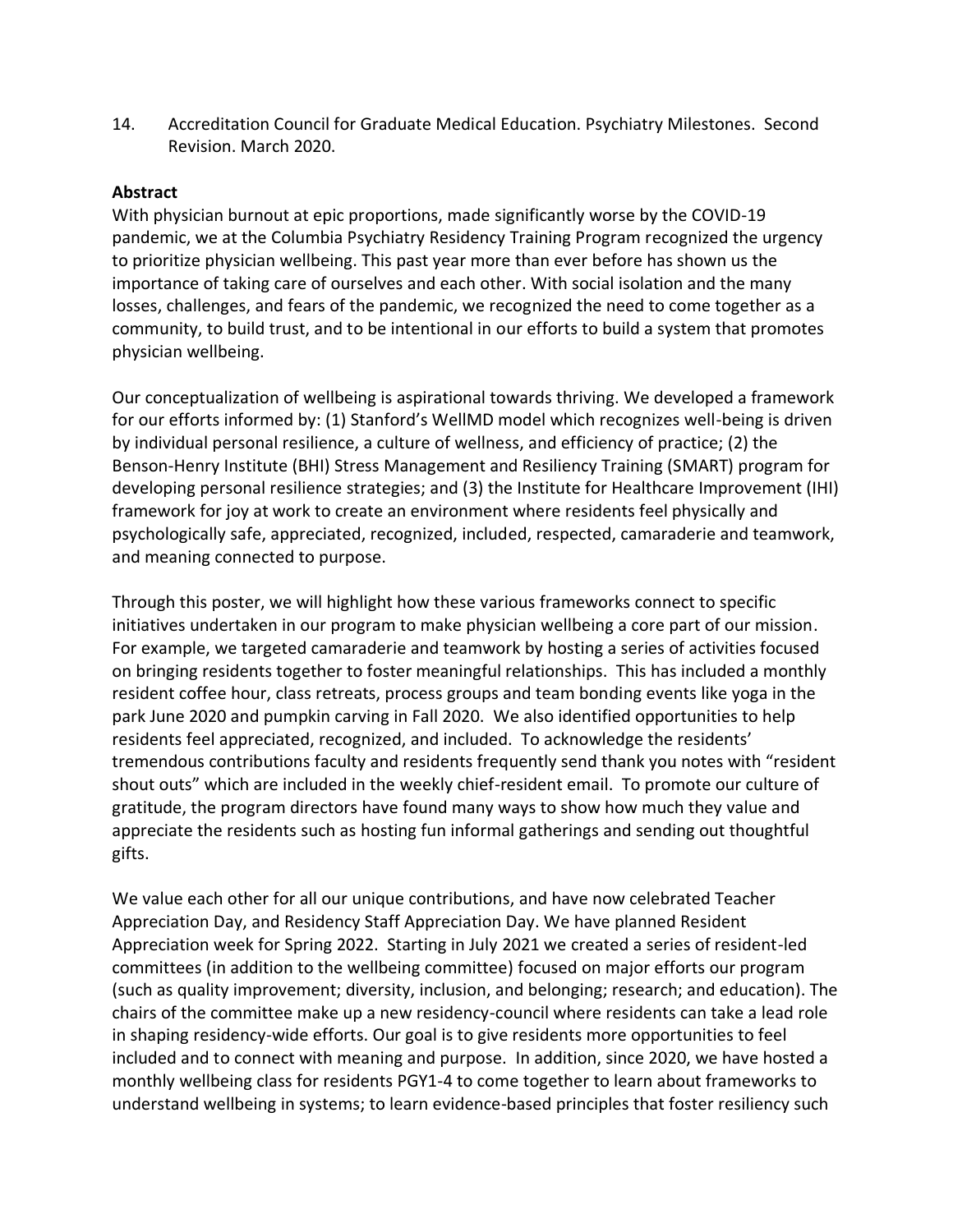as gratitude, self-compassion, meaning, and purpose; and to learn strategies for recognizing and managing stress.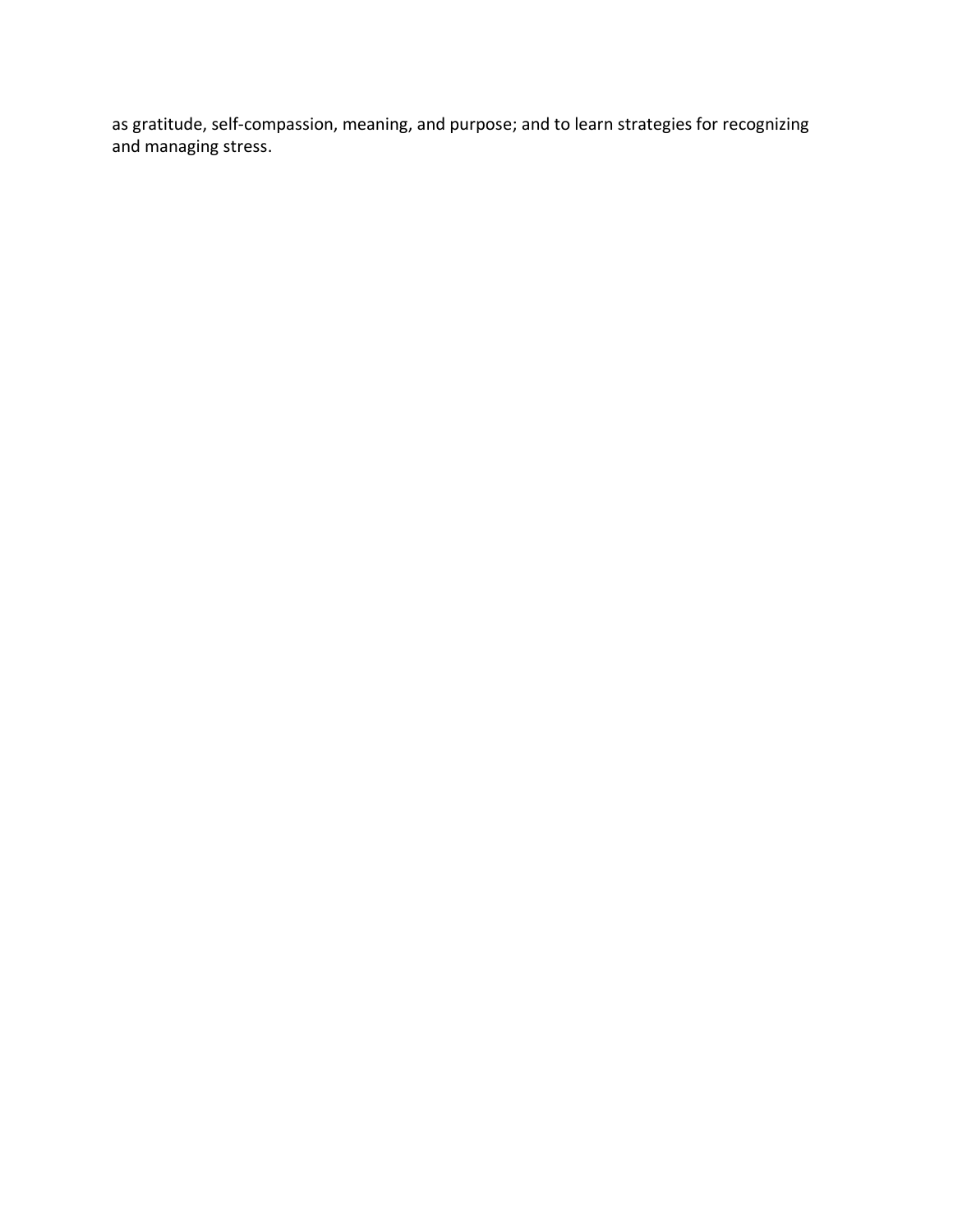#### **Title**

Climate Change and Mental Health: A Study on Current Residency Curricula and Development of Educational Modules on this Subject

### **Presenters**

Joshua Wortzel, MD Elizabeth Haase, MD Julia Rothschild, BA Mark Nickels, MD

### **Educational Objective**

- 1. To explain the urgency of the climate crisis and its connection to the field of psychiatry
- 2. To evaluate current educational practices on climate change and mental health throughout psychiatry residency and fellowship programs in the United States
- 3. To equip psychiatry training directors and trainees with educational resources to further develop climate change and psychiatry curricula

# **Practice Gap**

The climate crisis is arguably the greatest public health emergency of the 21st century and poses a significant threat to mental health and well-being [1]. Many are already experiencing the direct and indirect effects of climate change on mental health [2-6]. Psychiatry residents will need to be familiar with the impact of climate instability when caring for their patients and communities. To our knowledge, there has not been a review of the curricula that are currently taught to psychiatry trainees on this topic. The purpose of this study is to determine what psychiatry residents and fellows in the United States are currently taught about the impacts of climate change on mental health and to identify existing gaps in education. Our survey will also assess the perceived importance of learning this topic among training directors and trainees. We further aim to test whether a brief educational video alters the perceived importance of including this topic in psychiatry residency and fellowship training, as well as to obtain feedback from psychiatry residency and fellowship program directors and trainees about what kinds of educational material on climate mental health would be most helpful.

# **Scientific Citations**

- 1. Watts N, Amann M, Arnell N, Ayeb-Karlsson S, Beagley J, Belesova K, et al. The 2020 report of The Lancet Countdown on health and climate change: responding to converging crises. The Lancet. 2021;397(10269):129-70. doi: https://doi.org/10.1016/S0140-6736(20)32290-X.
- 2. Wortzel JR, Norden JG, Turner BE, Haynor DR, Kent ST, Al-Hamdan MZ, et al. Ambient temperature and solar insolation are associated with decreased prevalence of SSRItreated psychiatric disorders. Journal of Psychiatric Research. 2019;110:57-63. doi: https://doi.org/10.1016/j.jpsychires.2018.12.017.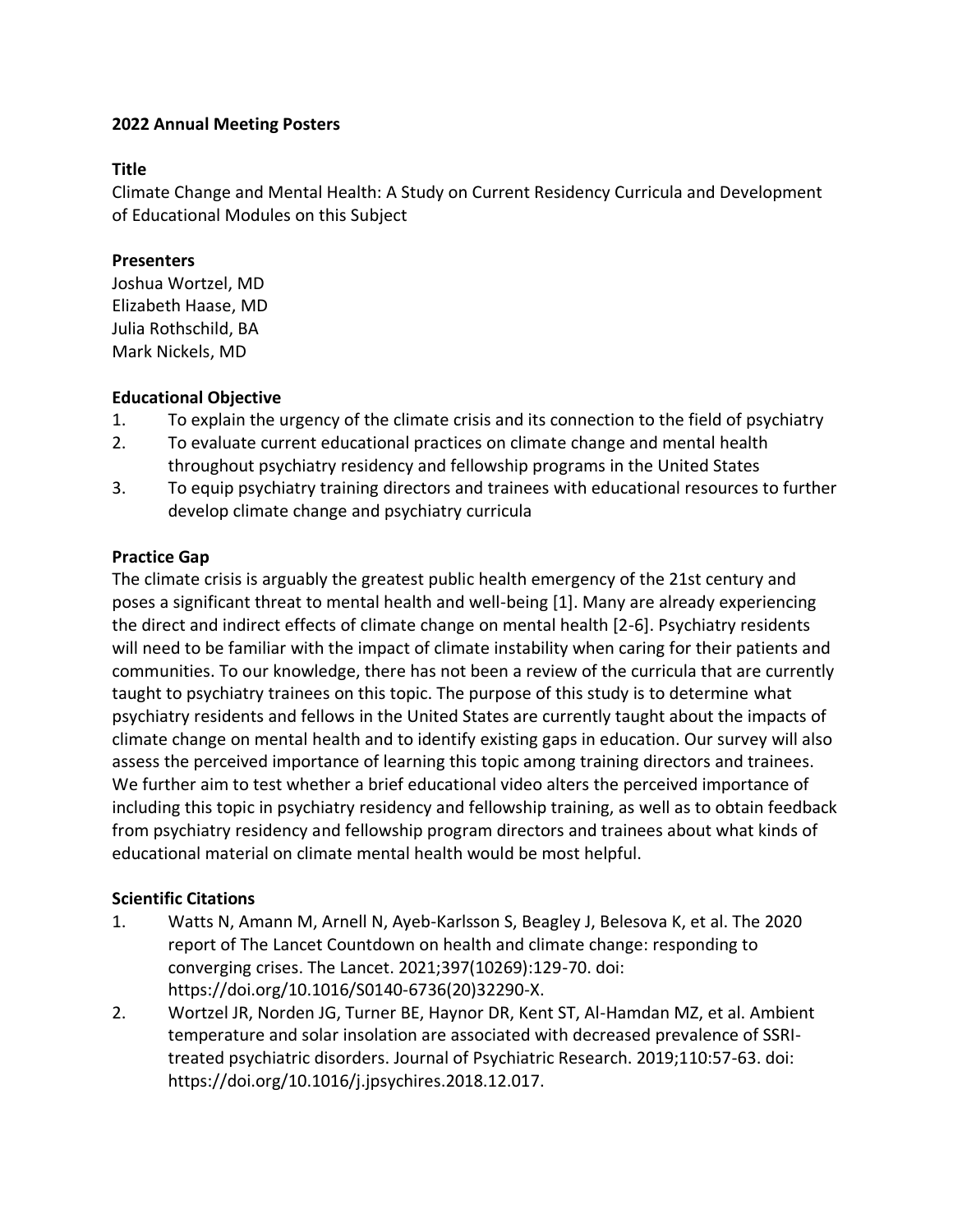- 3. Schneider Jochen G, Nadeau Joseph H. Turn Up the Heat: Circulating Serotonin Tunes Our Internal Heating System. Cell Metabolism. 2015;21(2):156-8. doi: https://doi.org/10.1016/j.cmet.2015.01.011.
- 4. Trombley J, Chalupka S, Anderko L. Climate Change and Mental Health. AJN The American Journal of Nursing. 2017;117(4):44-52. doi: 10.1097/01.NAJ.0000515232.51795.fa. PubMed PMID: 00000446-201704000-00028.
- 5. Panu P. Anxiety and the ecological crisis: An analysis of eco-anxiety and climate anxiety. Sustainability. 2020;12(19):7836.
- 6. Clayton S, Manning C, Krygsman K, Speiser M. Mental health and our changing climate: Impacts, implications, and guidance. Washington, DC: American Psychological Association and ecoAmerica. 2017.
- 7. Maxwell J, Blashki G. Teaching About Climate Change in Medical Education: An Opportunity. J Public Health Res. 2016;5(1):673-. doi: 10.4081/jphr.2016.673. PubMed PMID: 27190980.
- 8. Wellbery C, Sheffield P, Timmireddy K, Sarfaty M, Teherani A, Fallar R. It's Time for Medical Schools to Introduce Climate Change Into Their Curricula. Academic medicine : journal of the Association of American Medical Colleges. 2018;93(12):1774-7. doi: 10.1097/ACM.0000000000002368. PubMed PMID: 30024475.
- 9. Philipsborn RP, Sheffield P, White A, Osta A, Anderson MS, Bernstein A. Climate Change and the Practice of Medicine: Essentials for Resident Education. Academic Medicine. 2021;96(3):355-67. doi: 10.1097/acm.0000000000003719. PubMed PMID: 00001888- 202103000-00023.
- 10. Harris PA, Taylor R, Thielke R, Payne J, Gonzalez N, JG C. Research electronic data capture (REDCap) - A metadata-driven methodology and workflow process for providing translational research informatics support. J Biomed Inform. 2009;42(2):377-81.

# **Abstract**

# BACKGROUND:

Climate change is already profoundly affecting mental health [1]. Increased ambient heat is associated with the increased prevalence of many psychiatric disorders [2], and psychiatric patients are more prone to heat-related morbidity and mortality, which psychotropic medications can exacerbate [3]. Changing climates are contributing to the increased prevalence of nutritional deficiencies and infectious diseases with psychiatric sequelae [4]. The increased frequency and severity of climate change-related natural disasters are leading to higher rates of acute stress, PTSD, substance use, and violence toward woman and children [5], and existential anxieties about the future of the environment, termed eco-anxiety, are becoming widespread [6]. Whereas others have published on the importance of incorporating education about the effects of climate change on health into medical training curricula [7-9], the degree to which psychiatry residents and fellows currently learn about this topic during training, if at all, is unknown. Furthermore, there is no consensus as to what type of curriculum would be most appropriate to teach psychiatry trainees about this topic.

METHODS: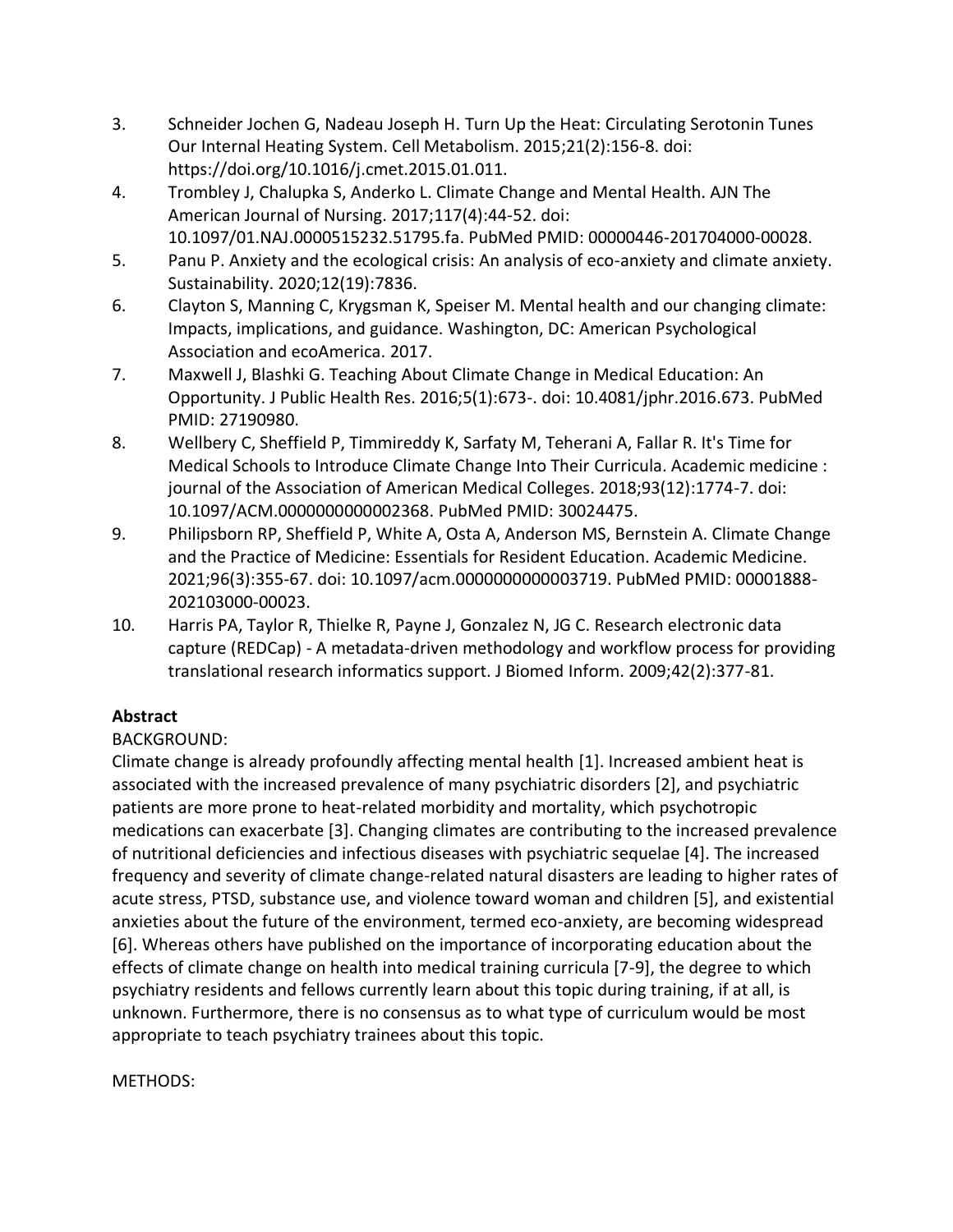This is a repeated measures, IRB-approved, interventional study created by a trainee with faculty and AADPRT member mentorship. A short online pre-survey was sent to psychiatry training directors and trainees through national listservs to collect information about current residency and fellowship curriculum initiatives on climate change and mental health. Participants also watched a short educational video developed for the study to explain the impacts of the climate crisis on psychiatric conditions. Subjects then completed a post-course survey to assess for changes in perceived importance on including the topic in psychiatry training programs and how this education might fit best into their current training didactics. Surveys were conducted via REDCap survey software [10]. Enrollment occurred from August 31, 2021 to November 15, 2021.

#### RESULTS:

We expect to recruit over 60 participants to the study. Preliminary findings thus far indicate that most psychiatry training programs do not contain curricula on the effects of climate change on mental health. Analysis from initial beta-testing of the survey indicates an increased interest among training directors and trainees to incorporate this material into their training after participation. Upon completion of data collection, we plan to use paired student T-tests to analyze pre-and post-educational video responses, stratifying the dataset by academic position. We will also conduct linear regression with demographic information as independent variables and the change in perceived importance of teaching this material as the dependent variable.

#### DISCUSSION:

Understanding current paradigms of teaching and learning about the climate crisis in psychiatry training programs is a critical first step toward ensuring the next generation of psychiatrists can appropriately care for their patients and communities. Preliminary results suggest that residents and fellows have minimal exposure to climate change and mental health curricula across training programs, with interest in incorporating these teachings increasing after viewing a short educational video. Our final analysis will allow us to further assess current educational practices and methods to support training directors in developing such curricula, which will be completed by the AADPRT annual meeting.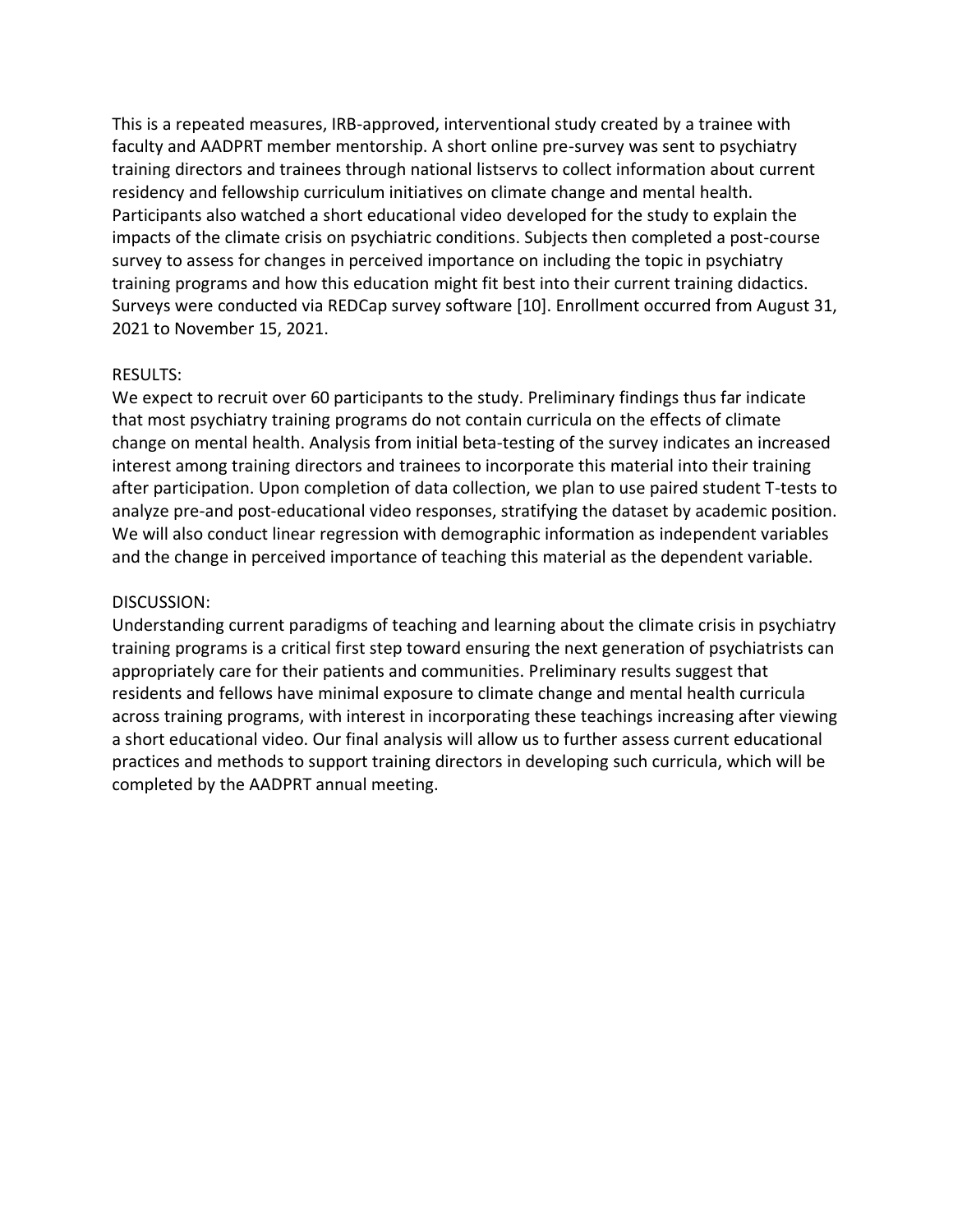#### **Title**

Self-care in resident training through integrative medicine education

### **Presenters**

Victoria Teague, DO Kisha Hartwick, MD

### **Educational Objective**

Inform attendees on the benefits of offering training in integrative medicine to psychiatry residents in the context of reducing resident burnout. Integrative medicine is underrepresented in standard training curriculums, and this can be overcome by using selfstudy models, experiential models, and pre-recorded lectures when clinical training is not an option. By offering an integrative medicine elective with self-care modules included, there is an opportunity to provide valuable education while reducing burnout and improving resident wellbeing.

### **Practice Gap**

Integrative medicine is a growing field and most residency programs do not feel that they offer adequate exposure to trainees. Simultaneously, studies consistently indicate that residency wellness programs are inadequate and residents frequently suffer burnout and emotional exhaustion. Embedded within integrative medicine education is the practice of self-care. By offering an elective integrative medicine rotation, residents gain valuable exposure to this field and an opportunity to engage in structured self-care, which can improve physical, emotional, and professional well-being.

# **Scientific Citations**

Andrew Weil Center for Integrative Medicine. What is Integrative Medicine? https://integrativemedicine.arizona.edu/about/definition.html (Accessed 10/26/2021).

Candace M. Gragnani, Iljie K. Fitzgerald, Rashmi Mullur; The Use of Experiential Learning Modules to Teach Integrative Medicine Approaches. J Grad Med Educ 1 December 2018; 10 (6): 688–692. doi: https://doi.org/10.4300/JGME-D-18-00351.1

Menon NK, Shanafelt TD, Sinsky CA, Linzer M, Carlasare L, Brady KJS, Stillman MJ, Trockel MT. Association of Physician Burnout With Suicidal Ideation and Medical Errors.1. JAMA Netw Open. 2020 Dec 1;3(12):e2028780. doi: 10.1001/jamanetworkopen.2020.28780.

Goodman MJ, Schorling JB. A mindfulness course decreases burnout and improves well-being among healthcare providers. Int J Psychiatry Med. 2012;43(2):119-28. doi: 10.2190/PM.43.2.b.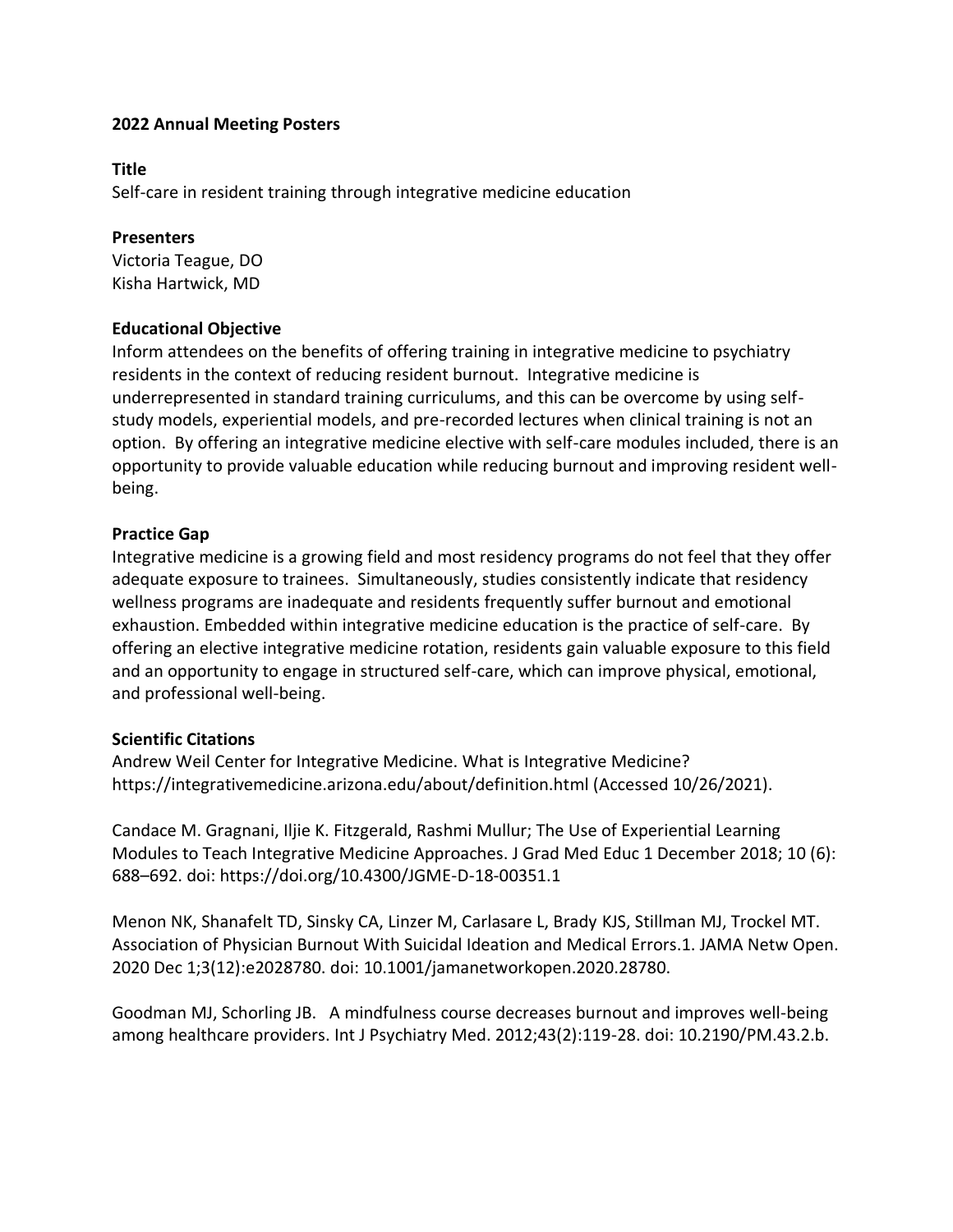Ranjbar N, Villagomez A, Brooks AJ, Ricker M, Lebensohn P, Maizes V. Assessing Integrative Psychiatry Curriculum Needs. Glob Adv Health Med. 2019 Jan 4; 8:2164956118821585. doi: 10.1177/2164956118821585. eCollection 2019.

Ranjbar N, Ricker M, Villagomez A. The Integrative Psychiatry Curriculum: Development of an Innovative Model. Global Advances in Health and Medicine. January 2019. doi:10.1177/2164956119847118

### **Abstract**

Integrative medicine challenges its practitioners to engage in regular self-care and serve as models for their patients. In a time of increasing physician and resident burnout, offering an educational experience with a self-care requirement has the possibility to improve resident well-being and encourage personal growth. Burnout in physicians has been associated with an increased risk for depression and medical errors (Menon et al., 2020). Education in mindfulness techniques has been shown to reduce burnout and emotional exhaustion in health care providers (Goodman and Shorling, 2012). An integrative medicine curriculum, with a focus on psychiatry, has been created to meet the needs of psychiatry residents in a community program. The curriculum combines self-study, lectures, and experiential learning modules. The first module includes multiple self-assessments which aim to place the resident in the role of patient and view aspects of their life objectively. The goal by the end of the elective rotation is a resident with improved emotional resiliency, a greater sense of purpose, and better overall health. The self-care modules are presented as part of a comprehensive integrative medicine curriculum, with additional modules providing tools for the resident to achieve their personal wellness goals. Thus far, one resident has completed the elective course and their pre-post tests indicate improved life satisfaction, less burnout, and fewer somatic symptoms. Future iterations of the curriculum will also include professional fulfillment pre-post inventories.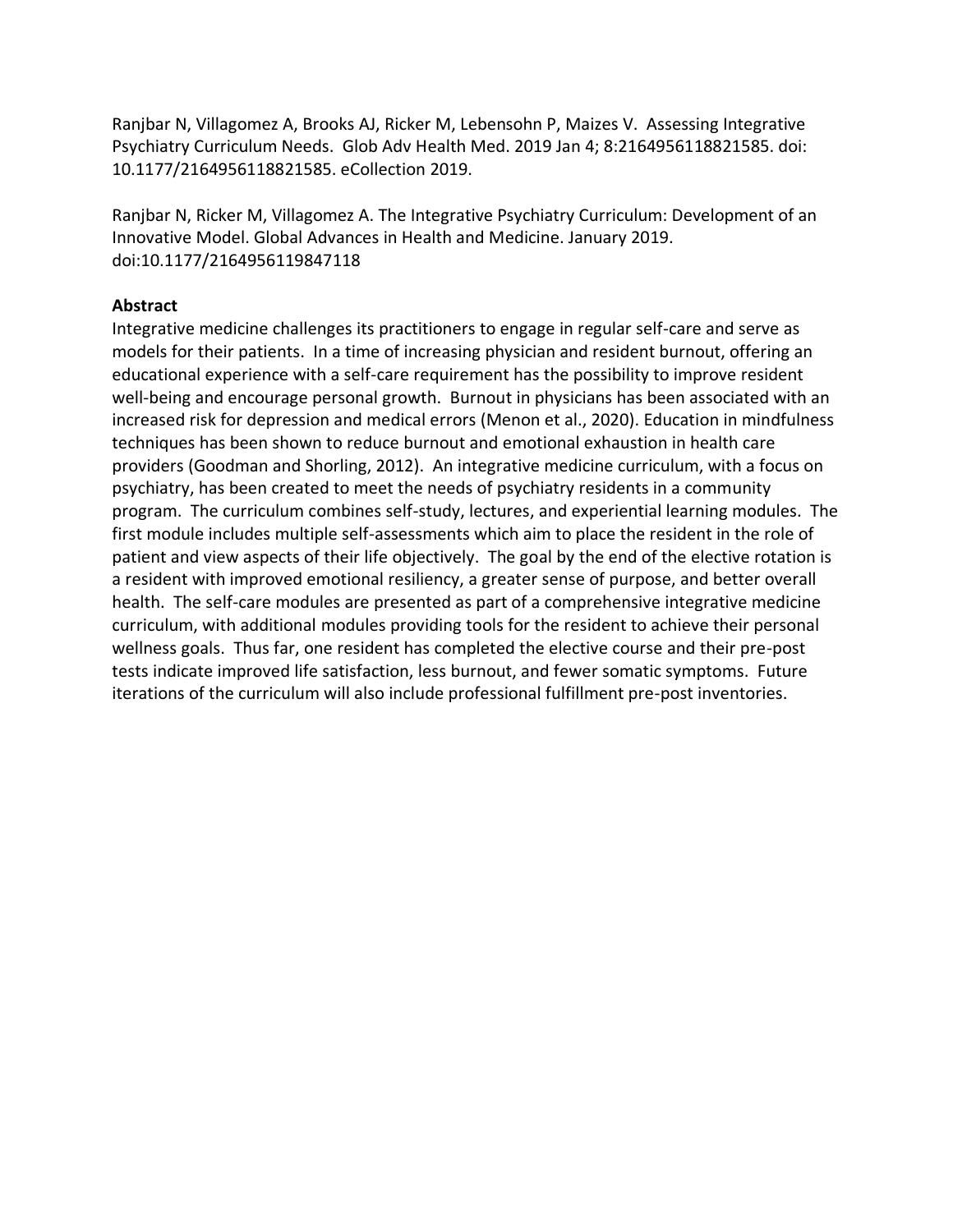#### **Title**

Learnneuropsych.com: an e-learning neurology curriculum for psychiatry residents.

#### **Presenters**

Anetta Raysin, DO Nuri Jacoby, MD Daniel Shalev, MD Jinal Patel, MBBS Christine DeCaire, MD

# **Educational Objective**

The learner will recognize the importance of quality neurology training for psychiatry residents and will discover a new neurology e-learning curriculum geared for psychiatry residents.

# **Practice Gap**

As the population ages and neurocognitive disorders increase in prevalence, there is a need to train clinicians who feel comfortable diagnosing and treating these conditions. Patients with neurocognitive disorders benefit from interdisciplinary care that includes psychiatrists who have a solid foundation in neurology. Currently, psychiatrists do not feel adequately trained to provide care to patients with neurologic diagnoses.1 While psychiatry residents spend two months as an off-service rotator on neurology, the nature of these experiences vary between institutions.2 The content of neurology rotations may be determined by institutional need and can be challenging to optimize. Furthermore, didactic training in neurology for psychiatrists on off-service rotations is often conducted alongside neurology trainees who have different training needs. There is a need for a standardized neurology didactic curriculum that can strengthen the neurology rotation for psychiatry residents. A curriculum can supplement residency programs throughout the country and ultimately guide psychiatry residents to feel more comfortable navigating the overlap between neurology and psychiatry in the clinical setting. Such a curriculum should focus on areas of specific need to psychiatry trainees, particularly neuropsychiatric disorders.

# **Scientific Citations**

- 1. Hassan T, Prasad B, Meek BP, Modirrousta M. Attitudes of Psychiatry Residents in Canadian Universities toward Neuroscience and Its Implication in Psychiatric Practice. Can J Psychiatry Rev Can Psychiatr. 2020;65(3):174-183. doi:10.1177/0706743719881539
- 2. Shalev D, Jacoby N. Neurology Training for Psychiatry Residents: Practices, Challenges, and Opportunities. Acad Psychiatry J Am Assoc Dir Psychiatr Resid Train Assoc Acad Psychiatry. 2019;43(1):89-95. doi:10.1007/s40596-018-0932-4
- 3. Neuropsych L. Learn Neuropsych?: Learning Modules. Learn Neuropsych. Accessed October 9, 2021. https://www.learnneuropsych.com/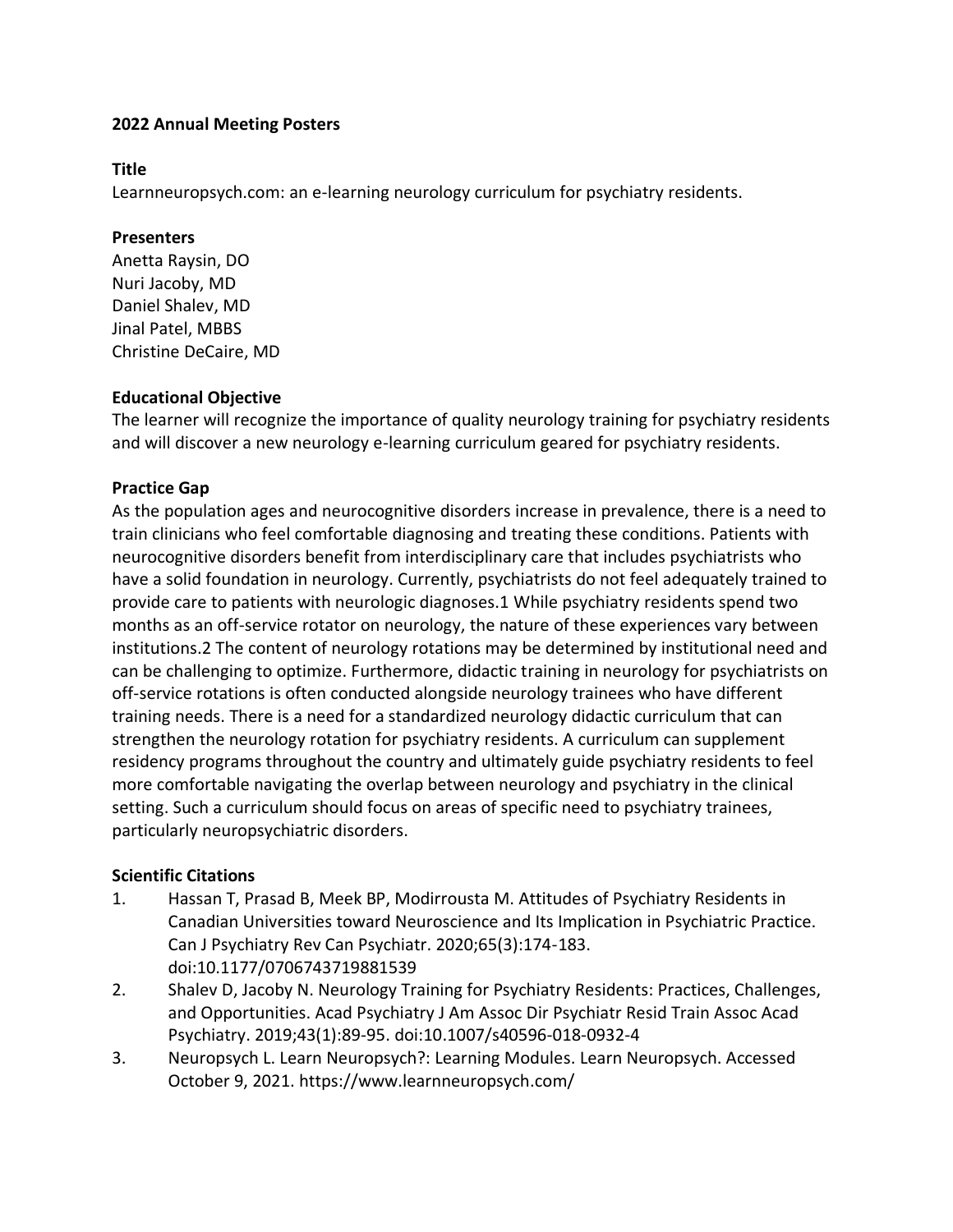- 4. Reardon CL, Walaszek A. Neurology didactic curricula for psychiatry residents: a review of the literature and a survey of program directors. Acad Psychiatry J Am Assoc Dir Psychiatr Resid Train Assoc Acad Psychiatry. 2012;36(2):110-113. doi:10.1176/appi.ap.10070095
- 5. Cook DA, Hatala R, Brydges R, et al. Technology-enhanced simulation for health professions education: a systematic review and meta-analysis. JAMA. 2011;306(9):978- 988. doi:10.1001/jama.2011.1234

# **Abstract**

Title/objective: Learnneuropsych.com: an e-learning neurology curriculum for psychiatry residents.

# Background:

Psychiatry residents have two months of mandatory neurology rotations during training per ACGME requirements. However, neurology training is not standardized between residency programs with significant variability in setting and content of the clinical neurology experience and formal didactics.2 To address this variability, LearnNeuroPsych.com was created to provide a novel, interactive, publicly available, neurology e-learning curriculum that is specifically geared towards psychiatry residents.3

# Design/Methods:

The curriculum design was informed by prior research on neurology education in psychiatry residency as well input from an expert panel of psychiatrists and neuropsychiatrists involved in graduate medical education.2,4 Overall learning objectives were initially developed for the curriculum. These learning objectives informed modular topics and sub-learning objectives were developed for each module. The curriculum consists of ten case-based modules each 25- 35 minutes in length that use e-learning best practices including spaced repetition, integration of videos, and ensuring interactivity and learner engagement with a variety of questions throughout the modules.5 Major topics are the neurocognitive exam and neuropsychiatric disorders, including the overlap of neurocognitive and movement disorders. Specific modules include a practical guide to the Mini Mental Status Exam and the Montreal Cognitive Assessment, an introduction to dementia, and autoimmune encephalitis.

# Results:

The curriculum is currently being piloted by all psychiatry residents at Maimonides Medical Center and SUNY Downstate Health Sciences University, a cohort of 78 residents. Residents are given dedicated weekly didactic time to complete the curriculum. In the current pilot phase, residents complete pre- and 1 month post-intervention surveys evaluating confidence and attitudes regarding neuropsychiatry as well as pre and 1 month post knowledge exams. Postintervention surveys will also include an opportunity for residents to provide qualitative feedback.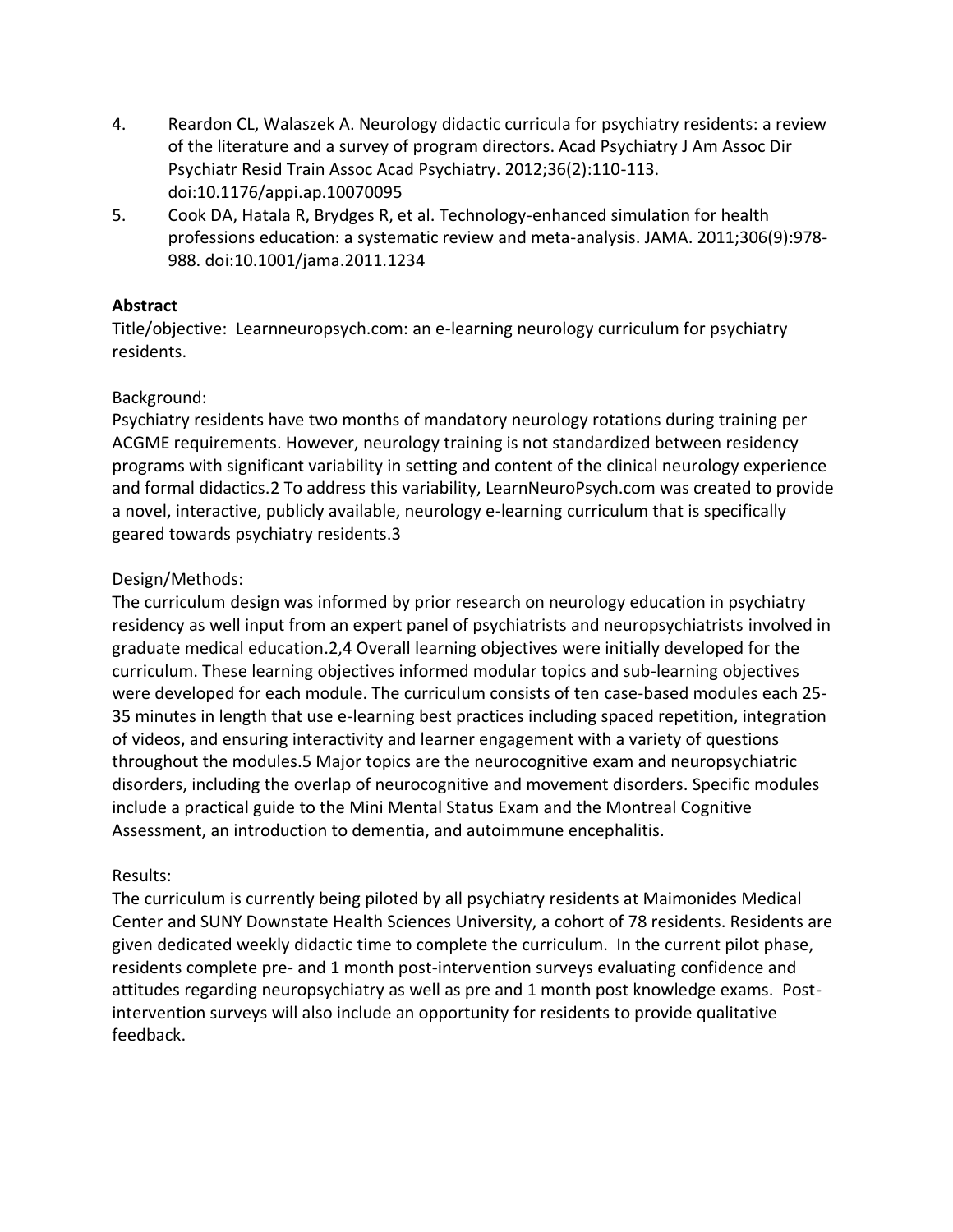#### Discussion:

Once the pilot is complete, the next phase is to disseminate the curriculum. This includes outreach through 1) email to psychiatry residency medical education leads, program directors, and chief residents, 2) presentations at in-person and virtual psychiatry conferences, and 3) professional liaison with organisations involved in psychiatry and medical education, the American Association of Directors of Psychiatric Residency Training (AADPRT) and Association of Directors of Medical Student Education in Psychiatry (ADMSEP), and others. The curriculum can be used by psychiatry residency programs and individual psychiatry residents to supplement clinical neurology experiences with psychiatry-specific neurology didactics.

#### Conclusion:

Learnneuropsych.com is an innovative e-learning neurology curriculum specifically tailored for psychiatry residents that can supplement the neurology training experience. It can be utilized by psychiatry departments nationwide to ensure that psychiatry trainees received didactics on neurology topics that are especially relevant for their education, including the neurocognitive exam and neurocognitive disorders.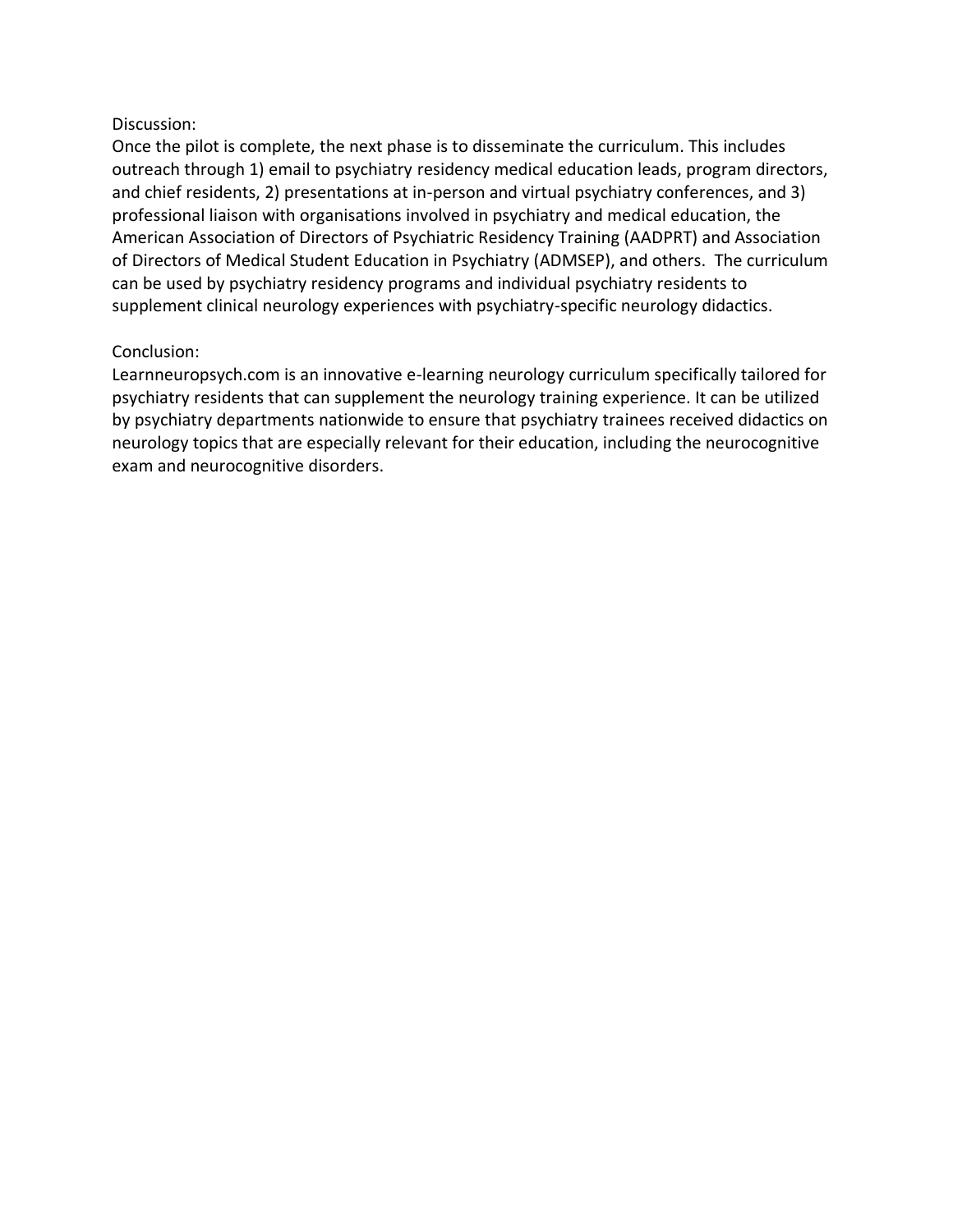#### **Title**

Psychotherapy Model using Student Wellness Clinic

#### **Presenters**

Derek Neal, MD Cindy Wigg, MD Barbara Calvert, PhD Rebecca Hamblin, PhD

#### **Educational Objective**

- Understand the challenges in providing psychotherapy training to residents.
- Understand the challenges facing University and College Counseling Centers in meeting the mental health needs and demand for services of the student population.
- Learn how to implement a psychotherapy clinic at the student counseling center to help address these challenges.

### **Practice Gap**

The demand for psychotherapy services at student counseling centers across the country have been increasing in recent years. Counseling centers are struggling to meet the demand for service and implementing various strategies to meet the demand. According to to the 2020 Association for University and College Counseling Center Directors (AUCCCD)Survey 25.8% of centers established a wait list, 32.3% of centers reported referring more patients off campus, 30.4% of centers reported offering more groups, 38.6% of centers reported that students were seen every 2 weeks at most, and 45.1% of centers report having a session limit (AUCCCD, 2020). In addition, 45.7% of centers report using a version of a stepped-care model in which students are assigned to group or number of sessions based on severity (AUCCCD, 2020).

In addition, many psychiatry residency programs have difficulty providing evidenced based psychotherapy training to residents. Psychiatry Residency programs face several hurdles in providing psychotherapy training. The complications include billing regulations and lack of access to licensed psychotherapist to provide training. This is a gap in many Psychiatry Residency programs and an important aspect of a resident's training. It is important that residents be knowledgeable about psychotherapy, able to make appropriate referrals, answer patient's questions, and offer this service if necessary or they desire.

#### **Scientific Citations**

Association of University and College Counseling Center Directors (2020). AUCCCD 2020 Survey.

#### **Abstract**

To address the issues with access to care for students and implement psychotherapy training for the residents we implemented a psychotherapy clinic for the residents at Student Health and Counseling at the University of Texas Medical Branch. Each resident completes a weekly 4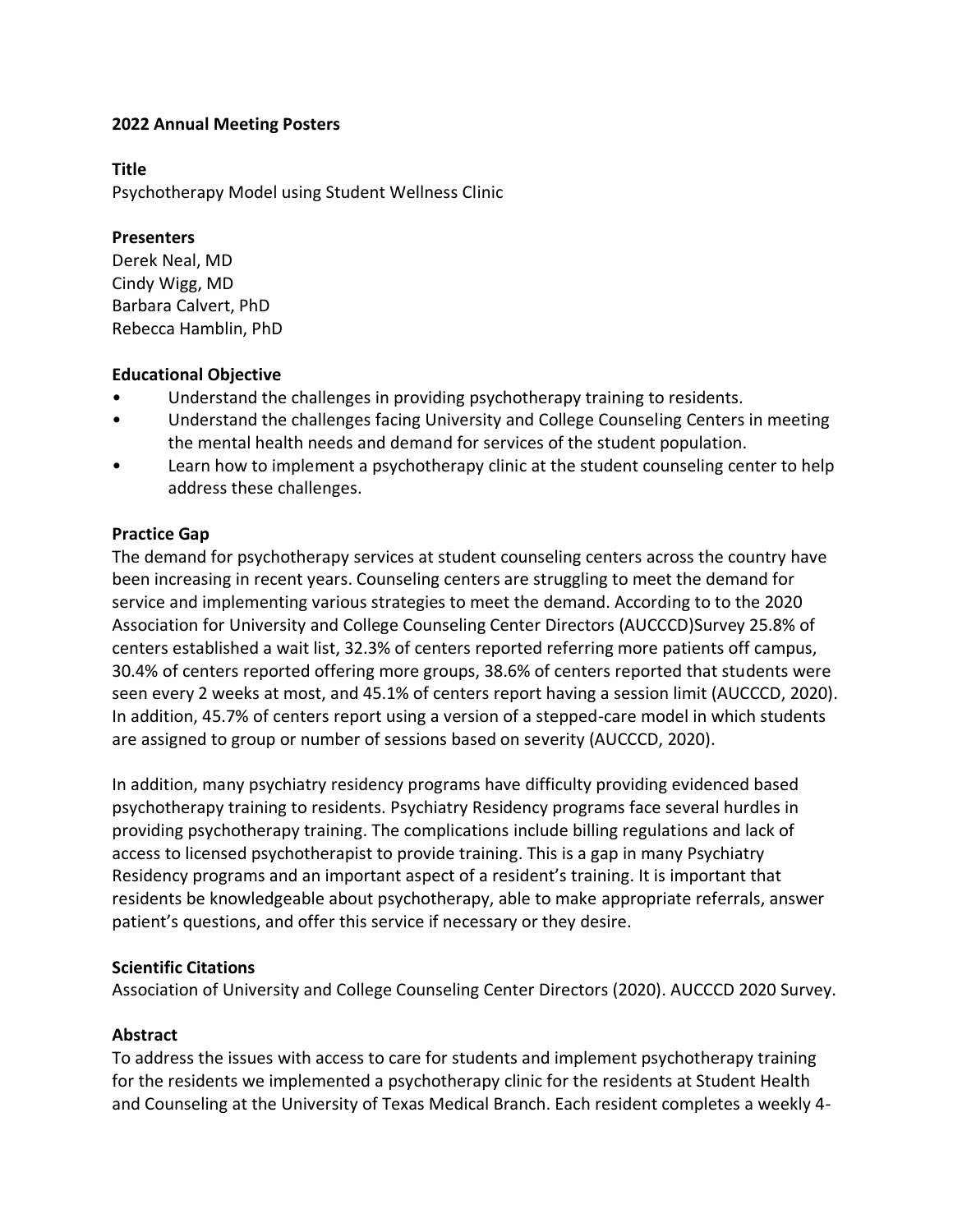hour clinic at Student Health and Counseling. The residents are supervised by psychologists who are faculty in the Department of Psychiatry and Behavioral Sciences. The supervising psychologist provides 1 hour of supervision weekly, is present and available if the resident needs assistance, and signs all notes. In addition, prior to beginning the psychotherapy rotation the psychologists provided didactic training in evidence-based psychotherapy.

The policies and procedures at Student Health and Counseling made the clinic an ideal location for the psychotherapy clinic. Sessions at Student Health and Counseling are not billed to insurance as they are covered by the student services fee. This means that we do not have to be present the entire time billed for in the session to bill as psychotherapy session.

In addition, the several policies and procedures had to be put in due to the resident's interaction with medical students. Residents provide services only to students that thy will not evaluate in any way. This means that 3rd year residents see only 1st year medical students and students from the other schools (School of Nursing, School of Health Professions, Graduate School of Biomedical Science). This ensures that we comply with LCME and ethical guideline guidelines and that residents do not provide services to students that they would potentially evaluate. Feedback from the residents indicates that they value the training and see the training as beneficial.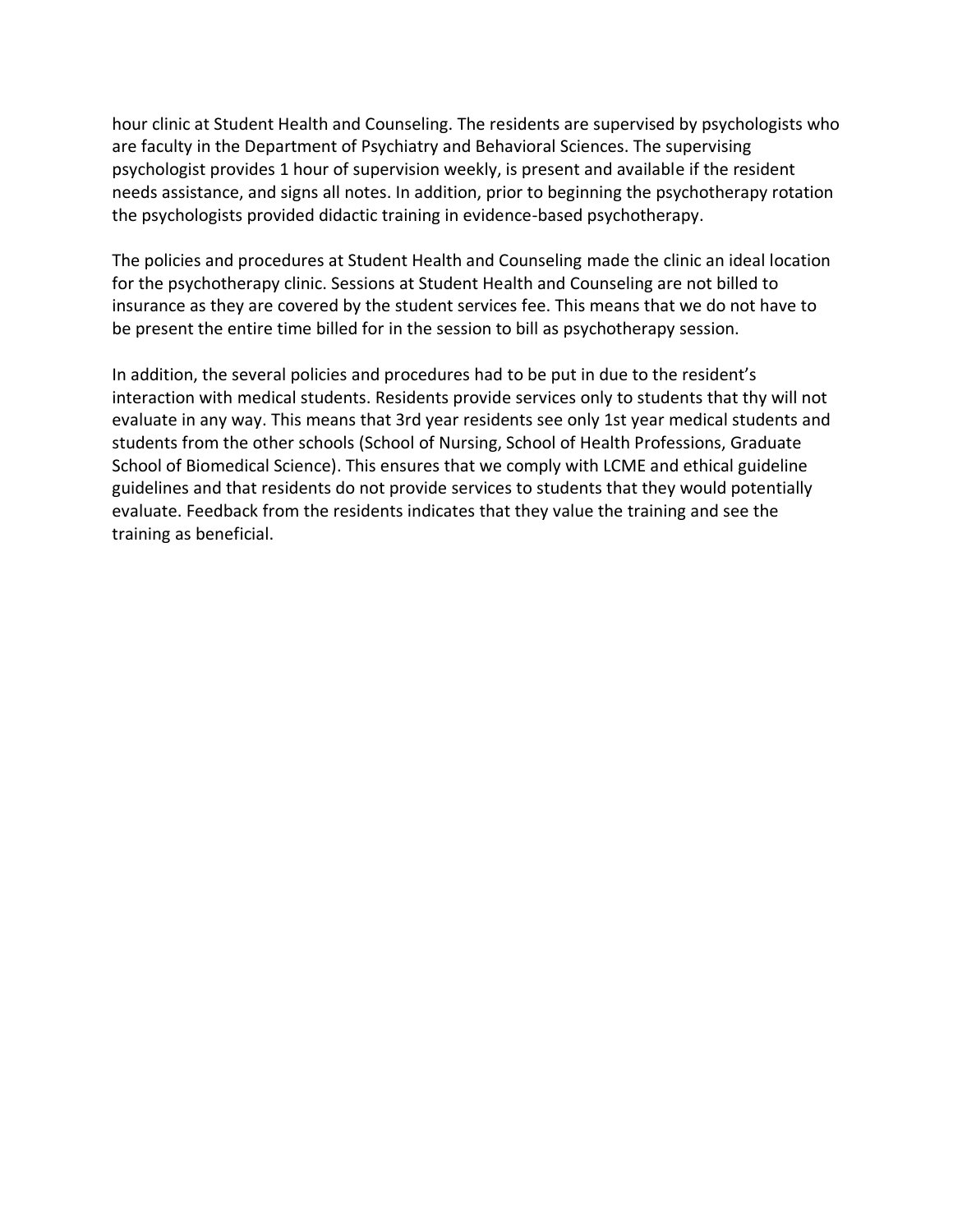#### **Title**

Implementation of a resident-led morbidity and mortality conference in psychiatry

#### **Presenters**

Michael Jeannette, DO Kara Bloomgarden, MD Peter Steen, MD Elina Drits, DO

#### **Educational Objective**

Describe the implementation of morbidity and mortality conferences in a psychiatry residency

Determine the educational and clinical benefit of psychiatry-focused morbidity and mortality conferences

Summarize feedback obtained from residents

### **Practice Gap**

Morbidity and Mortality (M&M) conferences are one way to identify system errors and make improvements to optimize clinical care and patient safety. However, M&M conferences are rarely conducted within psychiatry (1). A search for relevant articles on M&Ms in psychiatry returned a very limited number of results. Nevertheless, an article in Psychiatric Times discussing the implementation of M&M at Yale psychiatry residency program suggests that M&M conferences can serve an important role within psychiatry and the education of residents as they develop into competent and caring physicians (2). As recently as 2019, a letter to the editor by Bigman et al. described the implementation of, to the authors' knowledge, "the second example a resident-led initiative to implement a psychiatry M&M conference to engage both trainees and faculty" (3). It is thus evident that M&M conferences are generally underutilized in psychiatry residency programs. This poster serves to describe and showcase the implementation of a new psychiatry resident-led morbidity and mortality conference and resident feedback in response to the conference.

#### **Scientific Citations**

Holland J. A role for morbidity and mortality conferences in psychiatry. Australasian Psychiatry. 2007;15(4):338–42.

https://www.psychiatrictimes.com/view/novel-approach-morbidity-and-mortality-analysispsychiatry-residency

Bigman, D., Japa, K. & Cagande, C. Utilizing Resident-Driven Morbidity and Mortality Conferences in the Department of Psychiatry. Acad Psychiatry 43, 254–255 (2019).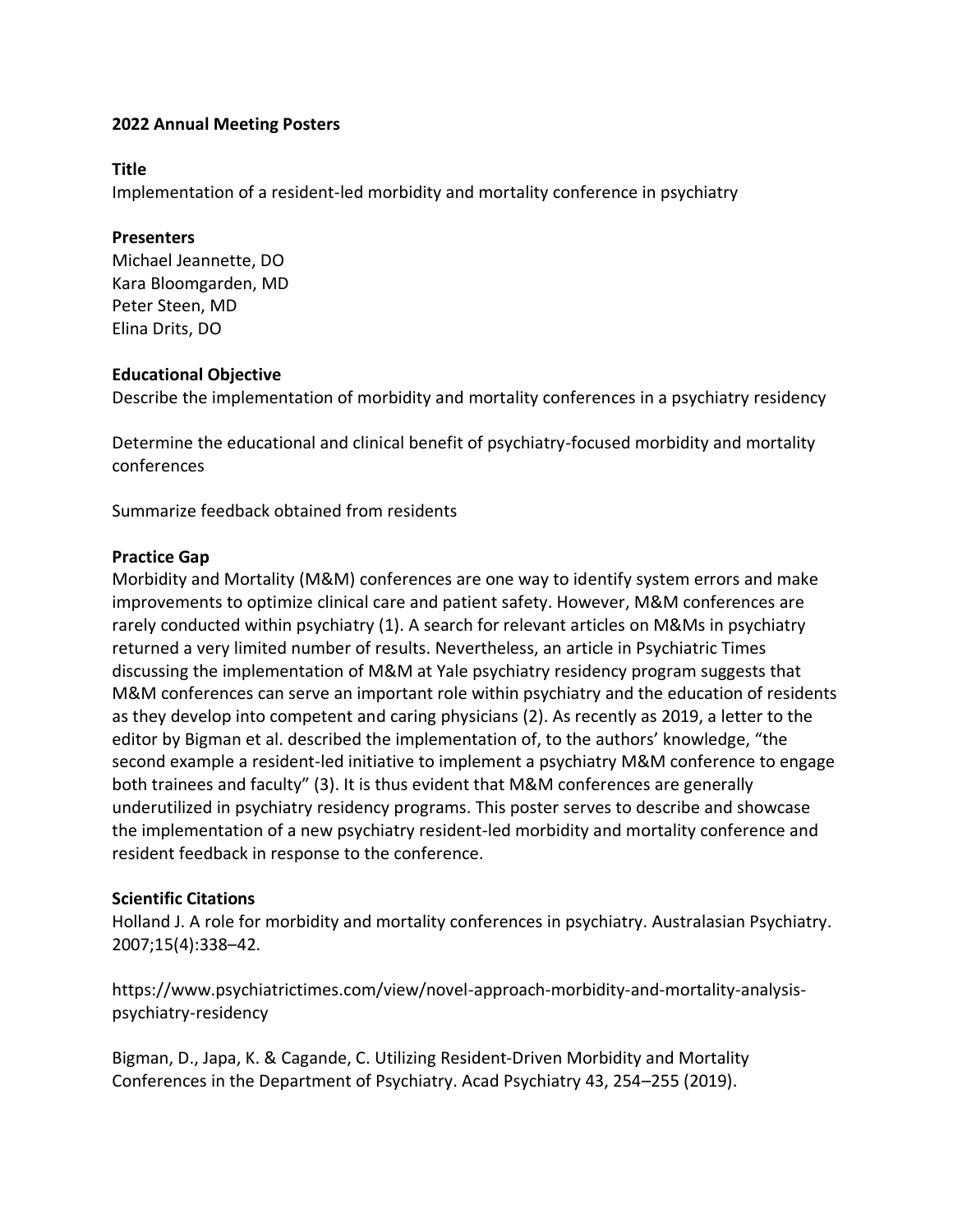#### **Abstract**

Both quality improvement and patient safety have become integral parts of the residency curriculum, helping to shape well-rounded, competent physicians. A resident-led morbidity and mortality conference was implemented on a monthly basis to address both of these issues in clinical care. M&M conferences provide a safe and nonjudgmental venue for residents to identify areas of improvement and promote professionalism, ethical integrity, and transparency in critically assessing patient care. In order to be effective, M&M conferences must foster a climate of openness and discussion about medical errors rather than a critical or punitive experience. Our M&M has been designed to include residents, medical students, attending psychiatrists, and psychiatric nurse practitioners. During the designated hour, residents (with the help of a faculty supervisor) present a specific case in psychiatry in which an adverse event or near-miss occurred. Included in this presentation is a root cause analysis, fish-bone diagram, and an open discussion of potential changes to implement in the department to improve patient outcomes and prevent adverse events. Through this, residents learn to identify individual, patient, team, environmental, and organizational factors leading to a given complication. Additionally, given that often times other specialties are involved in the care of a given patient, interdisciplinary M&M conferences also present the opportunity to encourage better collaboration among different departments.

Surrounding the implementation of M&M conferences, surveys were sent to psychiatry residents (N=13) prior to the first M&M conference and 1 month after the first M&M conference. No identifying information was collected so as to encourage full and honest participation. Based on survey results, prior to the first M&M, 7/13 residents had participated in any M&M previously, of which only 1 resident had participated in an M&M that was specific to psychiatry. In the survey, residents were asked to rate various items on a Likert scale ranging from 1 (completely disagree) to 5 (completely agree). On this scale, residents on average selected 3 for "I feel comfortable identifying factors leading to an adverse outcome", a 2 for "When adverse events happen, the problem can usually be traced back to a single person", a 4 for "I feel comfortable discussing the potential errors in my patient care", a 4 for "M&M conferences serve to facilitate better understanding/communication between specialties involved in the care of a given patient", a 4 for "I feel empowered to make change to prevent future errors", and a 4 for "If needed, I would be able to prepare and present a good M&M presentation". These averages remained consistent in the first follow-up survey administered, with further surveys planned later on in the academic year. 100% of residents reported that M&M conferences improved their knowledge about presenting at an M&M. These results suggest benefit to broader integration of M&Ms across psychiatry residency programs overall.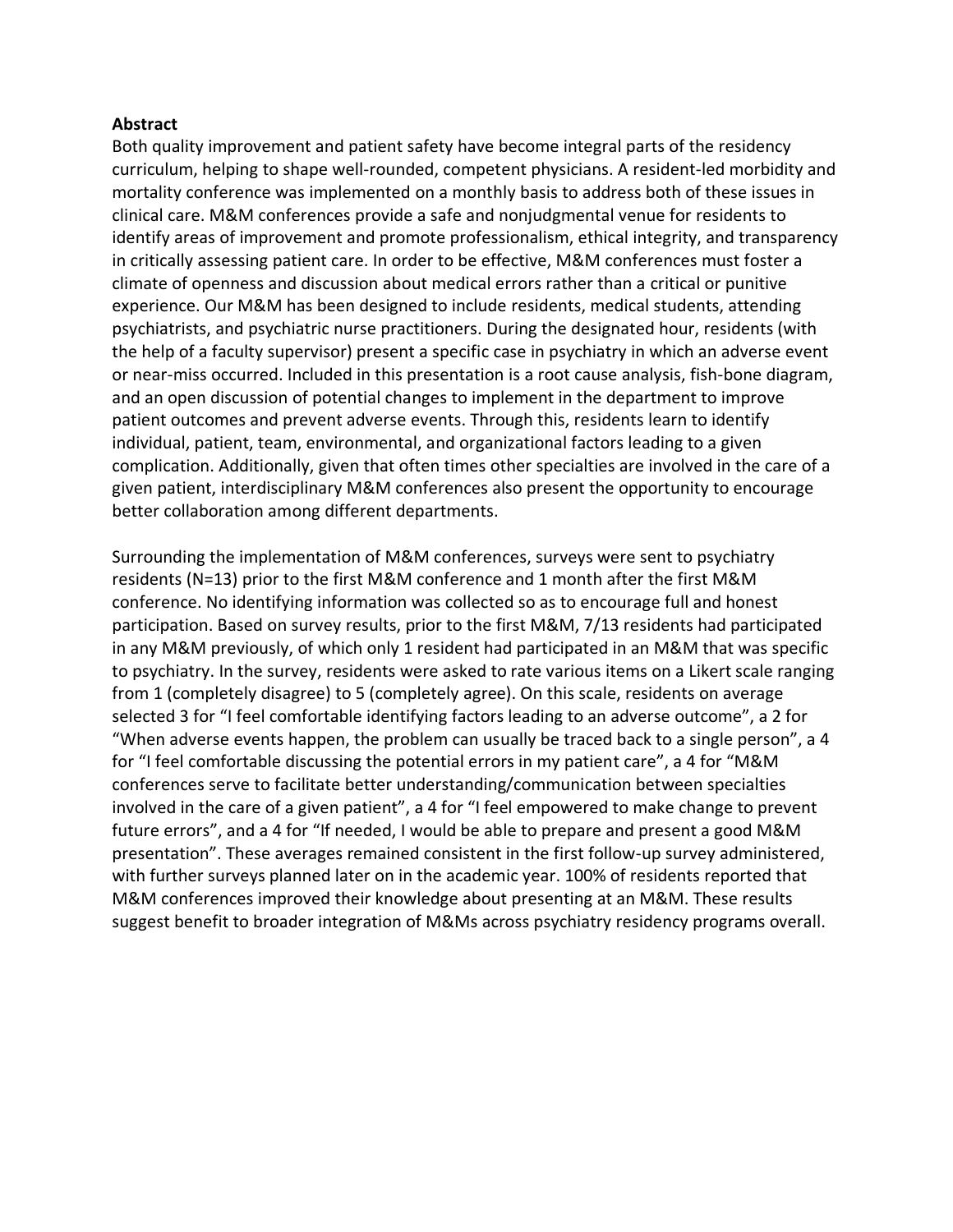#### **Title**

Creating and Implementing a Longitudinal Health Equity and Justice Curriculum

#### **Presenters**

Deborah Cabaniss, MD Jean-Marie Alves-Bradford, MD Patrice Harris, MA, MD Stephanie LeMelle, MS, MD Nicole Pacheco, MD

# **Educational Objective**

\*To develop a longitudinal health equity and justice curriculum with critical race theory and the socio-ecological framework as key informing guides

\*To identify essential components of the health equity and justice curriculum, including:

-Identity: discuss self-identity, intersectionality, privilege and bias in the clinical setting. -Culture

-Social Determinants of Health

-Health Disparities

-Structural Competency- Incorporating recovery oriented, systems based practice approach to treating the whole person

# **Practice Gap**

Mental health care inequities persist yet have rarely been addressed as a key element in psychiatric residency curricula. These inequities include but are not limited to racial microaggressions, implicit bias, diagnostic and treatment disparities and unequal access to care<sup>(1)</sup>. National events such as the COVID 19 pandemic's highlighting of racial disparities and the national awareness of horrific murders of George Floyd, Breonna Taylor, Ahmuad Aubery and others has increased trainees' desire for diversity, equity and inclusion (DEI) and anti-racism curriculum. The Accreditation Council for Graduate Medical Education (AGME) identifies DEI related knowledge and skills in program requirements including "residents must demonstrate competence in respect and responsiveness to diverse patient populations including but not limited to diversity in gender, age, culture, race, religion, disabilities, national origin, socioeconomic status and sexual orientation", and "residents must receive training and experience in quality improvement processes including an understanding of health care disparities" and milestones including "Identifies specific population and community health needs and inequities for their local population", "demonstrates knowledge of population and community health needs and disparities" $(2)(3)$ . Additionally the ACGME recently announced the Equity Matters Initiative <sup>(4)</sup> which introduces a framework for continuous learning and process improvement in the areas of DEI and anti-racism practices. Many programs are interested in developing a model curriculum to address health equity and social justice and help residents to understand this for themselves and apply these concepts to clinical care, our learning environment and the systems of care that support social justice.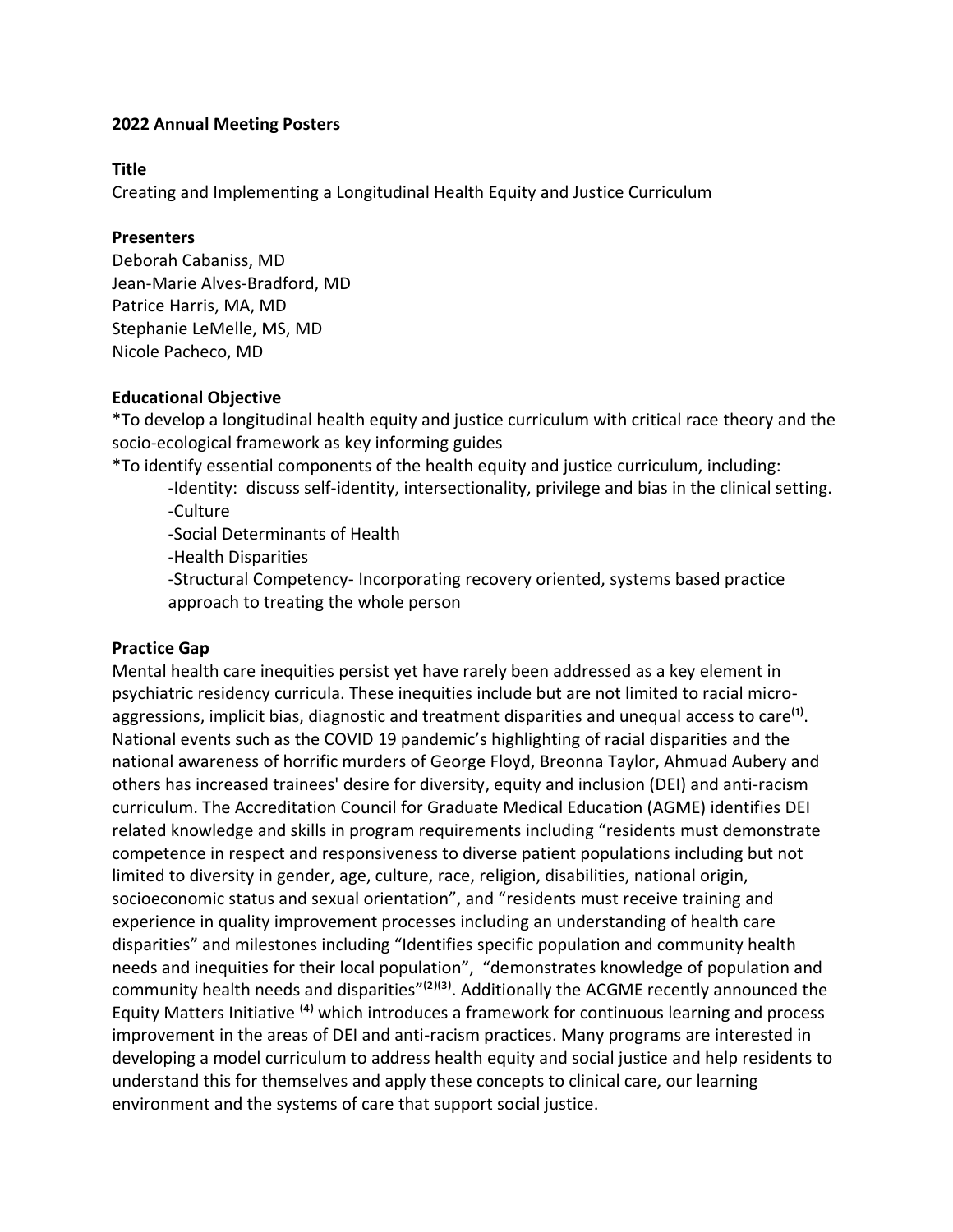#### **Scientific Citations**

1. Isom, J., Jordan, A., Goodsmith, N., Medlock, M. M., DeSouza, F., Shadravan, S. M., ... & Rohrbaugh, R. (2021). Equity in Progress: Development of Health Equity Curricula in Three Psychiatry Residency Programs. Academic Psychiatry, 45(1), 54-60.

2. Accreditation Council for Graduate Medical Education. ACGME Program Requirements for Graduate Medical Education in Psychiatry. effective July 1, 2021. https://www.acgme.org/globalassets/pfassets/programrequirements/400\_psychiatry\_2021.pdf . Accessed 10/30/21.

3. Accreditation Council for Graduate Medical Education. effective July 1, 2021. ACGME Psychiatry Milestones. ACGME. Accessed 11/1/21.

4. Accreditation Council for Graduate Medical Education News. (2021, July 28). New Acgme Equity Matters Initiative Aims to Increase Diversity, Equity, and Inclusion within Graduate Medical Education and Promote Health Equity. ACGME.

5. LeMelle S, Arbuckle MR, Ranz JM. Integrating systems-based practice, community psychiatry, and recovery into residency training. Acad Psychiatry. 2013 Jan 1;37(1):35-7. doi: 10.1176/appi.ap.12030057. PMID: 23338871.

6. Lewis-Fernández, R., Aggarwal, N. K., Bäärnhielm, S., Rohlof, H., Kirmayer, L. J., Weiss, M. G., ... & Lu, F. (2014). Culture and psychiatric evaluation: operationalizing cultural formulation for DSM-5. Psychiatry: Interpersonal and biological processes, 77(2), 130-154.

7. Alves-Bradford JM, Trinh NH, Bath E, Coombs A, Mangurian C. Mental Health Equity in the Twenty-First Century: Setting the Stage. Psychiatr Clin North Am. 2020 Sep;43(3):415-428.

8. Chen, J. A., Crawford, C., Owusu, M., Jahan, A. B., Faller, V., Palmer, C., & Trinh, N. H. (2021). Sociocultural Psychiatry: Developing and Implementing a Residency Curriculum. Academic Psychiatry, 1-5.

# **Abstract**

Over the past year, we saw communities of color disproportionately impacted by COVID 19 due to long standing inequities in the social determinants of health. Additionally, we witnessed the brutal murders of George Floyd, Ahmaud Arbery, Breonna Taylor and others. Our trainees are eager to learn more about racism and social injustice in our training community and health care system. As a result, we initiated an Anti-Racism Committee in 2020 aimed at improving antiracism efforts within our residency program and learning environments.The Anti-Racism Committee had two sub-committees; clinical and curricular. The curricular subcommittee was led by the Director of the Office of Equity, Diversity, and Inclusion (OEDI) in the Department of Psychiatry and was composed of residents, attendings, and residency/departmental leadership.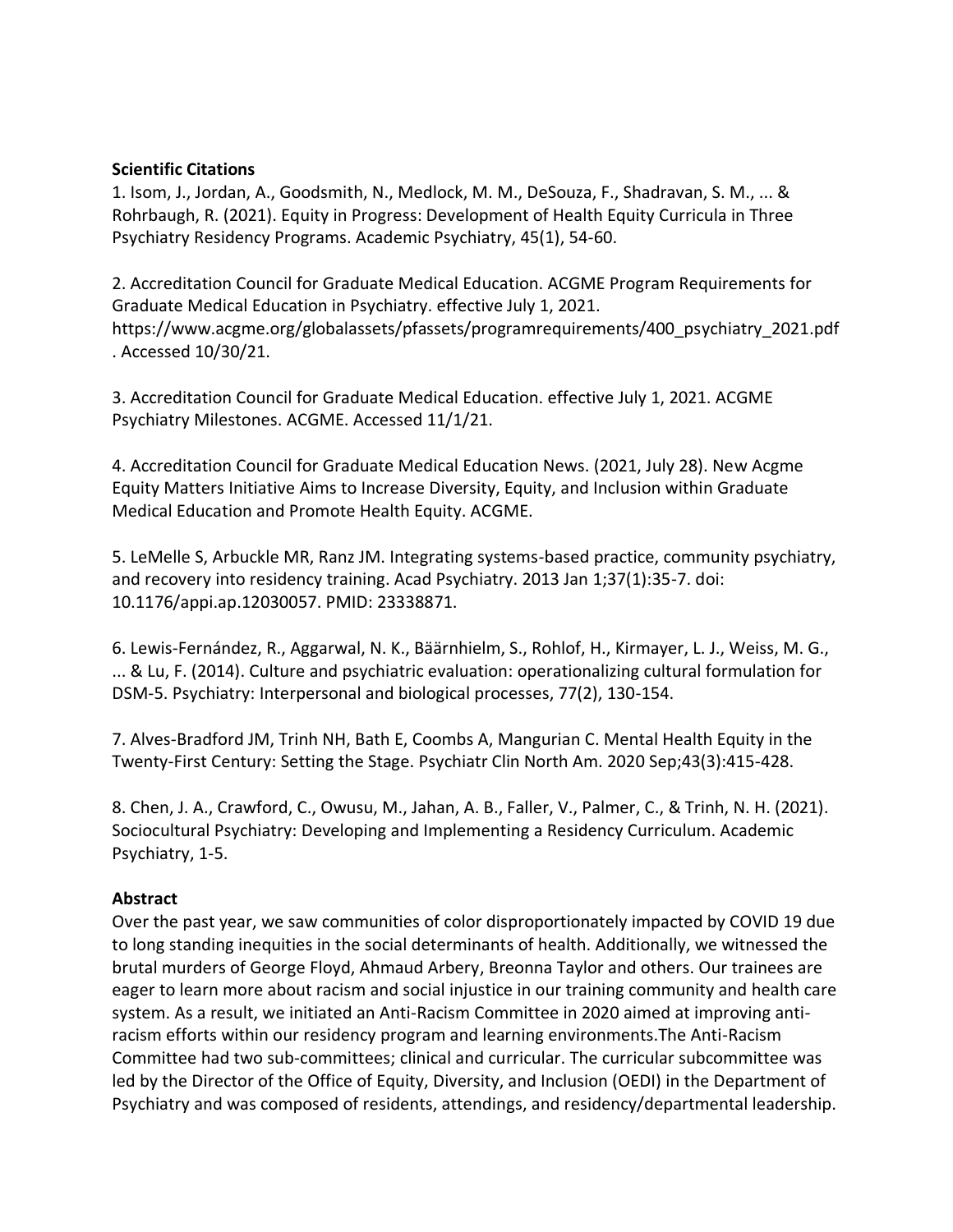Upon review, it was clear that an anti-racism, health equity and justice focused approach to the psychiatry residency curriculum was needed. New content on self-identity, intersectionality, power and privilege was added, additionally content on cultural psychiatry, health care disparities and systems based practice was increased<sup>( $5$ )( $6$ ) and new teaching modalities were</sup> added to engage and challenge residents. This curriculum aims to

1. Create safe spaces for residents, faculty and other staff to share personal experiences and collaborate to expand our understanding of equity and justice

2. Help residents build self-awareness and cultural humility

3. Help residents explore the impact that lack of equity and justice has on the people/populations that we serve and on us as providers

4. Help residents recognize systemic inequities in our systems of care and give them an opportunity to practice the skills to effect change in these systems

Through the lens of the socio-ecological framework, residents are taught to examine individual, institutional, community level and systemic barriers that contribute to mental health inequities and strategies to address these barriers<sup>(7)</sup>. Using the critical race theory's principles to inform the development of this curriculum ensures that residents are acknowledging the intersectionality between racism and mental health<sup>(1)</sup>. A longitudinal health equity curriculum was created with each PGY level focusing on specific aspects of health equity, including selfidentity, cultural formulation, ethno-racial disparities, and systems based practice<sup>(5)(6)</sup>. This is accomplished through interactive didactics, health equity and justice-related supervision, miniteam rounds and discussions, case conferences taught by racially diverse faculty and presenters from other disciplines and institutions.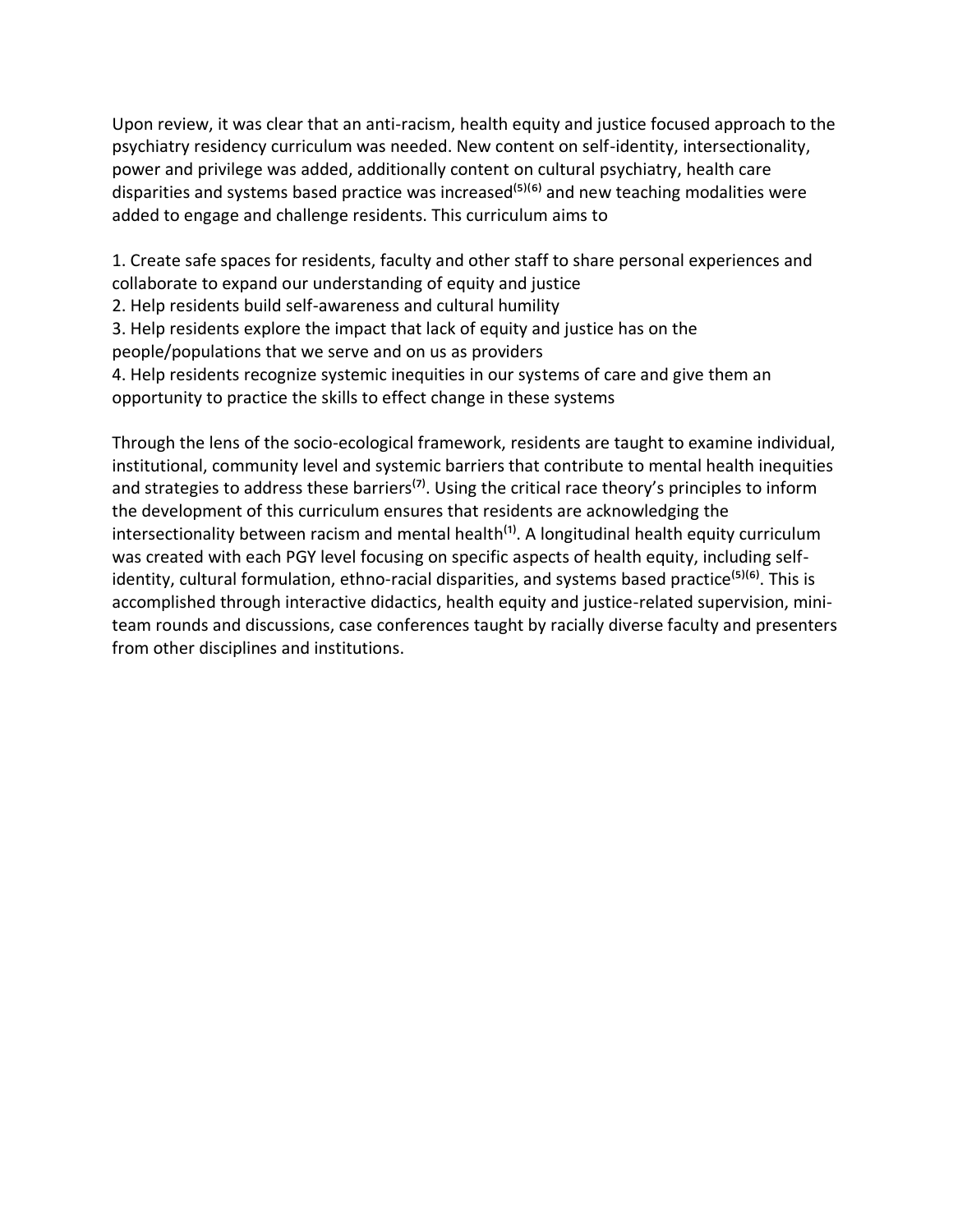#### **Title**

The Dr. June Jackson Christmas Summer Program for First Year Medical Students

### **Presenters**

Patrice Malone, MD, PhD David Leonardo, MD, PhD Karen Cruz, BA Melissa Arbuckle, MD, PhD

# **Educational Objective**

After viewing this poster, attendees will 1) Have an increased awareness of the dearth of ethnic and racial diversity in the profession of psychiatry 2) Appreciate the feasibility of developing a program of their own to recruit, encourage, and support minority medical students interested in psychiatry.

# **Practice Gap**

In 1991, the AAMC launched a national campaign to increase enrollment of underrepresented minority (URM) medical students matriculating in medical school from 1,485 to 3,000 by year 2000 called Project 3000 by 2000. Unfortunately, instead of an increase in URM enrollment there was a dramatic decline as a result of bans on affirmative action in many states. For instance, in California, Florida, Texas and Washington there was a 27.5% and 30% drop in Latino and African-American enrollment in medical schools. In 2012, 16% of the US population was Latino and 14% African-American, but constituted 9% and 7%, of medical students.

Medical schools have been actively trying to increase the diversity of their students through a number of initiatives. Of course, there is a trickle-down effect that extends to residency programs, making some medically specialties disproportionately underrepresented in terms of minorities [1]. In psychiatry residency programs, for instance, African-Americans and Latinos consist of 6.2% and 7.7% of the residents [2].

It is imperative to increase the diversity of mental health providers, because we know this is key in reducing mental health care disparities. This is due in part to the idea that minority providers treat a higher proportion of minority patients. Moreover, the ethnic match between providers and clients encourages patients to stay in treatment. We know that the therapeutic alliance between patient and physician in psychiatry is so important because diagnoses do not rely on lab tests, but on the trust built between two individuals. With this in mind, it makes sense that the rapport needed to properly diagnose a patient and for patients to comply with treatment can be directly impacted by the patient's views of their provider, which may ultimately effect the therapeutic alliance. Thus, it is crucial for the field of medicine and certainly psychiatry to be diverse in every way possible.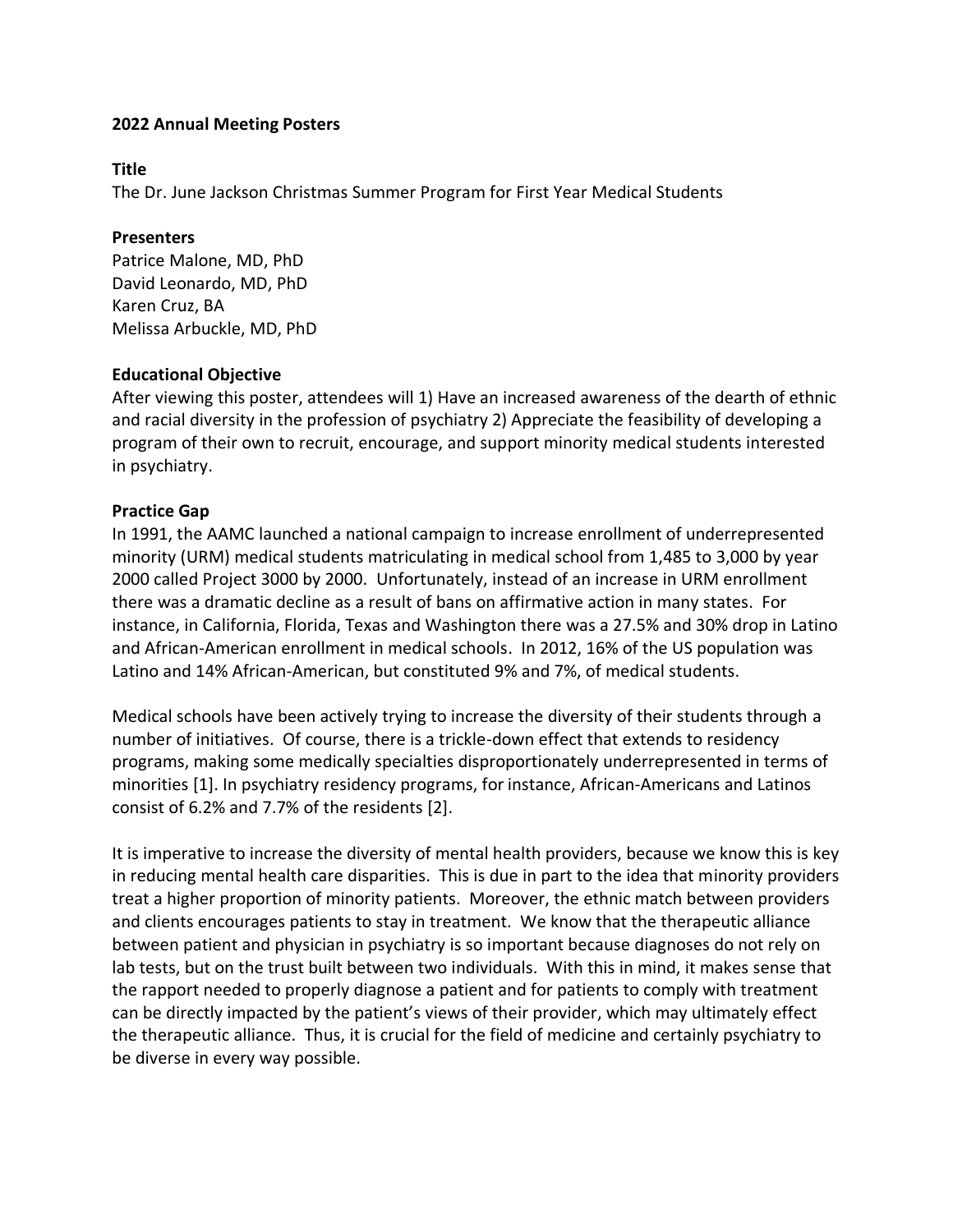The question is how do psychiatry residency programs recruit and retain minority psychiatrists? The answer seems simple and straight forward, but is difficult to implement otherwise this would not be a current issue. Some ideas are (1) to provide opportunities for medical students to collaborate with faculty in psychiatry on diversity issues, research, recruitment and retention; (2) to foster education of faculty members, staff and trainees on the need for diversity and the importance of URM from different cultural backgrounds as incoming trainees; and (3) to encourage close communication and collaboration between Psychiatry Training Directors, Diversity Programs, Multicultural Affairs Offices, and Trainees. Regardless, what is clearly and obviously needed, is a critical mass of minority students leading to residents and ultimately faculty to address many of these concerns.

### **Scientific Citations**

1. Deville C, Hwang W, Burgos R, Chapman CH, Both S, Thomas CR. Diversity in Graduate Medical Education in the United States by Race, Ethnicity, and Sex, 2012. JAMA Intern Med. 2015;175(10):1706–1708.

2. American Psychiatric Association. Resident/Fellow Census 2019. Published Nov 2020. psychiatry.org. Accessed 11/1/21

### **Abstract**

Background: Psychiatry is uniquely affected by the dearth of ethnic and racial diversity. To this end, The Dr. June Jackson Christmas Medical Student Summer Fellowship in Psychiatry was created for medical students from underrepresented racial and ethnic groups who have just completed their first year of training.

Methods: The Dr. June Jackson Christmas Program was started in 2016 with 5 medical students with a 5-week clinical experience that was funded initially by an APA/SAMHSA Minority Fellowship and now is support by a gift from the Leon Levy Foundation. Clinical track students rotate on 5 different clinical sites: mobile crisis, outpatient, inpatient, comprehensive psychiatric emergency program, and the consultation liaison psychiatric service. In 2017, the program was expanded to include an 8-week research track funded by the NIMH. Research track students are paired with a Principal Investigator to conduct clinical research. The program is advertised broadly and accepts student applications from all LCME-accredited medical schools. All participants are financially supported with a stipend that translates to \$700 per week for their participation. Students are paired with a resident or fellow mentor, participate in didactics, and attend weekly fieldtrips in the community to witness psychiatry outside of the academic setting--all in an effort to reinforce and broaden their interest in psychiatry.

Results: Since 2016, 29 students from 22 medical schools have participated, 19 students in the clinical track and 10 in the research track. Over time the program was modified to ensure that the students were able to obtain a basic understanding in psychiatry prior to beginning their clinical rotations by having their first week consist of didactics instead of weekly lectures. The clinical track was put on hold in 2020 due to the COVID-19 pandemic and only accepted one Columbia University medical student in Summer 2021 due to restrictions for visiting students.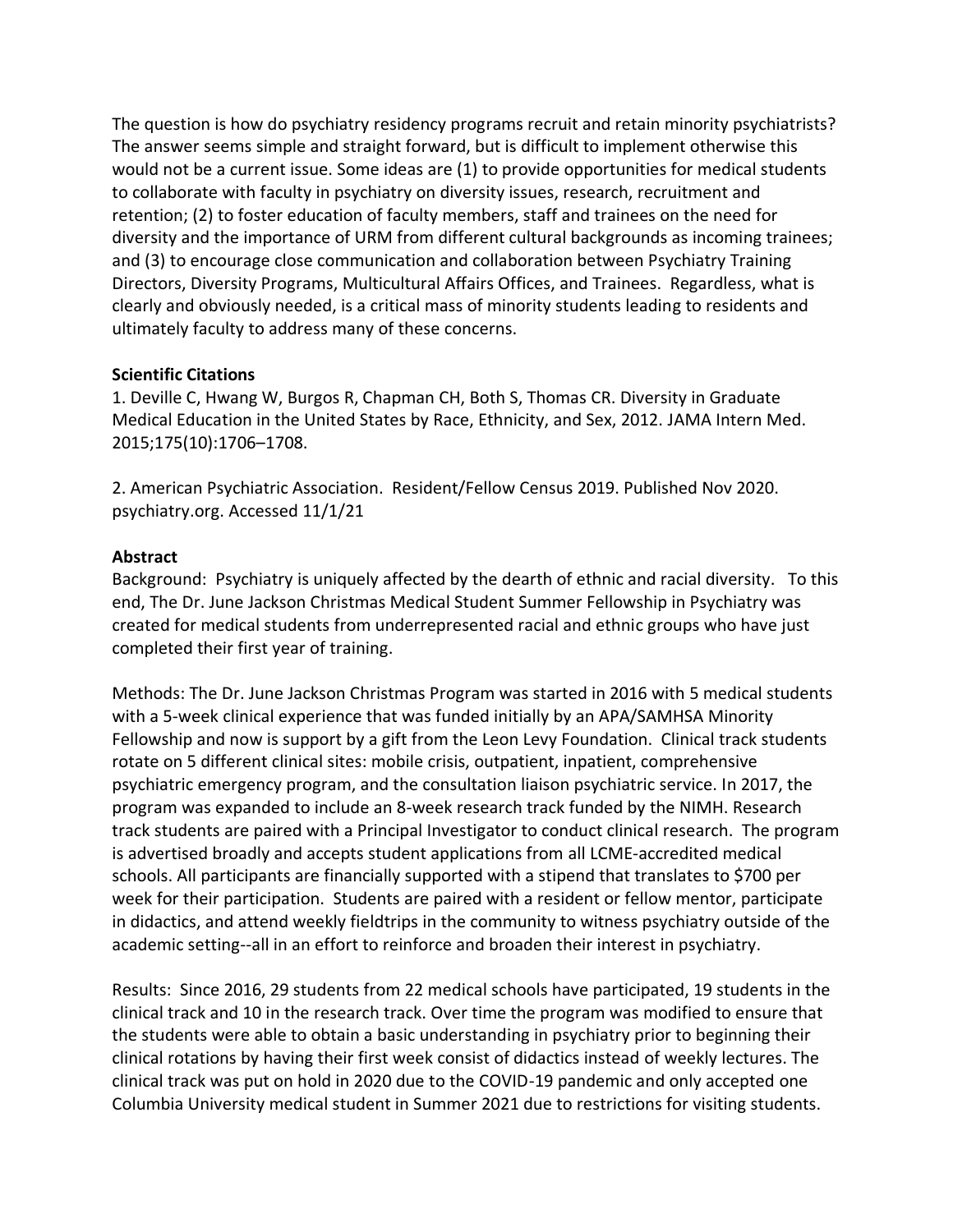During the pandemic, the research track was held virtually in both 2020 and 2021. Feedback following the program has been overall positive. Participants report that they benefit from getting a more well-rounded view of what a profession in psychiatry has to offer and they enjoy connecting with other students who having similar interests. Among those participants who have since graduated from medical school (n=16), 11 (69%) have now entered psychiatry residency.

Conclusions: This summer program has created an opportunity for medical students from historically underrepresented racial/ethnic groups to expand their exposure to psychiatry through additional clinical and research experiences. The clinical experience goes well beyond what they would normally receive during their psychiatry clinical clerkship and the mentored research projects provide a better understanding of the scientific breadth of possibilities in psychiatry. Our primary ongoing challenge remains funding support.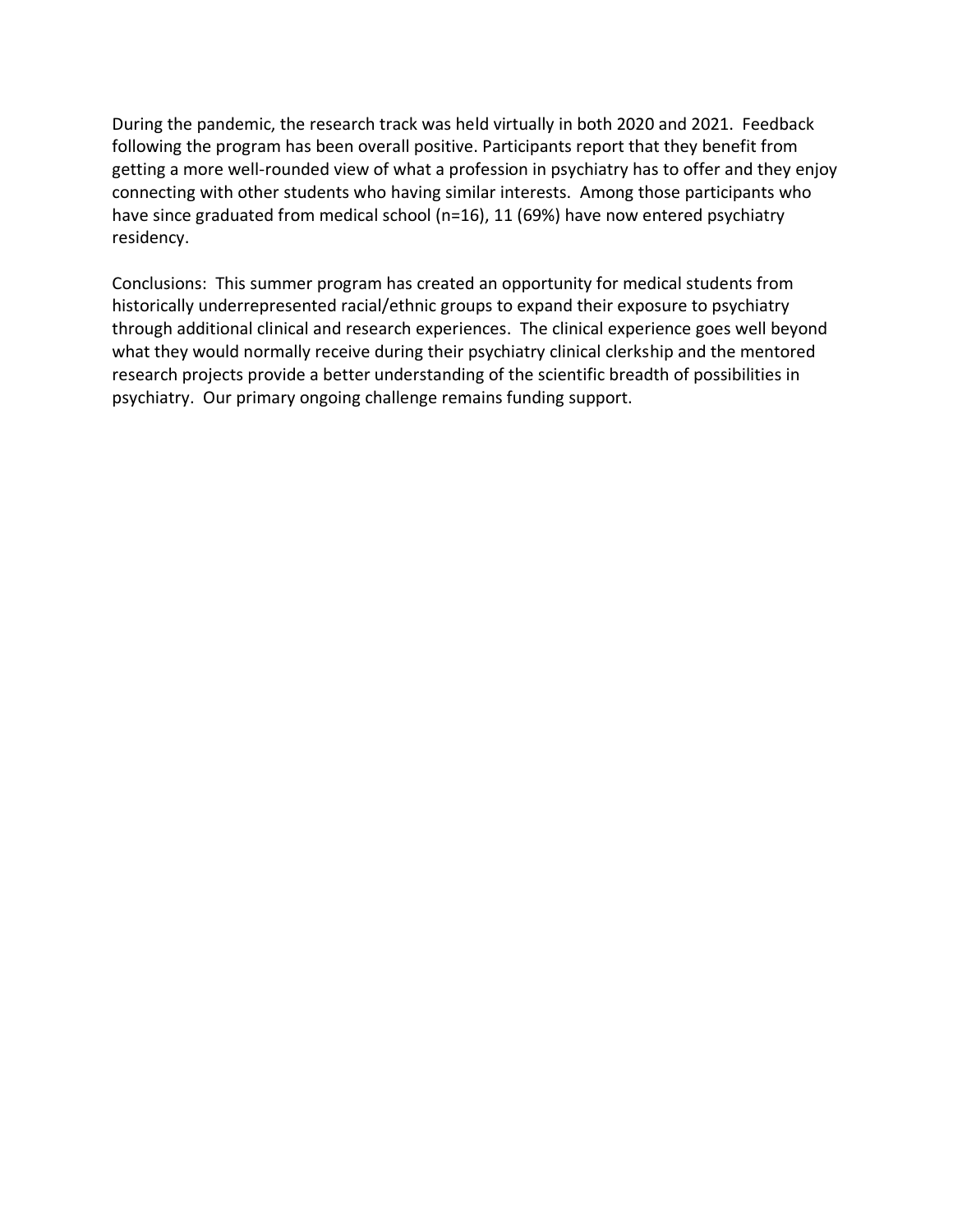#### **Title**

Revamping Fellowship Didactics: Creating a Framework to Improve the Consistency and Quality of Didactic Education

### **Presenters**

Jenna Triana, BS,MD Thomas Briese, MD Jacquetta Blacker, MD

### **Educational Objective**

1. Examine the difficulties in creating and implementing a didactic curriculum, consistent in content and quality across years, in child and adolescent psychiatry fellowship programs 2. Consider the important decision points in creating a didactic curriculum, including topic selection, time distribution, and selection of presenters

3. Present an approach to the development of a didactic framework to improve the overall quality of didactics that can be utilized every year

# **Practice Gap**

Didactic instruction is a key component of all GME training programs. It is intended to supplement and enhance clinical training experiences, and to provide knowledge not obtained through clinical learning. Per ACGME requirements for Child and Adolescent Psychiatry (CAP) Fellowships, "Didactic and clinical experiences must be of sufficient breadth and depth to provide fellows with a thorough, well-balanced presentation of the generally-accepted observations and theories, as well as the major diagnostic, therapeutic, and preventive procedures in child and adolescent psychiatry." [ACGME, 2020] It is the responsibility of individual programs to develop their own clinical and didactic curricula to meet this criterion, though due to program differences, there is no single approach to didactic curriculum development [Pinilla, 2020].

# **Scientific Citations**

1. ACGME Program Requirements for Graduate Medical Education in Child and Adolescent Psychiatry. ACGME-approved focused revision: June 13, 2020; effective July 1, 2020. 2. Pinilla S, Lenouvel E, Strik W, Klöppel S, Nissen C, Huwendiek S. (2020). Entrustable Professional Activities in Psychiatry: A Systematic Review. Acad Psychiatry. 44(1): pages 37-45. https://doi.org/10.1007/s40596-019-01142-7

3. Lewis, M. (Ed.). (2017). Child and adolescent psychiatry: A comprehensive textbook (5rd ed.). Lippincott Williams & Wilkins Publishers.

4. Ross DA, Rohrbaugh R. (2014). Integrating neuroscience in the training of psychiatrists: a patient-centered didactic curriculum based on adult learning principles. Academic Psychiatry. 38(2): pages 154-62. http://doi.org/10.1007/s40596-014-0055-5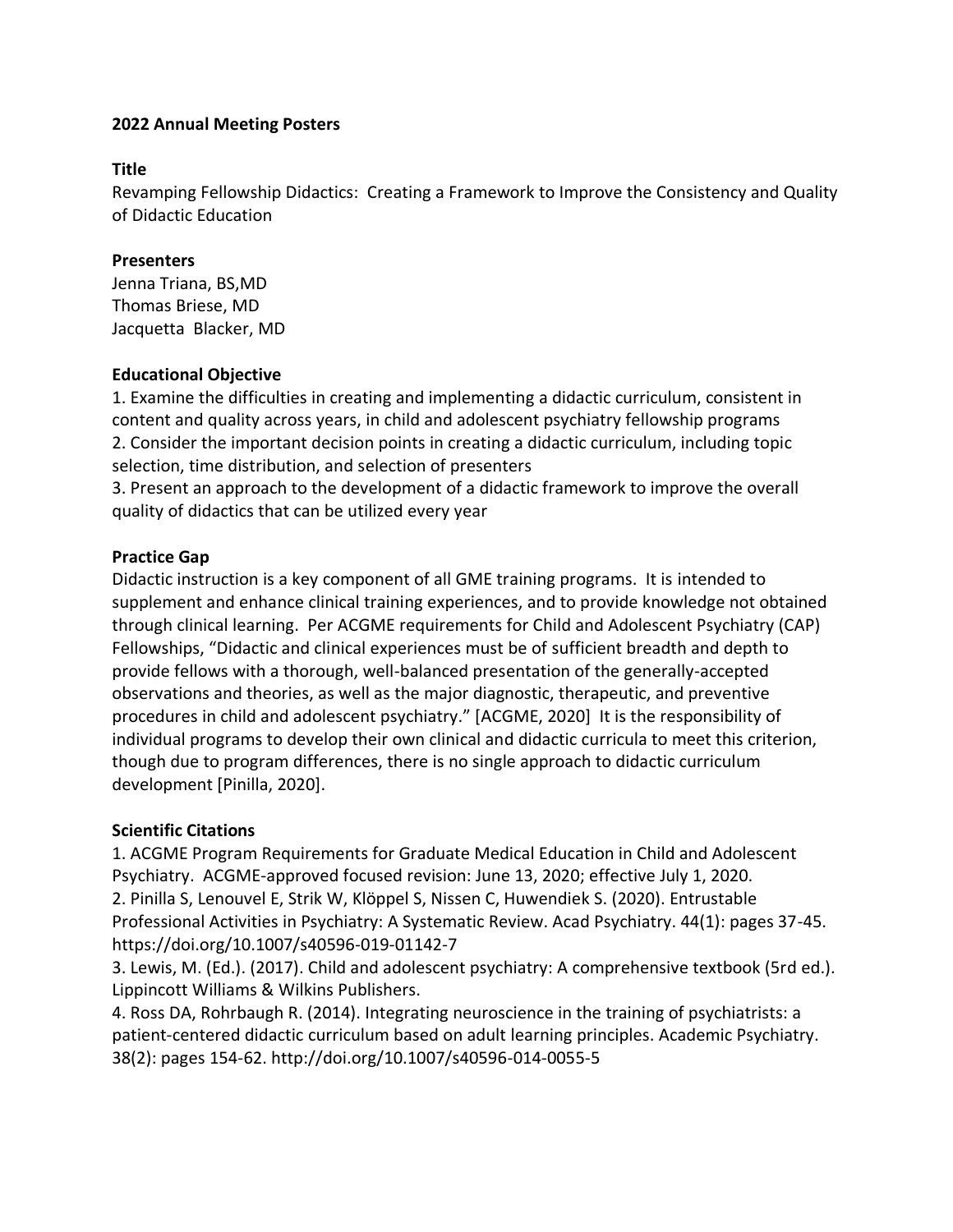#### **Abstract**

Historically, in our CAP Fellowship, didactics series were planned and taught by the chief fellows. To improve educational quality, this gradually transitioned to planning by program leadership with teaching from department faculty identified as subject matter experts. However, with annual variability in fellow feedback and no curricular framework, didactics were inconsistent in quality and missed some key educational goals.

Here, we describe our approach in designing a structured, standardized annual didactics series. We used fellow feedback, ACGME criteria [ACGME, 2020], and comprehensive texts such as "Lewis's Child and Adolescent Psychiatry" [Lewis, 2017]. We describe a year-long didactic framework that meets our program's educational goals and remains flexible for arising needs and teacher availability. We arranged some topics into "blocks" across consecutive weeks (e.g. psychopathology, mood disorders) and others into longitudinal threads throughout the year (e.g. development, neuroscience, and diversity, equity & inclusion) [Ross, 2014]. We developed clear goals and objectives across key topic areas and not just each individual seminar. The framework is structured to accommodate future choices of teaching two years together or splitting first and second year teaching while keeping the schedule intact.

For many blocks, we identified psychologist and psychiatrist experts to co-teach their different approaches during the same seminar. We used social workers, occupational therapists, and providers from other specialties where appropriate. We invited subject matter experts from both within and outside our home institution; by including faculty from other systems, this helped fellows build their networks for local clinical services and career development.

We piloted these changes in the spring semester of 2021 and fully implemented them for the 2021-22 academic year. Fellow feedback of the changes has been overwhelmingly positive. We share our framework with other programs to help create CAP didactics that are more consistent in content and quality across other programs.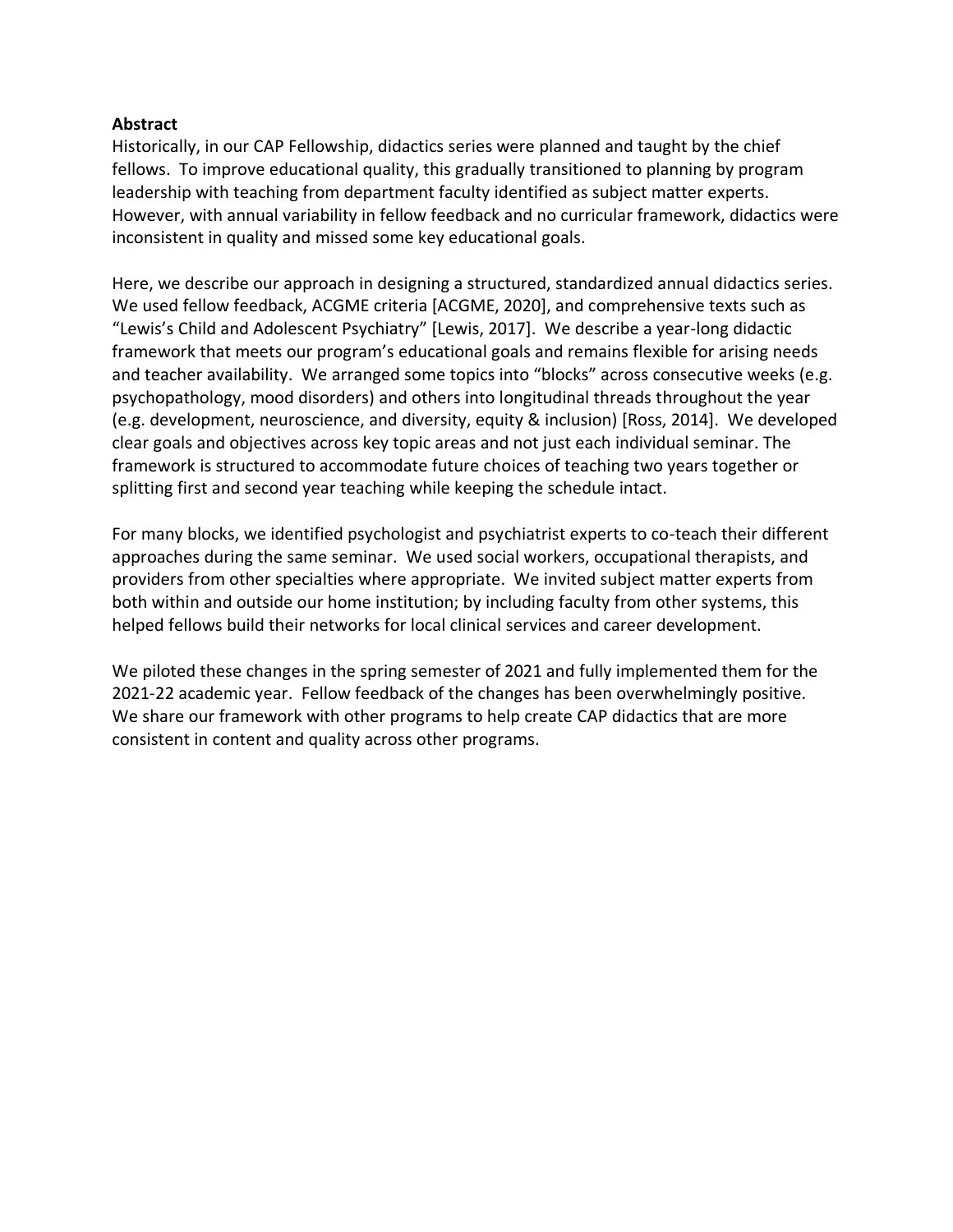#### **Title**

Establishment of a global mental health virtual rotation between a U.S. and Chinese Medical Center: a Resident-Led Initiative

#### **Presenters**

Margaret Wang, MD Bernice Yau, MD Zhaouyu Gan, MD Adam Brenner, MD

### **Educational Objective**

- 1. Understand the importance of global mental health resident training experiences towards developing psychiatrists interested in serving diverse patient populations
- 2. Describe how our global mental health virtual elective was created based on identified resident learning needs at the two partnering institutions
- 3. Understand our pair-based learning program design conducted using technology during the COVID-19 pandemic
- 4. Identify strengths and weakness of a virtual global mental health rotation
- 5. Discuss outcomes of this virtual elective and implications for further areas of change and improvement.

# **Practice Gap**

Mental, neurological, and substance-use disorders comprise greater than 10% of the global burden of disease, but human resources and effective treatments are unevenly distributed across and within nations (Patel & Prince, 2010). Global health training in psychiatry residencies develops leaders who gain new insights into health disparities and increased interest in working with underserved and multicultural communities (Van Dyke et al., 2011). Additionally, though there has been a rise in psychiatry trainees' interest in global health training opportunities, very few psychiatry residencies offer such training opportunities, especially when compared to other fields of medicine (Tsai et al., 2014).

To meet this gap, residents in 2020 at the University of Texas, Southwestern Medical Center, (UTSW) led the development of a global and cultural psychiatry concentration with didactics and electives spanning training years. As part of this greater initiative, the UTSW residents formed a collaboration with the psychiatry department at Sun Yat-Sen University in China to develop a bilateral medical education program for residents at both institutions based in China. Due to international travel being disrupted by the COVID-19 pandemic, the UTSW-SYSU China elective was transformed into a virtual course for residents of UTSW and SYSU that matched peers into a "pair" model, with faculty involvement and teaching from both institutions, that ran for three weeks.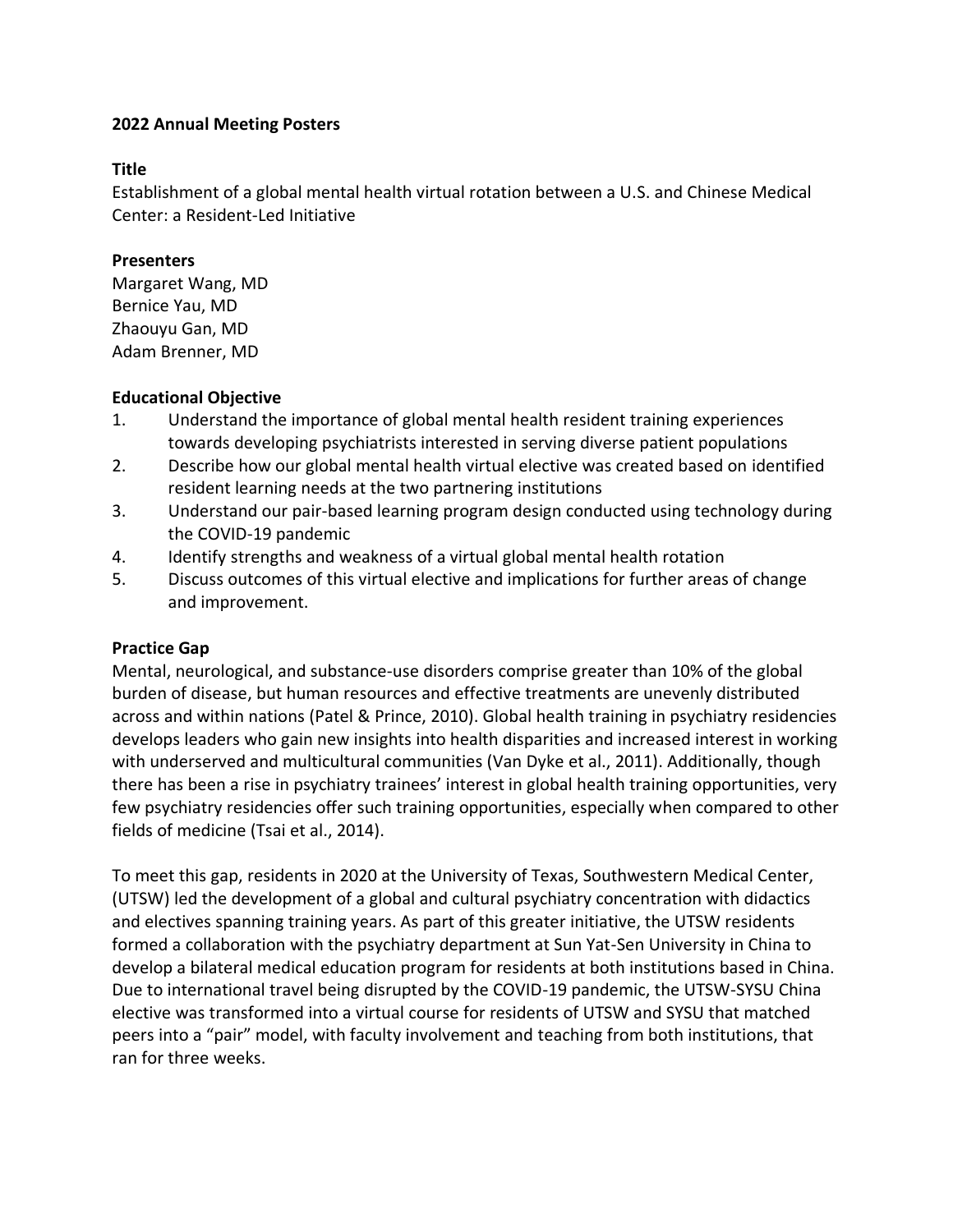#### **Scientific Citations**

American Board of Pediatrics. (2017). Global Health in Pediatric Education: An Implementation Guide for Program Directors. American Board of Pediatrics, 144.

American Psychiatric Association. (2020). Resource-Document-2020-Developing-Global-Mental-Health-Curriculum.pdf. American Psychiatric Association.

Patel, V., & Prince, M. (2010). Global Mental Health: A new global health field comes of age. JAMA?: The Journal of the American Medical Association, 303(19), 1976–1977. https://doi.org/10.1001/jama.2010.616

Tsai, A., Fricchione, G., Walensky, R., Ng, C., Bangsberg, D., & Kerry, V. (2014). Global Health Training in U.S. Graduate Psychiatric Education. Academic Psychiatry?: The Journal of the American Association of Directors of Psychiatric Residency Training and the Association for Academic Psychiatry, 38(4), 426–432. https://doi.org/10.1007/s40596-014-0092-0 Van Dyke, C., Tong, L., & Mack, K. (2011). Global mental health training for United States psychiatric residents. Academic Psychiatry: The Journal of the American Association of Directors of Psychiatric Residency Training and the Association for Academic Psychiatry, 35(6), 354–359. https://doi.org/10.1176/appi.ap.35.6.354

# **Abstract**

This poster describes the process of developing and an overview of a global mental health rotation between the psychiatry departments at UT Southwestern Medical Center (UTSW) (U.S.) and Sun Yat-Sen University (SYSU) (China). Key stakeholders who were likely to be at the institutions long-term were identified (UTSW program director, SYSU program director), along with a UTSW senior resident lead who would guide a junior resident to continue the partnership after the senior resident graduates. Residents at both institutions identified learning needs and UTSW residents worked with both program directors to develop the curriculum content while referencing existing implementation guides (American Psychiatric Association, 2020)(American Board of Pediatrics, 2017). The course development took over a year. Each institution underwent institutional approval for the virtual international elective. The course was conducted using Zoom three-to-four times a week over three weeks and accounted for time differences between the U.S. and China. One of the program directors provided supervision and the course utilized a "pair" model, where two UTSW trainees were paired with two SYS trainees to work on assignments together to foster partnership. Course objectives that were met through didactics, group discussion and journal clubs were comparing the history of mental health, practices and treatment, psychiatric medical education, and current clinical care gaps between the U.S. and China. Educational themes per week were ethics and education, systems and social determinants, and clinical practice. In addition, resident "pairs" prepared a comparative case conference on a similar clinical case seen in China versus the United States to enhance understanding of different clinical practices and systems. Faculty from both institutions were allotted teaching time. Qualitative feedback regarding participation in a global health course conducted virtually were collected at the beginning, throughout and end of the course and a survey was sent to participating faculty and trainees to discuss strengths and challenges of the course.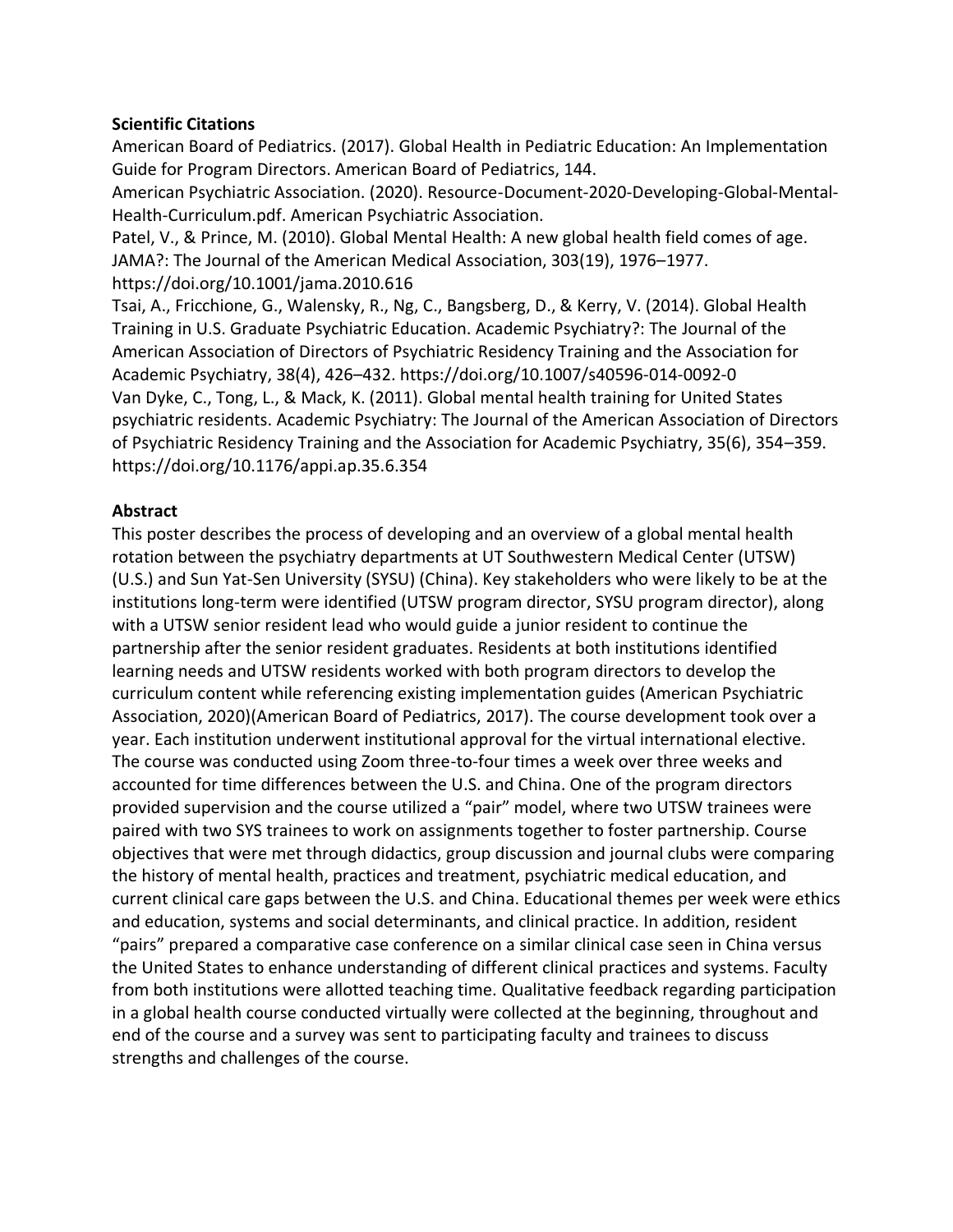A virtual global mental health rotation with learners and faculty at the partnering institution is one viable method of continuing global health education during the Covid-19 pandemic. In lieu of international clinical experiences, comparable clinical rotations were made for residents on the rotation at refugee clinics. Building clinical care experiences, such as telehealth, into the rotation is a goal for the future, but is limited by differing time zones. A virtual and pair format with faculty input during didactic times allowed learners to discuss and gain perspective into differing mental health practices and training and to enhance communicating in a cross-cultural setting. While U.S. trainees were more interested in health systems, SYSU trainees were more in clinical care experiences and faced more language barriers, which co-residents tried to address with translation. We plan to continue to collaborate internationally in curriculum content and delivery and address identified weaknesses in the upcoming years.

Poster developed by PGY4 resident Margaret Wang, MD and PGY3 resident Bernice Yau, MD mentored by AADPRT member Adam Brenner, MD and attending Zhaoyu Gan, MD.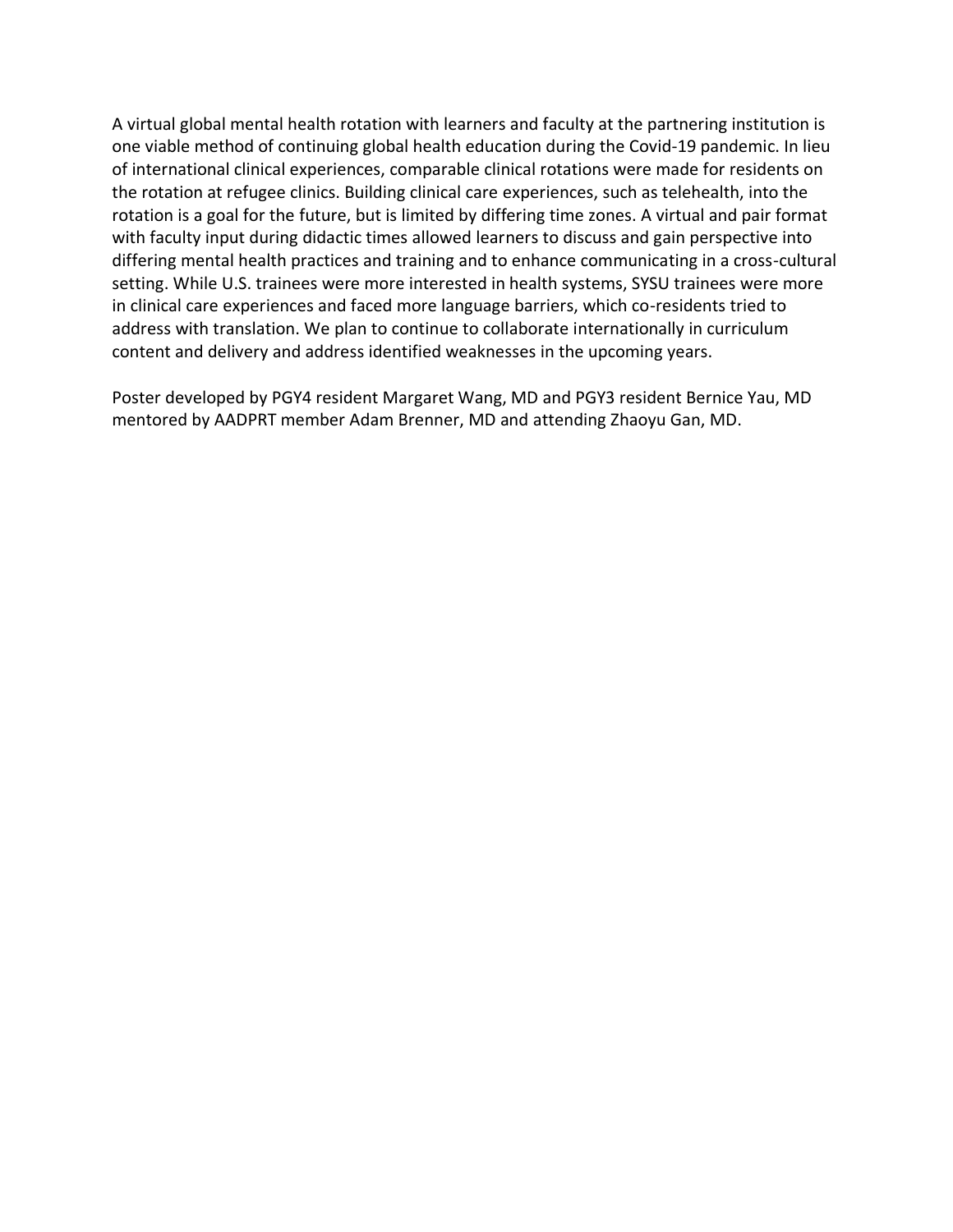#### **Title**

Resident Teaching Performance Improvements in Creating an Active Learning Environment

#### **Presenters**

Allie Thomas-Fannin, MD Magdalena Maginot, BS

### **Educational Objective**

-To provide new methods of giving effective feedback to residents via feedback from medical students.

-To determine if the novel Residents-as-Teachers workshop is effective at improving resident teaching performance

# **Practice Gap**

It is difficult to implement effective resident feedback for a residency training program. Medical students have been underutilized in their feedback of resident performance, despite medical students often working closely with residents and resident interest in receiving formative feedback from medical students. Increasing amounts of residents wish to become educators as part of their career. There is a need to increase effective resident feedback and foster their identities as teachers, which may be best evaluated with those who residents are teachingmedical students.

# **Scientific Citations**

1) Moza, R., Villafranco, N., Upadhya, D., Mitchell, K., Ward, M., Singhal, G., & Turner, T. (2015). Academy of

Resident Educators: A Framework for Development of Future Clinician-Educators.?Journal of graduate medical

education,?7(2), 294–295. https://doi.org/10.4300/JGME-D-14-00718.1

2) Watling C. (2014). Resident teachers and feedback: time to raise the bar.?Journal of graduate medical

education,?6(4), 781–782. https://doi.org/10.4300/JGME-D-14-00493.1

3) Sargeant, J., Mann, K., & Ferrier, S. (2005). Exploring family physicians' reactions to multisource feedback:

perceptions of credibility and usefulness.?Medical education,?39(5), 497–504.

https://doi.org/10.1111/j.1365-

2929.2005.02124.x

4) Tuck, K. K., Murchison, C., Flores, C., & Kraakevik, J. (2014). Survey of Residents' Attitudes and Awareness

Toward Teaching and Student Feedback.?Journal of graduate medical education,?6(4), 698– 703. https://doi.org/10.4300/JGME-D-14-00221.1

5) Katz-Sidlow, R. J., Baer, T. G., & Gershel, J. C. (2016). Providing rapid feedback to residents on their teaching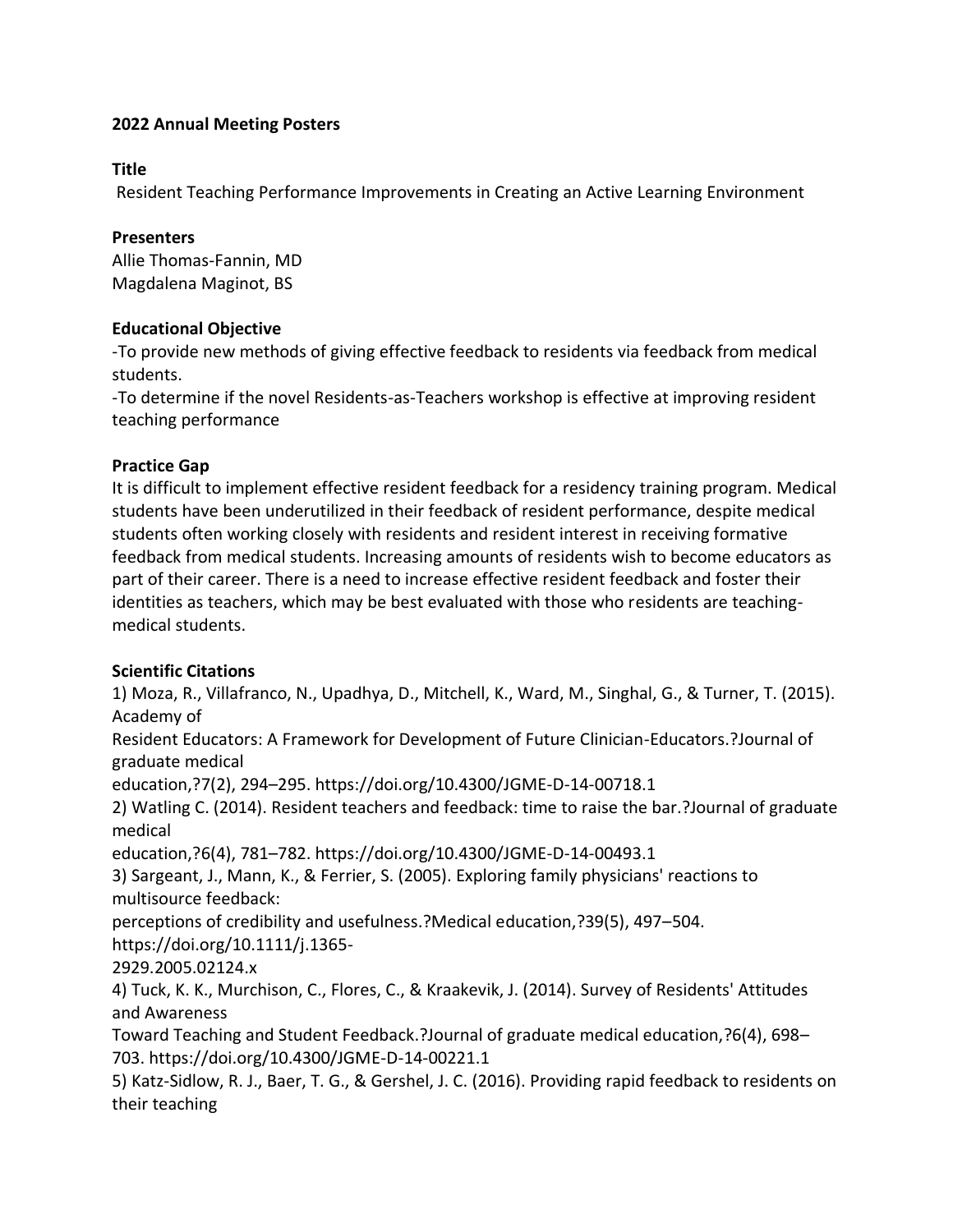skills: an educational strategy for contemporary trainees. International journal of medical education, 7, 83–86.

https://doi.org/10.5116/ijme.56dc.908a

6) Yuan, D., Bridges, M., D'Amico, F. J., & Wilson, S. A. (2014). The effect of medical student feedback about

resident teaching on resident teaching identity: a randomized controlled trial. Family medicine, 46(1), 49–54.

7) Colletti L. M. (2000). Difficulty with negative feedback: face-to-face evaluation of junior medical student clinical

performance results in grade inflation. The Journal of surgical research, 90(1), 82–87. https://doi.org/10.1006/jsre.2000.5848

# **Abstract**

Residents have identified that interest and engagement are important to improve their teaching skills.1 However, residents have reported that faculty-driven feedback is difficult to internalize, and is dismissed when it does not align with resident's self-assessment.2,3 Additionally, medical student feedback has been under-utilized for resident formation.4 Student-driven feedback may have a role as a majority of residents have reported valuing student feedback in teaching and creating changes in future educational sessions.5

Methods: Indiana University School of Medicine Vincennes Psychiatry Program is a new psychiatry program located within a rural setting. This program has student learners from various graduate level medical education programs. A novel combination of formative assessment and Resident-as-Teachers (RaT) workshops on resident teaching effectiveness was developed to assess outcomes in resident teaching identity and student performance at the program. The Resident-as-Teachers workshop consisted of instructional sessions to improve in teaching ability, based heavily on a previous model utilized by Yuan et al.6 Student surveys were developed to evaluate resident performance. The student surveys were adapted from surveys from Indiana University and from a publication from University of Michigan.7 The survey consisted of broad categories (with sub-categories) including Role Modeling (Knowledge; Interpersonal Relationships with Staff and Students; and Interpersonal Relationships with Patients), Attention to Teaching (History and Interview; Physical Exam; Differential Diagnosis/Problem List; and Diagnostic/Therapeutic Planning), Active Learning Environment (Self-Education and Team Education), and Feedback (Written Skills and Oral Skills). Students answered Likert-scaled surveyquestions at the end of their rotation about residents with which they worked. This feedback was then shared with the residents for formative feedback about their teaching performance.

Results: On a sample of 3 PGY-1 residents with first and second quarter (July 2020-December 2020) survey responses (n=10) versus the same 3 PGY-1 residents with third and fourth quarter (January 2021-June 2021) survey responses (n=6), analysis of performance on survey topics on the category of Active Learning Environment, which included 2 subtopics of Self-Education and Team Education, showed near statistical significance in improvement of scores between surveys from the first and second quarters versus the third and fourth quarters (P one-tail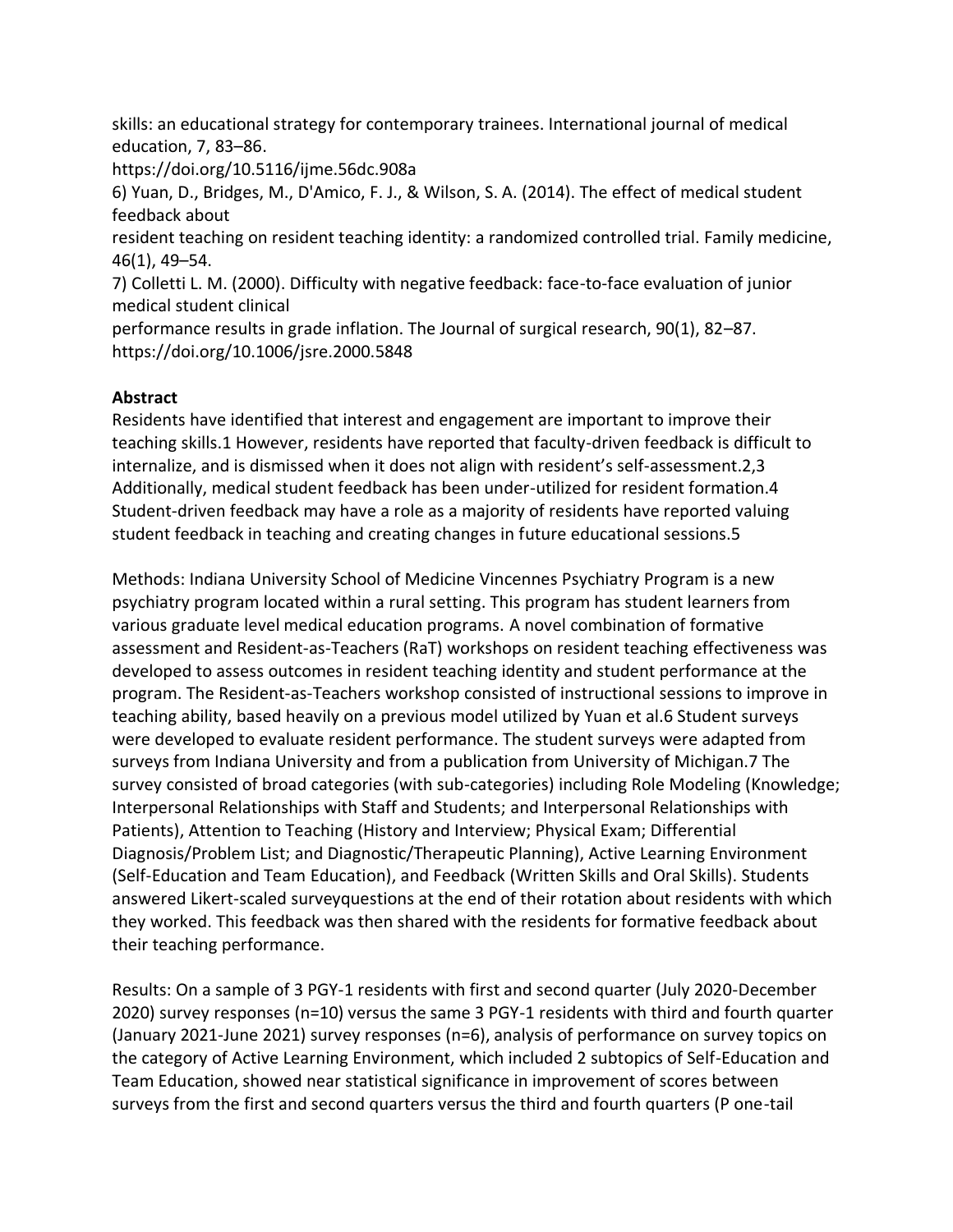0.0306, P two-tail 0.0613). The subtopic of SelfEducation was found to have near statistical significance in improvement for residents seeking out learning opportunities for their students (P one tail 0.0261, P two tail 0.0522). The subtopic of Team Education was found to have statistically significant improvement within the skill of consciously utilizing downtime to incorporate learning opportunities (P one-tail 0.00748, P two-tail 0.0150).

Conclusion: These results suggest that incorporating medical student feedback in resident performance evaluation and having formative feedback on teaching ability may be a meaningful and useful tool to improve resident performance, especially when teaching residents to increase their students' learning opportunities. Limitations of these results was small sample size. Directions for future research include comparing resident self-evaluation with student survey results to determine if there are inconsistencies between the interpretations of resident performance.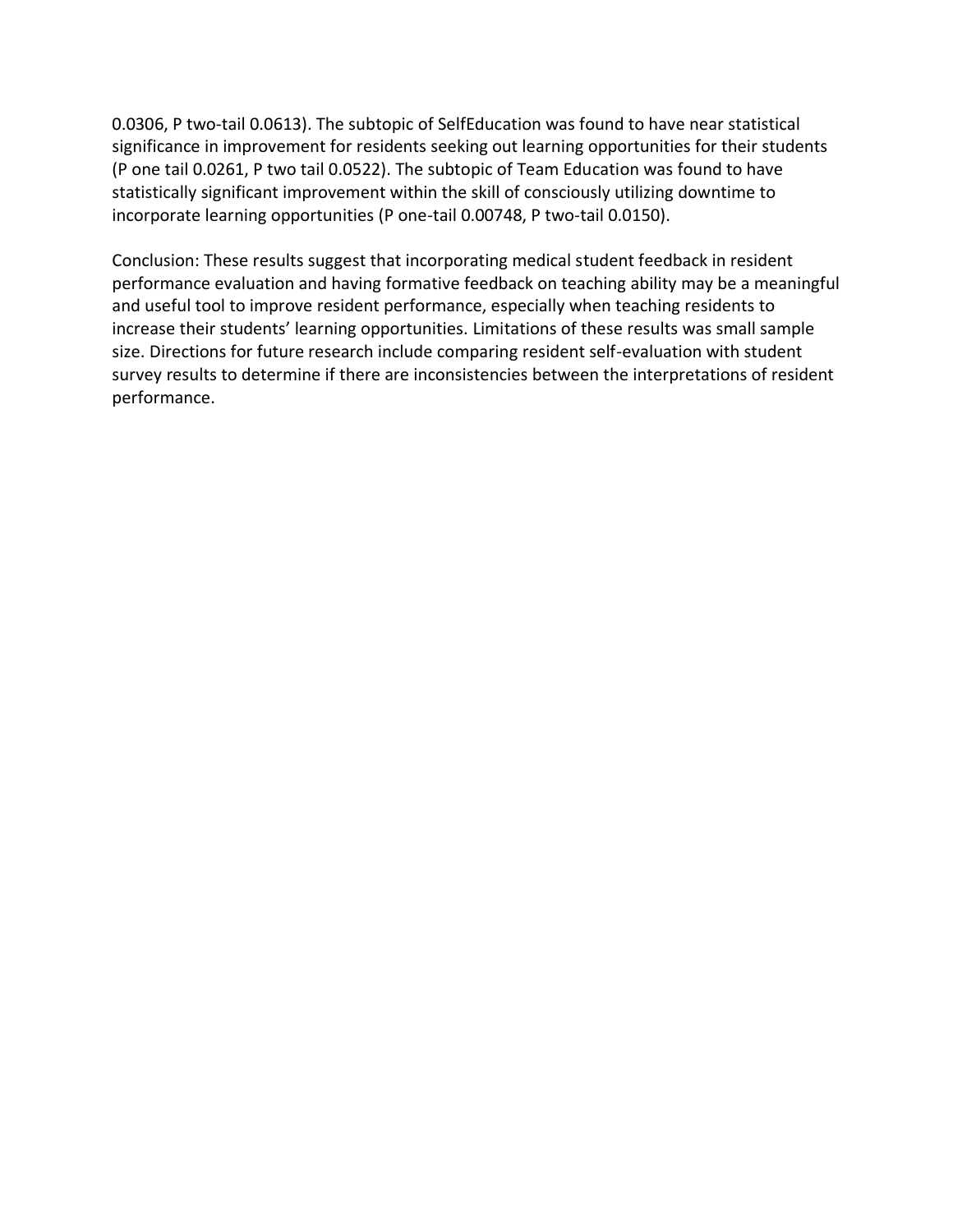#### **Title**

Evolving Landscape of Psychiatry-The role of digital technology during psychiatry residency training

### **Presenters**

Suneeta Kumari, MPH, MD Jayasudha Gude, MD Daniel Weiner, MD Saba Afzal, MD Ramon Solhkhah, MD

# **Educational Objective**

Educational Objectives:

1) To explore the current advances in the trends of digital psychiatry.

2) To emphasize the importance of resident awareness about digital technologies and to educate residents about the quality and accessibility of innovative digital tools/technologies that improve patient care.

### **Practice Gap**

Practice Gap: The practice of psychiatry is witnessing an evolving change over the past several years with a rapid progression since the beginning of the pandemic. There is an increase in the use of telepsychiatry, social media, smartphone apps, and artificial intelligence to improve the efficacy and standards of the delivery of mental health care. Given the global shortage of psychiatrists and lack of adequate mental health resources, apps have emerged as a bridge to mental health treatment. The question that arises is "are the residents trained enough to meet these challenges of digitalization in the future?"

The use of artificial intelligence and machine learning can further impose challenges, as psychiatry residents do not necessarily understand how a particular algorithm or app was developed. The amount of experience in the use of technology varies among residents, and there is a pressing need for education and information about the various technologies used in mental health for better delivery of support and care.

# **Scientific Citations**

Torous, J., Bauer, A., Chan, S. et al. Smart Steps for Psychiatric Education: Approaching Smartphone Apps for Learning and Care. Acad Psychiatry 42, 791–795 (2018). https://doi.org/10.1007/s40596-018-0901-y Chandrashekar P. (2018). Do mental health mobile apps work: evidence and recommendations for designing high-efficacy mental health mobile apps. mHealth, 4, 6. https://doi.org/10.21037/mhealth.2018.03.02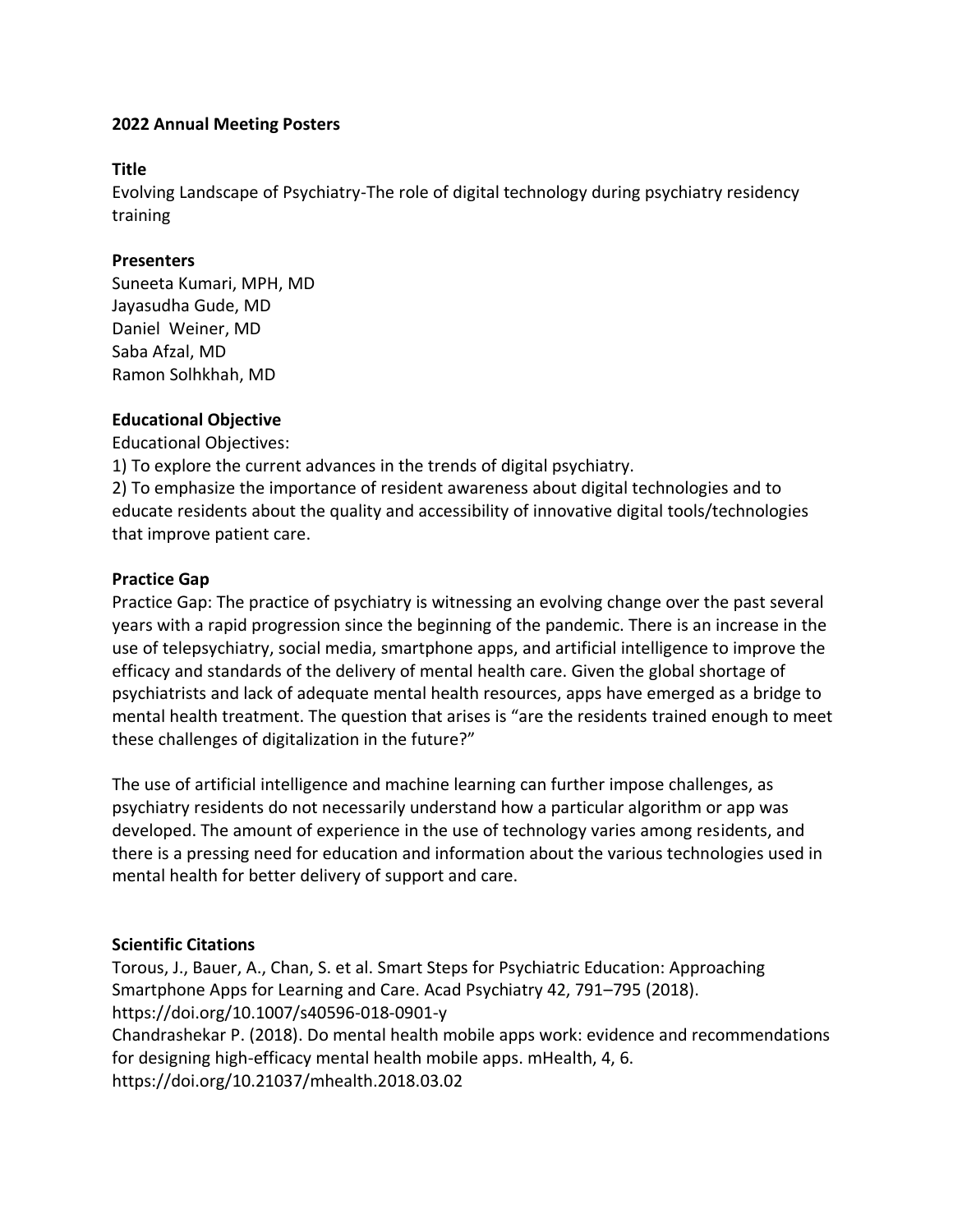Tabi, K., Randhawa, A. S., Choi, F., Mithani, Z., Albers, F., Schnieder, M., Nikoo, M., Vigo, D., Jang, K., Demlova, R., & Krausz, M. (2019). Mobile Apps for Medication Management: Review and Analysis. JMIR mHealth and uHealth, 7(9), e13608. https://doi.org/10.2196/13608 Chiauzzi, E., & Newell, A. (2019). Mental Health Apps in Psychiatric Treatment: A Patient Perspective on Real World Technology Usage. JMIR mental health, 6(4), e12292. https://doi.org/10.2196/12292

Torous, J., Bucci, S., Bell, I. H., Kessing, L. V., Faurholt-Jepsen, M., Whelan, P., Carvalho, A. F., Keshavan, M., Linardon, J., & Firth, J. (2021). The growing field of digital psychiatry: current evidence and the future of apps, social media, chatbots, and virtual reality. World psychiatry: official journal of the World Psychiatric Association (WPA), 20(3), 318–335. https://doi.org/10.1002/wps.20883

Hirschtritt, M. E., & Insel, T. R. (2018). Digital Technologies in Psychiatry: Present and Future. Focus (American Psychiatric Publishing), 16(3), 251–258.

https://doi.org/10.1176/appi.focus.20180001

Roth, C. B., Papassotiropoulos, A., Brühl, A. B., Lang, U. E., & Huber, C. G. (2021). Psychiatry in the Digital Age: A Blessing or a Curse? International journal of environmental research and public health, 18(16), 8302. https://doi.org/10.3390/ijerph18168302

### **Abstract**

Technology has made great advances and the use of laptops; smartphones have become inseparable from our daily lives. These advancements have made their way to healthcare fields. The field of psychiatry is undergoing a tremendous transformation with the application of technology, and the number of available various digital tools is growing exponentially day by day. A broad range of mental health apps that deliver a wide variety of services to mental health providers as well as patients. It becomes imperative to use reliable digital technology tools that can empower patients to assess and monitor psychopathology and seek treatment in a timely manner. Currently, there are several online telepsychiatry platforms available healthcare providers can utilize to improve patients' outcomes. However, the quality and validity of various digital tools are inconsistent. Nevertheless, there are tools that are clinically validated, peer-reviewed that can be used in clinical settings to improve treatment outcomes. The field of digital psychiatry has been progressing in recent years. There are mental health apps that have already obtained FDA approval. For example, there are two apps that help provide CBT to patients who are in substance use disorder treatment (RESET and RESET-0, Pear Therapeutics). These apps record patient symptomatology and provide a dashboard so clinicians can assess, review their patients' programs, and monitor symptoms like cravings and other signs of substance use. Other digital platforms, such as Healthify, address social determinants of health by identifying the social needs of patients and coordinating care based on geographical location.

With the emergence of a wide variety of e-health services and mental health apps, it has become crucial for psychiatrists and trainees to be aware of these newer technologies. Although many residents use smartphones in various roles of medical training, such as using the online version of DSM-5, and various apps to keep up with the psychopharmacology and board preparation.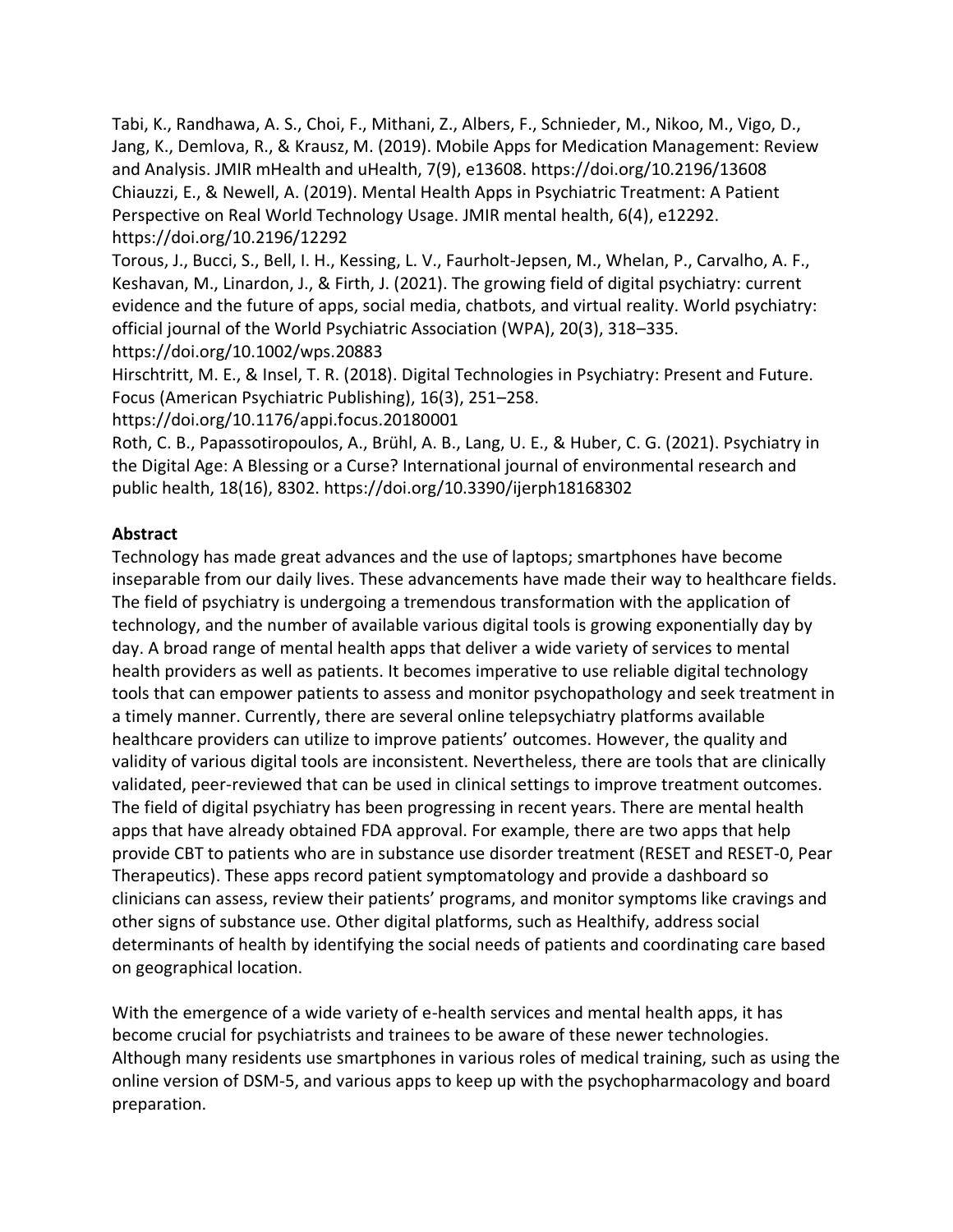Residents in training also encounter patients using smartphone apps for mental health support. Trainees should also be aware of the balance between respect for patient autonomy with beneficence while discussing apps that may have questionable privacy practices.

We emphasize the importance of being familiar with the potential benefits and limitations of these digital tools. With a goal to provide up-to-date, accurate education and supervision to trainees in this new digital era. In order to achieve this, we plan to administer a survey to evaluate the current attitudes and knowledge about digital technologies among psychiatry residents at JSUMC and OUMC. The results from this survey will provide guidance about the potential use of specific digital tools to improve clinical outcomes.

We plan to have frequent discussions regarding the evidence supporting app use, ensuring the app is of reasonable value and supported by appropriate clinical evidence Teaching about these new technologies will also help to ensure resident trainees are able to offer new types of psychoeducation that will increase the awareness of digital health resources among patients and ensure informed choices for improved mental health.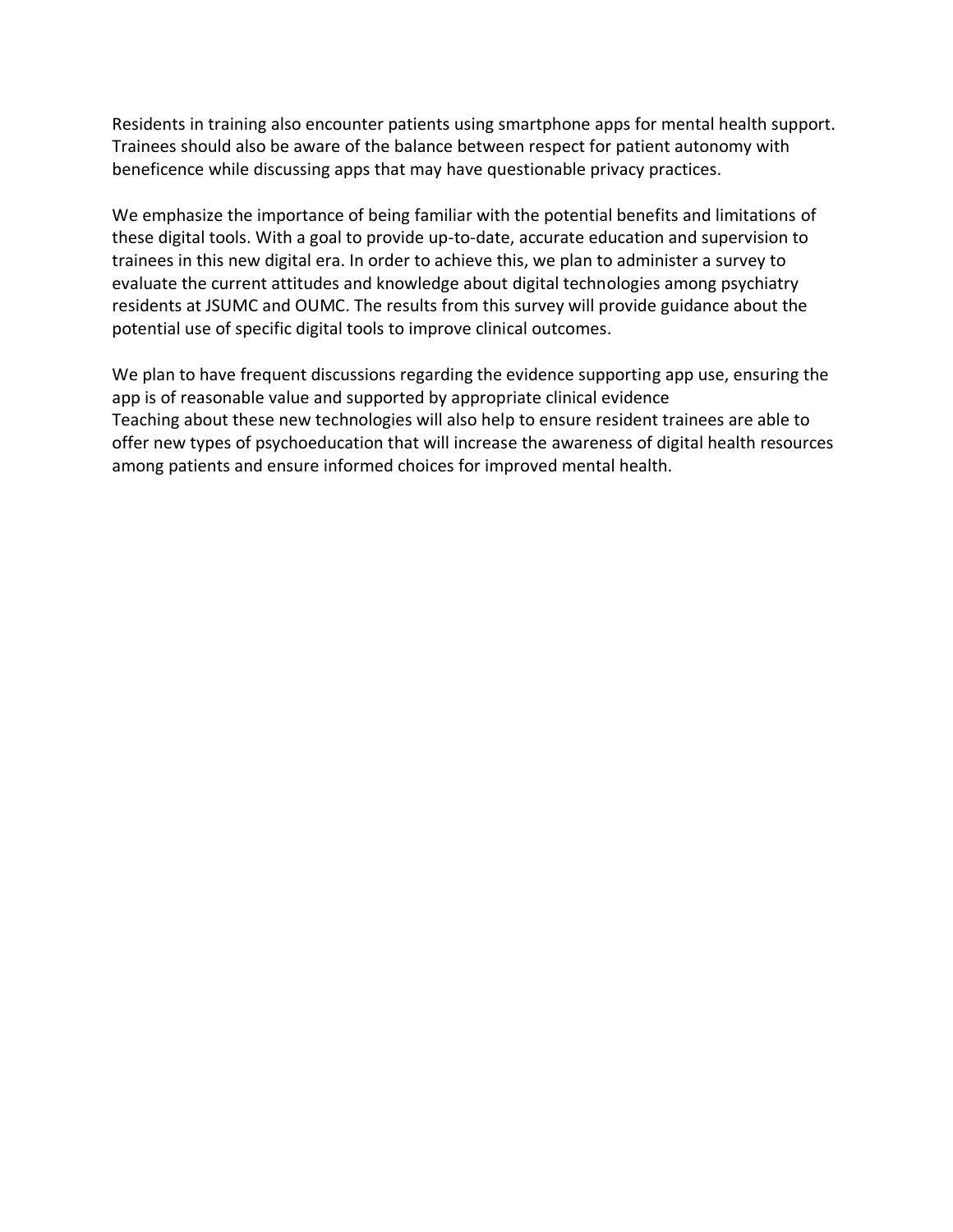#### **Title**

Establishing a Patient Suicide Training Curriculum for Psychiatry Residents

#### **Presenters**

Stacy Doumas, MD Craig Perry, MD Dan Carrero, BS, MS, MD Robert Stern, MD Elohor Sandra Otite, MD

#### **Educational Objective**

1. Discuss the impact of patient suicide on physician wellbeing and the potential benefits of a structured curriculum in this regard.

2. Recognize the need for a structured patient suicide training curriculum in psychiatry residency programs.

3. Describe the recommended components and best practices to be used when developing and implementing a patient suicide training curriculum.

### **Practice Gap**

In the world of medicine, death is an unavoidable reality, and psychiatry is no exception. Suicide is the second greatest cause of mortality among children, adolescents, and young adults (ages 10-34) in the United States, according to the National Institutes of Health. It is believed that 30- 60% of psychiatry trainees have a patient suicide episode during their residency training (Qayyum et. Al, 2021). Suicides in patients can be tough to see during residency training, especially for new interns. Residents may develop acute stress disorder, PTSD, or feelings of guilt, humiliation, self-doubt, and professional discontent because of witnessing a patient commit suicide (Whitmore et. al.,2017). Mental Health clinicians do need to cope with patient suicide during their careers, yet completed patient suicides are not often discussed, and many psychiatry residency training programs do not routinely provide training in coping with the many complex issues and reactions that ensue after patient suicide (Lerner et al, 2012).

# **Scientific Citations**

U.S. Department of Health and Human Services. (n.d.). NIMH "suicide". National Institute of Mental Health. Retrieved October 28, 2021, from https://www.nimh.nih.gov/health/statistics/suicide.

Qayyum, Z., AhnAllen, C. G., Van Schalkwyk, G. I., & Luff, D. (2021). "You Really Never Forget It!" Psychiatry Trainee Supervision Needs and Supervisor Experiences Following the Suicide of a Patient. Academic psychiatry: the journal of the American Association of Directors of Psychiatric Residency Training and the Association for Academic Psychiatry, 45(3), 279–287. https://doi.org/10.1007/s40596-020-01394-8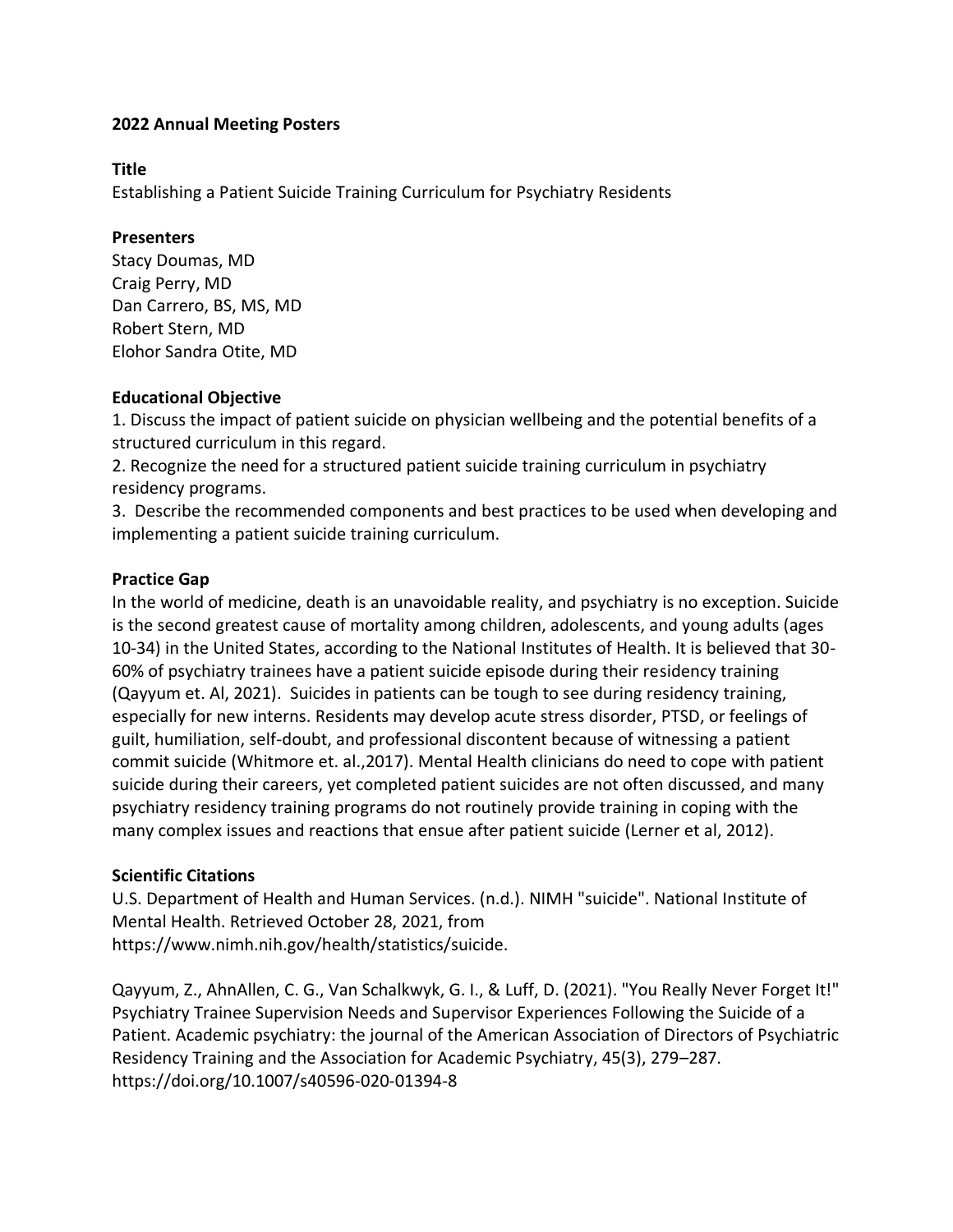Whitmore, C. A., Cook, J., & Salg, L. (2017). Supporting residents in the wake of Patient Suicide. American Journal of Psychiatry Residents' Journal, 12(1), 5–7. https://doi.org/10.1176/appi.ajprj.2017.120102

Lerner, U., Brooks, K., McNiel, D. E., Cramer, R. J., & Haller, E. (2012). Coping with a patient's suicide: a curriculum for psychiatry residency training programs. Academic psychiatry: the journal of the American Association of Directors of Psychiatric Residency Training and the Association for Academic Psychiatry, 36(1), 29–33. https://doi.org/10.1176/appi.ap.10010006

Prabhakar, D., Balon, R., Anzia, J. M., Gabbard, G. O., Lomax, J. W., Bandstra, B. S., Eisen, J., Figueroa, S., Theresa, G., Ruble, M., Seritan, A. L., & Zisook, S. (2014). Helping psychiatry residents cope with patient suicide. Academic psychiatry: the journal of the American Association of Directors of Psychiatric Residency Training and the Association for Academic Psychiatry, 38(5), 593–597. https://doi.org/10.1007/s40596-014-0083-1

Fang, F., Kemp, J., Jawandha, A., Juros, J., Long, L., Nanayakkara, S., Stepansky, C., Thompson, L. B., & Anzia, J. (2007). Encountering Patient Suicide: A Resident's Experience. Academic psychiatry: the journal of the American Association of Directors of Psychiatric Residency Training and the Association for Academic Psychiatry, 31(5), 340–344. https://doi.org/10.1176/appi.ap.31.5.340

Leaune, E., Ravella, N., Vieux, M., Poulet, E., Chauliac, N., & Terra, J. L. (2019). Encountering Patient Suicide During Psychiatric Training: An Integrative, Systematic Review. Harvard review of psychiatry, 27(3), 141–149. https://doi.org/10.1097/HRP.0000000000000208

Owen, J. R., Pheister, M., & Simons, G. J., Jr (2018). Suicide Symposium: A Multidisciplinary Approach to Risk Assessment and the Emotional Aftermath of Patient Suicide. MedEdPORTAL: the journal of teaching and learning resources, 14, 10776. https://doi.org/10.15766/mep\_2374- 8265.10776

Prabhakar, D., Anzia, J. M., Balon, R., Gabbard, G., Gray, E., Hatzis, N., Lanouette, N. M., Lomax, J. W., Puri, P., & Zisook, S. (2013). "Collateral damages": preparing residents for coping with patient suicide. Academic psychiatry: the journal of the American Association of Directors of Psychiatric Residency Training and the Association for Academic Psychiatry, 37(6), 429–430. https://doi.org/10.1176/appi.ap.11060110

# **Abstract**

Background: It is believed that 30-60% of psychiatry trainees have a patient suicide episode during their residency training (Qayyum et. Al, 2021). Suicides in patients can be tough to see during residency training, especially for new interns. Residents may develop acute stress disorder, PTSD, or feelings of guilt, humiliation, self-doubt, and professional discontent because of witnessing a patient commit suicide (Whitmore et. al.,2017). Completed patient suicides are not often discussed, and many psychiatry residency training programs do not routinely provide training (Lerner et al, 2012). We set out to discuss the impact of patient suicide on physician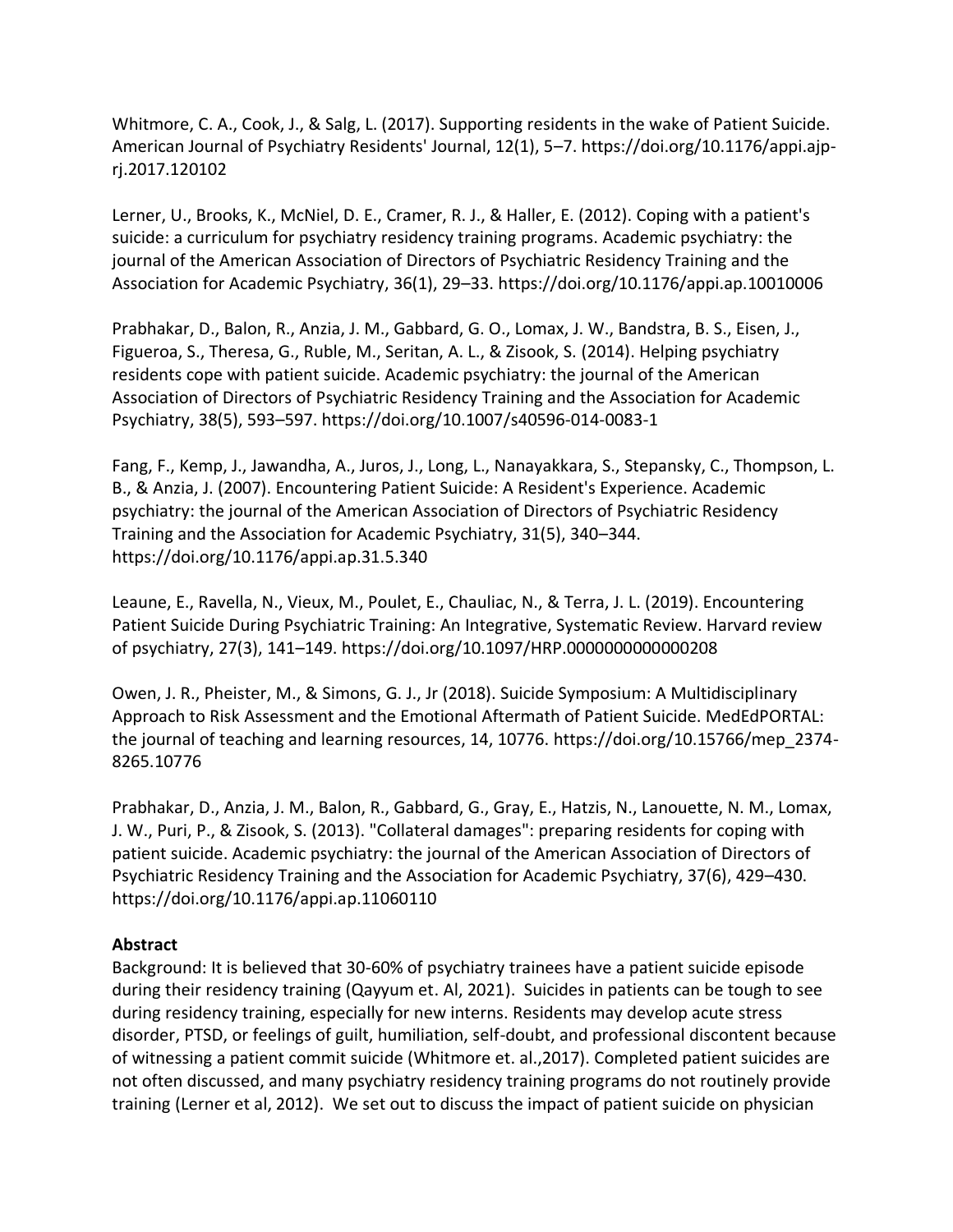wellbeing, recognize the need for a structured patient suicide training curriculum, and describe the recommended components and best practices to be used when developing and implementing a patient suicide training curriculum.

Case: A Caucasian female in her 70s was treated for many years for severe treatment resistant major depressive disorder without psychosis. After trials of numerous medications, she was treated with Spravato. She was a patient at a geriatric psychiatry program with a resident involved in her care in addition to the attending physician. On her last visit, she had been doing fairly well. Just weeks later, her husband called to notify the team that she had died and that it was likely by suicide.

Discussion: This case and others led to our program to research best practices in preparing residents for patient suicide and supporting them afterwards. It was determined that a structured patient suicide training curriculum needed to be developed with a focus on preparing in case of an event, coping, and dealing with the aftermath of experiencing patient suicide. The training would be provided for both psychiatry resident trainees as well as Academic leaders (program directors, faculty, and administrative staff). The training will focus on components like 1) providing information about suicide to be paired with the opportunity for personal reflections and narratives in a small group setting, 2) patient-based case discussions that would emphasize essential clinical concepts to assist trainees to cope with patient suicide, 3) education on the protocol for the aftermath of the event, and 4) equipping residents with communication procedures when engaging with family members of deceased patients. Prabhakar et al., 2014 reported implementing a patient suicide workshop training for psychiatry residents displayed significant increases in awareness of the common feelings physicians and residents can experience post patient suicide, improvement with being comfortable consulting with faculty members and improvement of knowledge related to patient suicide.

Conclusion: The implementation of a patient suicide training curriculum is long overdue. Studies like Prabhakar et al. can be a blueprint for psychiatry residency programs to establish a patient suicide training within their programs. The implications for Academic leaders would focus on ensuring patient suicide curricula be introduced early in residency training, exploring the opportunities to collaborate with other specialties and involving risk management. Future research can focus on assessing knowledge and attitudes resulting from this training.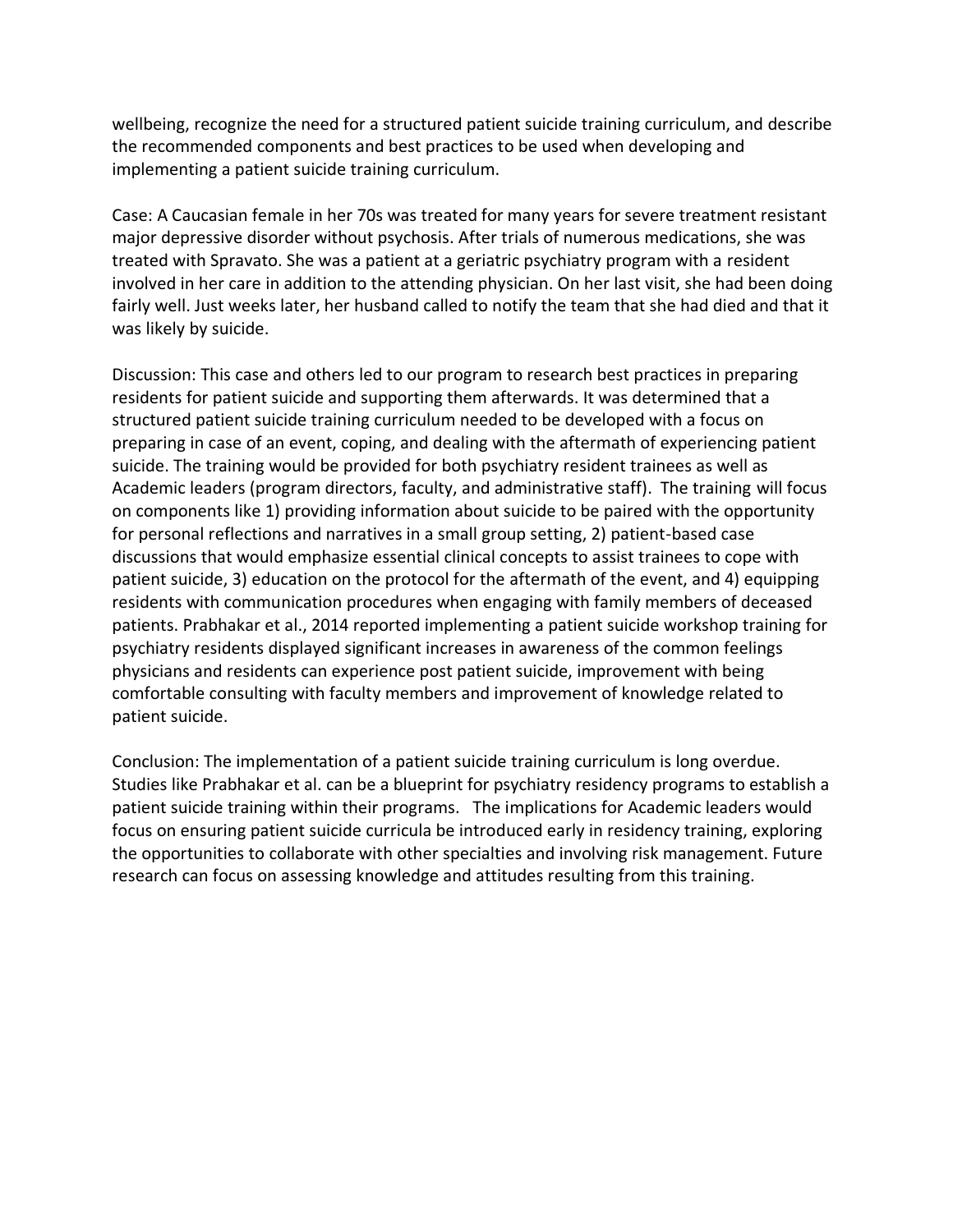#### **Title**

Developing a Selective Didactic Curriculum Series to Meet Residents' Diverse Academic Interests

### **Presenters**

Kimberly Benavente, MD Sara Noble, MA, BBA, MD Jason Schillerstrom, MD

### **Educational Objective**

-Discuss the need for a dynamic didactic curriculum that meets residents' unique interests and evolves to keep up with shifting educational trends

-Describe the development, implementation, evaluation, and potential future directions of a selective didactic experience in which residents can choose the educational series that best aligns with their unique interests and educational goals

# **Practice Gap**

According to the ACGME's Common Program Requirements for Psychiatry, residency programs must provide "a broad range of didactic activities." Our resident didactic curriculum provides a core foundation of clinical knowledge to prepare physicians who can provide the highest quality of psychiatric care to their communities. Beyond the core foundation, our residents hold diverse interests in special topic areas that complement their clinical practice and future career goals. Program leadership and our resident-led Psychiatry Residency Education Committee (PREC) are routinely faced with the challenge of balancing the need to cover core concepts in the didactic curriculum with supporting residents' diverse individual learning interests.

# **Scientific Citations**

-Accreditation Council for Graduate Medical Education (ACGME). ACGME Program Requirements for Graduate Medical Education in Psychiatry. 2020. Available at: https://www.acgme.org/globalassets/PFAssets/ProgramRequirements/400\_Psychiatry\_2021\_T CC.pdf?ver=2021-06-15-162249-810&ver=2021-06-15-162249-810

-Accreditation Council for Graduate Medical Education (ACGME) and American Board of Psychiatry and Neurology (ABPN). The psychiatry milestone project. 2015. Available at: https://www.acgme.org/Portals/0/PDFs/Milestones/PsychiatryMilestones.pdf?ver=2015-11- 06-120520-753. Accessed on October 29, 2021.

-Benson N, Puckett J, Chaukos D, et al. Curriculum overhaul in psychiatric residency: An innovative approach to revising the didactic lecture series.?Acad Psychiatry. 2018;42(2):258- 261.?https://www.ncbi.nlm.nih.gov/pubmed/28493218. doi: 10.1007/s40596-017-0717-1.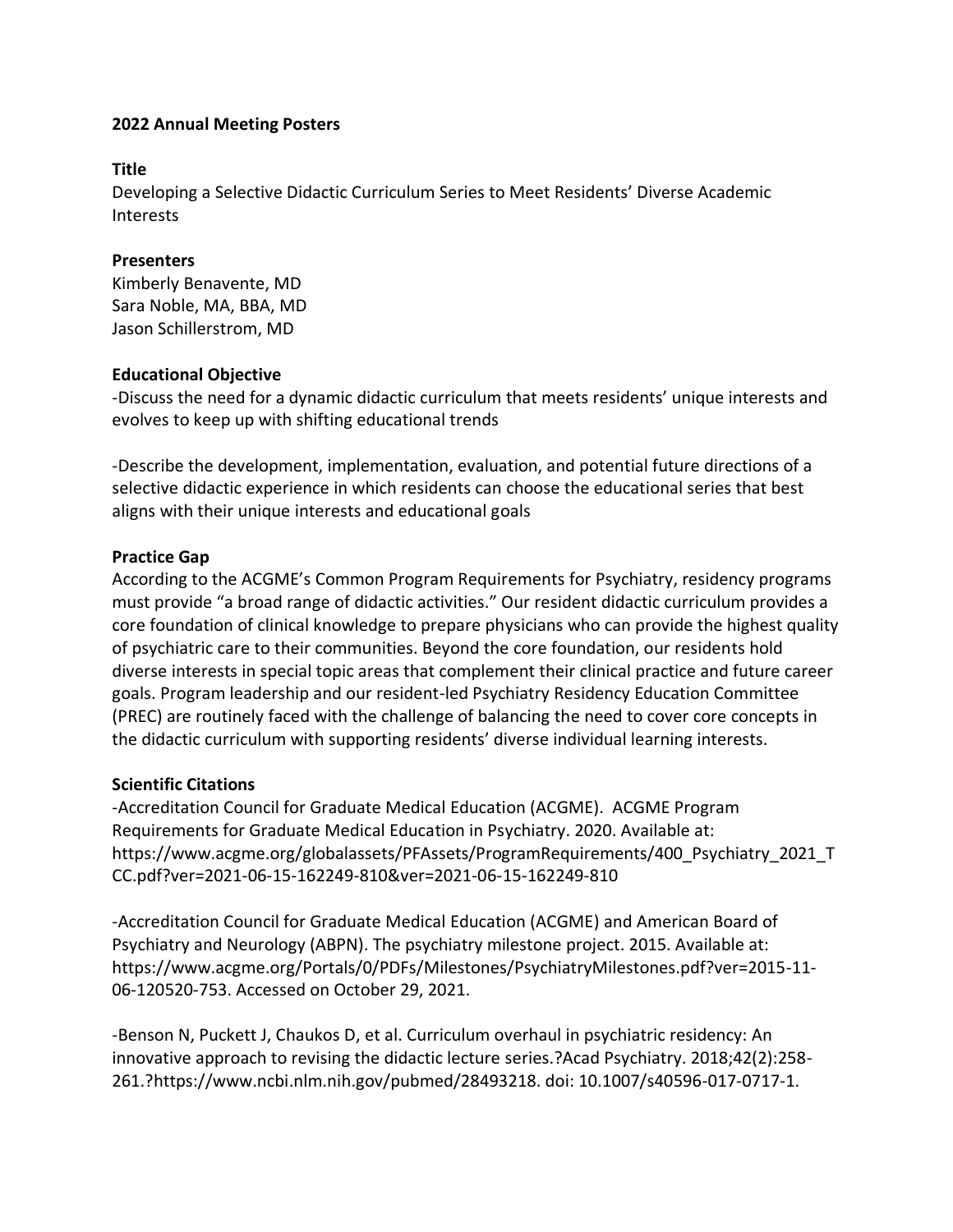-Colman S, Wong L, Wong AHC, et al. Curriculum mapping: An innovative approach to mapping the didactic lecture series at the university of toronto postgraduate psychiatry.?Academic psychiatry. 2020;44(3):335-339.?https://www.ncbi.nlm.nih.gov/pubmed/32026306. doi: 10.1007/s40596-020-01186-0.

-Rim JI, Cabaniss DL, Topor D. Psychotherapy tracks in US general psychiatry residency programs: A proxy for trends in psychotherapy education??Academic psychiatry. 2020;44(4):423-426.?https://www.ncbi.nlm.nih.gov/pubmed/32445028. doi: 10.1007/s40596- 020-01245-6.

-Carmel A, Logvinenko E, Valenti E. Evaluation of a dialectical behavior therapy psychiatry residency training program.?Acad Psychiatry. 2019;43(1):37- 40.?https://www.ncbi.nlm.nih.gov/pubmed/30315500. doi: 10.1007/s40596-018-0993-4.

-Brodsky B, Cabaniss D, Arbuckle M, Oquendo M, Stanley B. Teaching dialectical behavior therapy to psychiatry residents: The columbia psychiatry residency DBT curriculum.?Acad Psychiatry. 2017;41(1):10-15.?https://www.ncbi.nlm.nih.gov/pubmed/27481266. doi: 10.1007/s40596-016-0593-0.

-Vance MC, Kennedy KG. Developing an advocacy curriculum: Lessons learned from a national survey of psychiatric residency programs.?Academic psychiatry. 2020;44(3):283- 288.?https://www.ncbi.nlm.nih.gov/pubmed/31950369. doi: 10.1007/s40596-020-01179-z.

-Council on Advocacy and Government Relations, Kennedy KG, Vance MC. Resource Document: Advocacy Teaching in Psychiatry Residency Training Programs. American Psychiatry Association. 2018. Available at: https://www.psychiatry.org/File%

20Library/Psychiatrists/Directories/Library-and-Archive/resource\_ documents/2018-Resource-Document-Advocacy-Teaching-in- Psychiatry-Residency-Training.pdf. Accessed on October 27, 2021.

# **Abstract**

We developed and implemented a series of selective didactics this academic year to meet residents' diverse, unique learning interests and further individualize their educational experience. During the month of August, PGY2-4 residents had the opportunity to select one of three didactic course selective offerings: PRITE Study, Mental Health Policy & Advocacy in Action, and Dialectical Behavioral Therapy & Crisis Intervention Skills. Residents scoring below the 25th percentile on the total PRITE score from the prior academic year were required to take the PRITE Study selective course. Interns did not participate in the new selective didactic curriculum as they are engaged in an Intern Bootcamp during this time. All selective courses met for 4 consecutive weekly 4-hour sessions during the month of August. The topics for the new selective seminars were chosen based on our residents' expressed academic interests, comprehensive analysis of our didactic curriculum, and discussion between our resident-led Psychiatry Residency Education Committee (PREC) and Program Evaluation Committee (PEC).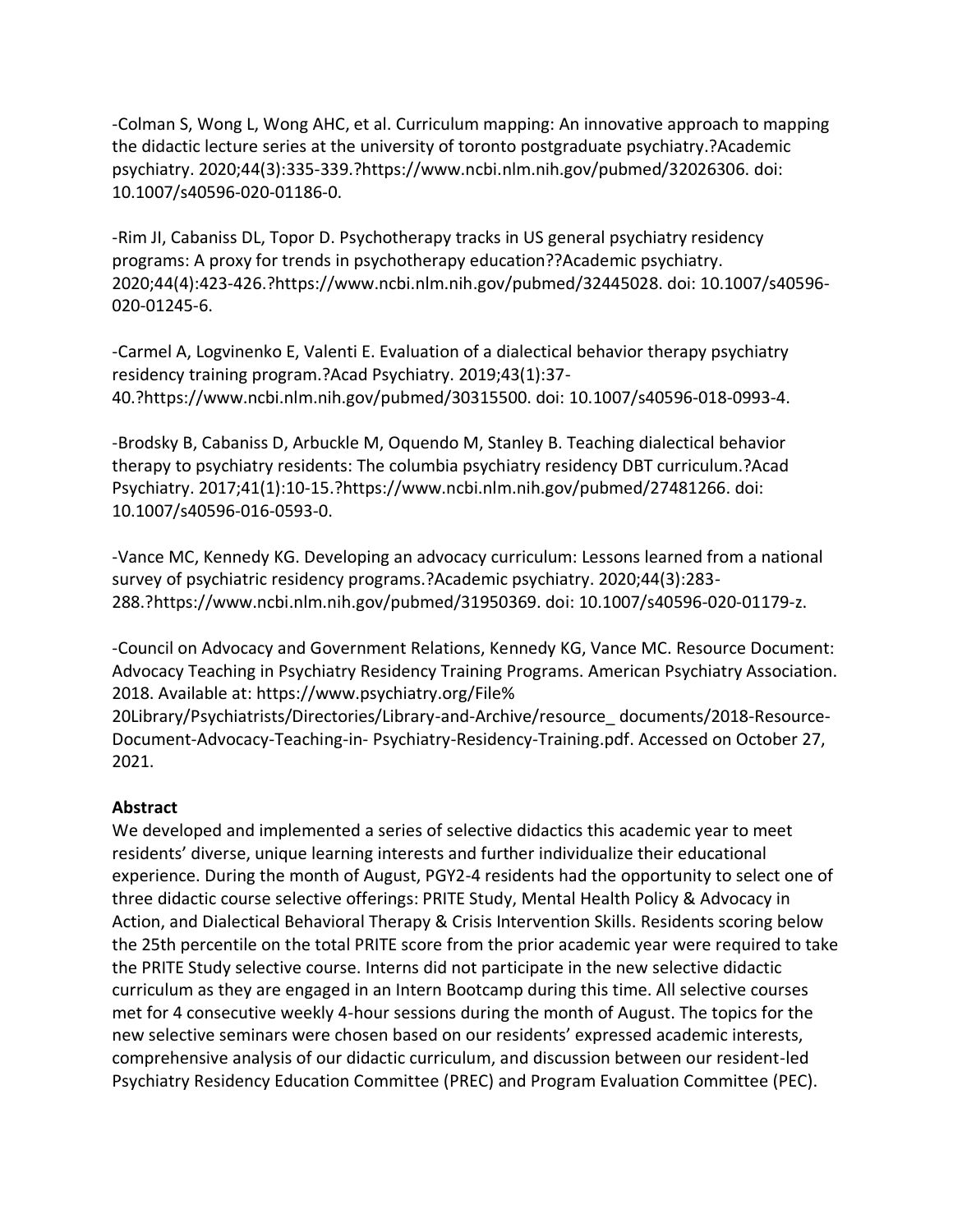Of eligible residents to select from didactic options, 42% chose Dialectical Behavioral Therapy & Crisis Intervention Skills, 27% chose Mental Health Policy & Advocacy in Action, and 31% chose PRITE Study. Residents were asked to formally evaluate the didactic series they attended through an online survey and class discussion. Resident course evaluations are reviewed by the resident-led Psychiatry Residency Education Committee (PREC) who presents findings to the Program Evaluation Committee (PEC). A preliminary review of resident feedback indicated residents appreciated having a choice in their didactic learning experience and look forward to continued opportunities to individualize their didactic curriculum. Future directions include expanding didactic selective offerings and consideration of selective didactic longitudinal tracks. Further development of our new selective didactic curriculum will help prepare our trainees to meet the demands of an ever-changing mental healthcare landscape and lay a solid foundation for their diverse professional goals.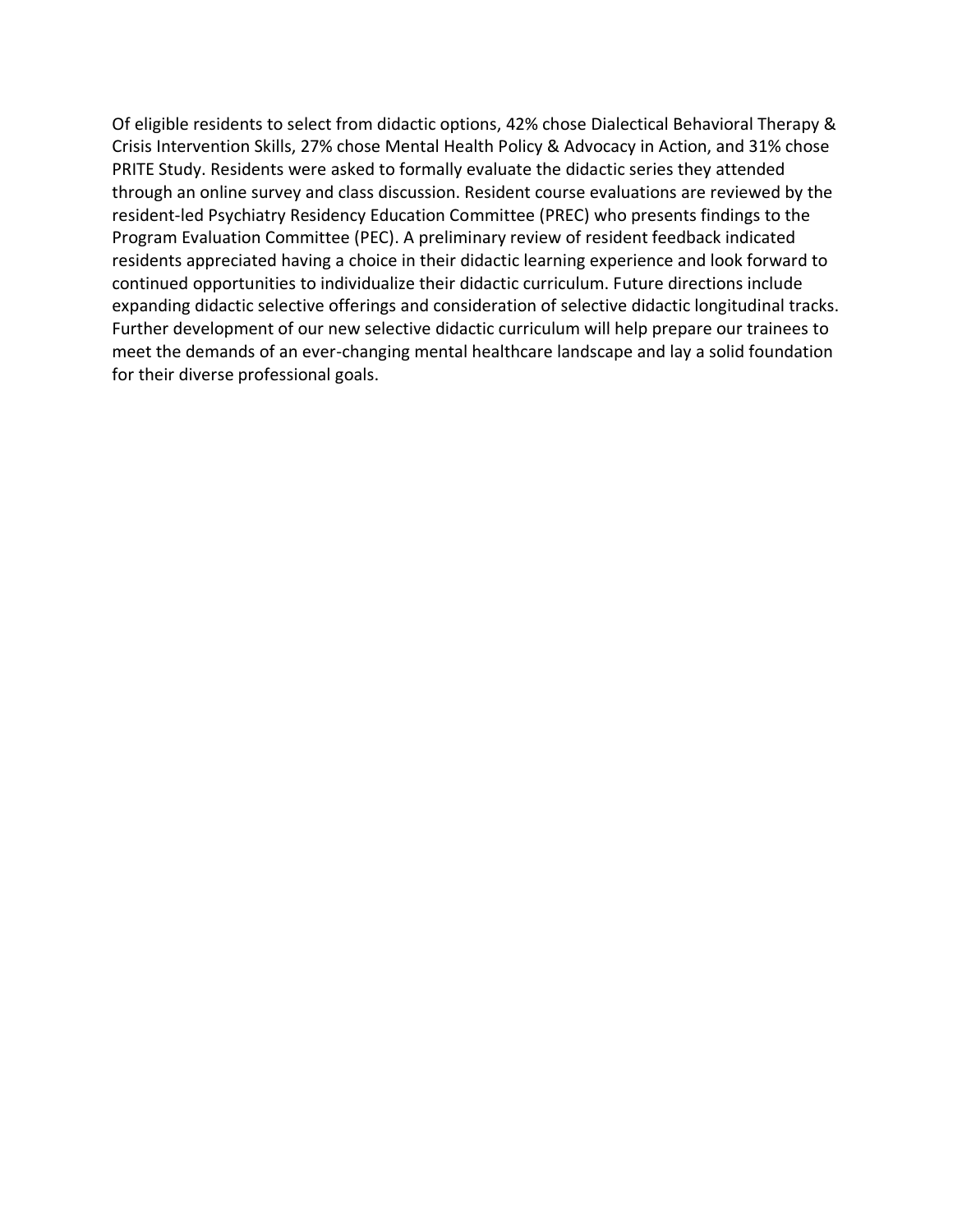#### **Title**

Teaching boundaries to medical students, residents, fellows on psychiatry rotations

#### **Presenters**

Jacquetta Blacker, MD Thomas Briese, MD Jenna Triana, BS,MD

### **Educational Objective**

1) Discuss the importance of trainees understanding boundaries in psychiatry and how to use them therapeutically.

2) Review how to teach about types of boundaries commonly encountered in clinical practice, as well as boundary crossings and violations.

3) Discuss individual differences in boundaries for both patients and providers, and ways of helping learners develop their own clear set of boundaries in patient care.

# **Practice Gap**

Psychiatric trainees have expressed a desire for more education on the use and misuse of boundaries in clinical work. Boundaries help define roles within relationships, and a conscious understanding of the theory of boundaries, crossings, and violations is essential in psychiatric care. Anecdotally, as academic faculty on a busy inpatient unit, we have noted a profound lack of understanding of the theory and application of boundaries among medical students and psychiatric residents and fellows. As a result, these students and trainees struggle to appropriately use boundaries therapeutically in their work with patients. Busy clinicians need a practical way to teach this essential subject matter on clinical rotations.

# **Scientific Citations**

- 1. Lapid, M., Moutier, C., Dunn, L., Hammond, K.G., Roberts, L.W. (2009). Professionalism and ethics education on relationships and boundaries: psychiatric residents' training preferences. Academic Psychiatry. 33(6):461-9. https://doi.org/10.1176/appi.ap.33.6.461
- 2. Gabbard GO, Kassaw KA, Perez-Garcia G. Professional boundaries in the era of the Internet. Academic Psychiatry. 2011 May-Jun;35(3):168-74. https://doi.org/10.1176/appi.ap.35.3.168
- 3. Sabin, J.E., Harland, J.C. (2017). Professional Ethics for Digital Age Psychiatry: Boundaries, Privacy, and Communication. Current Psychiatry Reports, 19:55. https://doi.org/10.1007/s11920-017-0815-5
- 4. Roberts LW. Professionalism in psychiatry: a very special collection. Academic Psychiatry. 2009 Nov-Dec;33(6):429-30. https://doi.org/10.1176/appi.ap.33.6.429
- 5. Gabbard, G.O., Crisp-Han, H. (2010). Teaching professional boundaries to psychiatric residents. Academic Psychiatry, 34(5), 369-72. https://doi.org/10.1176/appi.ap.34.5.369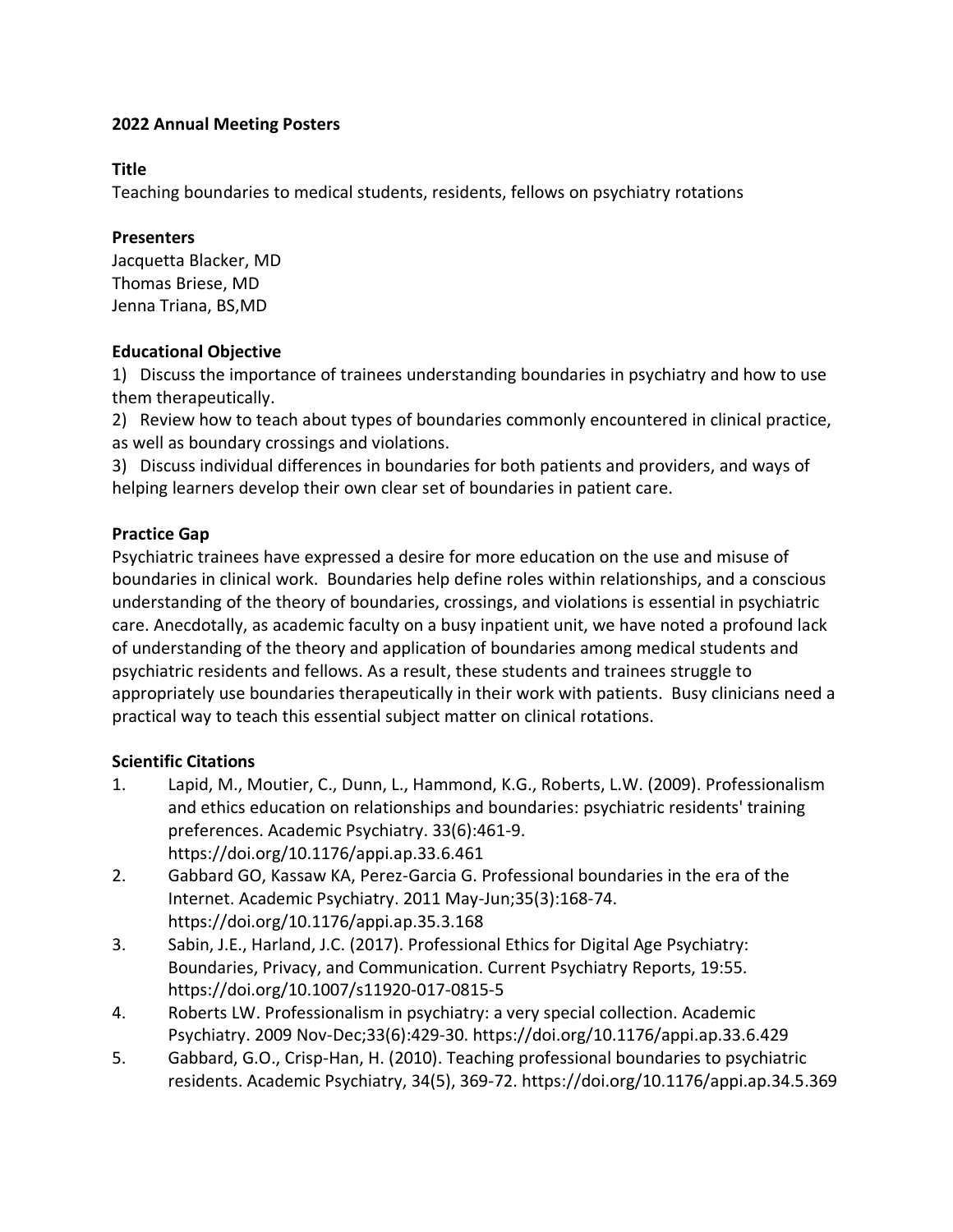6. Vamos, M. (2001). The concept of appropriate professional boundaries in psychiatric practice: a pilot training course. Australian & New Zealand Journal of Psychiatry, 35(5), 613-8. https://doi.org/10.1080/0004867010060509

### **Abstract**

When surveyed, psychiatric trainees have described wanting more education about the therapeutic utilization of boundaries and the use or misuse of boundary crossings (Lapid, 2009). This is especially crucial in a world that has rapidly shrunk and been de-anonymized by the search-and-find capabilities of the internet, which provides patients and physicians a novel level of interaction with one another's personal and professional lives (Gabbard, 2011). There are also the potential dilemmas of boundaries within digital practice that are not addressed within traditional literature (Sabin, 2017).

We developed a brief but comprehensive teaching handout on boundaries that can be quickly provided to all new medical students and residents/fellows on a psychiatry rotation. The handout can be accompanied by a short seminar, which can be delivered in one or two sessions even on a busy clinical service. In this presentation, we share this accessible and efficient way to teach trainees of different experience levels about this complex topic. We describe how to define boundaries, a concrete explanation of the power differential between the psychiatrist and the patient, and the many practical boundaries of which the psychiatric practitioner must stay conscious (time, touch, sex, space, information) (Roberts, 2009). Using clinical examples, we show how to answer common questions from students, including why it is not unkind to enforce boundaries, and when a boundary crossing may or may not be therapeutic. We introduce students to different boundary conceptualizations among individual physicians. We review examples of how short clinical teachings can also be expanded by programs into more comprehensive didactic sessions (Gabbard, 20010; Vamos, 2001).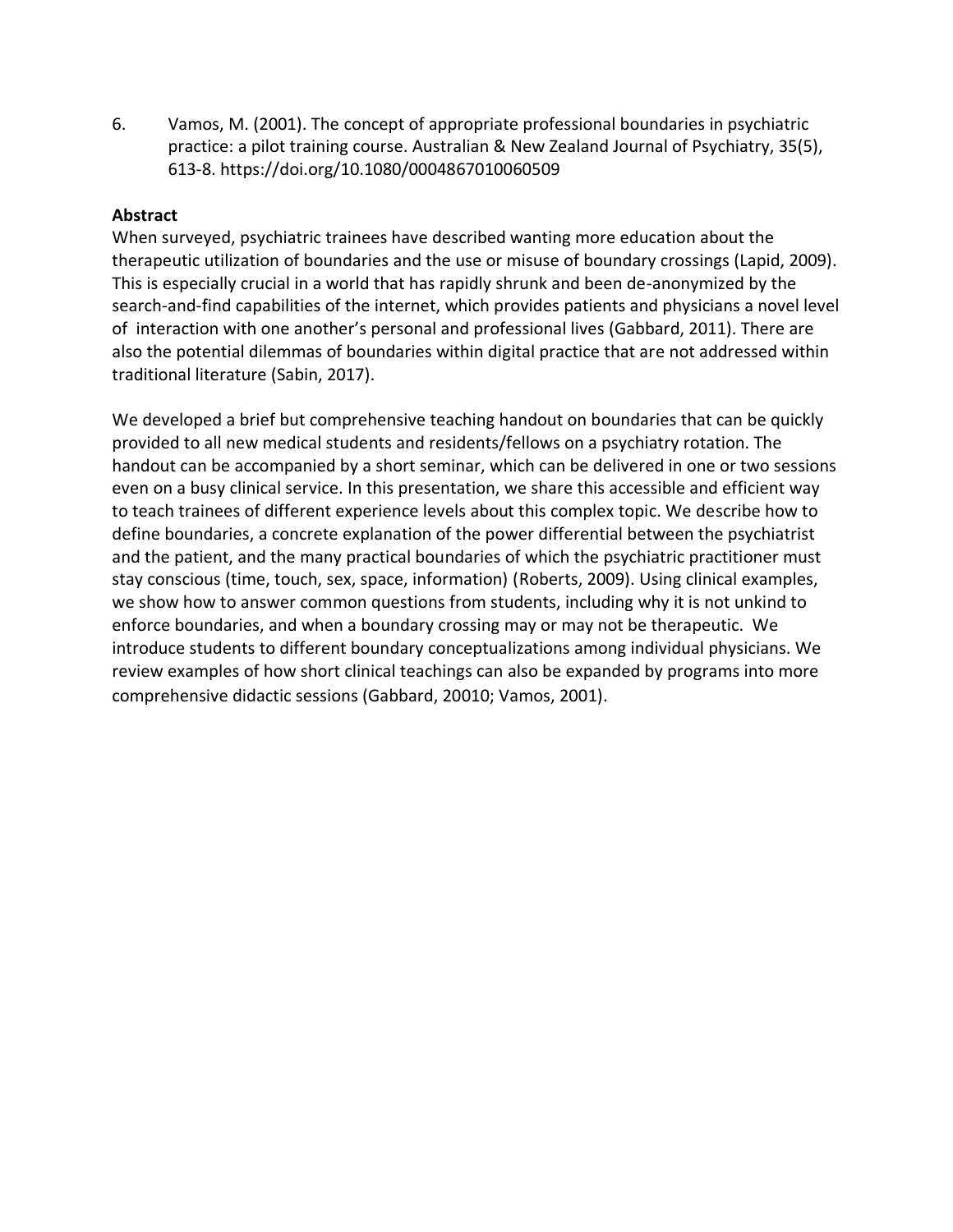**Title**

Psychedelics in Psychiatry: Preparing for the Renaissance in Psychiatric Education

### **Presenters**

Mary Elizabeth Yaden, MD Kristin Leight, MD Psychedelics in Psychiatry: Preparing for the Renaisser

### **Educational Objective**

Educational Objectives:

- Review the emerging literature on the use of psychedelics for treating mental illness
- Discuss the unique structure of psychedelic sessions and therapeutic modalities
- Explore opportunities for training in psychedelic therapies in residency education
- Identify ethical and logistical considerations for teaching psychedelics in Psychiatry residency training

### **Practice Gap**

Practice Gap: Despite increasing salience of psychedelics in the media, limited educational scholarship has explored how these treatment modalities may be addressed in psychiatric training. As clinical research supports the therapeutic utility of psychedelics in diverse clinical populations with FDA approval waiting in the wings, little is known about how best to prepare future psychiatrists in using psychedelics in their clinical practice or its role in academic psychiatry.

## **Scientific Citations**

Relevant Literature:

Yaden, D. B., Yaden, M. E., & Griffiths, R. R. (2021). Psychedelics in Psychiatry—Keeping the Renaissance From Going Off the Rails. JAMA Psychiatry, 78(5), 469-470.

Smith, W. R., & Appelbaum, P. S. (2021). Two Models of Legalization of Psychedelic Substances: Reasons for Concern. Jama, 326(8), 697-698.

Barnett, B. S., Beaussant, Y., King IV, F., & Doblin, R. (2021). Psychedelic Knowledge and Opinions in Psychiatrists at Two Professional Conferences: An Exploratory Survey. Journal of Psychoactive Drugs, 1-9.

Mitchell, J. M., Bogenschutz, M., Lilienstein, A., Harrison, C., Kleiman, S., Parker-Guilbert, K., ... & Doblin, R. (2021). MDMA-assisted therapy for severe PTSD: a randomized, double-blind, placebo-controlled phase 3 study. Nature Medicine, 27(6), 1025-1033.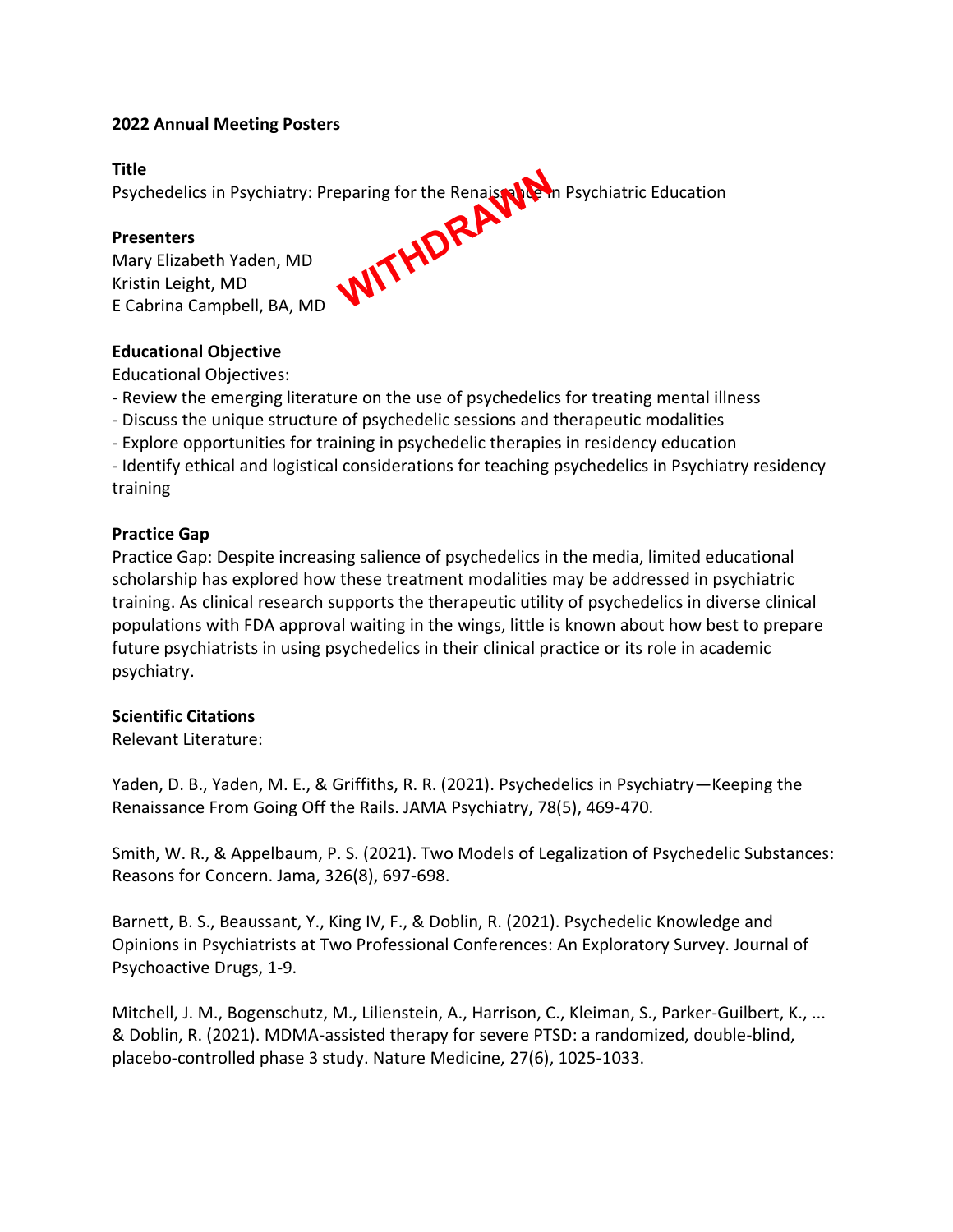Davis, A. K., Barrett, F. S., May, D. G., Cosimano, M. P., Sepeda, N. D., Johnson, M. W., ... & Griffiths, R. R. (2021). Effects of psilocybin-assisted therapy on major depressive disorder: a randomized clinical trial. JAMA psychiatry, 78(5), 481-489.

### **Abstract**

Psychedelic medicines (substance such as MDMA, LSD, Psilocybin) are increasingly heralded as future treatments in the psychiatric canon. With potential utility of MDMA with PTSD and psilocybin for treatment resistant depression, psychiatrists currently in training may be using psychedelics in their first years out of residency. With this in mind, how do we prepare future providers for clinical use with these treatments? What is the role of residency training in discussing the ethical and practical considerations for using psychedelics in practice? Finally, how do we promote scientific rigor while also allowing for cautious optimism for the place that psychedelics hold in the future of Psychiatry.

In this poster, we explore three primary areas relevant for psychiatric education. We discuss the growing research in effectiveness for key disorders, the unique structure of psychedelic sessions and psychotherapeutic practices, as well as challenges and opportunities for psychedelic education in the future. Additionally, we discuss an ongoing study to identify the current state of psychedelic education in Psychiatry residency training. In particular, we underscore the need for future scholarship in educating providers on how best to utilize psychedelics in practice and education.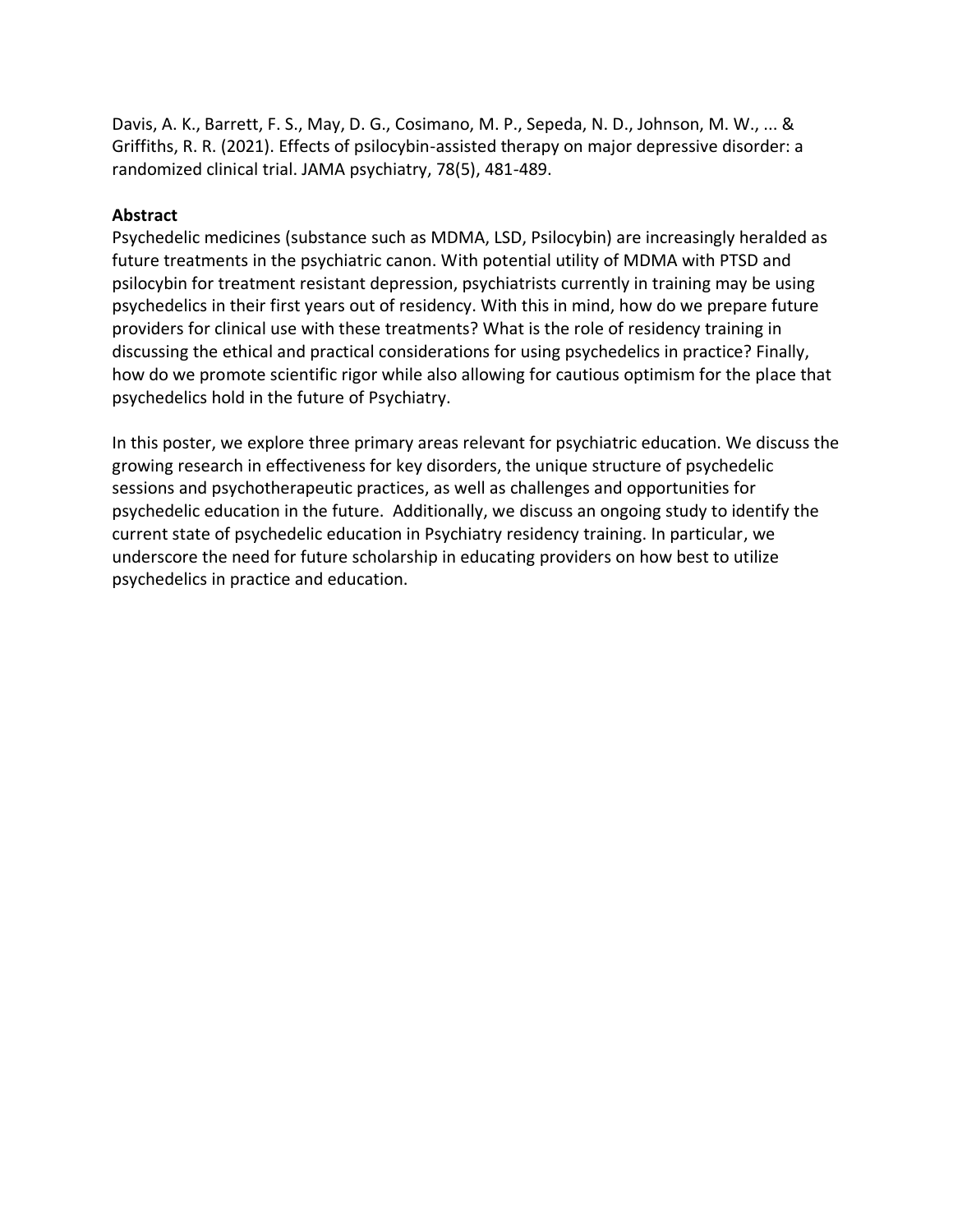### **Title**

Respect, Responsibility, and Equity in Medicine: A Novel Longitudinal Curriculum for Psychiatry Residents

### **Presenters**

Camille Tastenhoye, MD Piper Carroll, MD Meredith Spada, MD Sansea Jacobson, MD Mike Travis, MD

## **Educational Objective**

- 1. Become familiar with foundational curricular topics that can be used to start to address disparities within psychiatry
- 2. Name novel educational techniques and modalities that can be used to facilitate learning in the realm of respect, responsibility and equity in medicine
- 3. Describe how educators can create safe learning environments to inspire interactivity and exploration of difficult and sensitive topics

### **Practice Gap**

Racial disparities are associated with inferior access to healthcare, more medical problems, worse medical outcomes, and higher mortality rates for people of color. Erroneous narratives that attribute inferior medical outcomes to biological inferiority or poor decision-making have been propagated in medical education and practice for centuries. Generations of structural racism and bias, which have permeated the housing, financial, justice, educational and occupational systems, have exacerbated negative health-related consequences for communities of color. Despite the vast literature that exists on healthcare disparities in the United States, medical trainees historically have minimal exposure to these topics in formal medical curricula. While the need for antiracist education is now increasingly recognized in the context of the COVID-19 pandemic and the face of police brutality covered by media, there remains a dearth of evidence-based curricula on health equity for trainees in the medical education literature.

## **Scientific Citations**

Acosta, David MD; Ackerman-Barger, Kupiri PhD, RN Breaking the Silence: Time to Talk About Race and Racism, Academic Medicine: March 2017 - Volume 92 - Issue 3 - p 285-288 Krishnan A, Rabinowitz M, Ziminsky A, Scott SM, Chretien KC. Addressing race, culture, and structural inequality in medical education: A guide for revising teaching cases. Acad Med. 2019; 94:550–555

Shim, Ruth S. MD, MPH Dismantling Structural Racism in Academic Medicine: A Skeptical Optimism, Academic Medicine: December 2020 - Volume 95 - Issue 12 - p 1793-1795.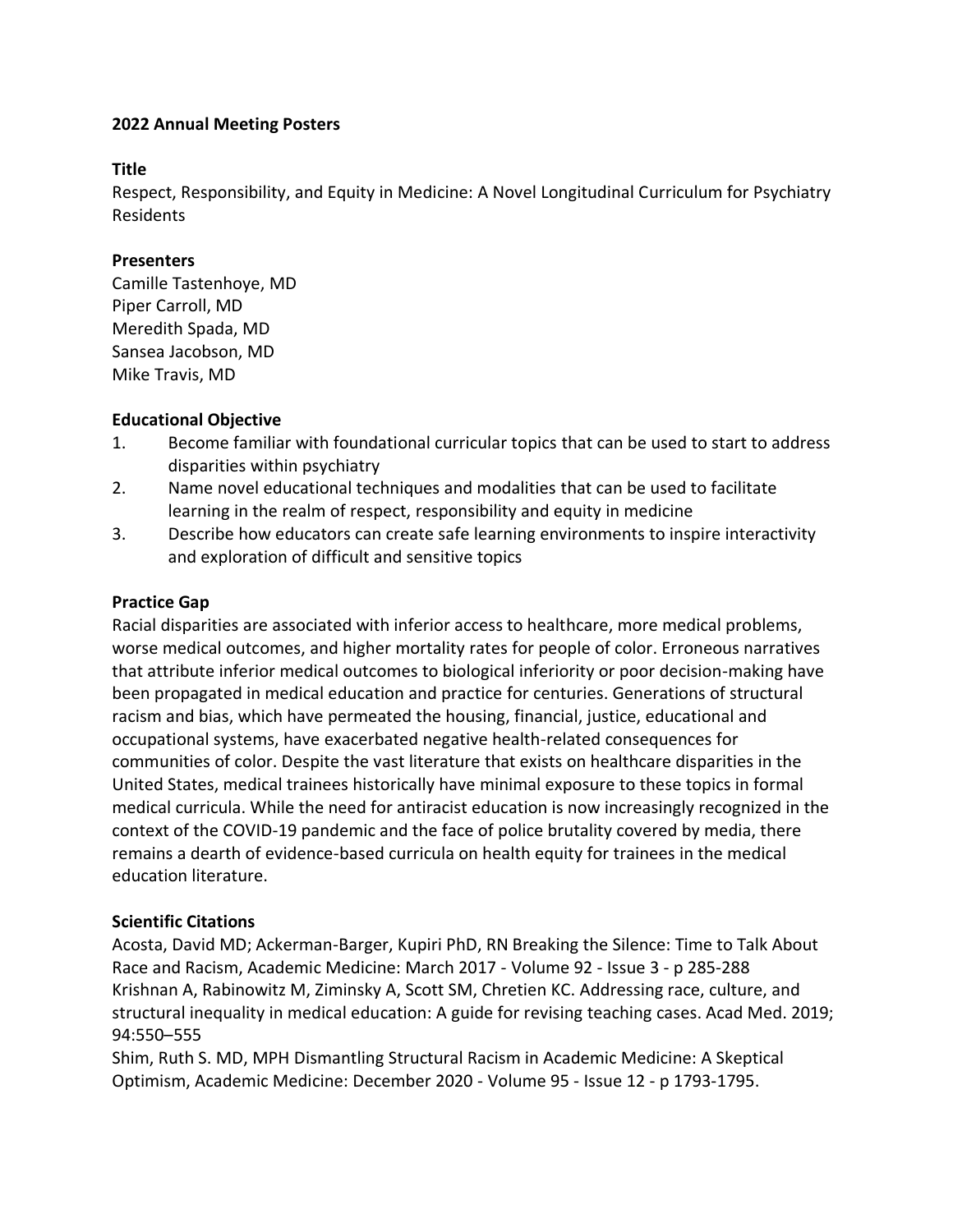#### **Abstract**

The Respect, Responsibility, and Equity in Medicine (RREM) curriculum was developed at the University of Pittsburgh and first introduced to psychiatry trainees in 2020. The mission was to create a comprehensive curriculum that aims to address racism and disparities within medicine, with a particular emphasis on psychiatry. Monthly sessions are one-hour in length and occur during protected teaching time. When the entire curriculum is fully developed, it will consist of 40-hours of didactic and interactive content delivered across four years of training. Over the course of this longitudinal experience, residents learn about the historical social construct of race and the systemic nature of racism, develop the skills to serve as allies and advocates for communities and patients, and gain confidence in their ability to educate others. Sessions are vetted by a steering committee and developed by residents and faculty with help from outside experts and community leaders. Participants provide feedback following each session and are surveyed on change in knowledge and overall impact on their practice at 6-month intervals. Feedback has been overwhelmingly positive thus far, with 98% of residents requesting more RREM teaching. There has been significant interest from other departmental groups in developing similar curricula for trainees, faculty, nursing, and social work. Additional data from the December 2021 survey will be included for comparison and review.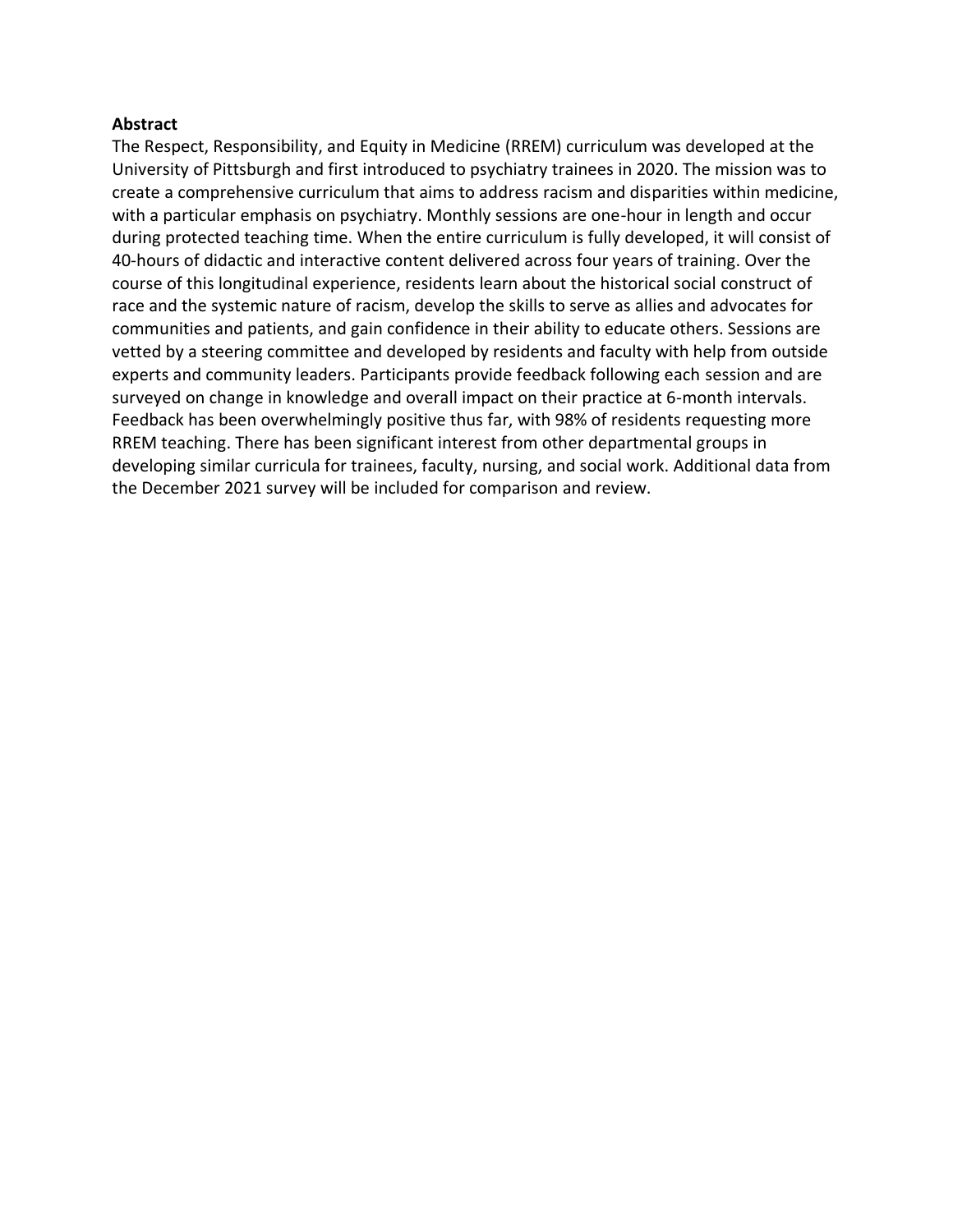## **Title**

Physician Advocacy: Making impacts beyond the exam room

### **Presenters**

Joshua Fitzgerald, MD Emmanuelle Garcia-Rider, MD

## **Educational Objective**

- 1. Define allyship, advocacy, physician advocacy and lobbying.
- 2. Understand the history of physician advocacy.
- 3. Understand the impact of state and federal legislation on professional practice.
- 4. Apply advocacy principles.

### **Practice Gap**

The ACGEME requires residents to "advocate for quality care and optimal patient care systems" (ACGME). A clear curriculum standard has not been developed which means in some cases residents are missing the basics of how to advocate for their patients and themselves. Part of the problem is the broad scope of physician advocacy which makes it difficult to settle on an area to begin designing a curriculum. There is also worry of advocacy requiring political involvement. Even when all of these hurdles are surpassed, assessment of this requirement can be difficult.

To respond to this gap a yearly course of an introduction to advocacy was developed for residents and medical students. The aim of this course was to develop a simple curriculum which could be adapted to other programs.

#### **Scientific Citations**

1. ACGME. (2021). Clinically-Driven Standards | ACGME Common Program Requirements, 1–27. Retrieved from http://www.acgme.org/outcome/comp/

GeneralCompetenciesStandards21307.pdf%0Ahttps://acgmecommon.org/2017\_requirements 2. Bhate, T. D., & Loh, L. C. (2015). Building a Generation of Physician Advocates: The Case for Including Mandatory Training in Advocacy in Canadian Medical School Curricula. Academic Medicine, 90(12), 1602–1606. https://doi.org/10.1097/ACM.0000000000000841 3. Chung, E. K., Kahn, S., Altshuler, M., & Lane, J. L. (2016). The JeffSTARS Advocacy and Community Partnership Elective : A Closer Look at Child Health Advocacy in Action, 1–9. 4. Croft, D., Jay, S. J., Meslin, E. M., Gaffney, M. M., & Odell, J. D. (2012). Perspective: Is it time for advocacy training in medical education? Academic Medicine, 87(9), 1165–1170. https://doi.org/10.1097/ACM.0b013e31826232bc

5. Daniels, A. H., Bariteau, J. T., Grabel, Z., & DiGiovanni, C. W. (2014). Prospective analysis of a novel orthopedic residency advocacy education program. R I Med J (2013), 97(10). 6. Decesare, J., & Jackson, J. (2016). Advocacy skills in resident doctors. Clinical Teacher, 13(1), 48–51. https://doi.org/10.1111/tct.12366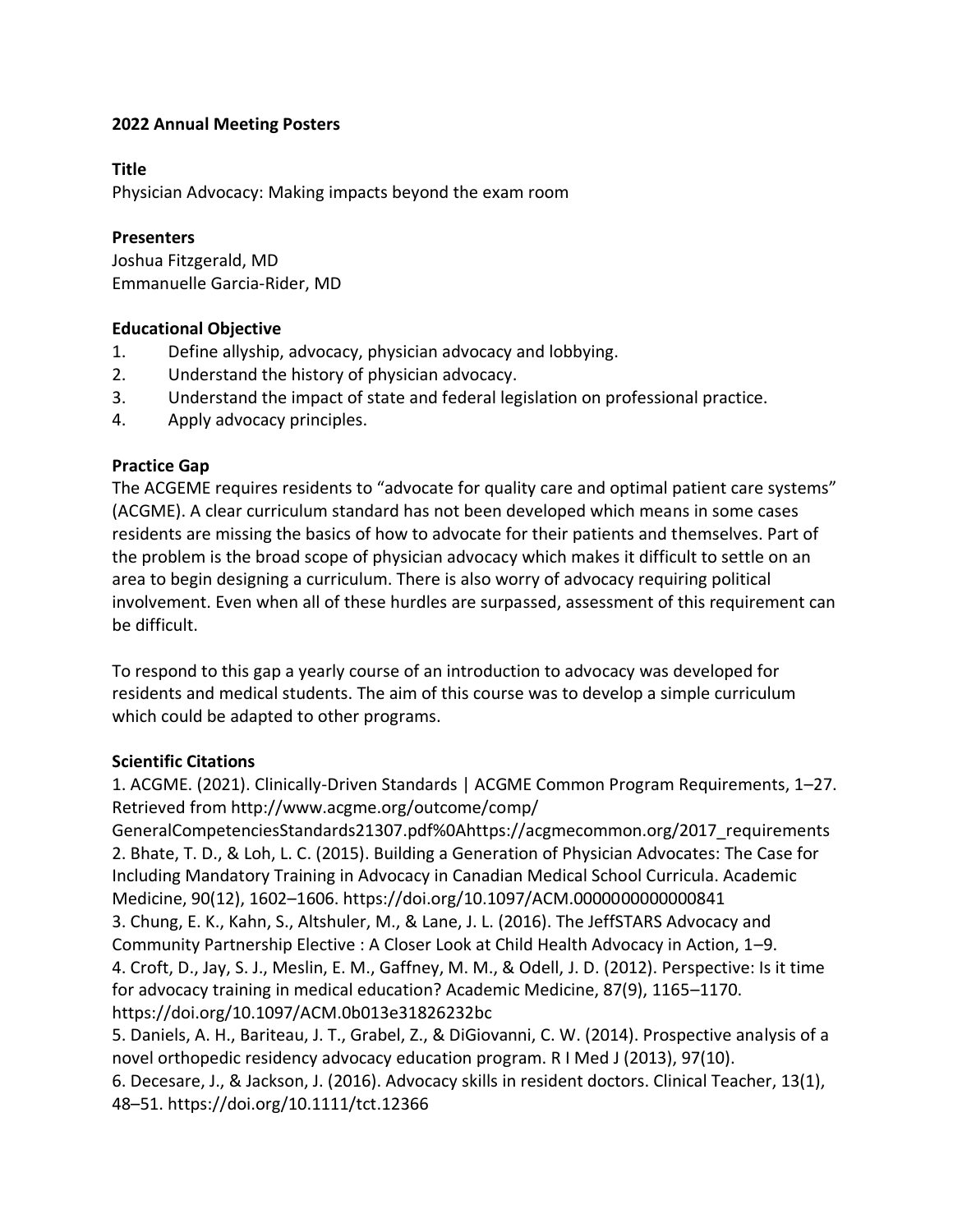7. Declaration, A., & Responsibility, P. (2017). A Declaration of Professional Responsibility H-140.900, (7).

8. Dharamsi, S., Ho, A., Spadafora, S. M., & Woollard, R. (2011). The physician as health advocate: Translating the quest for social responsibility into medical education and practice. Academic Medicine, 86(9), 1108–1113. https://doi.org/10.1097/ACM.0b013e318226b43b 9. Earnest, M. A., Wong, S. L., & Federico, S. G. (2010). Perspective: Physician advocacy: What is it and how do we do it? Academic Medicine, 85(1), 63–67. https://doi.org/10.1097/ACM.0b013e3181c40d40 10. Gruen, R. L., Campbell, E. G., & Blumenthal, D. (2006). Public Roles of US Physicians. Jama, 296(20), 2467. https://doi.org/10.1001/jama.296.20.2467 11. Hubinette, M., Dobson, S., Scott, I., & Sherbino, J. (2017). Health advocacy. Medical Teacher, 39(2), 128–135.

12. Marmot, M. (2005). Health equity, cancer, and social determinants of health. The Lancet Global Health, 6, S29. https://doi.org/10.1016/S2214-109X(18)30098-6

13. McGrew, M. C., Wayne, S., Solan, B., Snyder, T., Ferguson, C., & Kalishman, S. (2015). Health policy and advocacy for new mexico medical students in the family medicine clerkship. Family Medicine, 47(10), 799–802. https://doi.org/10.1016/j.tibtech.2009.03.003

14. Quraishi, S. A., Orkin, F. K., Weitekamp, M. R., Khalid, A. N., & Sassani, J. W. (2005). The health policy and legislative awareness initiative at the Pennsylvania State University College of Medicine: Theory meets practice. Academic Medicine, 80(5), 443–447.

https://doi.org/10.1097/00001888-200505000-00006

## **Abstract**

Background: Disease does not operate within a set of limited parameters. It is affected by the social determinants of health which can impact how effective our treatments can be. We should not expect physicians to operate solely within the arena of diagnosis and treatment. Physicians need tools to help create better health where medicine cannot touch including advocacy. Despite evidence from current practicing physicians and residency accreditation committees which maintain advocacy is a pillar of the profession, education in this area has been sparse. A clear curriculum standard has not been established to meet this requirement.

Purpose: The lack of formal advocacy curriculum was identified within our medical curriculum. The purpose of the quality improvement project was to develop a formal curriculum and didactic course to introduce the topic of advocacy to psychiatric residents and medical students.

Design: A pre- and post-survey was created to determine if the class changed the attitudes and understanding of advocacy of attendees. Initial data is showing positive benefit in comfortability with understanding advocacy, definitions, and resources.

Discussion: Initial data appears to show benefit from implementation of formal advocacy curriculum. There will need to be ongoing implementation with continued data collection to determine further outcomes with a larger sample size. The curriculum has been planned to be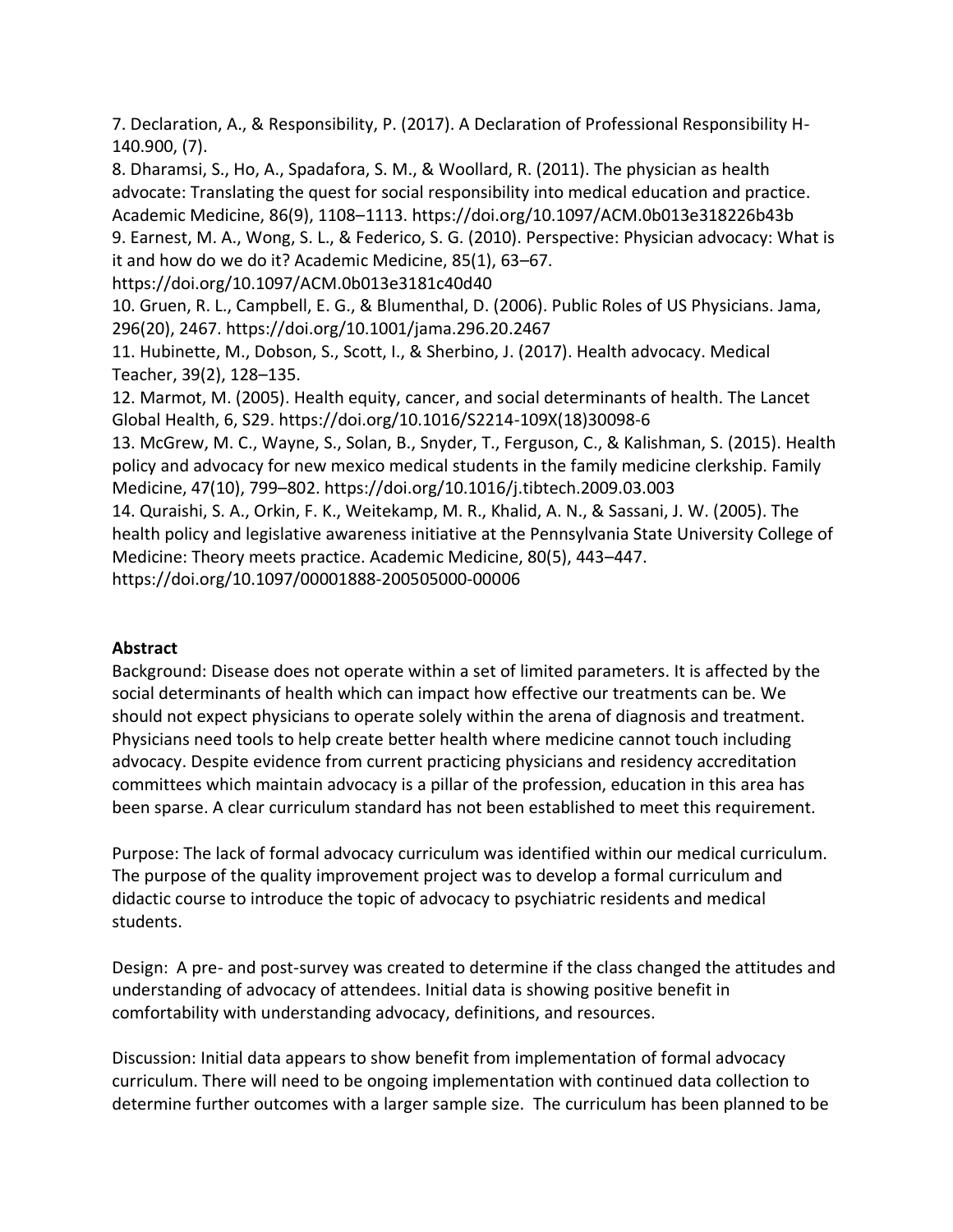implemented on an annual basis, to be extended to Child and Adolescent Psychiatry Fellows, and to eventually be extended to residents of other specialties.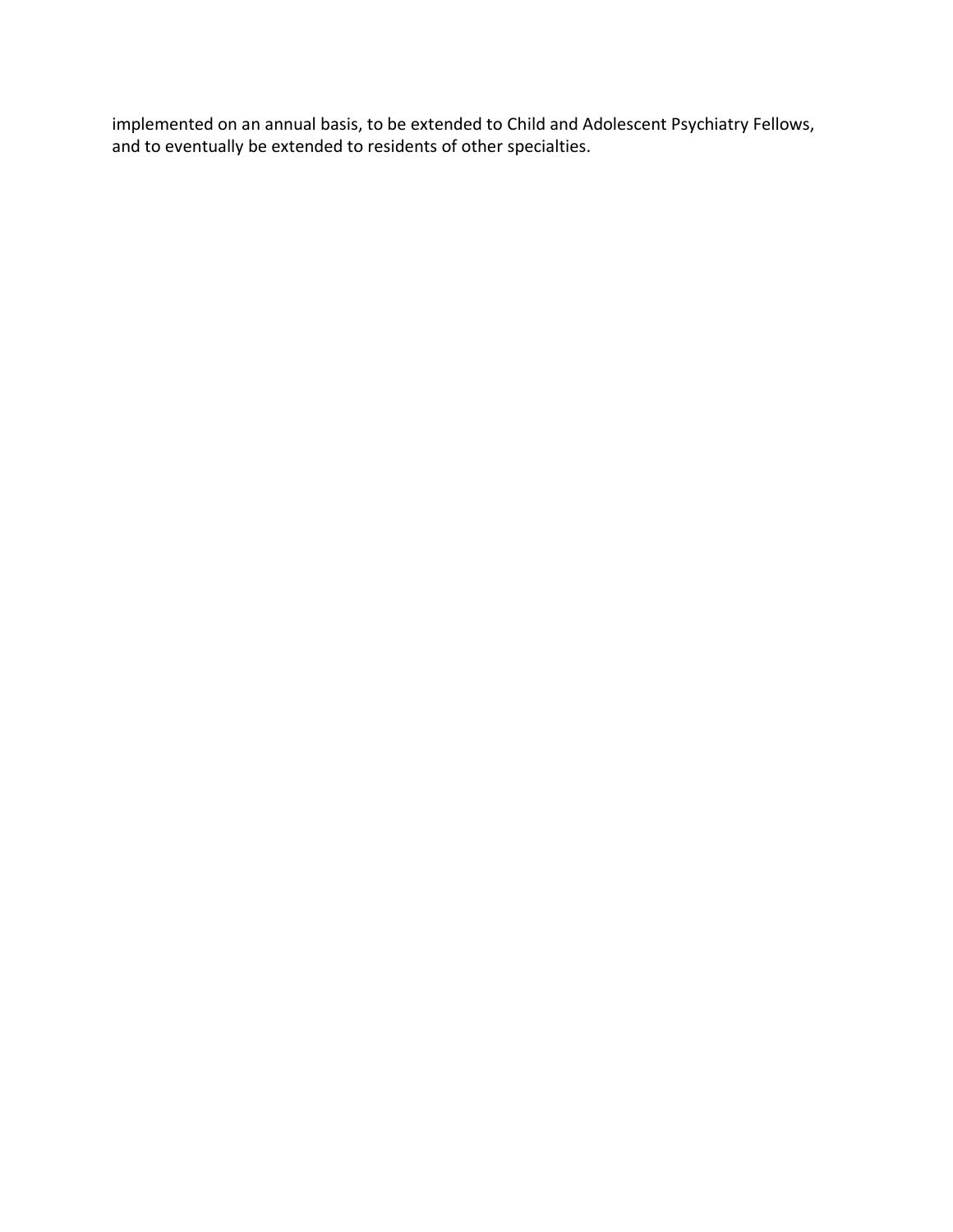### **Title**

Valuing the Road Less Traveled: Developing a Holistic Review Process for CAP Applicants to Increase Diversity of the Workforce

### **Presenters**

Gabriel Garza, BA, MD Kari Whatley, MD Jane Ripperger-Suhler, MA, MD

### **Educational Objective**

Review the existing literature on using a holistic review process in recruitment. Review one CAP program's efforts to implement a holistic review process in order to create a fellow workforce that more accurately mirrors the community but also meets the institutional expectations for world class status.

## **Practice Gap**

Achieving a diverse and inclusive environment is a stated goal at the University of Texas1 as it is at most institutions as we struggle to embrace our national values. The ACGME has also made a common program requirement the intentional process of achieving a diverse and inclusive workforce through the implementation of "practices that focus on mission-driven, ongoing, systematic recruitment and retention of a diverse and inclusive workforce of …fellows…"2. As a result, every program is striving to develop practices that effectively achieve this goal. According to our institutional Office of Diversity and Inclusion, best practices in recruitment include events, visiting electives, implicit bias training, an inclusive environment, holistic review, standardized interview questions, and active recruitment of underrepresented minorities (URMs)3. Increased matriculation of URMs has been reported by several authors4,5,6 when a holistic review process is used. Various approaches to designing a holistic review process in GME, medical school, nursing school, and graduate school have been described6,7,8,9,10,11. Implementation of the holistic review process is the next step in the process and the main concern for program directors tasked with complying with ACGME requirements and institutional demands.

#### **Scientific Citations**

- 1. Division of Diversity and Community Engagement: Diversity, Equity, and Inclusion Action Plan. The University of Texas at Austin, https://diversity.utexas.edu Accessed 11.1.2021.
- 2. Accreditation Council for Graduate Medical Education: ACGME Common Program Requirements (Fellowship), July 2021.
- 3. Diversity Town Hall for Graduate Medical Education, Tera Howard, MD, MPH, and Lori Hall, presented 5.12.21 at the University of Texas at Austin, Austin, Texas.
- 4. Aibana O, Swails JL, Flores RJ, Love L: Bridging the gap: Holistic review to increase diversity in graduate medical education. Acad Med. 94(8):1137-1141, 2019.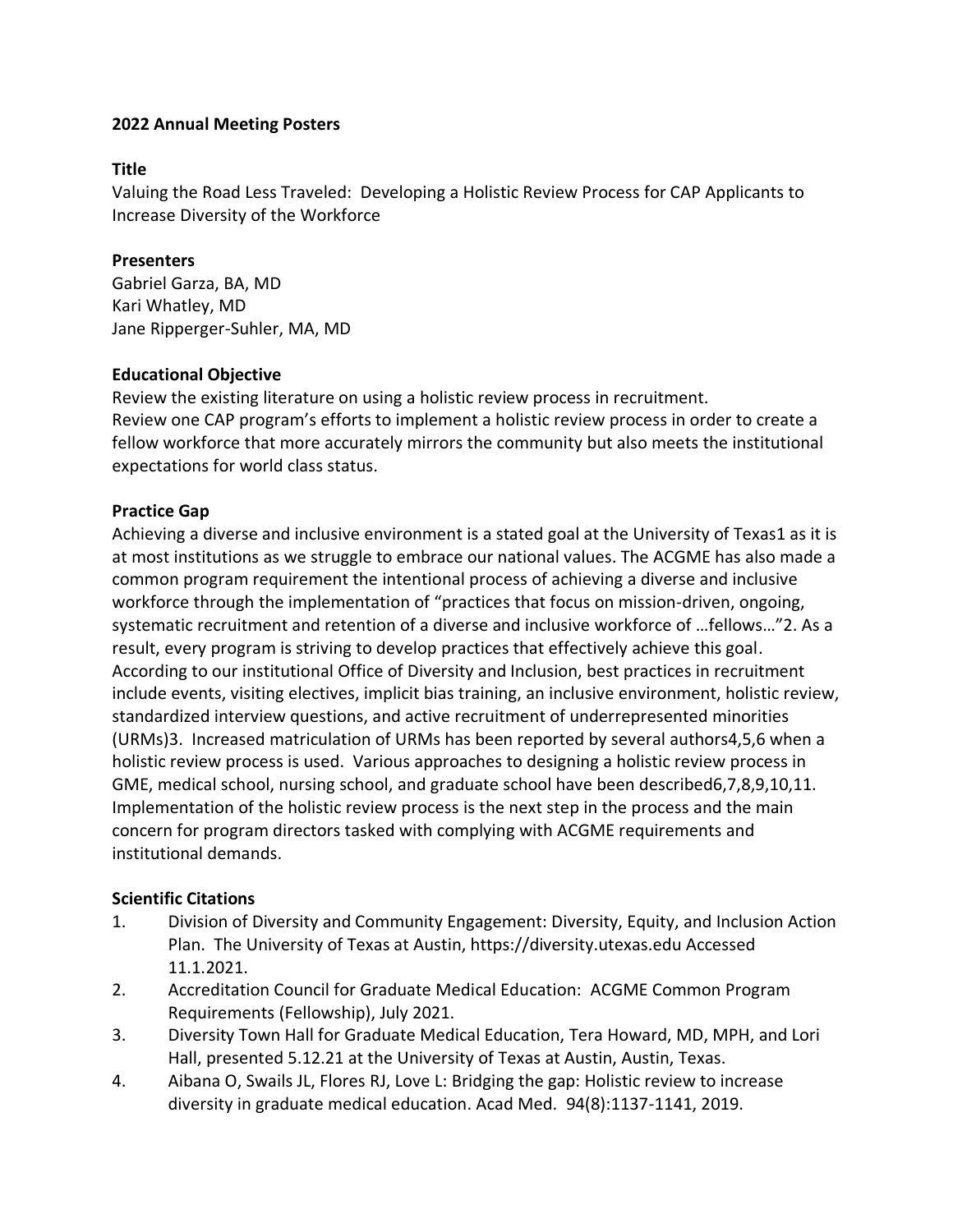- 5. Rymer J A, Frazier-Mills C G, Jackson L R: Evaluation of women and underrepresented racial and ethnic group representation in a general cardiology fellowship after a systematic recruitment initiative. JAMA Netw Open. 4(1):e2030832, 2021.
- 6. Marbin J, Rosenbluth G, Brim R, et al: Improving diversity in pediatric residency selection: Using an equity framework to implement holistic review, J GME April: 195- 200, 2021
- 7. Barcelo NE, Shadravan S, Wells CR, et al: Reimagining merit and representation: Promoting equity and reducing bias in GME through holistic review, Acad Psych 45:34- 42, 2021.
- 8. American Association of Medical Colleges: Holistic Review, https://www.aamc.org/services/member-capacity-building/holistic-review Accessed 11.1.2021.
- 9. Jung D, Latham C, Fortes K, and Schwartz M: Using holistic admissions in pre-licensure programs to diversify the nursing workforce, J Prof Nursing 37:359-365, 2021.
- 10. Rosenberg L: A practical guide for implementing a holistic admissions review, J Nurs Educ 58(11):669-673, 2019.
- 11. Mathur A, Cano A, Dickson MW, et al: Portfolio review in graduate admissions, Strategic Enrollment Management Quarterly 71(1):7-24, 2019.
- 12. Operationalizing Holistic review in the GME Context A Practical Guide to Implementing a Program-Specific Holistic Review Process, Georgetown University, presented at AADPRT Spring 2021.
- 13. U.S. Census Bureau Quickfacts: Austin City, Texas. U.S. Census Bureau, https://www.census.gov/quickfacts/fact/table/austincitytexas/LND110210. Accessed 11.1.2021

# **Abstract**

Bringing new ideas and perspectives to bear on healthcare problems and to ultimately create equity in health care for members of all groups is a crucial goal for the healthcare system. In order to ensure that new voices are heard, there must be a diverse workforce which, in turn, requires a recruitment process that systematically incudes, rather than excludes underrepresented groups. One means of achieving this is to design and implement a process of holistic review. Holistic review requires the appropriately weighted consideration of a variety of specifically chosen characteristics of applicants from a holistic perspective, as the name implies. We recognized that our system for recruitment resulted in highly subjective selection based partly on "fit" which, loosely translated, means "like us". Historically, our CAP fellow workforce has under-represented African-American (with 8% of the area population) and Hispanic (34% of the area population) groups and that would likely remain the case if we continued our existing process for selection. In addition, the institution made known a preference for matched applicants from prestigious institutions. Using the AAMC approach of experiences-attributes-metrics, we systematically created a process by which we could quantify those characteristics we valued and weight equitably the traditionally considered and institutionally-valued metrics with experiences and attributes we deemed to both increase effectiveness as a CAP and more appropriately match the community population. Our first step was to articulate our mission and therefrom identify qualities that would result in a fit with our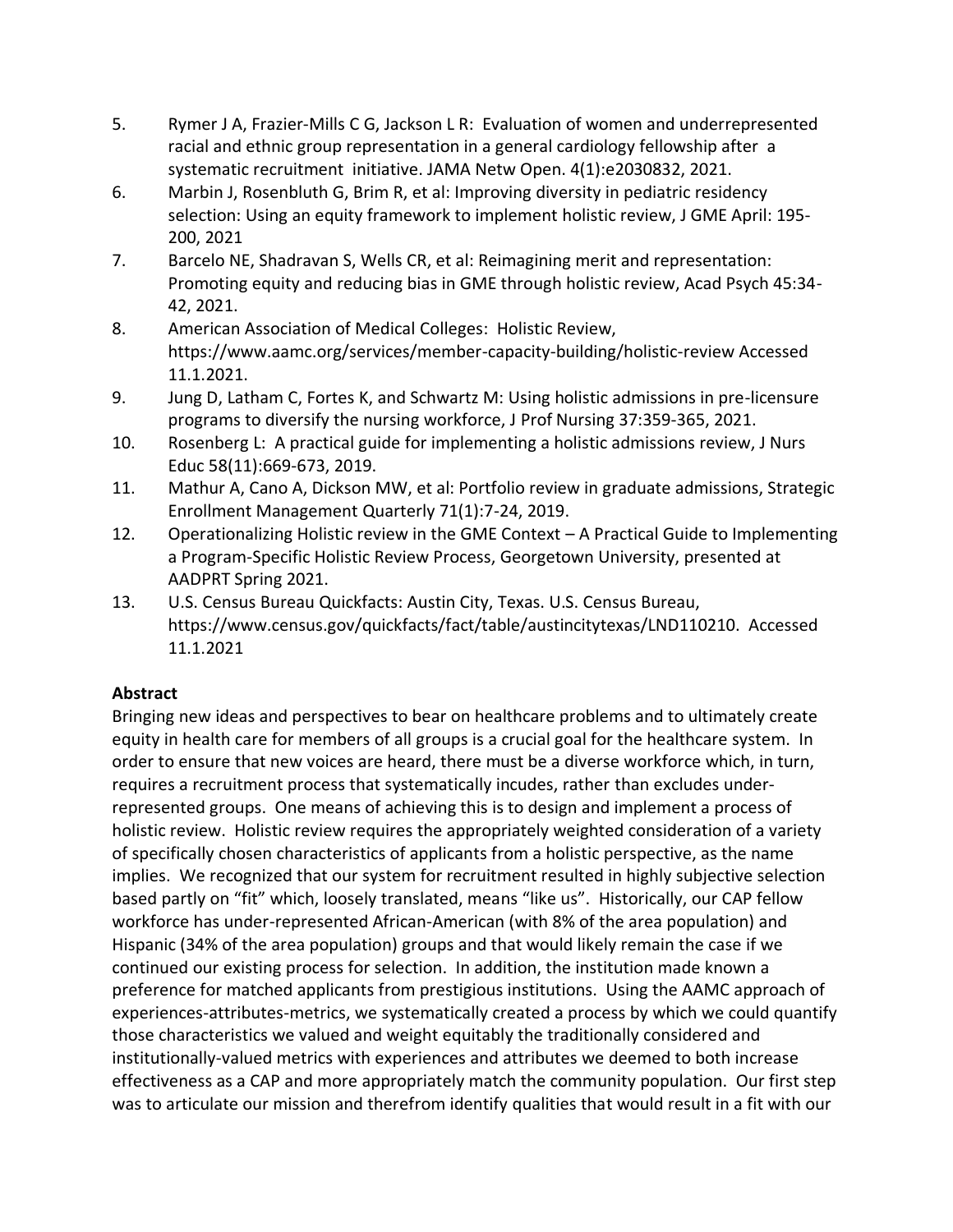mission. We established baseline qualities that had to be present then classed qualities as metrics, attributes, or experiences. Metrics included grades, test scores, medical school and residency program reputations, research experience, and presentations/publications. Attributes included evidence of exceptional advocacy or innovation, Spanish language fluency, structured questions scores, and a measure from the program coordinator reflecting her experience with the applicant. Experiences included chosen and non-chosen experiences that reflect lived experiences, work with identified populations, and experience reflecting responsibility and strong work ethic as well as the experience of the interview. Data has been tabulated as interviews have been conducted and will be further processed at the end of interview season and both rank and match statistics as well as satisfaction with the process will be assessed.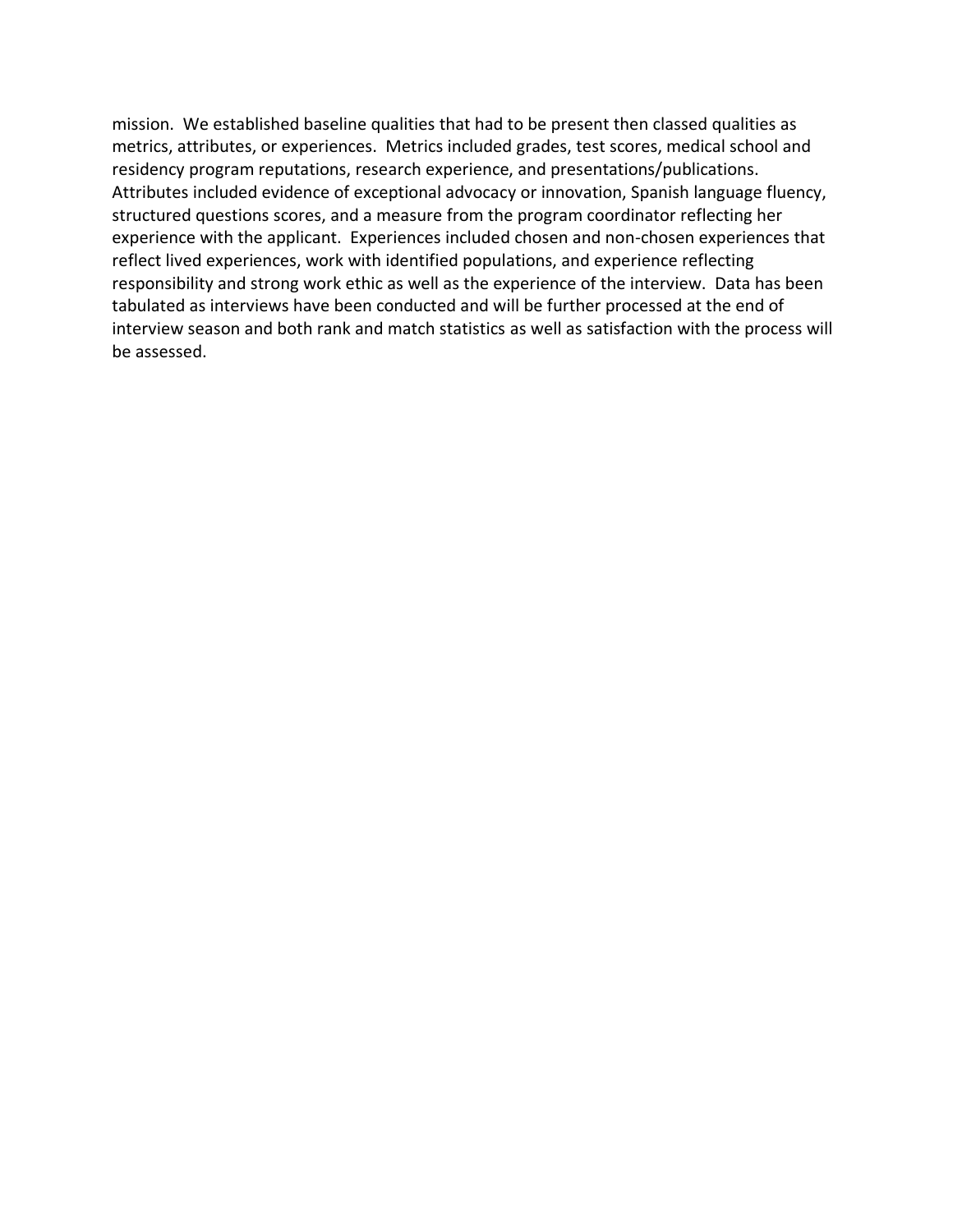### **Title**

Diversity in Action: Improving Residency Recruitment

### **Presenters**

Arden Dingle, MD Allison Cotton, MD Swetha Sirisinahal, DO Emmanuelle Garcia-Rider, MD Joshua Fitzgerald, MD

## **Educational Objective**

Attendees will learn about

- 1. the current challenges faced by residency programs related to recruiting and selecting a diverse group of resident applicants, especially in smaller urban, suburban and rural regions
- 2. various recruitment selection strategies to identify and select a diverse group of residents during the psychiatry residency application
- 3. recent experience of two residency programs using the recruitment strategies described with information on applicant pool and accepted applicants

## **Practice Gap**

The physician workforce demographics do not match United States patient populations for a variety of reasons. Nationally, there has been considerable focus on this issue with limited improvement. Many of the strategies to enhance diversity in physicians, primarily target high achieving individuals and generally concentrate on racial and ethnic characteristics. There are other important aspects of diversity such as childhood adverse circumstances, rural/ frontier environments, immigration, gender/ sexuality, family educational achievement, etc. Many individuals with diverse backgrounds have multiple challenges throughout their life which often compromise their academic performance limiting their options for medical school and residency. Many of these individuals are competent to be physicians and would be excellent psychiatrists. However, they tend to not meet the typical screening criteria for interviews at many residency programs so do not reach the interviewing stage of residency selection, limiting their abilities to be a psychiatrist. Residency programs also struggle; they have limited manpower and time and frequently need to filter applications to have a manageable number to review. Unfortunately, many of the criteria that can be used to filter applications tend to exclude individuals who would diversify the physician pool.

## **Scientific Citations**

• Barceló, N. E., Shadravan, S., Wells, C. R., Goodsmith, N., Tarrant, B., Shaddox, T., ... & DeBonis, K. (2021). Reimagining merit and representation: promoting equity and reducing bias in GME through holistic review. Academic Psychiatry, 45(1), 34-42.